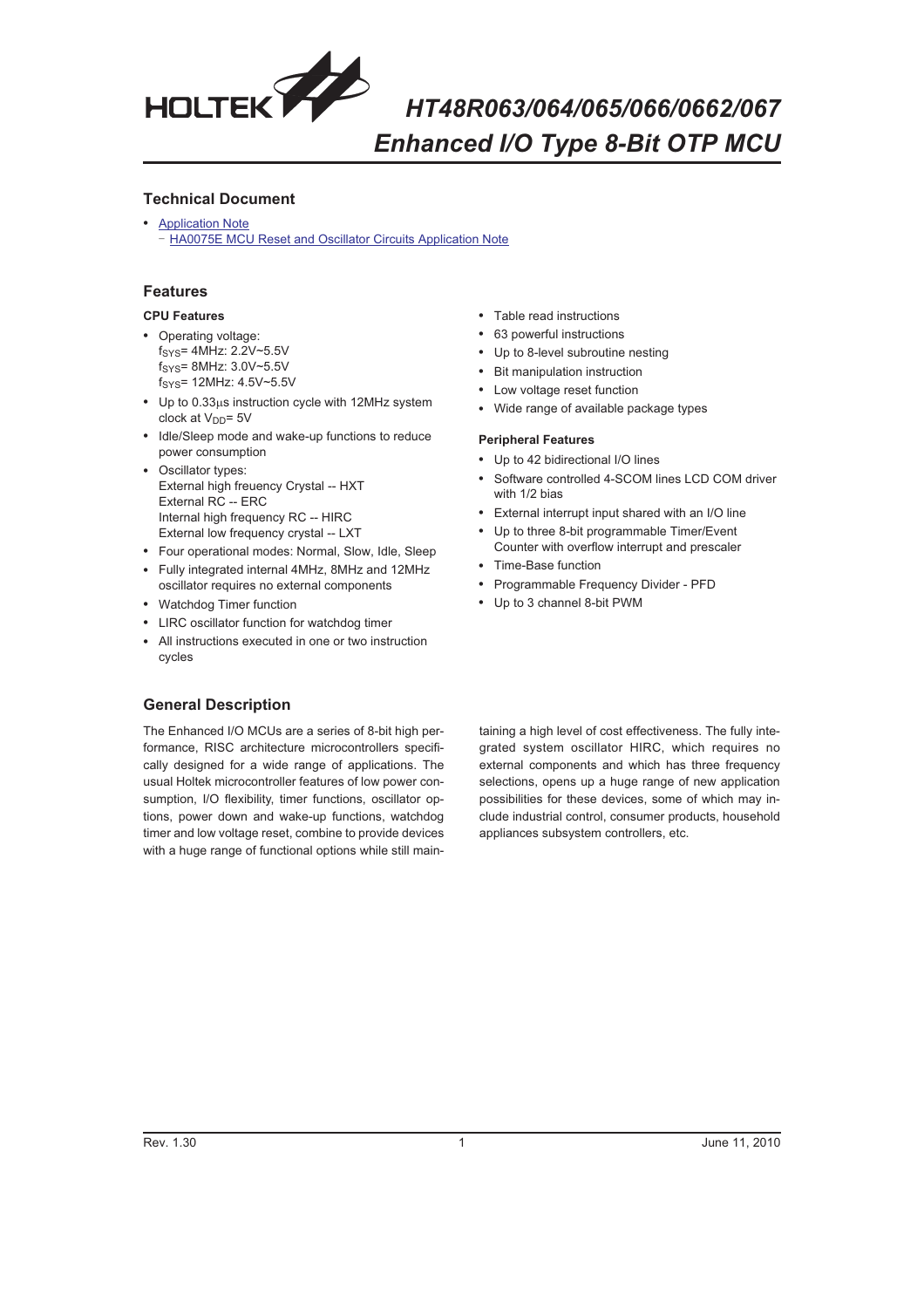

### **Selection Table**

| Part No.  | Program<br><b>Memory</b> | <b>Data</b><br><b>Memory</b> | I/O | <b>Timer</b>        | <b>Time</b><br><b>Base</b> | <b>HIRC</b><br>(MHz) | <b>RTC</b><br>(LXT)  | <b>LCD</b><br><b>SCOM</b> | <b>PFD</b>         | <b>PWM</b>          | <b>Stack</b>   | <b>Package Type</b>                                                     |
|-----------|--------------------------|------------------------------|-----|---------------------|----------------------------|----------------------|----------------------|---------------------------|--------------------|---------------------|----------------|-------------------------------------------------------------------------|
| HT48R063  | $1K \times 14$           | $64\times8$                  | 14  | $8$ -bit $\times$ 1 | 1                          | 4/8/12               | $\sqrt{ }$           |                           | PFD/<br><b>PFD</b> |                     | $\overline{2}$ | 16DIP/NSOP                                                              |
| HT48R064  | $1K \times 14$           | $64\times8$                  | 22  | $8$ -bit $\times$ 1 | 1                          | 4                    | $\sqrt{ }$           | 4                         | PFD/<br>PFD        |                     | $\overline{4}$ | 16DIP/NSOP.<br>20DIP/SOP/SSOP,<br>24SKDIP/SOP/SSOP                      |
| HT48R065  | $2K \times 15$           | $96\times8$                  | 26  | $8$ -bit $\times$ 1 | 1                          | 4/8/12               | $\sqrt{ }$           | 4                         | PFD/<br><b>PFD</b> |                     | $\overline{4}$ | 16DIP/NSOP,<br>20DIP/SOP/SSOP.<br>24SKDIP/SOP/SSOP.<br>28SKDIP/SOP/SSOP |
| HT48R066  | $4K \times 15$           | $128\times8$                 | 26  | $8$ -bit $\times 2$ | 1                          | 4/8/12               | $\sqrt{ }$           | 4                         | PFD/<br>PFD        |                     | $\overline{4}$ | 16DIP/NSOP,<br>20DIP/SOP/SSOP.<br>24SKDIP/SOP/SSOP.<br>28SKDIP/SOP/SSOP |
| HT48R0662 | $4K \times 15$           | $224\times8$                 | 42  | $8$ -bit $\times 2$ | 1                          | 4/8/12               | $\sqrt{\ }$ (*)      | 4                         | PFD                | $8$ -bit $\times 2$ | 6              | 24SKDIP/SOP/SSOP.<br>28SKDIP/SOP/SSOP.<br>44QFP                         |
| HT48R067  | $8K \times 16$           | $384\times8$                 | 42  | $8$ -bit $\times 3$ | 1                          | 4/8/12               | $\sqrt{\binom{*}{}}$ | 4                         | PFD                | $8$ -bit $\times 3$ | 8              | 24SKDIP/SOP/SSOP,<br>28SKDIP/SOP/SSOP.<br>44QFP                         |

Note:  $\text{""}$  the oscillator is connected to the XT1/XT2 pins with TinyPower<sup>TM</sup> design.

# **Block Diagram**

The following block diagram illustrates the main functional blocks.

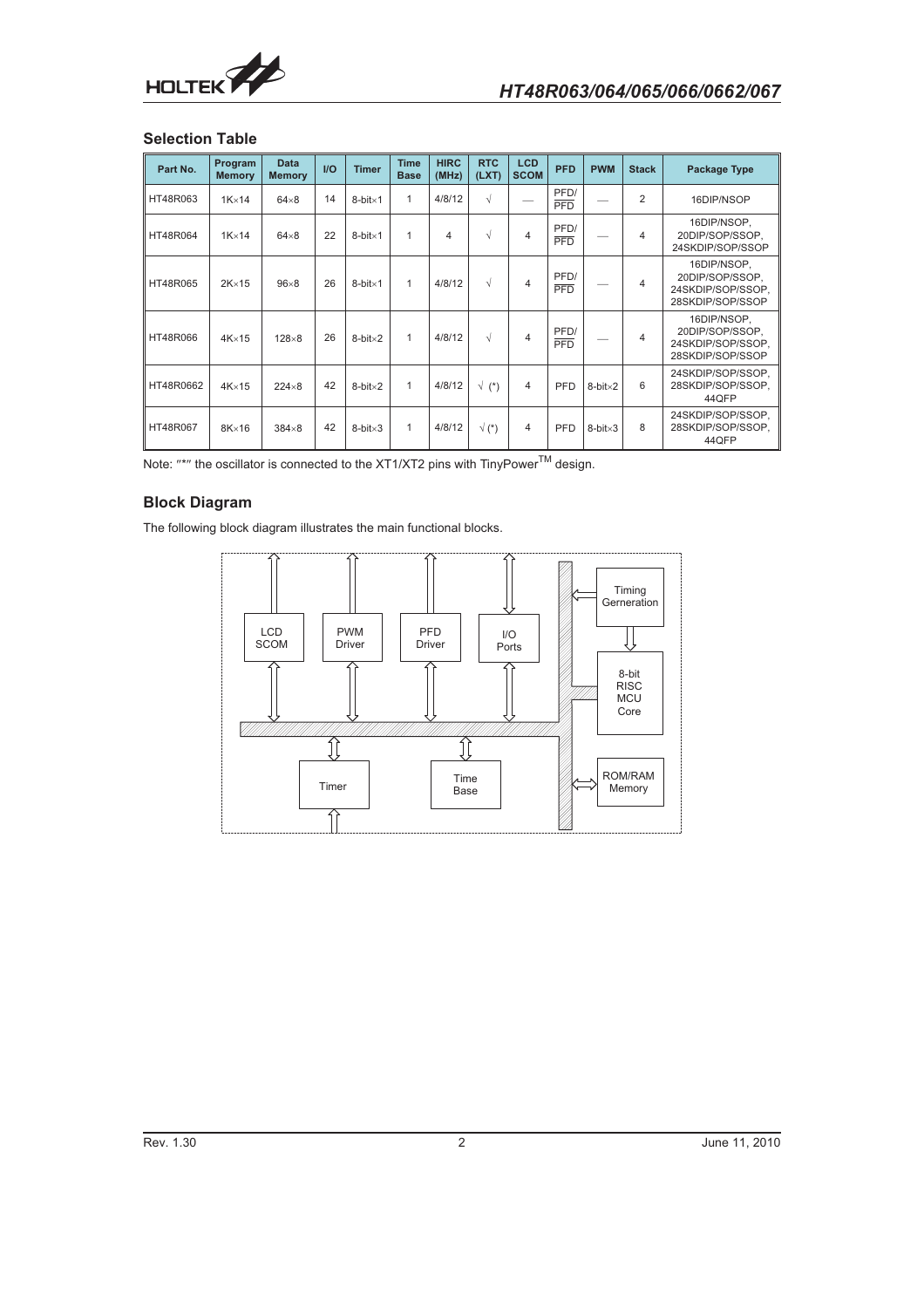

### **Pin Assignment**



Rev. 1.30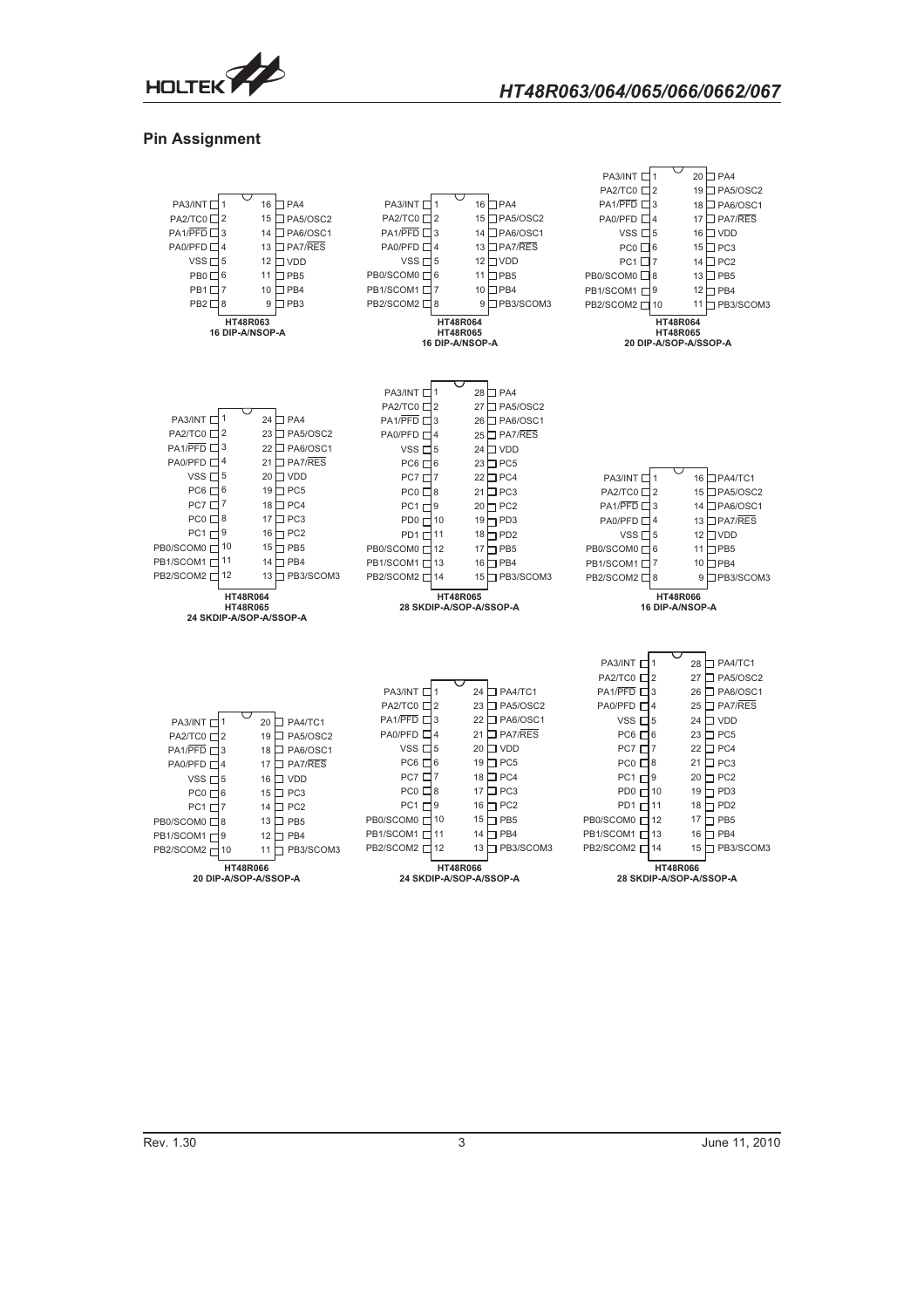





Note: Bracketed pin names indicate non-default pinout remapping locations.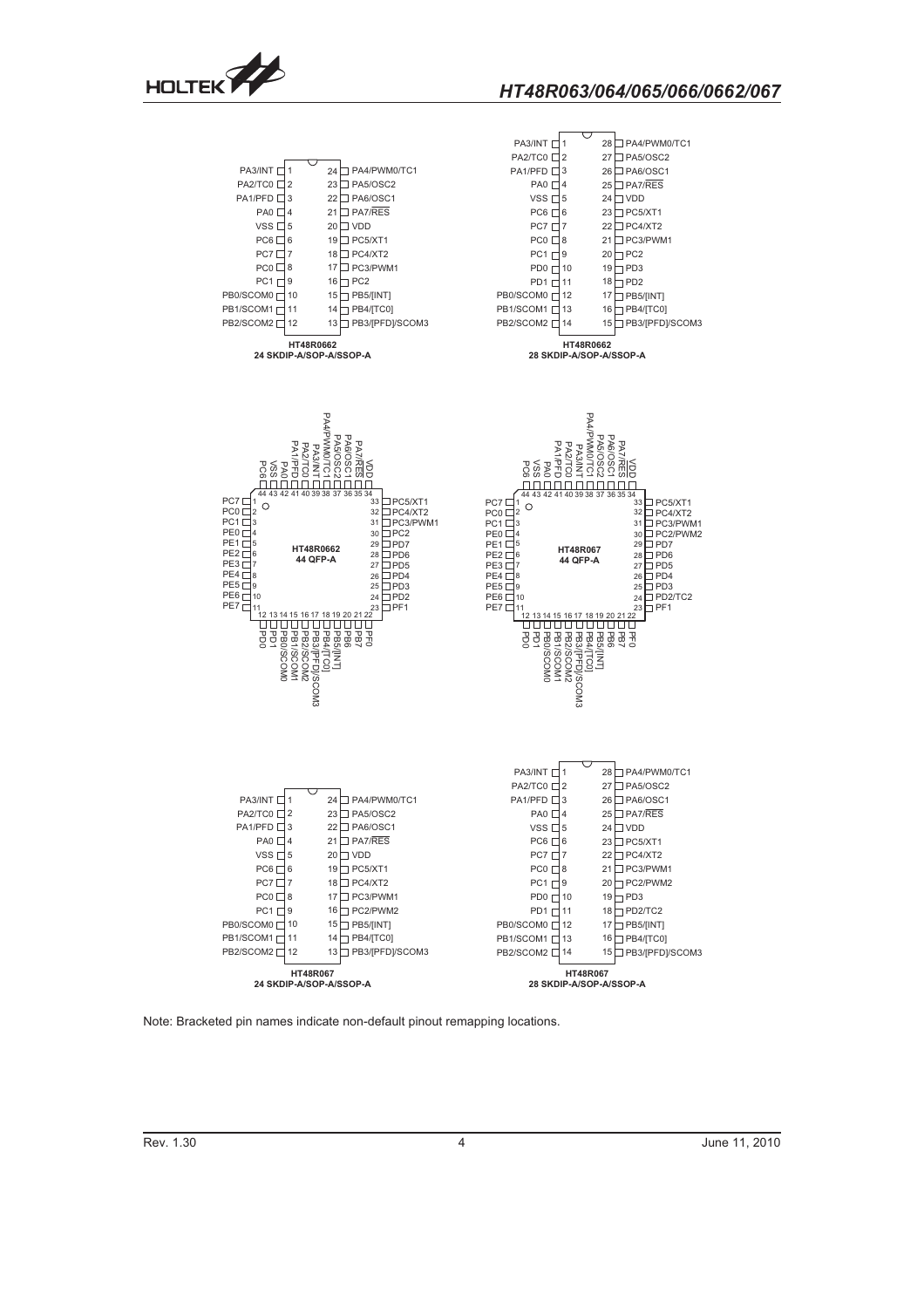

# **Pin Description**

# **HT48R063**

| <b>Pin Name</b> | <b>Function</b>  | <b>OPT</b>                 | VI         | O/T         | <b>Description</b>                                         |
|-----------------|------------------|----------------------------|------------|-------------|------------------------------------------------------------|
| PA0/PFD         | PA <sub>0</sub>  | <b>PAPU</b><br><b>PAWK</b> | <b>ST</b>  | <b>CMOS</b> | General purpose I/O. Register enabled pull-up and wake-up. |
|                 | <b>PFD</b>       | <b>CTRL0</b>               |            | <b>CMOS</b> | PFD output                                                 |
| PA1/PFD         | PA <sub>1</sub>  | <b>PAPU</b><br><b>PAWK</b> | <b>ST</b>  | <b>CMOS</b> | General purpose I/O. Register enabled pull-up and wake-up. |
|                 | $\overline{PFD}$ | CTRL <sub>0</sub>          |            | <b>CMOS</b> | Complementary PFD output                                   |
| PA2/TC0         | PA <sub>2</sub>  | <b>PAPU</b><br><b>PAWK</b> | <b>ST</b>  | <b>CMOS</b> | General purpose I/O. Register enabled pull-up and wake-up. |
|                 | TC <sub>0</sub>  |                            | <b>ST</b>  |             | External Timer 0 clock input                               |
| PA3/INT         | PA <sub>3</sub>  | PAPU<br><b>PAWK</b>        | <b>ST</b>  | <b>CMOS</b> | General purpose I/O. Register enabled pull-up and wake-up. |
|                 | <b>INT</b>       |                            | <b>ST</b>  |             | External interrupt input                                   |
| PA4             | PA4              | <b>PAPU</b><br><b>PAWK</b> | <b>ST</b>  | <b>CMOS</b> | General purpose I/O. Register enabled pull-up and wake-up. |
| PA5/OSC2        | PA <sub>5</sub>  | <b>PAPU</b><br><b>PAWK</b> | <b>ST</b>  | <b>CMOS</b> | General purpose I/O. Register enabled pull-up and wake-up. |
|                 | OSC <sub>2</sub> | CO                         |            | <b>OSC</b>  | Oscillator pin                                             |
| PA6/OSC1        | PA <sub>6</sub>  | <b>PAPU</b><br><b>PAWK</b> | <b>ST</b>  | <b>CMOS</b> | General purpose I/O. Register enabled pull-up and wake-up. |
|                 | OSC <sub>1</sub> | CO                         | <b>OSC</b> |             | Oscillator pin                                             |
|                 | PA7              | <b>PAWK</b>                | <b>ST</b>  | <b>NMOS</b> | General purpose I/O. Register enabled wake-up.             |
| PA7/RES         | <b>RES</b>       | CO                         | <b>ST</b>  |             | Reset input                                                |
| PB0~PB5         | <b>PBn</b>       | <b>PBPU</b>                | <b>ST</b>  | <b>CMOS</b> | General purpose I/O. Register enabled pull-up.             |
| <b>VDD</b>      | <b>VDD</b>       |                            | <b>PWR</b> |             | Power supply                                               |
| <b>VSS</b>      | <b>VSS</b>       |                            | <b>PWR</b> |             | Ground                                                     |

Note: I/T: Input type; O/T: Output type

OPT: Optional by configuration option (CO) or register option PWR: Power; CO: Configuration option ST: Schmitt Trigger input; CMOS: CMOS output HXT: High frequency crystal oscillator LXT: Low frequency crystal oscillator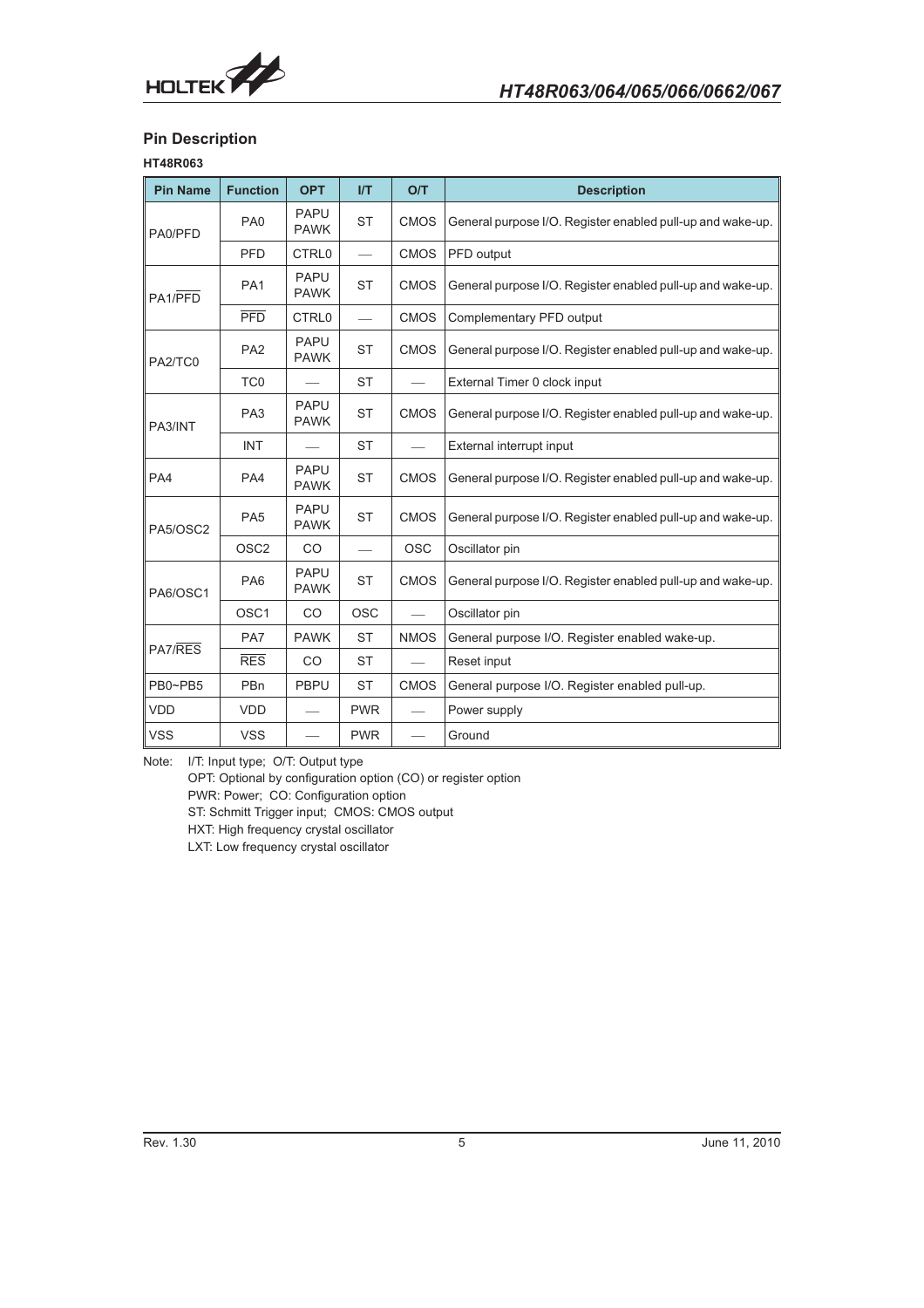

### **HT48R064**

| <b>Pin Name</b> | <b>Function</b>   | <b>OPT</b>                         | I/T        | O/T         | <b>Description</b>                                         |
|-----------------|-------------------|------------------------------------|------------|-------------|------------------------------------------------------------|
| PA0/PFD         | PA <sub>0</sub>   | <b>PAPU</b><br><b>PAWK</b>         | <b>ST</b>  | <b>CMOS</b> | General purpose I/O. Register enabled pull-up and wake-up. |
|                 | PFD               | CTRL0                              |            | <b>CMOS</b> | PFD output                                                 |
| PA1/PFD         | PA <sub>1</sub>   | <b>PAPU</b><br><b>PAWK</b>         | <b>ST</b>  | <b>CMOS</b> | General purpose I/O. Register enabled pull-up and wake-up. |
|                 | <b>PFD</b>        | CTRL0                              |            | <b>CMOS</b> | Complementary PFD output                                   |
| PA2/TC0         | PA <sub>2</sub>   | <b>PAPU</b><br><b>PAWK</b>         | ST         | <b>CMOS</b> | General purpose I/O. Register enabled pull-up and wake-up. |
|                 | TC <sub>0</sub>   |                                    | <b>ST</b>  |             | External Timer 0 clock input                               |
| PA3/INT         | PA <sub>3</sub>   | <b>PAPU</b><br><b>PAWK</b>         | ST         | <b>CMOS</b> | General purpose I/O. Register enabled pull-up and wake-up. |
|                 | <b>INT</b>        |                                    | <b>ST</b>  |             | External interrupt input                                   |
| PA4             | PA4               | <b>PAPU</b><br><b>PAWK</b>         | <b>ST</b>  | <b>CMOS</b> | General purpose I/O. Register enabled pull-up and wake-up. |
| PA5/OSC2        | PA <sub>5</sub>   | <b>PAPU</b><br><b>PAWK</b>         | <b>ST</b>  | <b>CMOS</b> | General purpose I/O. Register enabled pull-up and wake-up. |
|                 | OSC <sub>2</sub>  | <b>OSC</b><br>CO<br>Oscillator pin |            |             |                                                            |
| PA6/OSC1        | PA <sub>6</sub>   | <b>PAPU</b><br><b>PAWK</b>         | <b>ST</b>  | <b>CMOS</b> | General purpose I/O. Register enabled pull-up and wake-up. |
|                 | OSC <sub>1</sub>  | CO                                 | <b>OSC</b> |             | Oscillator pin                                             |
| PA7/RES         | PA7               | <b>PAWK</b>                        | <b>ST</b>  | <b>NMOS</b> | General purpose I/O. Register enabled wake-up.             |
|                 | <b>RES</b>        | CO                                 | ST         |             | Reset input                                                |
|                 | PB <sub>0</sub>   | <b>PBPU</b>                        | <b>ST</b>  | <b>CMOS</b> | General purpose I/O. Register enabled pull-up.             |
| PB0/SCOM0       | SCOM0             | <b>SCOMC</b>                       |            | SCOM        | Software controlled 1/2 bias LCD COM                       |
|                 | PB <sub>1</sub>   | <b>PBPU</b>                        | ST         | <b>CMOS</b> | General purpose I/O. Register enabled pull-up.             |
| PB1/SCOM1       | SCOM1             | <b>SCOMC</b>                       |            | SCOM        | Software controlled 1/2 bias LCD COM                       |
|                 | PB <sub>2</sub>   | <b>PBPU</b>                        | ST         | <b>CMOS</b> | General purpose I/O. Register enabled pull-up.             |
| PB2/SCOM2       | SCOM <sub>2</sub> | <b>SCOMC</b>                       |            | <b>SCOM</b> | Software controlled 1/2 bias LCD COM                       |
|                 | PB <sub>3</sub>   | <b>PBPU</b>                        | <b>ST</b>  | <b>CMOS</b> | General purpose I/O. Register enabled pull-up.             |
| PB3/SCOM3       | SCOM3             | <b>SCOMC</b>                       |            | <b>SCOM</b> | Software controlled 1/2 bias LCD COM                       |
| PB4, PB5        | PB4, PB5          | PBPU                               | <b>ST</b>  | <b>CMOS</b> | General purpose I/O. Register enabled pull-up.             |
| PC0~PC7         | PCn               | <b>PCPU</b>                        | <b>ST</b>  | <b>CMOS</b> | General purpose I/O. Register enabled pull-up.             |
| VDD             | VDD               |                                    | <b>PWR</b> |             | Power supply                                               |
| <b>VSS</b>      | <b>VSS</b>        |                                    | <b>PWR</b> |             | Ground                                                     |

Note: I/T: Input type; O/T: Output type

OPT: Optional by configuration option (CO) or register option PWR: Power; CO: Configuration option ST: Schmitt Trigger input; CMOS: CMOS output SCOM: Software controlled LCD COM HXT: High frequency crystal oscillator LXT: Low frequency crystal oscillator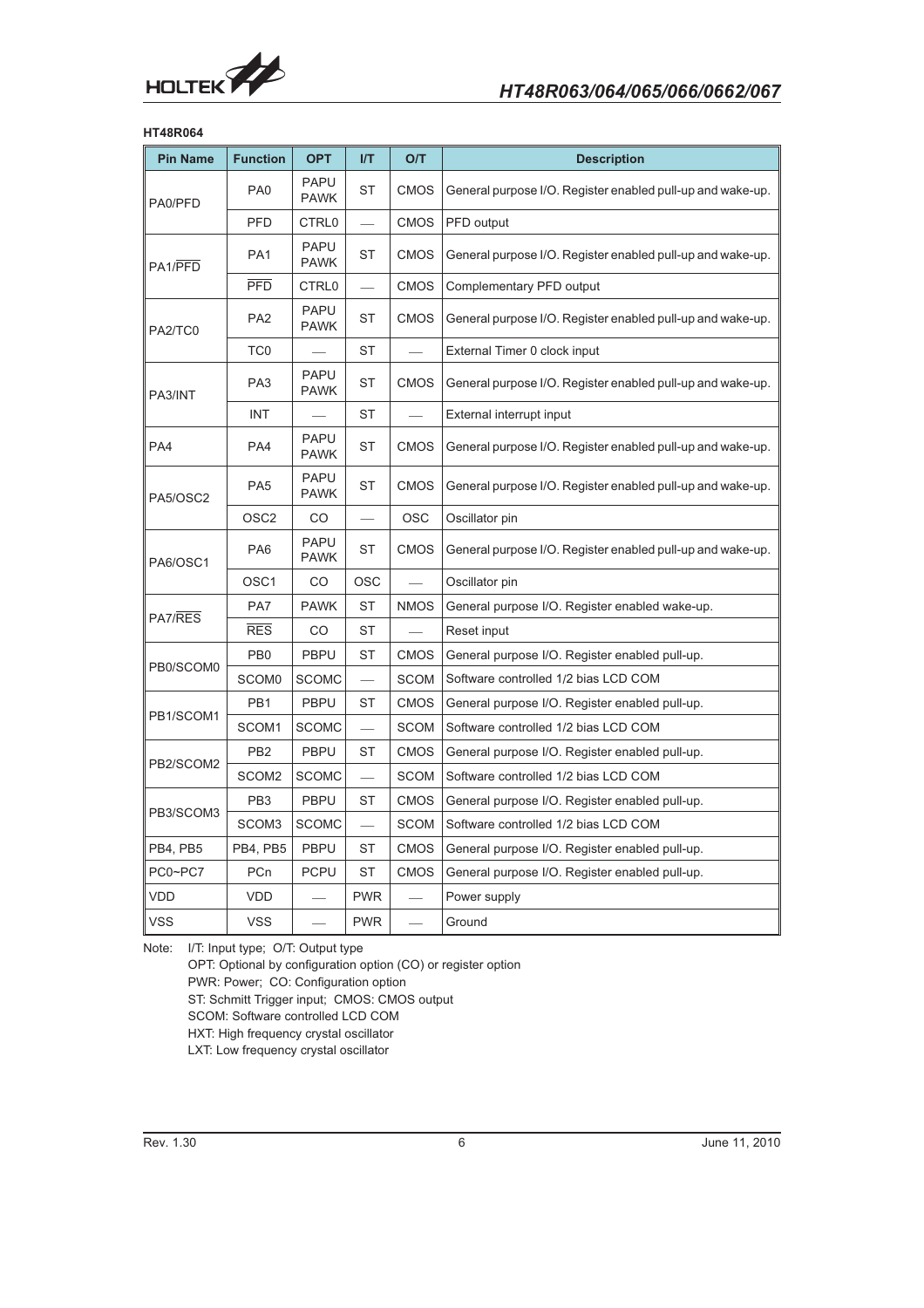

### **HT48R065, HT48R066**

| <b>Pin Name</b> | <b>Function</b>   | <b>OPT</b>                         | I/T                      | O/T         | <b>Description</b>                                         |
|-----------------|-------------------|------------------------------------|--------------------------|-------------|------------------------------------------------------------|
| PA0/PFD         | PA <sub>0</sub>   | <b>PAPU</b><br><b>PAWK</b>         | ST                       | <b>CMOS</b> | General purpose I/O. Register enabled pull-up and wake-up. |
|                 | <b>PFD</b>        | CTRL0                              |                          | <b>CMOS</b> | PFD output                                                 |
| PA1/PFD         | PA <sub>1</sub>   | <b>PAPU</b><br><b>PAWK</b>         | ST                       | <b>CMOS</b> | General purpose I/O. Register enabled pull-up and wake-up. |
|                 | <b>PFD</b>        | CTRL0                              |                          | CMOS        | Complementary PFD output                                   |
| PA2/TC0         | PA <sub>2</sub>   | PAPU<br>PAWK                       | <b>ST</b>                | CMOS        | General purpose I/O. Register enabled pull-up and wake-up. |
|                 | TC0               | ST<br>External Timer 0 clock input |                          |             |                                                            |
| PA3/INT         | PA <sub>3</sub>   | PAPU<br><b>PAWK</b>                | <b>ST</b>                | <b>CMOS</b> | General purpose I/O. Register enabled pull-up and wake-up. |
|                 | <b>INT</b>        |                                    | ST                       |             | External interrupt input                                   |
| PA4/TC1         | PA4               | <b>PAPU</b><br><b>PAWK</b>         | ST                       | <b>CMOS</b> | General purpose I/O. Register enabled pull-up and wake-up. |
|                 | TC <sub>1</sub>   |                                    | <b>ST</b>                |             | External Timer 1 clock input - HT48R065 doesn't have TC1   |
| PA5/OSC2        | PA <sub>5</sub>   | <b>PAPU</b><br><b>PAWK</b>         | ST                       | CMOS        | General purpose I/O. Register enabled pull-up and wake-up. |
|                 | OSC <sub>2</sub>  | CO                                 |                          | <b>OSC</b>  | Oscillator pin                                             |
| PA6/OSC1        | PA <sub>6</sub>   | PAPU<br><b>PAWK</b>                | ST                       | <b>CMOS</b> | General purpose I/O. Register enabled pull-up and wake-up. |
|                 | OSC <sub>1</sub>  | CO                                 | <b>OSC</b>               |             | Oscillator pin                                             |
| PA7/RES         | PA7               | <b>PAWK</b>                        | ST                       | <b>NMOS</b> | General purpose I/O. Register enabled wake-up.             |
|                 | <b>RES</b>        | CO.                                | <b>ST</b>                |             | Reset input                                                |
| PB0/SCOM0       | PB <sub>0</sub>   | <b>PBPU</b>                        | ST                       | <b>CMOS</b> | General purpose I/O. Register enabled pull-up.             |
|                 | SCOM <sub>0</sub> | <b>SCOMC</b>                       | $\overline{\phantom{0}}$ | SCOM        | Software controlled 1/2 bias LCD COM                       |
| PB1/SCOM1       | PB <sub>1</sub>   | <b>PBPU</b>                        | ST                       | <b>CMOS</b> | General purpose I/O. Register enabled pull-up.             |
|                 | SCOM1             | <b>SCOMC</b>                       | $\overline{\phantom{0}}$ | SCOM        | Software controlled 1/2 bias LCD COM                       |
| PB2/SCOM2       | PB <sub>2</sub>   | <b>PBPU</b>                        | ST                       | <b>CMOS</b> | General purpose I/O. Register enabled pull-up.             |
|                 | SCOM2             | <b>SCOMC</b>                       |                          | <b>SCOM</b> | Software controlled 1/2 bias LCD COM                       |
| PB3/SCOM3       | PB <sub>3</sub>   | <b>PBPU</b>                        | <b>ST</b>                | <b>CMOS</b> | General purpose I/O. Register enabled pull-up.             |
|                 | SCOM3             | <b>SCOMC</b>                       | $\overline{\phantom{0}}$ | <b>SCOM</b> | Software controlled 1/2 bias LCD COM                       |
| PB4, PB5        | PBn               | PBPU                               | ST                       | CMOS        | General purpose I/O. Register enabled pull-up.             |
| PC0~PC7         | PCn               | <b>PCPU</b>                        | ST                       | CMOS        | General purpose I/O. Register enabled pull-up.             |
| PD0~PD3         | PDn               | PDPU                               | ST                       | CMOS        | General purpose I/O. Register enabled pull-up.             |
| VDD             | <b>VDD</b>        |                                    | <b>PWR</b>               |             | Power supply                                               |
| <b>VSS</b>      | <b>VSS</b>        |                                    | <b>PWR</b>               |             | Ground                                                     |

Note: I/T: Input type; O/T: Output type

OPT: Optional by configuration option (CO) or register option PWR: Power; CO: Configuration option ST: Schmitt Trigger input; CMOS: CMOS output SCOM: Software controlled LCD COM HXT: High frequency crystal oscillator LXT: Low frequency crystal oscillator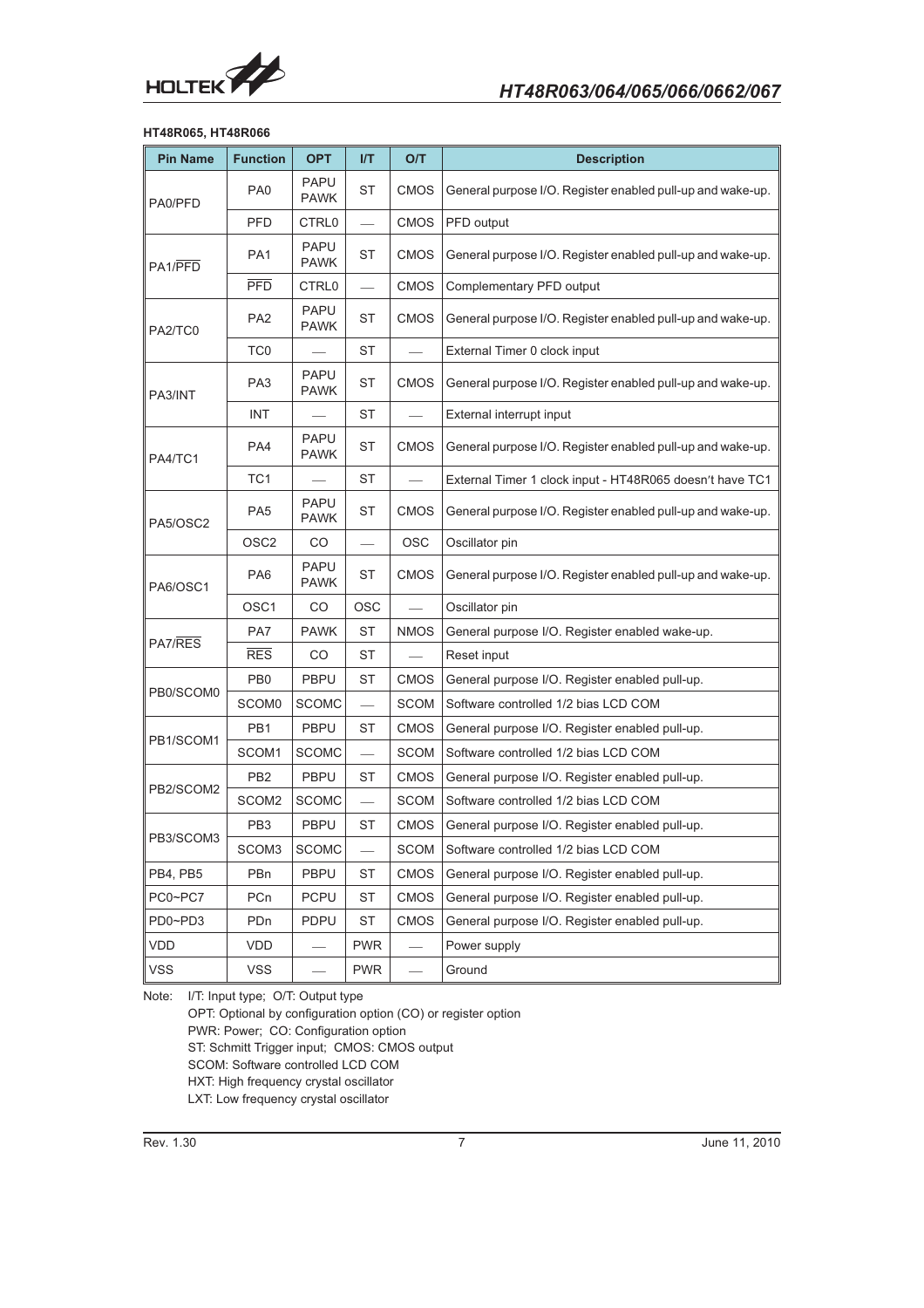

### **HT48R0662, HT48R067**

| <b>Pin Name</b>                                                                                                                               | <b>Function</b>   | <b>OPT</b>                 | I/T                      | O/T         | <b>Description</b>                                                                                                                                                                                                                                                                                                                                                                                                                                                                                                                                                                                                                                                                                                                                                                                                                                                                                                                                                           |  |
|-----------------------------------------------------------------------------------------------------------------------------------------------|-------------------|----------------------------|--------------------------|-------------|------------------------------------------------------------------------------------------------------------------------------------------------------------------------------------------------------------------------------------------------------------------------------------------------------------------------------------------------------------------------------------------------------------------------------------------------------------------------------------------------------------------------------------------------------------------------------------------------------------------------------------------------------------------------------------------------------------------------------------------------------------------------------------------------------------------------------------------------------------------------------------------------------------------------------------------------------------------------------|--|
| PA <sub>0</sub>                                                                                                                               | PA <sub>0</sub>   | <b>PAPU</b><br><b>PAWK</b> | <b>ST</b>                | <b>CMOS</b> | General purpose I/O. Register enabled pull-up and wake-up.                                                                                                                                                                                                                                                                                                                                                                                                                                                                                                                                                                                                                                                                                                                                                                                                                                                                                                                   |  |
| PA1/PFD                                                                                                                                       | PA <sub>1</sub>   | <b>PAPU</b><br><b>PAWK</b> | <b>ST</b>                | <b>CMOS</b> | General purpose I/O. Register enabled pull-up and wake-up.                                                                                                                                                                                                                                                                                                                                                                                                                                                                                                                                                                                                                                                                                                                                                                                                                                                                                                                   |  |
|                                                                                                                                               | <b>PFD</b>        | CTRL0                      |                          | <b>CMOS</b> | PFD output                                                                                                                                                                                                                                                                                                                                                                                                                                                                                                                                                                                                                                                                                                                                                                                                                                                                                                                                                                   |  |
| PA2/TC0                                                                                                                                       | PA <sub>2</sub>   | <b>PAPU</b><br><b>PAWK</b> | <b>ST</b>                | <b>CMOS</b> | General purpose I/O. Register enabled pull-up and wake-up.                                                                                                                                                                                                                                                                                                                                                                                                                                                                                                                                                                                                                                                                                                                                                                                                                                                                                                                   |  |
|                                                                                                                                               | TC <sub>0</sub>   |                            | <b>ST</b>                |             | External Timer 0 clock input                                                                                                                                                                                                                                                                                                                                                                                                                                                                                                                                                                                                                                                                                                                                                                                                                                                                                                                                                 |  |
| PA3/INT                                                                                                                                       | PA <sub>3</sub>   | <b>PAPU</b><br><b>PAWK</b> | <b>ST</b>                | <b>CMOS</b> | General purpose I/O. Register enabled pull-up and wake-up.                                                                                                                                                                                                                                                                                                                                                                                                                                                                                                                                                                                                                                                                                                                                                                                                                                                                                                                   |  |
|                                                                                                                                               | <b>INT</b>        |                            | <b>ST</b>                |             | External interrupt input                                                                                                                                                                                                                                                                                                                                                                                                                                                                                                                                                                                                                                                                                                                                                                                                                                                                                                                                                     |  |
|                                                                                                                                               | PA4               | <b>PAPU</b><br><b>PAWK</b> | <b>ST</b>                | <b>CMOS</b> | General purpose I/O. Register enabled pull-up and wake-up.                                                                                                                                                                                                                                                                                                                                                                                                                                                                                                                                                                                                                                                                                                                                                                                                                                                                                                                   |  |
|                                                                                                                                               | TC <sub>1</sub>   |                            | <b>ST</b>                |             | External Timer 1 clock input<br>PWM output<br>OSC<br>Oscillator pin<br>General purpose I/O. Register enabled pull-up and wake-up.<br>Oscillator pin<br>General purpose I/O. Register enabled wake-up.<br>Reset input<br>General purpose I/O. Register enabled pull-up.<br>Software controlled 1/2 bias LCD COM<br>General purpose I/O. Register enabled pull-up.<br>Software controlled 1/2 bias LCD COM<br>General purpose I/O. Register enabled pull-up.<br>Software controlled 1/2 bias LCD COM<br>General purpose I/O. Register enabled pull-up.<br>PFD output<br>Software controlled 1/2 bias LCD COM<br>General purpose I/O. Register enabled pull-up.<br>External Timer 0 clock input<br>General purpose I/O. Register enabled pull-up.<br>External interrupt input<br>General purpose I/O. Register enabled pull-up.<br>General purpose I/O. Register enabled pull-up.<br>General purpose I/O. Register enabled pull-up.<br>PWM output - HT48R0662 doesn't have PWM2 |  |
|                                                                                                                                               | PWM <sub>0</sub>  | <b>CTRL0</b>               | $\overline{\phantom{0}}$ | <b>CMOS</b> |                                                                                                                                                                                                                                                                                                                                                                                                                                                                                                                                                                                                                                                                                                                                                                                                                                                                                                                                                                              |  |
| PA5/OSC2                                                                                                                                      | PA <sub>5</sub>   | <b>PAPU</b><br><b>PAWK</b> | <b>ST</b>                | <b>CMOS</b> | General purpose I/O. Register enabled pull-up and wake-up.                                                                                                                                                                                                                                                                                                                                                                                                                                                                                                                                                                                                                                                                                                                                                                                                                                                                                                                   |  |
|                                                                                                                                               | OSC <sub>2</sub>  | CO                         | $\overline{\phantom{0}}$ |             |                                                                                                                                                                                                                                                                                                                                                                                                                                                                                                                                                                                                                                                                                                                                                                                                                                                                                                                                                                              |  |
| PA6/OSC1                                                                                                                                      | PA <sub>6</sub>   | <b>PAPU</b><br><b>PAWK</b> | <b>ST</b>                | <b>CMOS</b> |                                                                                                                                                                                                                                                                                                                                                                                                                                                                                                                                                                                                                                                                                                                                                                                                                                                                                                                                                                              |  |
|                                                                                                                                               | OSC <sub>1</sub>  | CO                         | <b>OSC</b>               |             |                                                                                                                                                                                                                                                                                                                                                                                                                                                                                                                                                                                                                                                                                                                                                                                                                                                                                                                                                                              |  |
|                                                                                                                                               | PA7               | <b>PAWK</b>                | <b>ST</b>                | <b>NMOS</b> |                                                                                                                                                                                                                                                                                                                                                                                                                                                                                                                                                                                                                                                                                                                                                                                                                                                                                                                                                                              |  |
|                                                                                                                                               | <b>RES</b>        | CO                         | <b>ST</b>                |             |                                                                                                                                                                                                                                                                                                                                                                                                                                                                                                                                                                                                                                                                                                                                                                                                                                                                                                                                                                              |  |
|                                                                                                                                               | PB <sub>0</sub>   | <b>PBPU</b>                | <b>ST</b>                | <b>CMOS</b> |                                                                                                                                                                                                                                                                                                                                                                                                                                                                                                                                                                                                                                                                                                                                                                                                                                                                                                                                                                              |  |
|                                                                                                                                               | SCOM <sub>0</sub> | <b>SCOMC</b>               | $\overline{\phantom{0}}$ | SCOM        |                                                                                                                                                                                                                                                                                                                                                                                                                                                                                                                                                                                                                                                                                                                                                                                                                                                                                                                                                                              |  |
|                                                                                                                                               | PB <sub>1</sub>   | <b>PBPU</b>                | ST                       | <b>CMOS</b> |                                                                                                                                                                                                                                                                                                                                                                                                                                                                                                                                                                                                                                                                                                                                                                                                                                                                                                                                                                              |  |
|                                                                                                                                               | SCOM1             | <b>SCOMC</b>               | $\overline{\phantom{0}}$ | SCOM        |                                                                                                                                                                                                                                                                                                                                                                                                                                                                                                                                                                                                                                                                                                                                                                                                                                                                                                                                                                              |  |
|                                                                                                                                               | PB <sub>2</sub>   | <b>PBPU</b>                | ST                       | <b>CMOS</b> |                                                                                                                                                                                                                                                                                                                                                                                                                                                                                                                                                                                                                                                                                                                                                                                                                                                                                                                                                                              |  |
|                                                                                                                                               | SCOM2             | <b>SCOMC</b>               | $\overline{\phantom{0}}$ | <b>SCOM</b> |                                                                                                                                                                                                                                                                                                                                                                                                                                                                                                                                                                                                                                                                                                                                                                                                                                                                                                                                                                              |  |
|                                                                                                                                               | PB <sub>3</sub>   | <b>PBPU</b>                | <b>ST</b>                | <b>CMOS</b> |                                                                                                                                                                                                                                                                                                                                                                                                                                                                                                                                                                                                                                                                                                                                                                                                                                                                                                                                                                              |  |
| PA4/TC1/PWM0<br>PA7/RES<br>PB0/SCOM0<br>PB1/SCOM1<br>PB2/SCOM2<br>PB3/[PFD]/SCOM3<br>PB4/[TC0]<br>PB5/[INT]<br>PB6~PB7<br>PC0, PC1<br>PC6~PC7 | PFD               | CTRL0                      | $\overline{\phantom{0}}$ | <b>CMOS</b> |                                                                                                                                                                                                                                                                                                                                                                                                                                                                                                                                                                                                                                                                                                                                                                                                                                                                                                                                                                              |  |
|                                                                                                                                               | SCOM3             | <b>SCOMC</b>               | L.                       | SCOM        |                                                                                                                                                                                                                                                                                                                                                                                                                                                                                                                                                                                                                                                                                                                                                                                                                                                                                                                                                                              |  |
|                                                                                                                                               | PBn               | PBPU                       | <b>ST</b>                | <b>CMOS</b> |                                                                                                                                                                                                                                                                                                                                                                                                                                                                                                                                                                                                                                                                                                                                                                                                                                                                                                                                                                              |  |
|                                                                                                                                               | TC0               | CTRL0                      | ST                       |             |                                                                                                                                                                                                                                                                                                                                                                                                                                                                                                                                                                                                                                                                                                                                                                                                                                                                                                                                                                              |  |
|                                                                                                                                               | PBn               | PBPU                       | <b>ST</b>                | <b>CMOS</b> |                                                                                                                                                                                                                                                                                                                                                                                                                                                                                                                                                                                                                                                                                                                                                                                                                                                                                                                                                                              |  |
|                                                                                                                                               | <b>INT</b>        | CTRL0                      | ST                       |             |                                                                                                                                                                                                                                                                                                                                                                                                                                                                                                                                                                                                                                                                                                                                                                                                                                                                                                                                                                              |  |
|                                                                                                                                               | PBn               | <b>PBPU</b>                | ST                       | <b>CMOS</b> |                                                                                                                                                                                                                                                                                                                                                                                                                                                                                                                                                                                                                                                                                                                                                                                                                                                                                                                                                                              |  |
|                                                                                                                                               | PCn               | <b>PCPU</b>                | ST                       | <b>CMOS</b> |                                                                                                                                                                                                                                                                                                                                                                                                                                                                                                                                                                                                                                                                                                                                                                                                                                                                                                                                                                              |  |
| PC2/PWM2                                                                                                                                      | PCn               | <b>PCPU</b>                | ST                       | <b>CMOS</b> |                                                                                                                                                                                                                                                                                                                                                                                                                                                                                                                                                                                                                                                                                                                                                                                                                                                                                                                                                                              |  |
|                                                                                                                                               | PWM <sub>2</sub>  | CTRL2                      |                          | <b>CMOS</b> |                                                                                                                                                                                                                                                                                                                                                                                                                                                                                                                                                                                                                                                                                                                                                                                                                                                                                                                                                                              |  |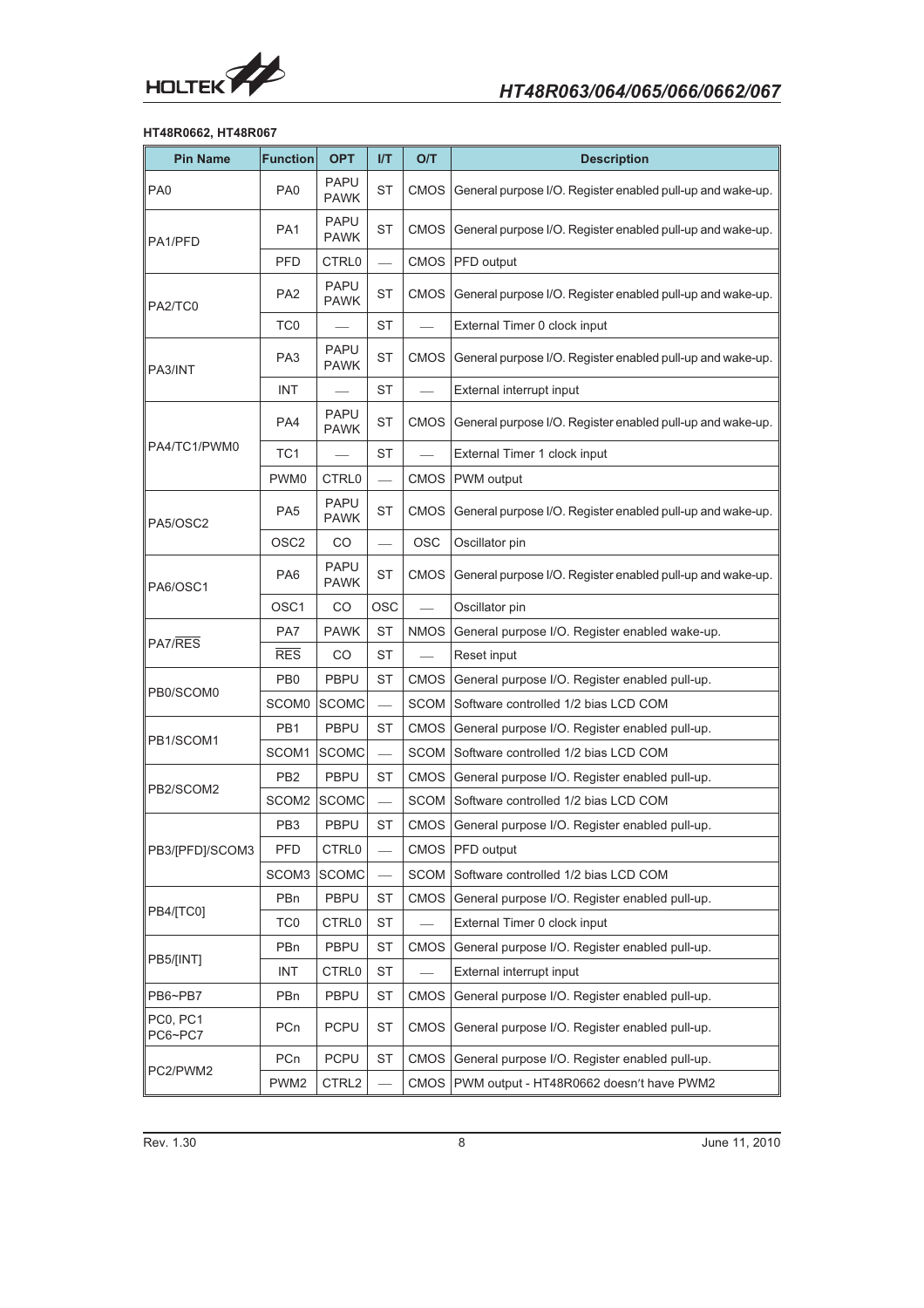

| <b>Pin Name</b>                              | <b>Function</b> | <b>OPT</b>  | <b>I/T</b> | O/T         | <b>Description</b>                                        |
|----------------------------------------------|-----------------|-------------|------------|-------------|-----------------------------------------------------------|
|                                              | PC <sub>n</sub> | <b>PCPU</b> | <b>ST</b>  | <b>CMOS</b> | General purpose I/O. Register enabled pull-up.            |
| PC3/PWM1                                     | PWM1            | CTRL1       |            | CMOS        | PWM output                                                |
|                                              | PC <sub>n</sub> | <b>PCPU</b> | <b>ST</b>  | <b>CMOS</b> | General purpose I/O. Register enabled pull-up.            |
| PC4/XT2                                      | XT <sub>2</sub> | <b>CO</b>   |            | <b>LXT</b>  | Low frequency crystal pin                                 |
|                                              | PC <sub>n</sub> | <b>PCPU</b> | <b>ST</b>  | <b>CMOS</b> | General purpose I/O. Register enabled pull-up.            |
| PC5/XT1                                      | XT <sub>1</sub> | CO.         |            | <b>LXT</b>  | Low frequency crystal pin                                 |
| PD <sub>0</sub> . PD <sub>1</sub><br>PD3~PD7 | <b>PDn</b>      | <b>PDPU</b> | <b>ST</b>  | CMOS        | General purpose I/O. Register enabled pull-up.            |
|                                              | P <sub>Dn</sub> | <b>PDPU</b> | <b>ST</b>  | <b>CMOS</b> | General purpose I/O. Register enabled pull-up.            |
| PD2/TC2                                      | TC <sub>2</sub> |             | <b>ST</b>  |             | External Timer 2 clock input - HT48R0662 doesn't have TC2 |
| PE0~PE7                                      | PE <sub>n</sub> | <b>PEPU</b> | <b>ST</b>  | <b>CMOS</b> | General purpose I/O. Register enabled pull-up.            |
| PF0, PF1                                     | PF <sub>n</sub> | <b>PFPU</b> | <b>ST</b>  | <b>CMOS</b> | General purpose I/O. Register enabled pull-up.            |
| <b>VDD</b>                                   | VDD.            |             | <b>PWR</b> |             | Power supply                                              |
| <b>VSS</b>                                   | <b>VSS</b>      |             | <b>PWR</b> |             | Ground                                                    |

Note: I/T: Input type; O/T: Output type OPT: Optional by configuration option (CO) or register option PWR: Power; CO: Configuration option ST: Schmitt Trigger input; CMOS: CMOS output SCOM: Software controlled LCD COM HXT: High frequency crystal oscillator LXT: Low frequency crystal oscillator

### **Absolute Maximum Ratings**

| Input VoltageV <sub>SS</sub> -0.3V to V <sub>DD</sub> +0.3V |  |
|-------------------------------------------------------------|--|
|                                                             |  |
|                                                             |  |

Note: These are stress ratings only. Stresses exceeding the range specified under "Absolute Maximum Ratings" may cause substantial damage to the device. Functional operation of this device at other conditions beyond those listed in the specification is not implied and prolonged exposure to extreme conditions may affect device reliability.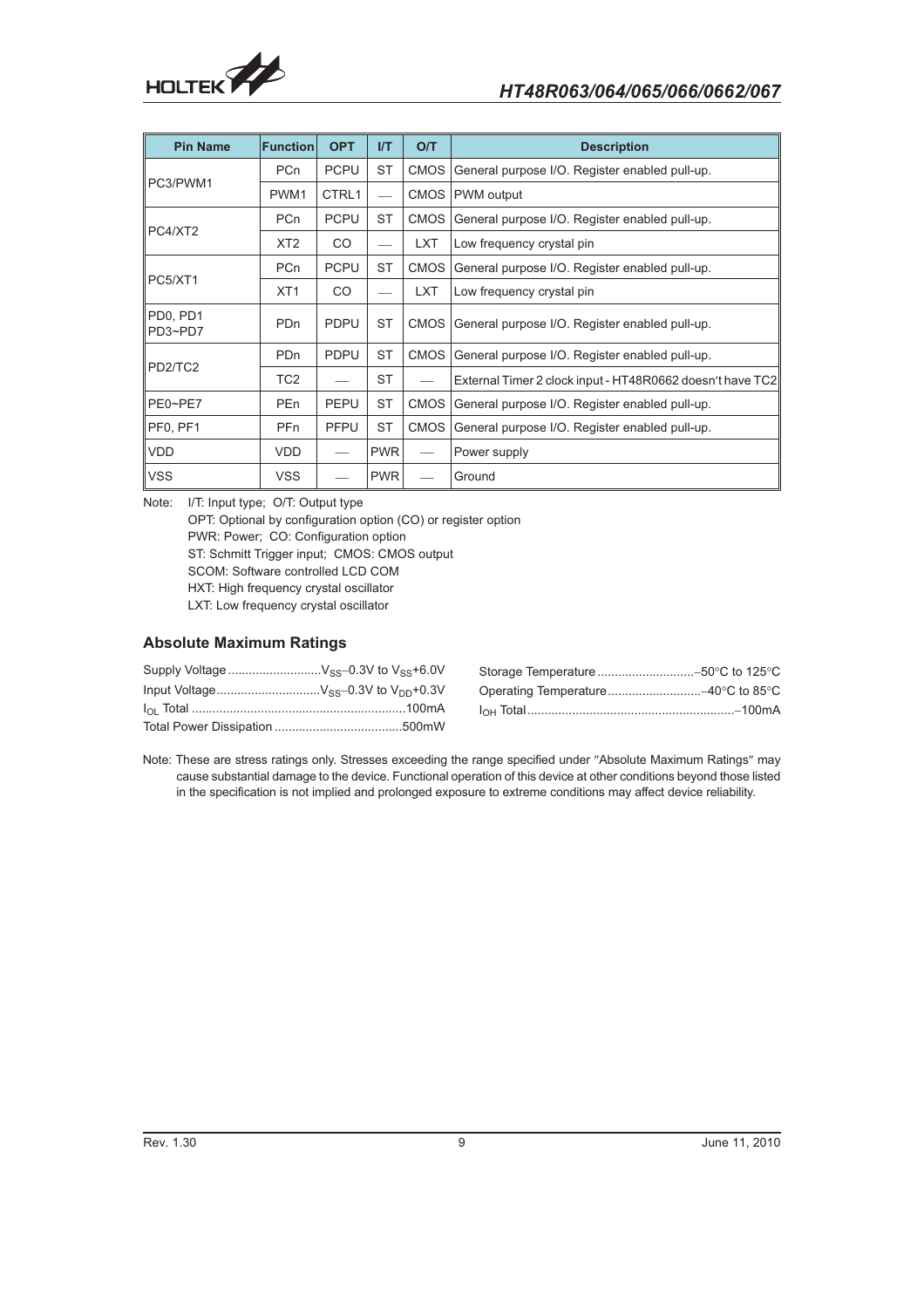

# **D.C. Characteristics**

| . .<br>× | ۰,<br>۰.<br>w |
|----------|---------------|
|          |               |

|                   |                                                       |                          | <b>Test Conditions</b>                       |                    |       |                    | <b>Unit</b> |
|-------------------|-------------------------------------------------------|--------------------------|----------------------------------------------|--------------------|-------|--------------------|-------------|
| <b>Symbol</b>     | <b>Parameter</b>                                      | <b>V<sub>DD</sub></b>    | <b>Conditions</b>                            | Min.               | Typ.  | Max.               |             |
|                   |                                                       |                          | $f_{\text{SYS}}=4\text{MHz}$                 | 2.2                |       | 5.5                | V           |
| $V_{DD}$          | <b>Operating Voltage</b>                              |                          | $f_{\text{SYS}}=8\text{MHz}$                 | 3.0                |       | 5.5                | V           |
|                   |                                                       |                          | $fSYS=12MHz$                                 | 4.5                |       | 5.5                | $\vee$      |
|                   | <b>Operating Current</b><br>(HXT, HIRC, ERC)          |                          | No load, f <sub>SYS</sub> =4MHz              |                    | 0.8   | 1.2                | mA          |
| I <sub>DD1</sub>  |                                                       |                          |                                              |                    | 1.5   | 2.25               | mA          |
|                   | <b>Operating Current</b>                              | 3V                       | No load, f <sub>SYS</sub> =8MHz              |                    | 1.4   | 2.1                | mA          |
| $I_{DD2}$         | (HXT, HIRC, ERC)                                      |                          |                                              |                    | 2.8   | 4.2                | mA          |
| $I_{DD3}$         | <b>Operating Current</b><br>(HXT, HIRC, ERC)          | 5V                       | No load, $f_{\text{SYS}}=12\text{MHz}$       |                    | 4     | 6                  | mA          |
|                   |                                                       |                          | No load, f <sub>SYS</sub> =32768Hz           |                    | 5     | 10                 | μA          |
|                   | <b>Operating Current</b>                              | 5V                       | (LXT on OSC1/OSC2,<br>LVR disabled, LXTLP=1) |                    | 12    | 24                 | μA          |
| I <sub>DD4</sub>  | (HIRC + LXT, Slow Mode,<br>$LXTLP=1$ )                | 3V                       | No load, f <sub>SYS</sub> =32768Hz           |                    | 5     | 10                 | μA          |
|                   |                                                       | 5V                       | (LXT on XT1/XT2,<br>LVR disabled, LXTLP=1)   |                    | 10    | 20                 | μA          |
|                   |                                                       | 3V                       |                                              |                    |       | 5                  | $\mu$ A     |
| I <sub>STB1</sub> | <b>Standby Current</b><br>(LIRC On, LXT Off)          | 5V                       | No load, system HALT                         |                    |       | 10                 | $\mu$ A     |
|                   |                                                       | 3V                       |                                              |                    |       | 1                  | μA          |
| $I_{STB2}$        | <b>Standby Current</b><br>(LIRC Off, LXT Off)         | 5V                       | No load, system HALT                         |                    |       | 2                  | μA          |
|                   | <b>Standby Current</b><br>(LIRC Off, LXT On, LXTLP=1) | 3V                       |                                              | —                  |       | 5                  | μA          |
|                   |                                                       | 5V                       | No load, system HALT<br>(LXT on OSC1/OSC2)   |                    |       | 10                 | μA          |
| I <sub>STB3</sub> |                                                       | 3V                       | No load, system HALT                         |                    |       | 3                  | μA          |
|                   |                                                       | 5V                       | (LXT on XT1/XT2)                             |                    |       | 5                  | μA          |
| $V_{IL1}$         | Input Low Voltage for I/O,<br>TCn and INT             |                          |                                              | 0                  |       | 0.3V <sub>DD</sub> | V           |
| $V_{I H1}$        | Input High Voltage for I/O,<br>TCn and INT            |                          |                                              | 0.7V <sub>DD</sub> |       | $V_{DD}$           | V           |
| V <sub>IL2</sub>  | Input Low Voltage (RES)                               |                          |                                              | 0                  |       | 0.4V <sub>DD</sub> | V           |
| V <sub>IH2</sub>  | Input High Voltage (RES)                              |                          |                                              | $0.9V_{DD}$        |       | $V_{DD}$           | V           |
| $V_{LVR1}$        | Low Voltage Reset 1                                   |                          | $VLVR = 4.2V$                                | 3.98               | 4.2   | 4.42               | V           |
| VLVR2             | Low Voltage Reset 2                                   | $\overline{\phantom{0}}$ | $VLVR = 3.15V$                               | 2.98               | 3.15  | 3.32               | V           |
| V <sub>LVR3</sub> | Low Voltage Reset 3                                   | $\overline{\phantom{0}}$ | $VLVR = 2.1V$                                | 1.98               | 2.1   | 2.22               | V           |
|                   | I/O Port Sink Current                                 | 3V                       |                                              | $\overline{4}$     | 8     |                    | mA          |
| $I_{OL1}$         | (PA, PB, PC)                                          | 5V                       | $V_{OL} = 0.1V_{DD}$                         | 10                 | 20    |                    | mA          |
|                   |                                                       | 3V                       | $V_{OH} = 0.9V_{DD}$                         | $-2$               | $-4$  |                    | mA          |
| $I_{OH}$          | I/O Port Source Current                               | 5V                       |                                              | $-5$               | $-10$ |                    | mA          |
| I <sub>OL2</sub>  | PA7 Sink Current                                      | 5V                       | $V_{OL} = 0.1V_{DD}$                         | 2                  | 3     |                    | mA          |
| $R_{PH}$          | Pull-high Resistance                                  | 3V                       |                                              | 20                 | 60    | 100                | kΩ          |
|                   |                                                       | 5V                       |                                              | 10                 | 30    | 50                 | k $\Omega$  |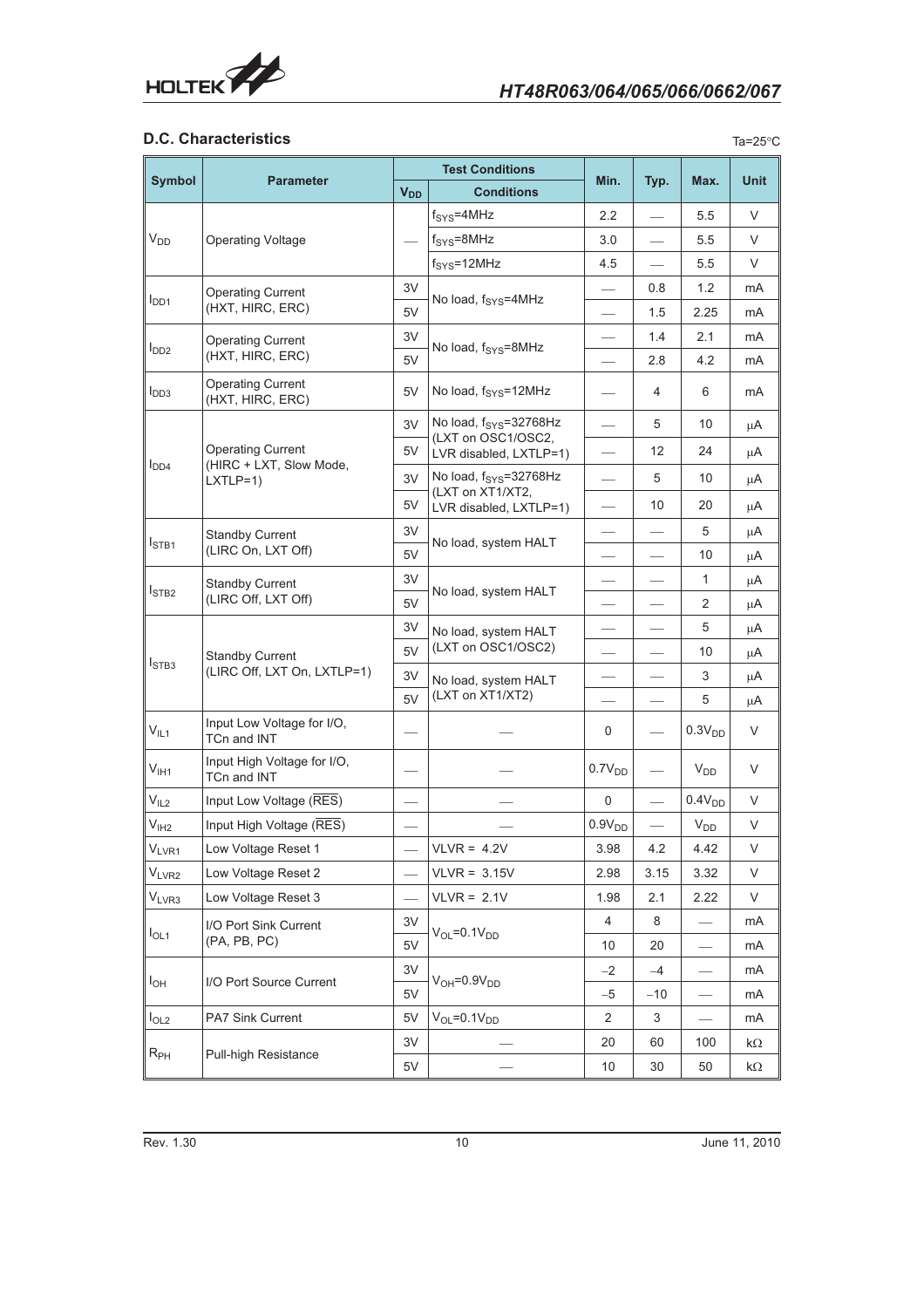

Ta=25 $\degree$ C

| <b>Symbol</b>           |                               |                       | <b>Test Conditions</b> | Min.  |       |       | <b>Unit</b> |
|-------------------------|-------------------------------|-----------------------|------------------------|-------|-------|-------|-------------|
|                         | <b>Parameter</b>              | <b>V<sub>DD</sub></b> | <b>Conditions</b>      |       | Typ.  | Max.  |             |
|                         |                               |                       | SCOMC, ISEL[1:0]=00    | 17.5  | 25.0  | 32.5  | μA          |
|                         | <b>SCOM Operating Current</b> | 5V                    | SCOMC, ISEL[1:0]=01    | 35    | 50    | 65    | μA          |
| <b>I</b> SCOM           |                               |                       | SCOMC, ISEL[1:0]=10    | 70    | 100   | 130   | μA          |
|                         |                               |                       | SCOMC, ISEL[1:0]=11    | 140   | 200   | 260   | μA          |
| <b>V<sub>SCOM</sub></b> | $VDD/2$ Voltage for LCD COM   | 5 <sub>V</sub>        | No load                | 0.475 | 0.500 | 0.525 | $V_{DD}$    |

Note: The standby current ( $I_{STB1}$ ~ $I_{STB3}$ ) and  $I_{DD4}$  are measured with all I/O pins in input mode and tied to V<sub>DD</sub>.

# **A.C. Characteristics**

|                          |                        |                       | <b>Test Conditions</b>                                     |        |      |        |             |
|--------------------------|------------------------|-----------------------|------------------------------------------------------------|--------|------|--------|-------------|
| <b>Symbol</b>            | <b>Parameter</b>       | <b>V<sub>DD</sub></b> | <b>Conditions</b>                                          | Min.   | Typ. | Max.   | <b>Unit</b> |
|                          |                        |                       | 2.2V~5.5V                                                  | 32     |      | 4000   | kHz         |
| $f_{\rm{SYS}}$           | System Clock           |                       | $3.0V - 5.5V$                                              | 32     |      | 8000   | kHz         |
|                          |                        |                       | 4.5V~5.5V                                                  | 32     |      | 12000  | kHz         |
|                          |                        | 3V/5V                 | Ta= $25^{\circ}$ C                                         | $-2%$  | 4    | $+2%$  | <b>MHz</b>  |
|                          |                        | 3V/5V                 | Ta= $25^{\circ}$ C                                         | $-2%$  | 8    | $+2%$  | <b>MHz</b>  |
|                          |                        | 5V                    | Ta= $25^{\circ}$ C                                         | $-2%$  | 12   | $+2%$  | <b>MHz</b>  |
|                          |                        | 3V/5V                 | Ta=0~70 $\degree$ C                                        | $-5%$  | 4    | $+5%$  | MHz         |
|                          |                        | 3V/5V                 | Ta=0~70 $\degree$ C                                        | $-5%$  | 8    | $+5%$  | MHz         |
|                          |                        | 5V                    | Ta=0~70 $\degree$ C                                        | $-5%$  | 12   | $+5%$  | <b>MHz</b>  |
|                          |                        | $2.2V -$<br>3.6V      | Ta=0~70 $\degree$ C                                        | $-8%$  | 4    | $+8%$  | <b>MHz</b>  |
|                          | System Clock<br>(HIRC) | $3.0V -$<br>5.5V      | Ta=0~70 $\degree$ C                                        | $-8%$  | 4    | $+8%$  | <b>MHz</b>  |
| <b>f</b> <sub>HIRC</sub> |                        | $3.0V -$<br>5.5V      | Ta=0~70 $\degree$ C                                        | $-8%$  | 8    | $+8%$  | <b>MHz</b>  |
|                          |                        | $4.5V -$<br>5.5V      | Ta=0~70 $\degree$ C                                        | $-8%$  | 12   | $+8%$  | <b>MHz</b>  |
|                          |                        | $2.2V -$<br>3.6V      | Ta= $-40^{\circ}$ C~85 $^{\circ}$ C                        | $-12%$ | 4    | $+12%$ | <b>MHz</b>  |
|                          |                        | $3.0V -$<br>5.5V      | Ta= $-40^{\circ}$ C~85 $^{\circ}$ C                        | $-12%$ | 4    | $+12%$ | <b>MHz</b>  |
|                          |                        | $3.0V -$<br>5.5V      | Ta= $-40^{\circ}$ C~85 $^{\circ}$ C                        | $-12%$ | 8    | $+12%$ | MHz         |
|                          |                        | $4.5V -$<br>5.5V      | Ta= $-40^{\circ}$ C~85 $^{\circ}$ C                        | $-12%$ | 12   | $+12%$ | MHz         |
|                          |                        | 5V                    | Ta=25°C, R=120k $\Omega^*$                                 | $-2%$  | 4    | $+2%$  | <b>MHz</b>  |
|                          |                        | 5V                    | Ta=0~70 $\degree$ C, R=120k $\Omega^*$                     | $-5%$  | 4    | $+5%$  | <b>MHz</b>  |
| $f_{ERC}$                | System Clock (ERC)     | $5V$                  | Ta= $-40^{\circ}$ C~85 $^{\circ}$ C,<br>$R = 120k\Omega$ * | $-7%$  | 4    | $+7%$  | MHz         |
|                          |                        | $2.2V -$<br>5.5V      | Ta= $-40^{\circ}$ C~85 $^{\circ}$ C,<br>$R = 120k\Omega^*$ | $-11%$ | 4    | $+11%$ | <b>MHz</b>  |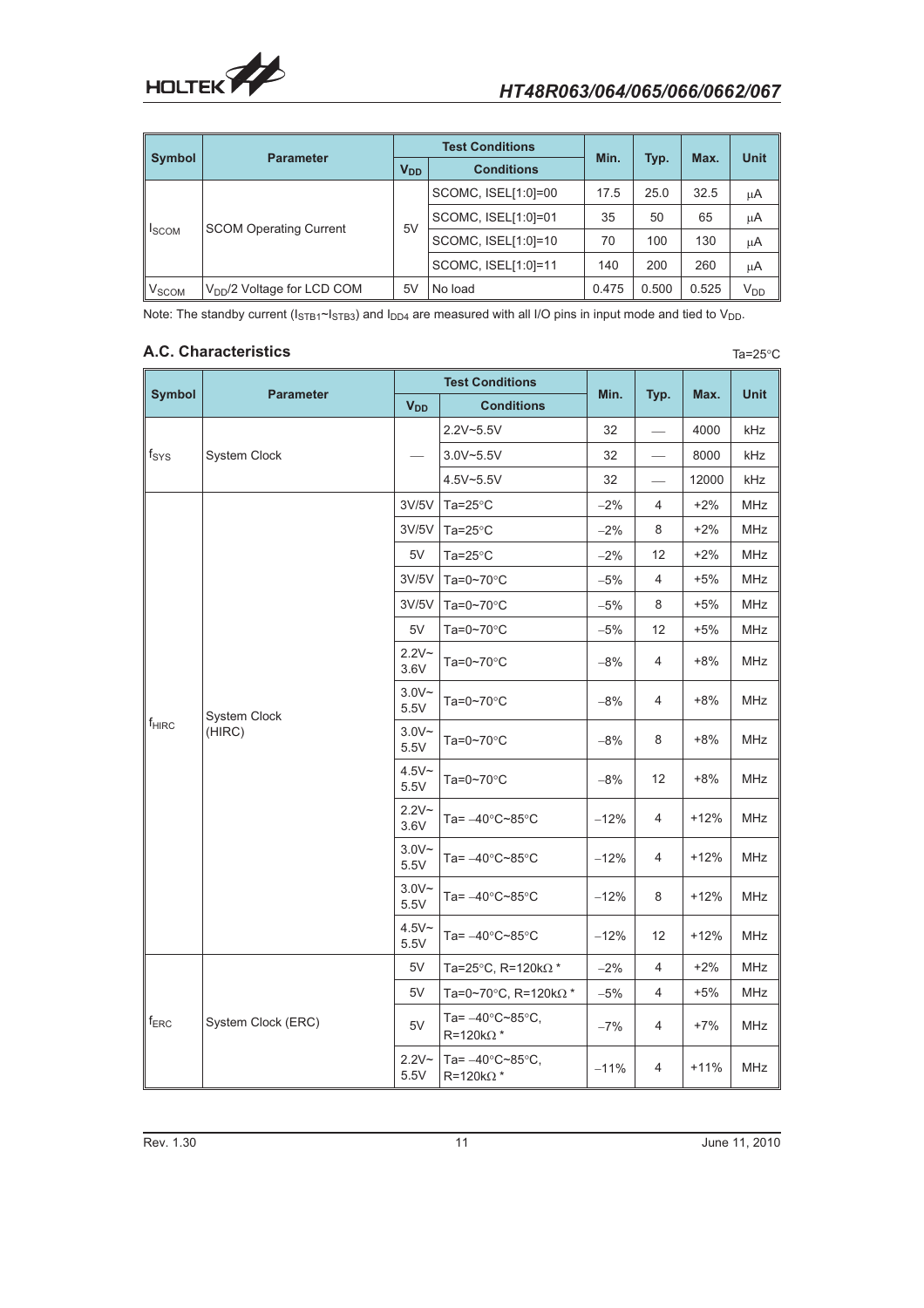

|                    |                                       |                       | <b>Test Conditions</b>    |          |       |               |                  |
|--------------------|---------------------------------------|-----------------------|---------------------------|----------|-------|---------------|------------------|
| <b>Symbol</b>      | <b>Parameter</b>                      | <b>V<sub>DD</sub></b> | <b>Conditions</b>         | Min.     | Typ.  | Max.          | <b>Unit</b>      |
| $f_{LXT}$          | System Clock (LXT)                    |                       |                           |          | 32768 |               | Hz               |
|                    |                                       |                       | $2.2V - 5.5V$             | $\Omega$ |       | 4000          | kHz              |
| f <sub>TIMER</sub> | <b>Timer Input Frequency</b><br>(TCn) |                       | $3.0V - 5.5V$             | $\Omega$ |       | 8000          | kHz              |
|                    |                                       |                       | 4.5V~5.5V                 | 0        |       | 12000         | <b>kHz</b>       |
|                    |                                       | 3V                    |                           |          | 10    | 15            | kHz              |
| $f_{LIRC}$         | <b>LIRC Oscillator</b>                | 5V                    |                           | 6.5      | 13    | 19.5          | <b>kHz</b>       |
| t <sub>RES</sub>   | <b>External Reset Low Pulse Width</b> |                       |                           | 1        |       |               | $\mu$ S          |
|                    |                                       |                       | For HXT/LXT               |          | 1024  |               | t <sub>SYS</sub> |
| $t_{\text{SST}}$   | System Start-up time Period           |                       | For ERC/IRC               |          | 2     |               | t <sub>SYS</sub> |
|                    |                                       |                       | (By configuration option) |          | 1024  |               | t <sub>SYS</sub> |
| $t_{INT}$          | Interrupt Pulse Width                 |                       |                           |          |       |               | μS               |
| $t_{LVR}$          | Low Voltage Width to Reset            |                       |                           | 0.25     | 1     | $\mathcal{P}$ | ms               |
| <b>RESTD</b>       | <b>Reset Delay Time</b>               |                       |                           |          | 100   |               | ms               |

Ta=25 C

Note: 1. t<sub>SYS</sub>=1/f<sub>SYS</sub>

2. \*For f<sub>ERC</sub>, as the resistor tolerance will influence the frequency a precision resistor is recommended.

3. For the HT48R064 device, the f<sub>ERC</sub> parameter is not applicable.

4. For the HT48R064 device, the HIRC support 4MHz only and f<sub>HIRC</sub> parameter of (5V, 3.0V~5.5V) is applicable.

5. To maintain the accuracy of the internal HIRC oscillator frequency, a  $0.1\mu$ F decoupling capacitor should be connected between VDD and VSS and located as close to the device as possible.

### **Power-on Reset Characteristics**

|                        |                                                                            |                       | <b>Test Conditions</b> |       |      |      | <b>Unit</b> |
|------------------------|----------------------------------------------------------------------------|-----------------------|------------------------|-------|------|------|-------------|
| <b>Symbol</b>          | <b>Parameter</b>                                                           | <b>V<sub>DD</sub></b> | <b>Conditions</b>      | Min.  | Typ. | Max. |             |
| <b>V<sub>POR</sub></b> | VDD Start Voltage to Ensure<br>Power-on Reset                              |                       |                        |       |      | 100  | mV          |
| $R$ RR <sub>VDD</sub>  | VDD raising rate to Ensure<br>Power-on Reset                               |                       |                        | 0.035 |      |      | V/ms        |
| t <sub>POR</sub>       | Minimum Time for VDD Stays at<br>V <sub>POR</sub> to Ensure Power-on Reset |                       |                        |       |      |      | ms          |

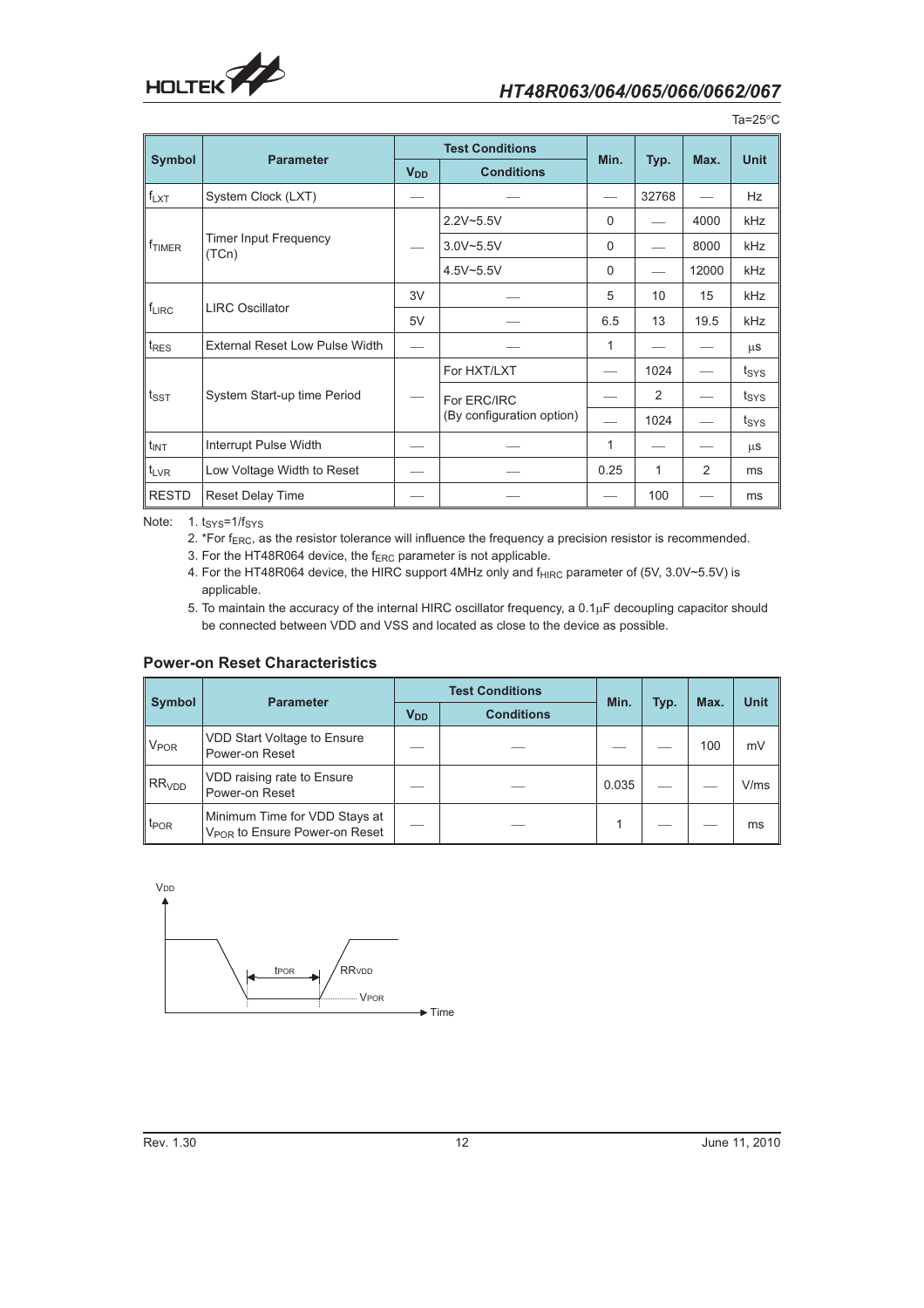

### **System Architecture**

A key factor in the high-performance features of the Holtek range of microcontrollers is attributed to the internal system architecture. The range of devices take advantage of the usual features found within RISC microcontrollers providing increased speed of operation and enhanced performance. The pipelining scheme is implemented in such a way that instruction fetching and instruction execution are overlapped, hence instructions are effectively executed in one cycle, with the exception of branch or call instructions. An 8-bit wide ALU is used in practically all operations of the instruction set. It carries out arithmetic operations, logic operations, rotation, increment, decrement, branch decisions, etc. The internal data path is simplified by moving data through the Accumulator and the ALU. Certain internal registers are implemented in the Data Memory and can be directly or indirectly addressed. The simple addressing methods of these registers along with additional architectural features ensure that a minimum of external components is required to provide a functional control system with maximum reliability and flexibility.

#### **Clocking and Pipelining**

The main system clock, derived from either a Crystal/Resonator or RC oscillator is subdivided into four internally generated non-overlapping clocks, T1~T4. The

Program Counter is incremented at the beginning of the T1 clock during which time a new instruction is fetched. The remaining T2~T4 clocks carry out the decoding and execution functions. In this way, one T1~T4 clock cycle forms one instruction cycle. Although the fetching and execution of instructions takes place in consecutive instruction cycles, the pipelining structure of the microcontroller ensures that instructions are effectively executed in one instruction cycle. The exception to this are instructions where the contents of the Program Counter are changed, such as subroutine calls or jumps, in which case the instruction will take one more instruction cycle to execute.

For instructions involving branches, such as jump or call instructions, two instruction cycles are required to complete instruction execution. An extra cycle is required as the program takes one cycle to first obtain the actual jump or call address and then another cycle to actually execute the branch. The requirement for this extra cycle should be taken into account by programmers in timing sensitive applications







**Instruction Fetching**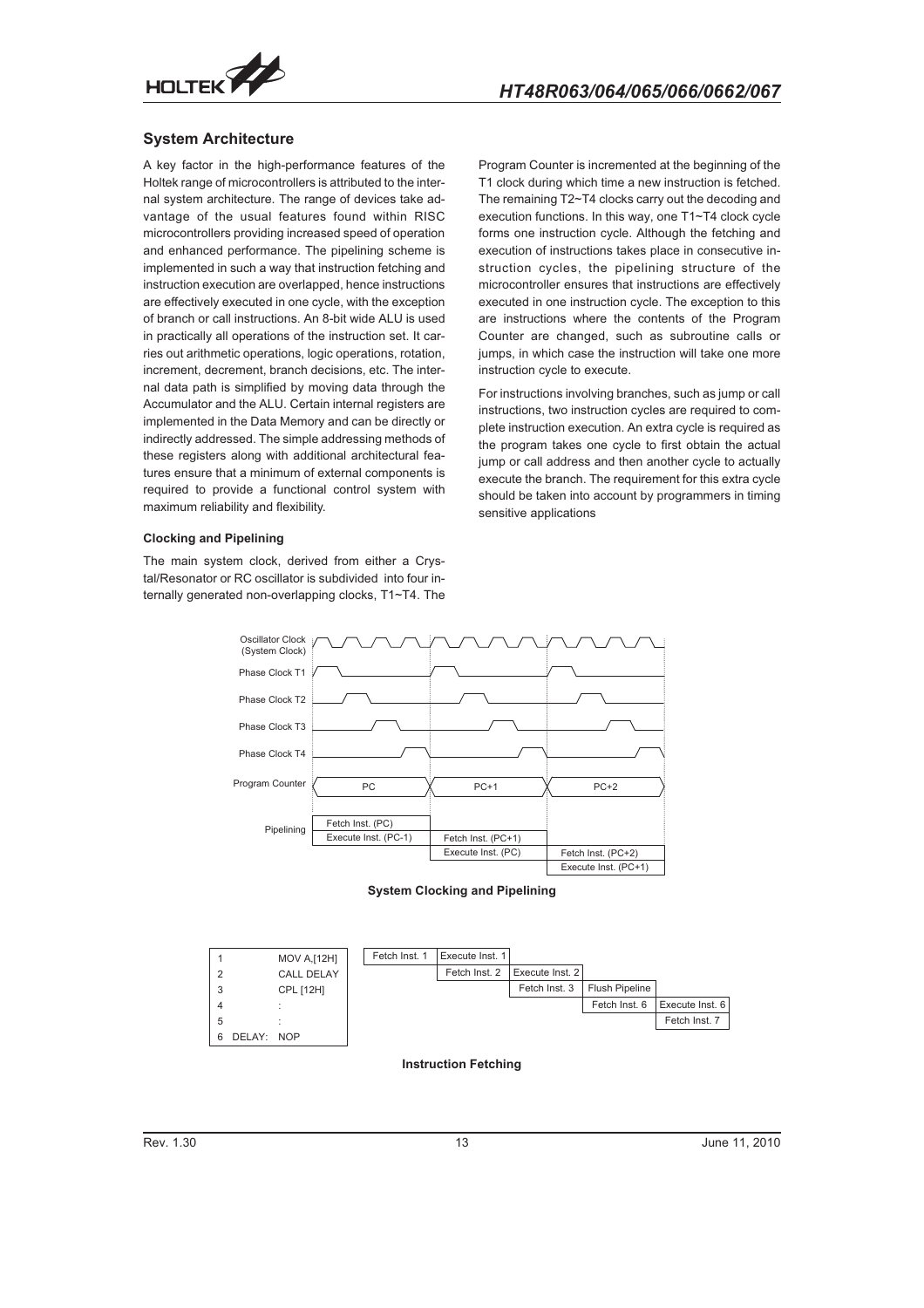

#### **Program Counter**

During program execution, the Program Counter is used to keep track of the address of the next instruction to be executed. It is automatically incremented by one each time an instruction is executed except for instructions, such as "JMP" or "CALL" that demand a jump to a non-consecutive Program Memory address. Note that the Program Counter width varies with the Program Memory capacity depending upon which device is selected. However, it must be noted that only the lower 8 bits, known as the Program Counter Low Register, are directly addressable by user.

When executing instructions requiring jumps to non-consecutive addresses such as a jump instruction, a subroutine call, interrupt or reset, etc., the microcontroller manages program control by loading the required address into the Program Counter. For conditional skip instructions, once the condition has been met, the next instruction, which has already been fetched during the present instruction execution, is discarded and a dummy cycle takes its place while the correct instruction is obtained.

|                       | <b>Program Counter</b>                     |                     |  |
|-----------------------|--------------------------------------------|---------------------|--|
| <b>Device</b>         | <b>Program Counter</b><br><b>High Byte</b> | <b>PCL Register</b> |  |
| HT48R063<br>HT48R064  | PC9,PC8                                    |                     |  |
| HT48R065              | PC10~PC8                                   |                     |  |
| HT48R066<br>HT48R0662 | <b>PC11~PC8</b>                            | PCI 7~PCI 0         |  |
| HT48R067              | PC12~PC8                                   |                     |  |

The lower byte of the Program Counter, known as the Program Counter Low register or PCL, is available for program control and is a readable and writeable register. By transferring data directly into this register, a short program jump can be executed directly, however, as only this low byte is available for manipulation, the jumps are limited to the present page of memory, that is 256 locations. When such program jumps are executed it should also be noted that a dummy cycle will be inserted.

The lower byte of the Program Counter is fully accessible under program control. Manipulating the PCL might cause program branching, so an extra cycle is needed to pre-fetch. Further information on the PCL register can be found in the Special Function Register section.

#### **Stack**

This is a special part of the memory which is used to save the contents of the Program Counter only. The stack is neither part of the Data or Program Memory space, and is neither readable nor writeable. The activated level is indexed by the Stack Pointer, SP, and is

neither readable nor writeable. At a subroutine call or interrupt acknowledge signal, the contents of the Program Counter are pushed onto the stack. At the end of a subroutine or an interrupt routine, signaled by a return instruction, RET or RETI, the Program Counter is restored to its previous value from the stack. After a device reset, the Stack Pointer will point to the top of the stack.



| <b>Device</b>                    | <b>Stack Levels</b> |
|----------------------------------|---------------------|
| HT48R063                         | 2                   |
| HT48R064<br>HT48R065<br>HT48R066 |                     |
| HT48R0662                        | հ                   |
| HT48R067                         |                     |

If the stack is full and an enabled interrupt takes place, the interrupt request flag will be recorded but the acknowledge signal will be inhibited. When the Stack Pointer is decremented, by RET or RETI, the interrupt will be serviced. This feature prevents stack overflow allowing the programmer to use the structure more easily. However, when the stack is full, a CALL subroutine instruction can still be executed which will result in a stack overflow. Precautions should be taken to avoid such cases which might cause unpredictable program branching.

#### **Arithmetic and Logic Unit - ALU**

The arithmetic-logic unit or ALU is a critical area of the microcontroller that carries out arithmetic and logic operations of the instruction set. Connected to the main microcontroller data bus, the ALU receives related instruction codes and performs the required arithmetic or logical operations after which the result will be placed in the specified register. As these ALU calculation or operations may result in carry, borrow or other status changes, the status register will be correspondingly updated to reflect these changes. The ALU supports the following functions:

- Arithmetic operations: ADD, ADDM, ADC, ADCM, SUB, SUBM, SBC, SBCM, DAA
- Logic operations: AND, OR, XOR, ANDM, ORM, XORM, CPL, CPLA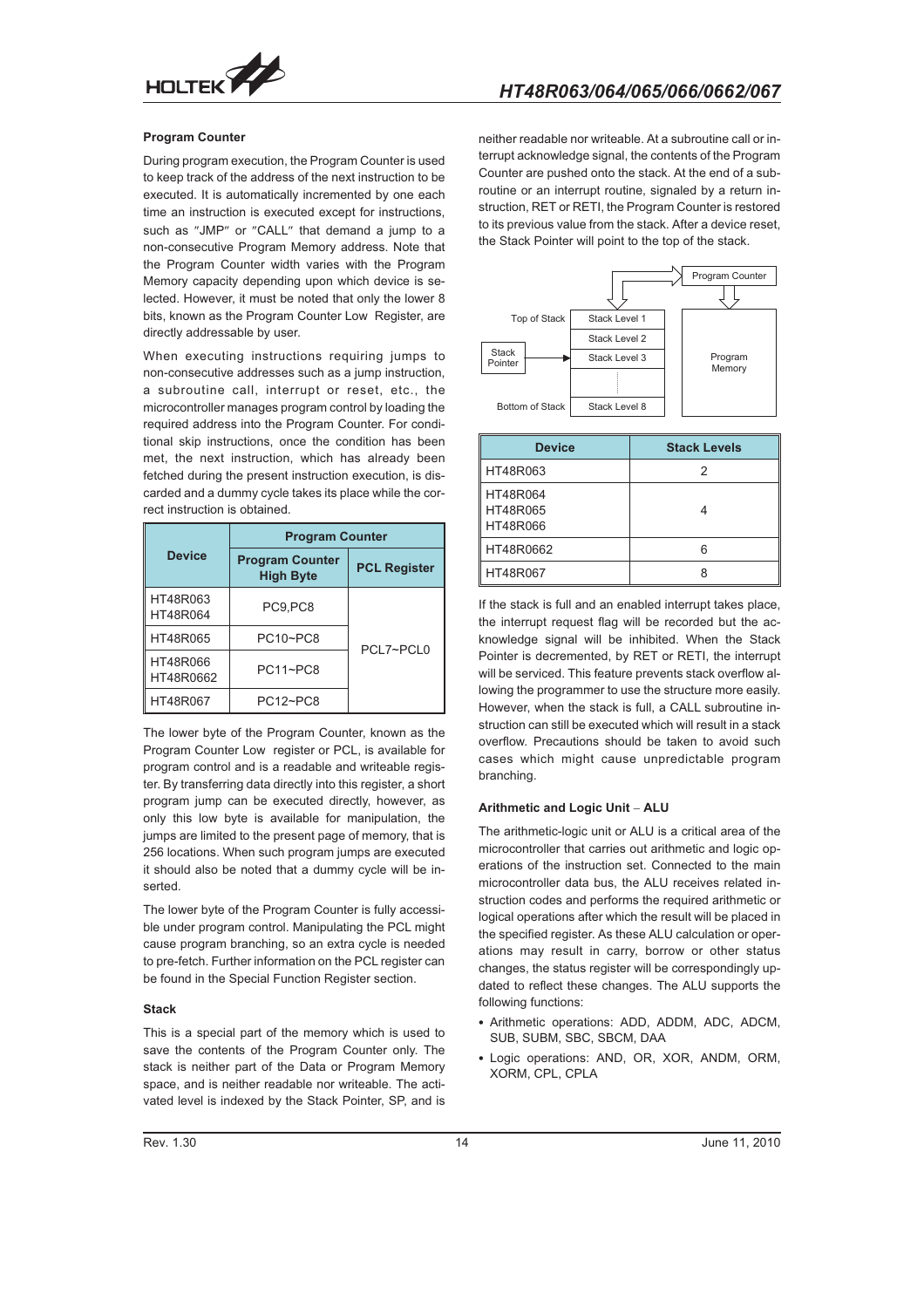

- Rotation RRA, RR, RRCA, RRC, RLA, RL, RLCA, RL<sub>C</sub>
- Increment and Decrement INCA, INC, DECA, DEC
- Branch decision, JMP, SZ, SZA, SNZ, SIZ, SDZ, SIZA, SDZA, CALL, RET, RETI

### **Program Memory**

The Program Memory is the location where the user code or program is stored. The device is supplied with One-Time Programmable, OTP, memory where users can program their application code into the device. By using the appropriate programming tools, OTP devices offer users the flexibility to freely develop their applications which may be useful during debug or for products requiring frequent upgrades or program changes.

#### **Structure**

The Program Memory has a capacity of  $1K\times14$  to  $8K \times 16$ . The Program Memory is addressed by the Program Counter and also contains data, table information and interrupt entries. Table data, which can be setup in any location within the Program Memory, is addressed by separate table pointer registers.

| <b>Device</b>         | <b>Capacity</b> |
|-----------------------|-----------------|
| HT48R063<br>HT48R064  | $1K \times 14$  |
| HT48R065              | $2K \times 15$  |
| HT48R066<br>HT48R0662 | $4K \times 15$  |
| HT48R067              | $8K \times 16$  |

**HT48R063** 

#### **Special Vectors**

Within the Program Memory, certain locations are reserved for special usage such as reset and interrupts.

- Reset Vector This vector is reserved for use by the device reset for program initialisation. After a device reset is initiated, the program will jump to this location and begin execution.
- External interrupt vector
- This vector is used by the external interrupt. If the external interrupt pin on the device receives an edge transition, the program will jump to this location and begin execution if the external interrupt is enabled and the stack is not full. The external interrupt active edge transition type, whether high to low, low to high or both is specified in the CTRL1 register.
- Timer/Event 0/1/2 counter interrupt vector

This internal vector is used by the Timer/Event Counters. If a Timer/Event Counter overflow occurs, the program will jump to its respective location and begin execution if the associated Timer/Event Counter interrupt is enabled and the stack is not full.

- Time base interrupt vector This internal vector is used by the internal Time Base. If a Time Base overflow occurs, the program will jump to this location and begin execution if the Time Base counter interrupt is enabled and the stack is not full.

|      | <b>HT48R063</b><br><b>HT48R064</b> | <b>HT48R065</b>        | <b>HT48R066</b>        | HT48R0662                     | <b>HT48R067</b>               |
|------|------------------------------------|------------------------|------------------------|-------------------------------|-------------------------------|
| 00H  | Reset                              | Reset                  | Reset                  | Reset                         | Reset                         |
| 04H  | External<br>Interrupt              | External<br>Interrupt  | External<br>Interrupt  | External<br>Interrupt         | External<br>Interrupt         |
| 08H  | Timer 0<br>Interrupt               | Timer 0<br>Interrupt   | Timer 0<br>Interrupt   | Timer 0<br>Interrupt          | Timer 0<br>Interrupt          |
| 0CH  | Time Base<br>Interrupt             | Time Base<br>Interrupt | Timer 1<br>Interrupt   | Timer 1<br>Interrupt          | Timer 1<br>Interrupt          |
| 10H  |                                    |                        | Time Base<br>Interrupt |                               | Timer 2<br>Interrupt          |
| 14H  |                                    |                        |                        | <b>Time Base</b><br>Interrupt |                               |
| 18H  |                                    |                        |                        |                               | <b>Time Base</b><br>Interrupt |
| 3FFH | 14 bits                            |                        |                        |                               |                               |
|      | 7FFH                               | 15 bits                |                        |                               |                               |
|      |                                    | <b>FFFH</b>            | 15 bits                | 15 bits                       |                               |
|      |                                    |                        |                        | 1FFFH                         | 16 bits                       |

#### **Program Memory Structure**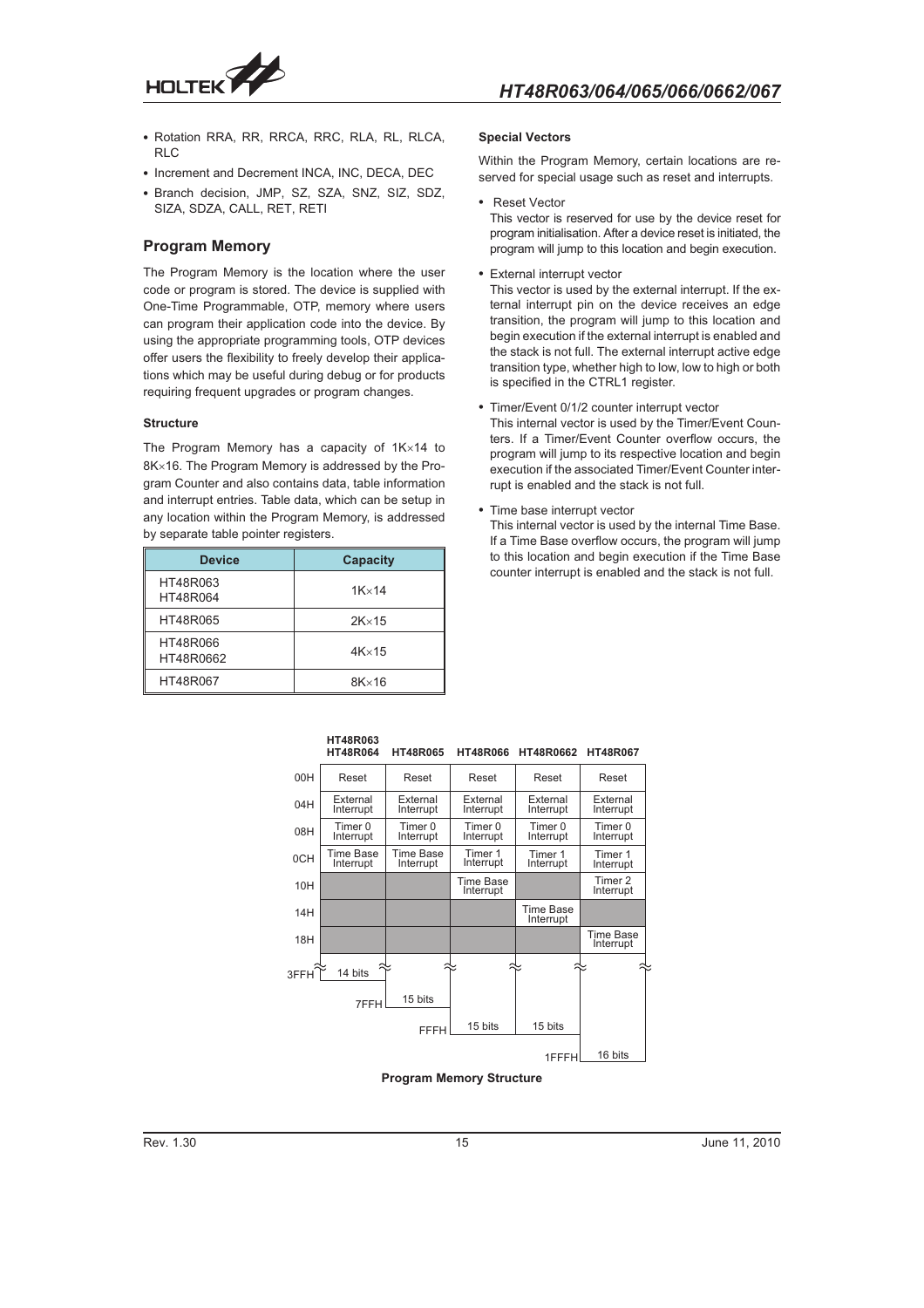

#### **Look-up Table**

Any location within the Program Memory can be defined as a look-up table where programmers can store fixed data. To use the look-up table, the table pointer must first be setup by placing the lower order address of the look up data to be retrieved in the table pointer register, TBLP. This register defines the lower 8-bit address of the look-up table.

After setting up the table pointer, the table data can be retrieved from the current Program Memory page or last Program Memory page using the "TABRDC[m]" or "TABRDL [m]" instructions, respectively. When these instructions are executed, the lower order table byte from the Program Memory will be transferred to the user defined Data Memory register [m] as specified in the instruction. The higher order table data byte from the Program Memory will be transferred to the TBLH special register. Any unused bits in this transferred higher order byte will be read as "0".

The following diagram illustrates the addressing/data flow of the look-up table:



#### **Table Program Example**

The accompanying example shows how the table pointer and table data is defined and retrieved from the device. This example uses raw table data located in the last page which is stored there using the ORG statement. The value at this ORG statement is "300H" which refers to the start address of the last page within the 1K Program Memory of the HT48R064 microcontrollers. The table pointer is setup here to have an initial value of "06H". This will ensure that the first data read from the data table will be at the Program Memory address "306H" or 6 locations after the start of the last page. Note that the value for the table pointer is referenced to the first address of the present page if the "TABRDC [m]" instruction is being used. The high byte of the table data which in this case is equal to zero will be transferred to the TBLH register automatically when the "TABRDL [m]" instruction is executed.

Because the TBLH register is a read-only register and cannot be restored, care should be taken to ensure its protection if both the main routine and Interrupt Service Routine use the table read instructions. If using the table read instructions, the Interrupt Service Routines may change the value of TBLH and subsequently cause errors if used again by the main routine. As a rule it is recommended that simultaneous use of the table read instructions should be avoided. However, in situations where simultaneous use cannot be avoided, the interrupts should be disabled prior to the execution of any main routine table-read instructions. Note that all table related instructions require two instruction cycles to complete their operation.

|                    |             | <b>Table Location Bits</b> |             |                 |                 |    |            |                |    |    |    |    |                |  |
|--------------------|-------------|----------------------------|-------------|-----------------|-----------------|----|------------|----------------|----|----|----|----|----------------|--|
| <b>Instruction</b> | b12         | <b>b11</b>                 | b10         | b <sub>9</sub>  | b8              | b7 | <b>b</b> 6 | b <sub>5</sub> | b4 | b3 | b2 | b1 | b <sub>0</sub> |  |
| TABRDC [m]         | <b>PC12</b> | <b>PC11</b>                | <b>PC10</b> | PC <sub>9</sub> | PC <sub>8</sub> | @7 | @6         | @5             | @4 | @3 | @2 | @1 | @0             |  |
| TABRDL [m]         |             |                            |             |                 |                 | @7 | @6         | @5             | @4 | @3 | @2 | @1 | @0             |  |

#### **Table Location**

Note: PC12~PC8: Current Program Counter bits

@7~@0: Table Pointer TBLP bits

For the HT48R063/HT48R064, the Table address location is 10 bits, i.e. from b9~b0. For the HT48R065, the Table address location is 11 bits, i.e. from b10~b0.

For the HT48R066/HT48R0662, the Table address location is 12 bits, i.e. from b11~b0

For the HT48R067, the Table address location is 13 bits, i.e. from b12~b0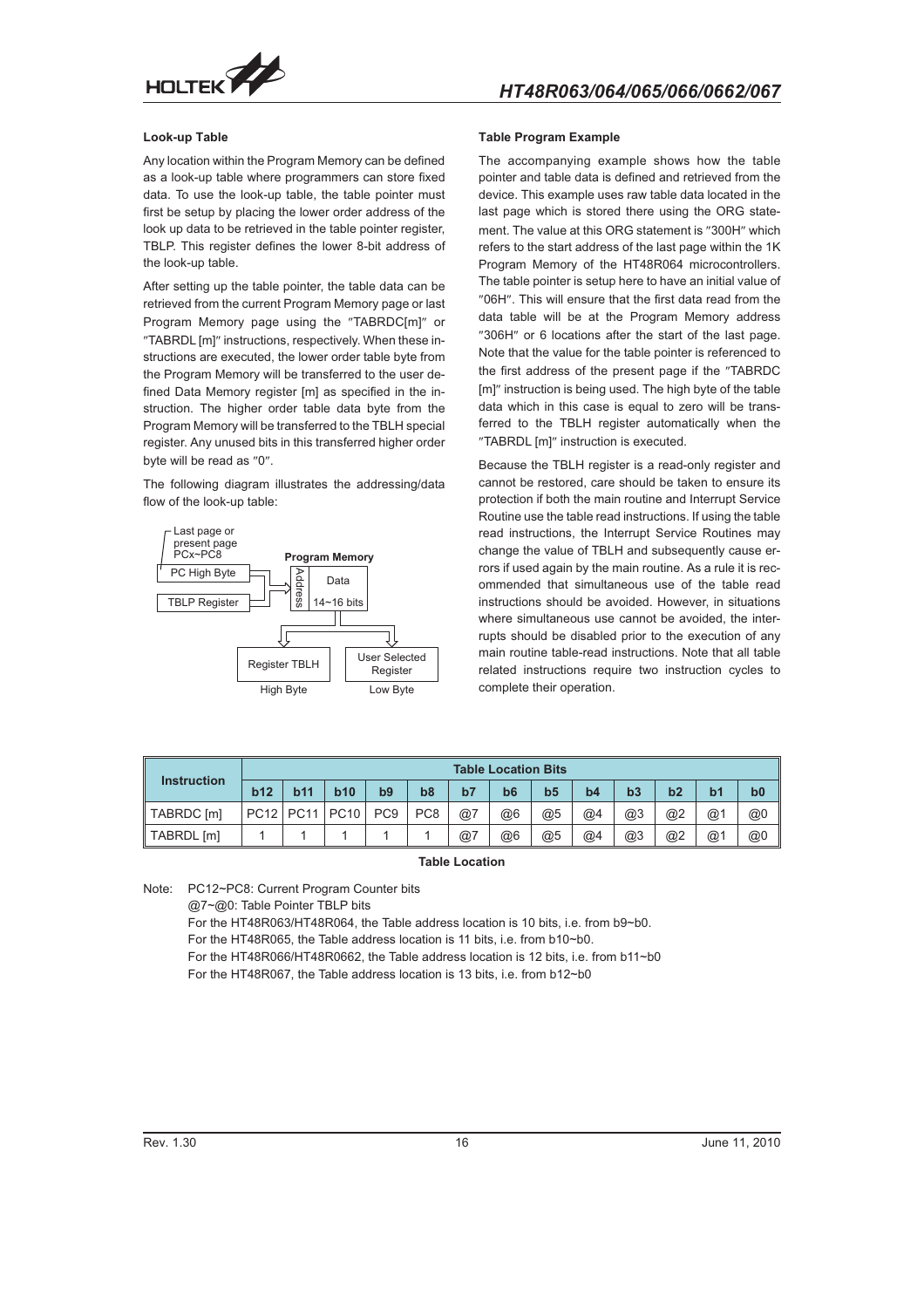

#### Table Read Program Example:

|        | tempreg1 db<br>tempreg2 db |          | ?<br>$\overline{?}$ | ; temporary register #1<br>; temporary register #2                                                                                                                                                                                                                                                                                         |
|--------|----------------------------|----------|---------------------|--------------------------------------------------------------------------------------------------------------------------------------------------------------------------------------------------------------------------------------------------------------------------------------------------------------------------------------------|
|        | mov a, 06h                 |          |                     | ; initialise table pointer - note that this address<br>; is referenced                                                                                                                                                                                                                                                                     |
|        | mov tblp, a                |          |                     | ; to the last page or present page                                                                                                                                                                                                                                                                                                         |
| tabrdl |                            | tempregl |                     | ; transfers value in table referenced by table pointer<br>; to tempregl<br>; data at prog. memory address "306H" transferred to<br>; tempreg1 and TBLH                                                                                                                                                                                     |
|        | dec tblp                   |          |                     | ; reduce value of table pointer by one                                                                                                                                                                                                                                                                                                     |
| tabrdl |                            | tempreg2 |                     | ; transfers value in table referenced by table pointer<br>; to tempreg2<br>; data at prog.memory address "305H" transferred to<br>; tempreg2 and TBLH<br>; in this example the data "1AH" is transferred to<br>; tempreg1 and data "OFH" to register tempreg2<br>; the value "00H" will be transferred to the high byte<br>; register TBLH |
|        | org 300h                   |          |                     | ; sets initial address of last page                                                                                                                                                                                                                                                                                                        |
| dc     |                            |          |                     | 00Ah, 00Bh, 00Ch, 00Dh, 00Eh, 00Fh, 01Ah, 01Bh                                                                                                                                                                                                                                                                                             |

### **Data Memory**

The Data Memory is a volatile area of 8-bit wide RAM internal memory and is the location where temporary information is stored.

#### **Structure**

Divided into two sections, the first of these is an area of RAM where special function registers are located. These registers have fixed locations and are necessary for correct operation of the device. Many of these registers can be read from and written to directly under program control, however, some remain protected from user manipulation. The second area of Data Memory is reserved for general purpose use. All locations within this area are read and write accessible under program control.

| <b>Device</b>        | <b>Capacity</b> | <b>Banks</b> |
|----------------------|-----------------|--------------|
| HT48R063<br>HT48R064 | $64\times8$     |              |
| HT48R065             | $96\times8$     |              |
| HT48R066             | $128\times8$    |              |
| HT48R0662            | $224\times8$    | 0, 1         |
| HT48R067             | $384\times8$    | 0, 1         |

The two sections of Data Memory, the Special Purpose and General Purpose Data Memory are located at consecutive locations. All are implemented in RAM and are 8 bits wide but the length of each memory section is dictated by the type of microcontroller chosen. The start address of the Data Memory for all devices is the address "00H".

All microcontroller programs require an area of read/write memory where temporary data can be stored and retrieved for use later. It is this area of RAM memory that is known as General Purpose Data Memory. This area of Data Memory is fully accessible by the user program for both read and write operations. By using the "SET [m].i" and "CLR [m].i" instructions individual bits can be set or reset under program control giving the user a large range of flexibility for bit manipulation in the Data Memory.

For some devices, the Data Memory is subdivided into two banks, which are selected using a Bank Pointer. Only data in Bank 0 can be directly addressed, data in Bank 1 must be indirectly addressed.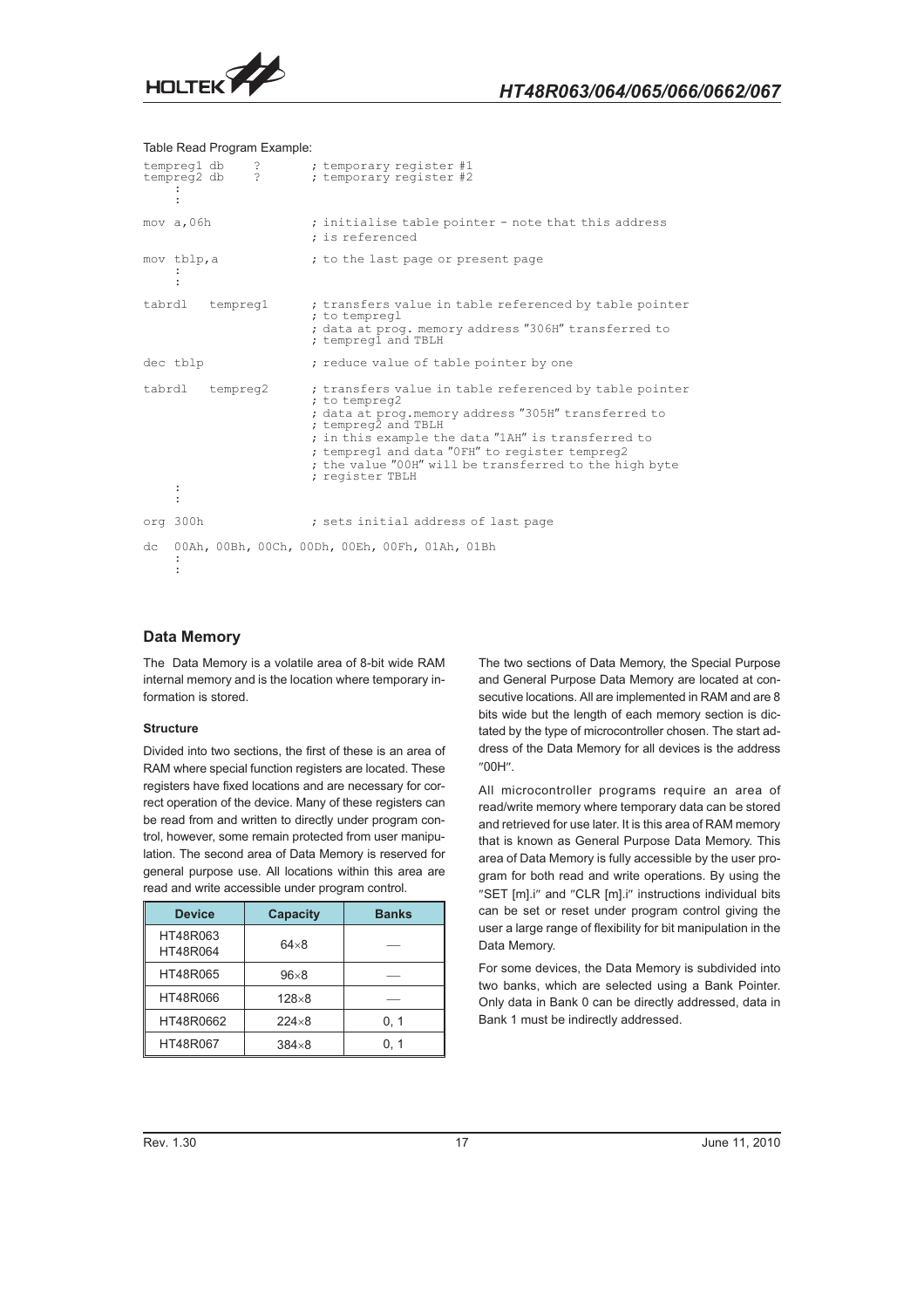





**Data Memory Structure**

Note: Most of the Data Memory bits can be directly manipulated using the "SET [m].i" and "CLR [m].i" with the exception of a few dedicated bits. The Data Memory can also be accessed through the memory pointer registers.

#### **Special Purpose Data Memory**

This area of Data Memory is where registers, necessary for the correct operation of the microcontroller, are stored. Most of the registers are both readable and writeable but some are protected and are readable only, the details of which are located under the relevant Special Function Register section. Note that for locations that are unused, any read instruction to these addresses will return the value "00H".

### **Special Function Registers**

To ensure successful operation of the microcontroller, certain internal registers are implemented in the Data Memory area. These registers ensure correct operation of internal functions such as timers, interrupts, etc., as well as external functions such as I/O data control. The location of these registers within the Data Memory begins at the address "00H" and are mapped into both Bank 0 and Bank 1. Any unused Data Memory locations between these special function registers and the point where the General Purpose Memory begins is reserved and attempting to read data from these locations will return a value of "00H".

#### **Indirect Addressing Registers - IAR0, IAR1**

The Indirect Addressing Registers, IAR0 and IAR1, although having their locations in normal RAM register space, do not actually physically exist as normal registers. The method of indirect addressing for RAM data manipulation uses these Indirect Addressing Registers and Memory Pointers, in contrast to direct memory addressing, where the actual memory address is specified. Actions on the IAR0 and IAR1 registers will result in no actual read or write operation to these registers but rather to the memory location specified by their corresponding Memory Pointer, MP0 or MP1. Acting as a pair, IAR0 with MP0 and IAR1 with MP1 can together access data from the Data Memory. As the Indirect Addressing Registers are not physically implemented, reading the Indirect Addressing Registers indirectly will return a result of "00H" and writing to the registers indirectly will result in no operation.

#### **Memory Pointers - MP0, MP1**

Two Memory Pointers, known as MP0 and MP1 are provided. These Memory Pointers are physically implemented in the Data Memory and can be manipulated in the same way as normal registers providing a convenient way with which to indirectly address and track data. MP0 can only be used to indirectly address data in Bank 0 while MP1 can be used to address data in Bank 0 and Bank1. When any operation to the relevant Indirect Addressing Registers is carried out, the actual address that the microcontroller is directed to, is the address specified by the related Memory Pointer. Note that for the HT48R063 and HT48R064 devices, bit 7 of the Memory Pointers is not required to address the full memory space. When bit 7 of the Memory Pointers for these devices is read, a value of "1" will be returned. Note that indirect addressing using MP1 and IAR1 must be used to access any data in Bank 1. The following example shows how to clear a section of four Data Memory locations already defined as locations adres1 to adres4.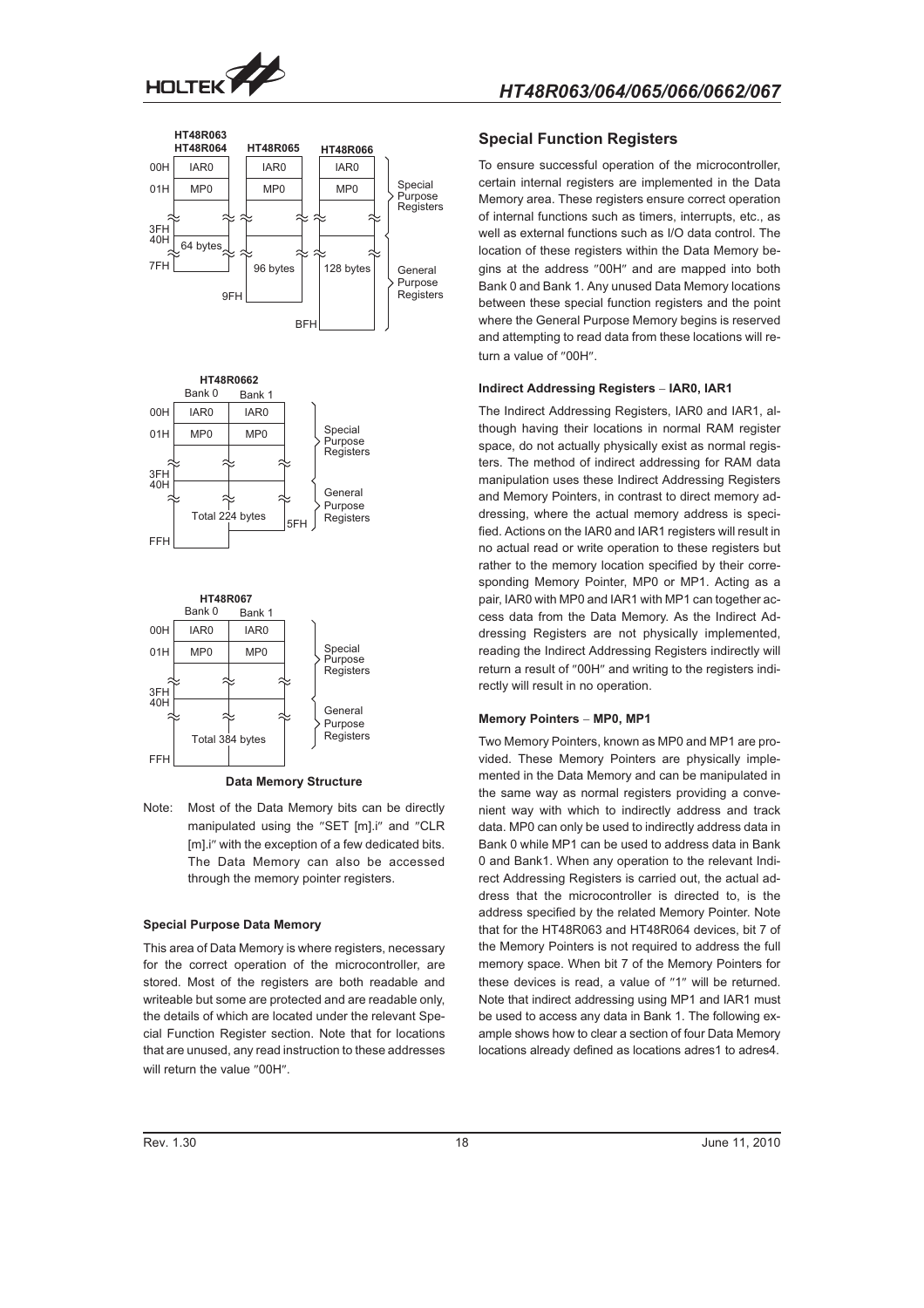

# HT48R063/064/065/066/0662/067

|     | HT48R063           | <b>HT48R064</b>        | <b>HT48R065</b>    | <b>HT48R066</b>    | HT48R0662          | HT48R067           |
|-----|--------------------|------------------------|--------------------|--------------------|--------------------|--------------------|
| 00H | IAR0               | IAR0                   | IAR0               | IAR <sub>0</sub>   | IAR0               | IAR <sub>0</sub>   |
| 01H | MP <sub>0</sub>    | MP <sub>0</sub>        | MP <sub>0</sub>    | MP <sub>0</sub>    | MP <sub>0</sub>    | MP <sub>0</sub>    |
| 02H | IAR <sub>1</sub>   | IAR <sub>1</sub>       | IAR1               | IAR1               | IAR <sub>1</sub>   | IAR1               |
| 03H | MP <sub>1</sub>    | MP1                    | MP <sub>1</sub>    | MP <sub>1</sub>    | MP1                | MP1                |
| 04H |                    |                        |                    |                    | <b>BP</b>          | <b>BP</b>          |
| 05H | <b>ACC</b>         | <b>ACC</b>             | <b>ACC</b>         | <b>ACC</b>         | <b>ACC</b>         | <b>ACC</b>         |
| 06H | PCL                | PCL                    | PCL                | PCL                | <b>PCL</b>         | <b>PCL</b>         |
| 07H | <b>TBLP</b>        | <b>TBLP</b>            | <b>TBLP</b>        | <b>TBLP</b>        | <b>TBLP</b>        | <b>TBLP</b>        |
| 08H | <b>TBLH</b>        | <b>TBLH</b>            | <b>TBLH</b>        | <b>TBLH</b>        | <b>TBLH</b>        | <b>TBLH</b>        |
| 09H | <b>WDTS</b>        | <b>WDTS</b>            | <b>WDTS</b>        | <b>WDTS</b>        | <b>WDTS</b>        | <b>WDTS</b>        |
| 0AH | <b>STATUS</b>      | <b>STATUS</b>          | <b>STATUS</b>      | <b>STATUS</b>      | <b>STATUS</b>      | <b>STATUS</b>      |
| 0BH | <b>INTCO</b>       | <b>INTCO</b>           | <b>INTCO</b>       | <b>INTCO</b>       | <b>INTCO</b>       | INTC0              |
| 0CH | TMR <sub>0</sub>   | TMR <sub>0</sub>       | TMR0               | TMR <sub>0</sub>   | TMR <sub>0</sub>   | TMR <sub>0</sub>   |
| 0DH | TMR <sub>0</sub> C | TMR <sub>0</sub> C     | TMR <sub>0</sub> C | TMR <sub>0</sub> C | TMR <sub>0</sub> C | TMR <sub>0</sub> C |
| 0EH |                    |                        |                    |                    |                    |                    |
| 0FH |                    |                        |                    | TMR1               | TMR1               | TMR1               |
|     |                    |                        |                    | TMR1C              | TMR1C              | TMR1C              |
| 10H | PA                 | PA                     | PA                 | PA                 | PA                 | PA                 |
| 11H | <b>PAC</b>         | <b>PAC</b>             | <b>PAC</b>         | <b>PAC</b>         | <b>PAC</b>         | <b>PAC</b>         |
| 12H | <b>PAPU</b>        | <b>PAPU</b>            | <b>PAPU</b>        | <b>PAPU</b>        | PAPU               | <b>PAPU</b>        |
| 13H | <b>PAWK</b>        | <b>PAWK</b>            | <b>PAWK</b>        | <b>PAWK</b>        | <b>PAWK</b>        | <b>PAWK</b>        |
| 14H | <b>PB</b>          | PB                     | PB                 | $\overline{PB}$    | PB                 | $\overline{PB}$    |
| 15H | PBC                | PBC                    | PBC                | PBC                | PBC                | PBC                |
| 16H | <b>PBPU</b>        | <b>PBPU</b>            | <b>PBPU</b>        | <b>PBPU</b>        | <b>PBPU</b>        | <b>PBPU</b>        |
| 17H |                    | PC                     | PC                 | PC                 | PC                 | PC                 |
| 18H |                    | PCC                    | PCC                | <b>PCC</b>         | PCC                | <b>PCC</b>         |
| 19H |                    | <b>PCPU</b>            | <b>PCPU</b>        | <b>PCPU</b>        | <b>PCPU</b>        | <b>PCPU</b>        |
| 1AH | CTRL0              | CTRL0                  | CTRL0              | CTRL0              | CTRL0              | CTRL0              |
| 1BH | CTRL1              | CTRL1                  | CTRL1              | CTRL1              | CTRL1              | CTRL1              |
| 1CH |                    | <b>SCOMC</b>           | <b>SCOMC</b>       | <b>SCOMC</b>       | <b>SCOMC</b>       | <b>SCOMC</b>       |
| 1DH |                    |                        |                    |                    | PWM1               | PWM1               |
| 1EH |                    |                        |                    | INTC1              | INTC1              | INTC1              |
| 1FH |                    |                        |                    |                    | PWM0               | PWM0               |
| 20H |                    |                        |                    |                    |                    |                    |
| 21H |                    |                        |                    |                    |                    |                    |
| 22H |                    |                        |                    |                    |                    |                    |
| 23H |                    |                        |                    |                    |                    |                    |
| 24H |                    |                        |                    |                    |                    |                    |
| 25H |                    |                        | PD                 | PD                 | PD                 | PD                 |
| 26H |                    |                        | PDC                | PDC                | <b>PDC</b>         | <b>PDC</b>         |
| 27H |                    |                        | <b>PDPU</b>        | <b>PDPU</b>        | PDPU               | <b>PDPU</b>        |
| 28H |                    |                        |                    |                    | PE                 | PE                 |
| 29H |                    |                        |                    |                    | PEC                | PEC                |
| 2AH |                    |                        |                    |                    | <b>PEPU</b>        | PEPU               |
| 2BH |                    |                        |                    |                    | PF                 | PF                 |
| 2CH |                    |                        |                    |                    | PFC                | PFC                |
| 2DH |                    |                        |                    |                    | <b>PFPU</b>        | PFPU               |
| 2EH |                    |                        |                    |                    |                    | TMR <sub>2</sub>   |
| 2FH |                    |                        |                    |                    |                    | TMR <sub>2</sub> C |
| 30H |                    |                        |                    |                    |                    | PWM <sub>2</sub>   |
| 31H |                    |                        |                    |                    | CTRL2              | CTRL2              |
| 32H |                    |                        |                    |                    |                    |                    |
|     |                    |                        |                    |                    |                    |                    |
|     |                    |                        |                    |                    |                    |                    |
|     |                    |                        |                    |                    |                    |                    |
|     |                    |                        |                    |                    |                    |                    |
|     |                    |                        |                    |                    |                    |                    |
| 3FH |                    |                        |                    |                    |                    |                    |
|     |                    |                        |                    |                    |                    |                    |
|     |                    | : Unused, read as "00" |                    |                    |                    |                    |

### **Special Purpose Data Memory**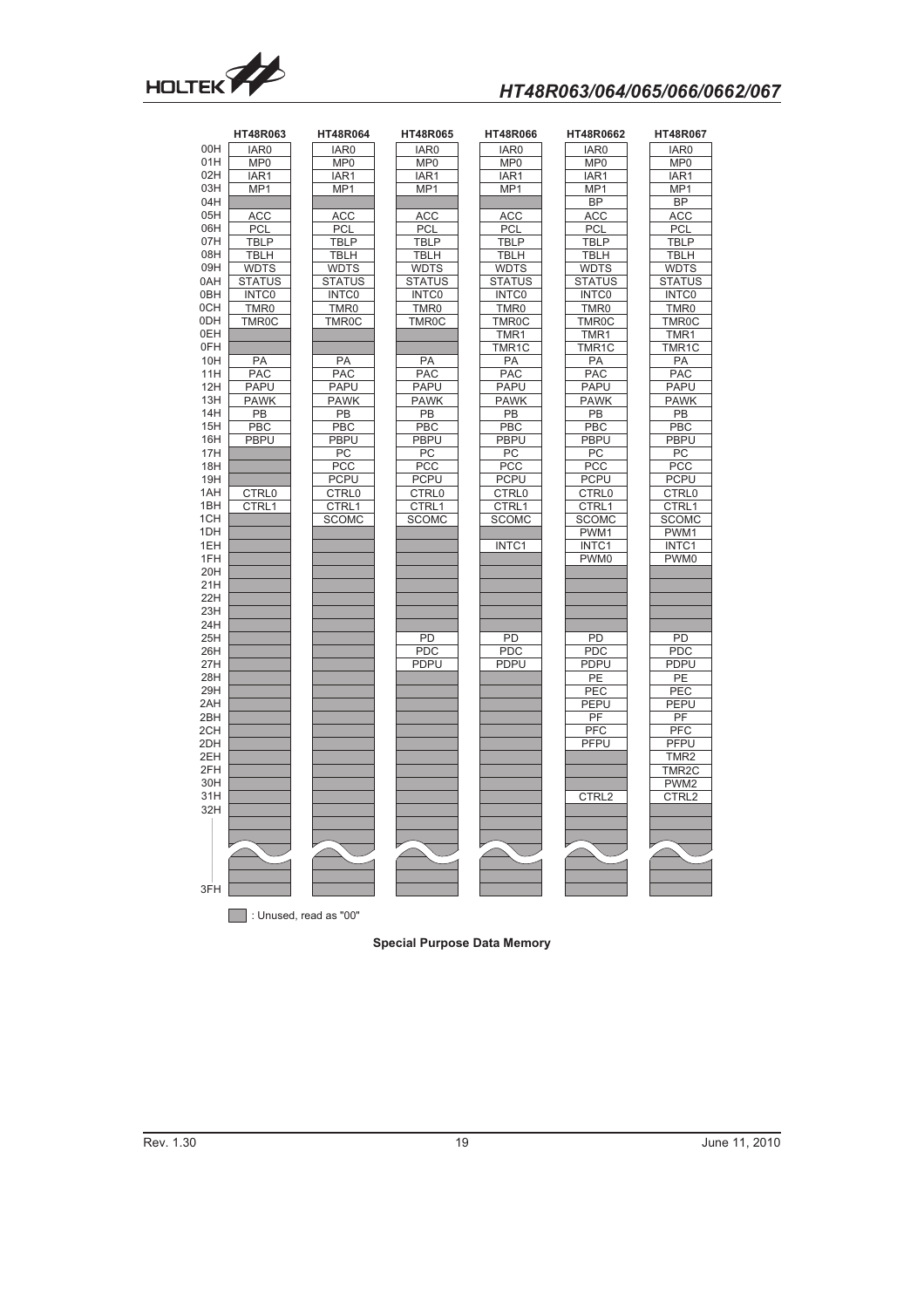

- **Indirect Addressing Program Example**

```
data.section 'data'
adres1 db<br>adres2 db
adres3 db
adres4 db ?<br>block db ?
block db ?
code .section at 0 code
org 00h
start:
                                                 ; setup size of block
       mov a,04h<br>mov block,a<br>mov a,offset adres1
       mov a, offset adres1 ; Accumulator loaded with first RAM address<br>mov mp0, a ; setup memory pointer with first RAM addres
                                                 ; setup memory pointer with first RAM address
loop:<br>clr IARO
       clr IARO ; clear the data at address defined by MPO<br>inc mpO ; increment memory pointer<br>sdz block ; check if last memory location has been c
        inc mp0 ; increment memory pointer
sdz block ; check if last memory location has been cleared
        jmp loop
continue:
```
The important point to note here is that in the example shown above, no reference is made to specific Data Memory addresses.

#### **Accumulator - ACC**

The Accumulator is central to the operation of any microcontroller and is closely related with operations carried out by the ALU. The Accumulator is the place where all intermediate results from the ALU are stored. Without the Accumulator it would be necessary to write the result of each calculation or logical operation such as addition, subtraction, shift, etc., to the Data Memory resulting in higher programming and timing overheads. Data transfer operations usually involve the temporary storage function of the Accumulator; for example, when transferring data between one user defined register and another, it is necessary to do this by passing the data through the Accumulator as no direct transfer between two registers is permitted.

#### **Program Counter Low Register - PCL**

To provide additional program control functions, the low byte of the Program Counter is made accessible to programmers by locating it within the Special Purpose area of the Data Memory. By manipulating this register, direct jumps to other program locations are easily implemented. Loading a value directly into this PCL register will cause a jump to the specified Program Memory location, however, as the register is only 8-bit wide, only jumps within the current Program Memory page are permitted. When such operations are used, note that a dummy cycle will be inserted.

#### **Bank Pointer - BP**

In the HT48R0662 and HT48R067 devices, the Data Memory is divided into two Banks, known as Bank 0 and Bank 1. A Bank Pointer, which is bit 0 of the Bank Pointer register is used to select the required Data Memory bank. Only data in Bank 0 can be directly addressed as data in Bank 1 must be indirectly addressed using Memory Pointer MP1 and Indirect Addressing Register IAR1. Using Memory Pointer MP0 and Indirect Addressing Register IAR0 will always access data from Bank 0, irrespective of the value of the Bank Pointer. Memory Pointer MP1 and Indirect Addressing Register IAR1 can indirectly address data in either Bank 0 or Bank 1 depending upon the value of the Bank Pointer.

The Data Memory is initialised to Bank 0 after a reset, except for the WDT time-out reset in the Idle/Sleep Mode, in which case, the Data Memory bank remains unaffected. It should be noted that Special Function Data Memory is not affected by the bank selection, which means that the Special Function Registers can be accessed from within either Bank 0 or Bank 1. Directly addressing the Data

| <b>Bit</b> |     |                          |    |                          |                          |     |     |       |
|------------|-----|--------------------------|----|--------------------------|--------------------------|-----|-----|-------|
| Name       | ___ | $\overline{\phantom{a}}$ | __ | $\overline{\phantom{a}}$ | $\overline{\phantom{a}}$ | ___ | __  | DMBP0 |
| R/W        |     | __                       |    | ___                      |                          | __  |     | R/W   |
| <b>POR</b> |     |                          |    |                          |                          |     | ___ |       |

- **BP Register**

Bit  $7 - 1$  : unimplemented, read as  $"0"$ 

Bit 0 **DMBP0**: Data Memory bank point 0: Bank 0 1: Bank 1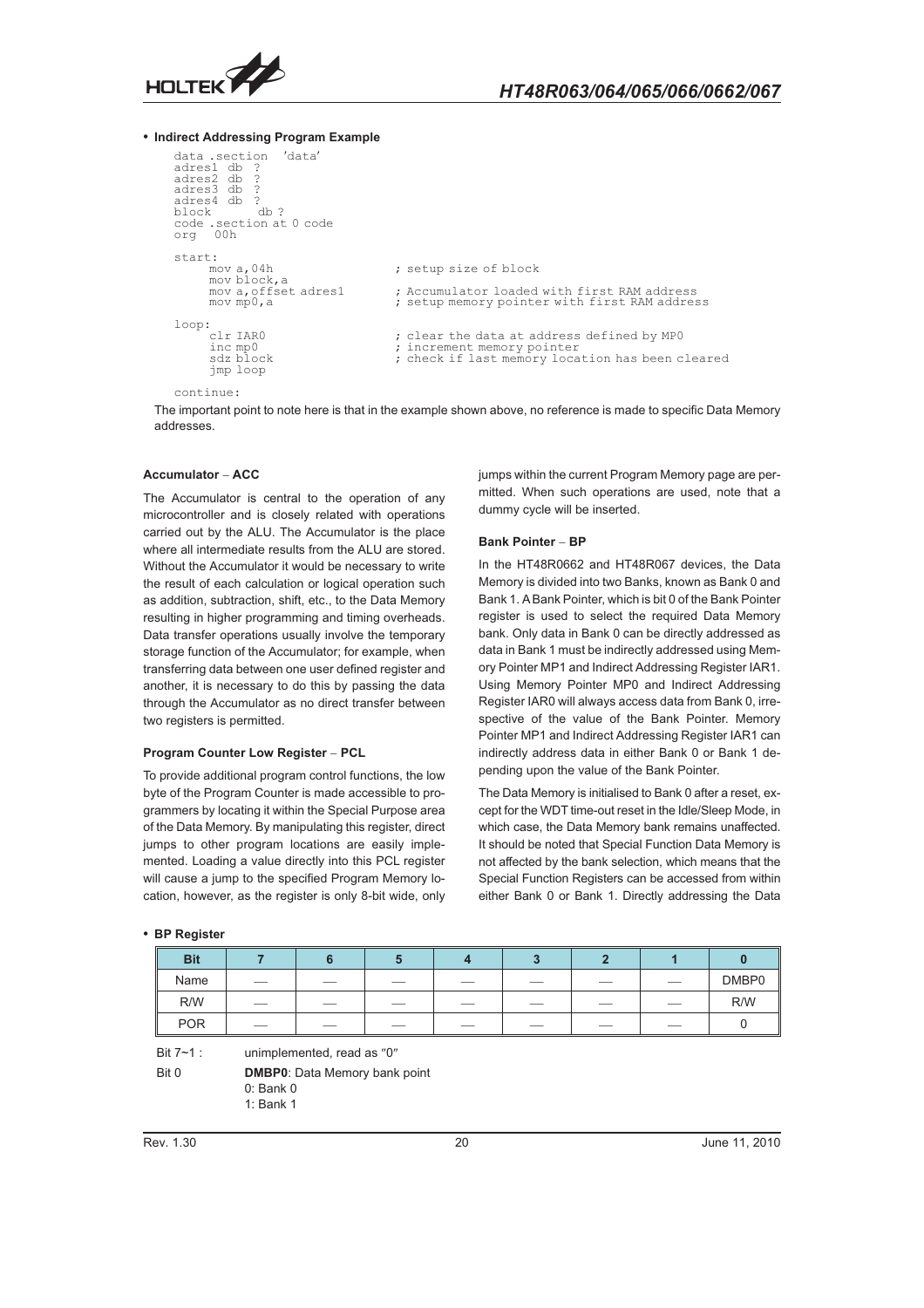

Memory will always result in Bank 0 being accessed irrespective of the value of the Bank Pointer.

#### **Status Register - STATUS**

This 8-bit register contains the zero flag (Z), carry flag (C), auxiliary carry flag (AC), overflow flag (OV), power down flag (PDF), and watchdog time-out flag (TO). These arithmetic/logical operation and system management flags are used to record the status and operation of the microcontroller.

With the exception of the TO and PDF flags, bits in the status register can be altered by instructions like most other registers. Any data written into the status register will not change the TO or PDF flag. In addition, operations related to the status register may give different results due to the different instruction operations. The TO flag can be affected only by a system power-up, a WDT time-out or by executing the "CLR WDT" or "HALT" instruction. The PDF flag is affected only by executing the "HALT" or "CLR WDT" instruction or during a system power-up.

The Z, OV, AC and C flags generally reflect the status of the latest operations.

In addition, on entering an interrupt sequence or executing a subroutine call, the status register will not be pushed onto the stack automatically. If the contents of

- **STATUS Register**

the status registers are important and if the interrupt routine can change the status register, precautions must be taken to correctly save it. Note that bits 0~3 of the STATUS register are both readable and writeable bits.

#### **Input/Output Ports and Control Registers**

Within the area of Special Function Registers, the port PA, PB, etc data I/O registers and their associated control register PAC, PBC, etc play a prominent role. These registers are mapped to specific addresses within the Data Memory as shown in the Data Memory table. The data I/O registers, are used to transfer the appropriate output or input data on the port. The control registers specifies which pins of the port are set as inputs and which are set as outputs. To setup a pin as an input, the corresponding bit of the control register must be set high, for an output it must be set low. During program initialisation, it is important to first setup the control registers to specify which pins are outputs and which are inputs before reading data from or writing data to the I/O ports. One flexible feature of these registers is the ability to directly program single bits using the "SET [m].i" and "CLR [m].i" instructions. The ability to change I/O pins from output to input and vice versa by manipulating specific bits of the I/O control registers during normal program operation is a useful feature of these devices.

| <b>Bit</b> |     |    |            |                               |           |     |     |
|------------|-----|----|------------|-------------------------------|-----------|-----|-----|
| Name       |     | TO | <b>PDF</b> | OV                            |           | AC  |     |
| R/W        |     |    |            | R/W                           | R/W       | R/W | R/W |
| <b>POR</b> | $-$ |    |            | $\overline{\phantom{a}}$<br>́ | $\lambda$ |     |     |

"x" unknown

| Rev. 1.30 | 21                                                                                                                                                                                                                                    | June 11, 2010 |
|-----------|---------------------------------------------------------------------------------------------------------------------------------------------------------------------------------------------------------------------------------------|---------------|
| Bit 0     | C: Carry flag<br>0: no carry-out<br>1: an operation results in a carry during an addition operation or if a borrow does not take place<br>during a subtraction operation<br>C is also affected by a rotate through carry instruction. |               |
| Bit 1     | AC: Auxiliary flag<br>0: no auxiliary carry<br>1: an operation results in a carry out of the low nibbles in addition, or no borrow from the<br>high nibble into the low nibble in subtraction                                         |               |
| Bit 2     | Z: Zero flag<br>0: The result of an arithmetic or logical operation is not zero<br>1: The result of an arithmetic or logical operation is zero                                                                                        |               |
| Bit 3     | <b>OV:</b> Overflow flag<br>$0:$ no overflow<br>1: an operation results in a carry into the highest-order bit but not a carry out of the<br>highest-order bit or vice versa.                                                          |               |
| Bit 4     | <b>PDF:</b> Power down flag<br>0: After power up or executing the "CLR WDT" instruction<br>1: By executing the "HALT" instruction                                                                                                     |               |
| Bit 5     | <b>TO:</b> Watchdog Time-Out flag<br>0: After power up or executing the "CLR WDT" or "HALT" instruction<br>1: A watchdog time-out occurred.                                                                                           |               |
| Bit 7, 6  | Unimplemented, read as "0"                                                                                                                                                                                                            |               |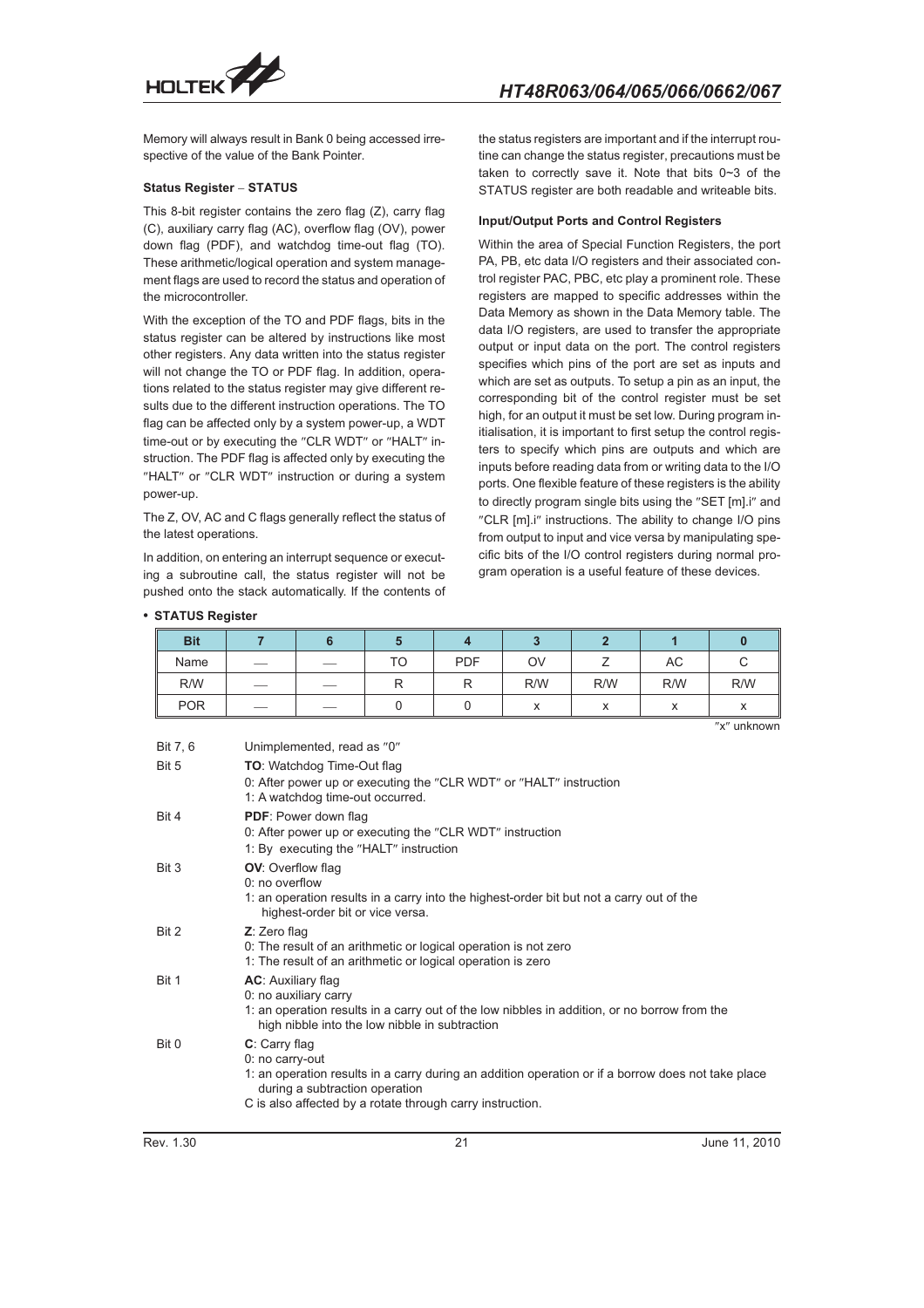

#### **System Control Registers - CTRL0, CTRL1, CTRL2**

These registers are used to provide control over various internal functions. Some of these include the PFD control, PWM control, certain system clock options, the LXT Oscillator low power control, external Interrupt edge trigger type, Watchdog Timer enable function, Time Base function division ratio, and the LXT oscillator enable control.

#### - **CTRL0 Register**

 HT48R063/HT48R064/HT48R065

| <b>Bit</b> |     |     |     |        |                    |              |               |
|------------|-----|-----|-----|--------|--------------------|--------------|---------------|
| Name       |     |     | __  | PFDEN1 | PFDEN <sub>0</sub> | <b>LXTLP</b> | <b>CLKMOD</b> |
| R/W        | ___ | ___ | ___ | R/W    | R/W                | R/W          | R/W           |
| <b>POR</b> | ___ | ___ |     |        |                    |              |               |

#### $\cdot$  HT48R066

| <b>Bit</b> |                                 |              |                                 |        |                    |              |               |
|------------|---------------------------------|--------------|---------------------------------|--------|--------------------|--------------|---------------|
| Name       | $\hspace{0.1mm}-\hspace{0.1mm}$ | <b>PFDCS</b> | $\hspace{0.1mm}-\hspace{0.1mm}$ | PFDEN1 | PFDEN <sub>0</sub> | <b>LXTLP</b> | <b>CLKMOD</b> |
| R/W        |                                 | R/W          |                                 | R/W    | R/W                | R/W          | R/W           |
| <b>POR</b> | __                              |              | $-$                             |        |                    |              |               |

Bit 7, 5, 4 Unimplemented, read as  $"0"$ Bit 6 **PFDCS**: PFD clock source 0: timer0 1: timer1 Bit 3,2 **PFDEN1, PFDEN0**: PFD/PFD enable/disable 00: both disables 01: Reserved 10: PFD enable 11: PFD and PFD both enabled when PFD or  $\overline{\text{PFD}}$  is disabled, the related pin will have a normal I/O function. Bit 1 **LXTLP**: LXT oscillator low power control function 0: LXT Oscillator quick start-up mode 1: LXT Oscillator Low Power Mode Bit 0 **CLKMOD**: system clock mode selection. 0: High speed - HIRC used as system clock 1: Low speed - LXT used as system clock, HIRC oscillator stopped. For HT48R063/064/065/066, these selections are only valid if the oscillator configuration options have selected the HIRC+LXT.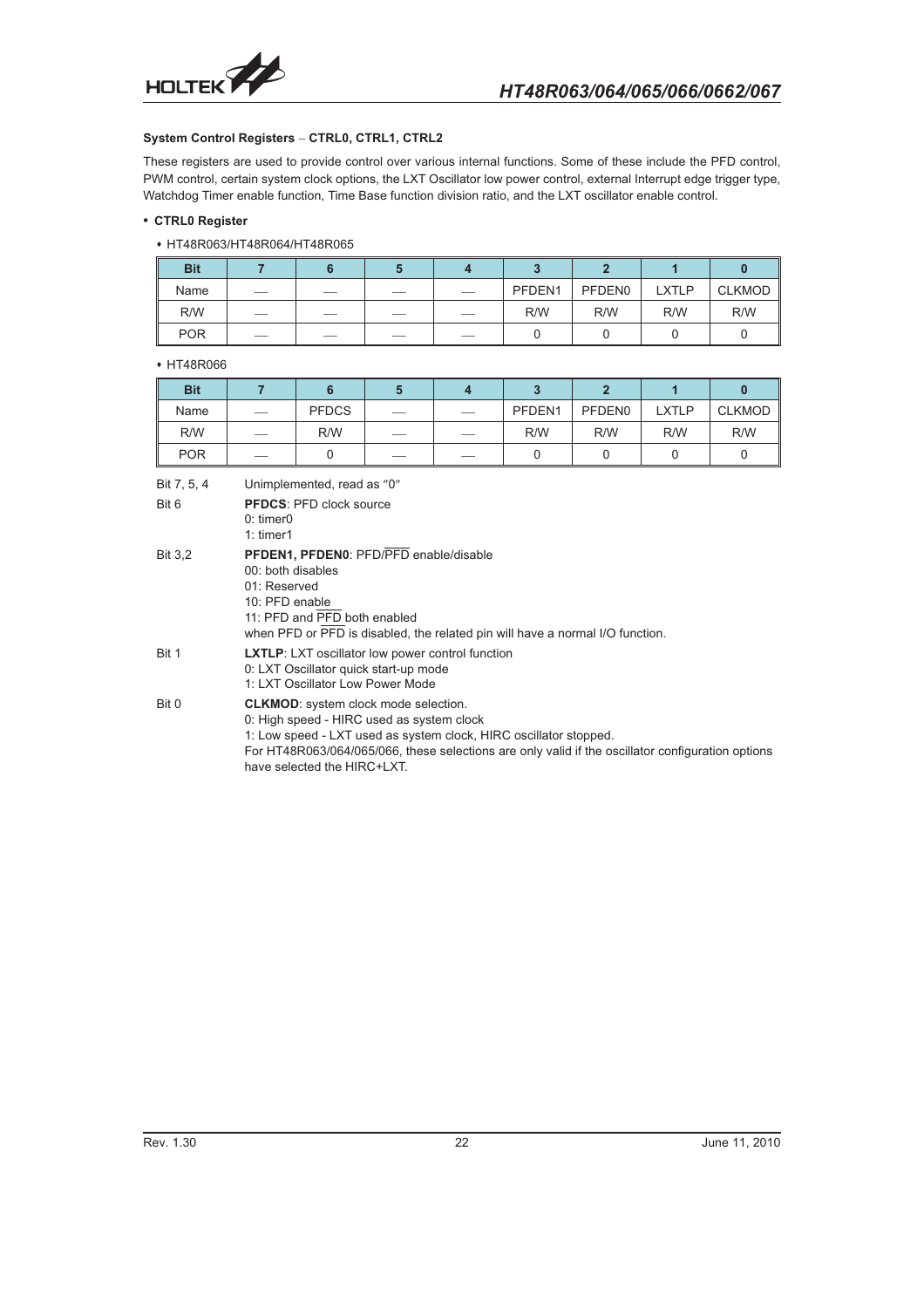

### HT48R0662/HT48R067

| <b>Bit</b> | $\overline{7}$                                                                                                                                                              | $6\phantom{1}$                    | 5             | $\overline{4}$ | $\overline{3}$ | $\overline{2}$ | $\overline{1}$ | $\mathbf{0}$  |  |  |
|------------|-----------------------------------------------------------------------------------------------------------------------------------------------------------------------------|-----------------------------------|---------------|----------------|----------------|----------------|----------------|---------------|--|--|
| Name       | <b>PCFG</b>                                                                                                                                                                 | <b>PFDCS</b>                      | <b>PWMSEL</b> | PWMC1          | PWMC0          | <b>PFDC</b>    | <b>LXTLP</b>   | <b>CLKMOD</b> |  |  |
| R/W        | R/W                                                                                                                                                                         | R/W                               | R/W           | R/W            | R/W            | R/W            | R/W            | R/W           |  |  |
| <b>POR</b> | 0                                                                                                                                                                           | $\Omega$                          | $\Omega$      | $\mathbf 0$    | $\mathbf 0$    | $\mathbf 0$    | $\mathbf 0$    | 0             |  |  |
| Bit 7      | <b>PCFG:</b> pin-out remapping configuration<br>0: INT/TC0/PFD pin shared with PA3/PA2/PA1<br>1: INT/TC0/PFD pin shared with PB5/PB4/PB3                                    |                                   |               |                |                |                |                |               |  |  |
| Bit 6      | $0:$ timer $0$<br>$1:$ timer1                                                                                                                                               | <b>PFDCS: PFD clock source</b>    |               |                |                |                |                |               |  |  |
| Bit 5      | $0:6+2$<br>$1:7+1$                                                                                                                                                          | <b>PWMSEL: PWM type selection</b> |               |                |                |                |                |               |  |  |
| Bit 4      | 0: I/O<br>1: PWM1 output                                                                                                                                                    | <b>PWMC1: I/O or PWM1 control</b> |               |                |                |                |                |               |  |  |
| Bit 3      | 0: I/O<br>1: PWM0 output                                                                                                                                                    | PWMC0: I/O or PWM0 control        |               |                |                |                |                |               |  |  |
| Bit 2      | 0: I/O<br>1: PFD output                                                                                                                                                     | <b>PFDC:</b> I/O or PFD control   |               |                |                |                |                |               |  |  |
| Bit 1      | <b>LXTLP:</b> LXT oscillator low power control function<br>0: LXT oscillator start-up mode<br>1: LXT oscillator Low Power mode                                              |                                   |               |                |                |                |                |               |  |  |
| Bit 0      | <b>CLKMOD:</b> system clock mode selection.<br>0: High speed - HIRC/ERC/HXT used as system clock<br>1: Low speed - LXT used as system clock, internal HIRC/ERC/HXT stopped. |                                   |               |                |                |                |                |               |  |  |
| Note:      | If PWM0/1/2 output is selected by PWMC0/1/2 bit, $f_{TP}$ comes always from $f_{SYS}$ .<br>$(fTP$ is the clock source for timer0/2, time base and PWM)                      |                                   |               |                |                |                |                |               |  |  |

#### - **CTRL1 Register**

| <b>Bit</b>    | 7                                                                                                                                                                                                                                                                                                                          | 6        | 5        | 4                                          | 3      | $\overline{2}$ |        | $\bf{0}$      |
|---------------|----------------------------------------------------------------------------------------------------------------------------------------------------------------------------------------------------------------------------------------------------------------------------------------------------------------------------|----------|----------|--------------------------------------------|--------|----------------|--------|---------------|
| Name          | INTEG1                                                                                                                                                                                                                                                                                                                     | INTEG0   | TBSEL1   | <b>TBSEL0</b>                              | WDTEN3 | WDTEN2         | WDTEN1 | <b>WDTEN0</b> |
| R/W           | R/W                                                                                                                                                                                                                                                                                                                        | R/W      | R/W      | R/W                                        | R/W    | R/W            | R/W    | R/W           |
| <b>POR</b>    |                                                                                                                                                                                                                                                                                                                            | $\Omega$ | $\Omega$ | 0                                          |        | 0              | 1      | 0             |
| Bit 7, 6      | <b>INTEG1, INTEG0:</b> External interrupt edge type<br>00: disable<br>01: rising edge trigger<br>10: falling edge trigger<br>11: dual edge trigger                                                                                                                                                                         |          |          |                                            |        |                |        |               |
| Bit 5, 4      | 00: $2^{10} \times (1/f_{TP})$<br>01: $2^{11} \times (1/f_{TP})$<br>10: $2^{12} \times (1/f_{TP})$<br>11: $2^{13} \times (1/f_{TP})$                                                                                                                                                                                       |          |          | TBSEL1, TBSEL0: Time base period selection |        |                |        |               |
| Bit $3\neg$ 0 | <b>WDTEN3, WDTEN2, WDTEN1, WDTEN0: WDT function enable</b><br>1010: WDT disabled<br>Other values: WDT enabled - Recommended value is 0101<br>If the "watchdog timer enable" is configuration option is selected, then the watchdog timer will<br>always be enabled and the WDTEN3~WDTEN0 control bits will have no effect. |          |          |                                            |        |                |        |               |

Note: The WDT is only disabled when both the WDT configuration option is disabled and when bits WDTEN3~WDTEN0=1010.

The WDT is enabled when either the WDT configuration option is enabled or when bits WDTEN3~WDTEN0≠1010.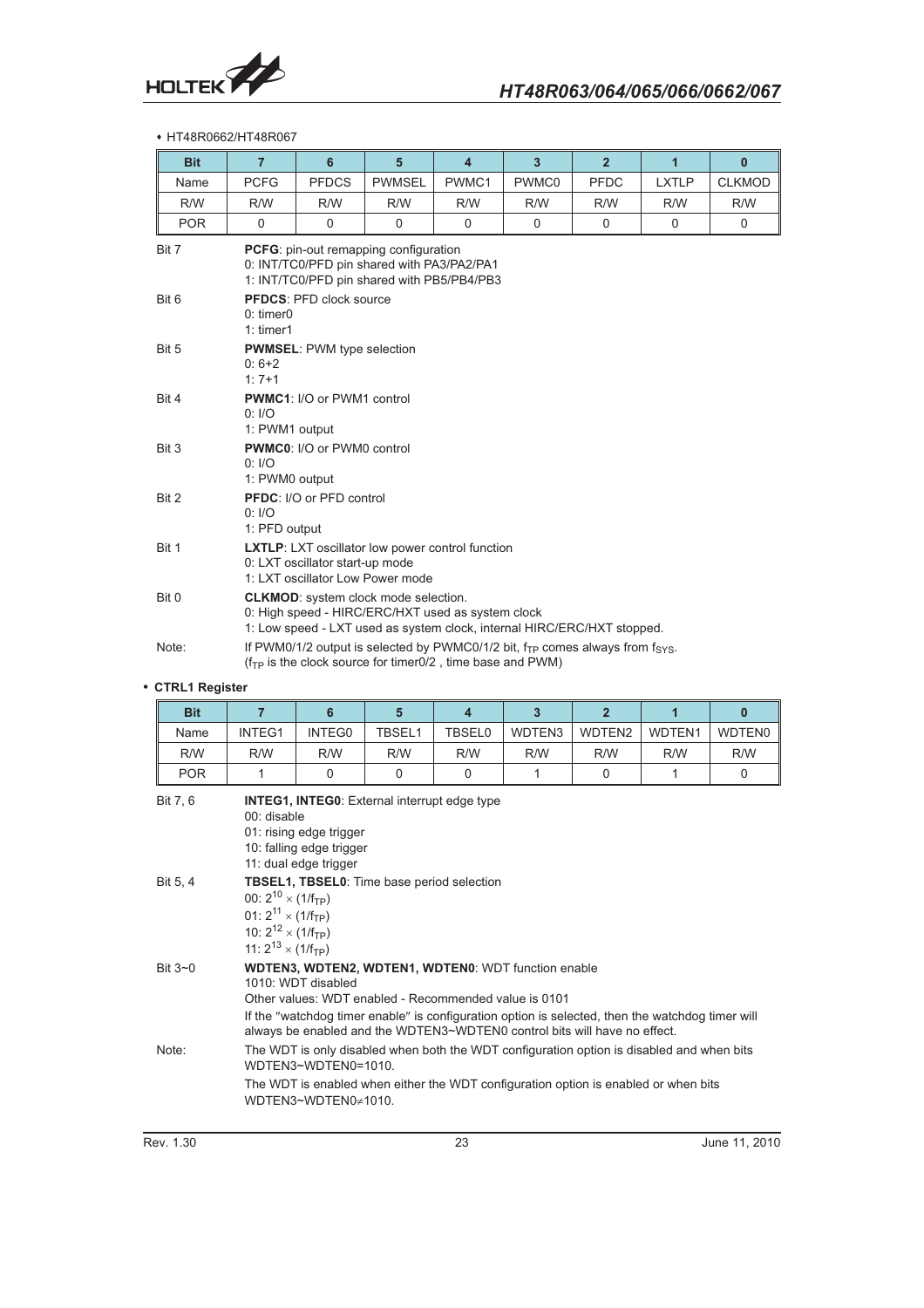

#### - **CTRL2 Register**

+ HT48R0662

| <b>Bit</b> |                                 |                          |      |                          |     |                          |                                 |              |
|------------|---------------------------------|--------------------------|------|--------------------------|-----|--------------------------|---------------------------------|--------------|
| Name       | $\hspace{0.1mm}-\hspace{0.1mm}$ | __                       | $-$  | $\overline{\phantom{a}}$ |     |                          | $\hspace{0.1mm}-\hspace{0.1mm}$ | <b>LXTEN</b> |
| R/W        |                                 | $\overline{\phantom{a}}$ | $ -$ | ___                      | ___ | __                       |                                 | R/W          |
| <b>POR</b> | $\overbrace{\hspace{25mm}}^{}$  | $\overline{\phantom{a}}$ | __   | __                       | __  | $\overline{\phantom{a}}$ | $\overline{\phantom{m}}$        |              |

• HT48R067

| <b>Bit</b> |     |      |    |       |     |                          |                                 |              |
|------------|-----|------|----|-------|-----|--------------------------|---------------------------------|--------------|
| Name       |     | $ -$ |    | PWMC2 | __  | $\overline{\phantom{a}}$ |                                 | <b>LXTEN</b> |
| R/W        |     | __   | __ | R/W   |     |                          | $\hspace{0.1mm}-\hspace{0.1mm}$ | R/W          |
| <b>POR</b> | ___ | ___  |    |       | ___ | ___                      |                                 |              |

| <b>Others</b> | Unimplemented, read as "0"                                                                                                            |
|---------------|---------------------------------------------------------------------------------------------------------------------------------------|
| Bit 4         | <b>PWMC2:</b> I/O or PWM2 control<br>0: I/O<br>1: PWM2 output                                                                         |
| Bit 0         | <b>LXTEN:</b> LXT oscillator on/off control after execution of HALT instruction<br>0: LXT off in Sleep mode<br>1: LXT on in Idle mode |

#### **Wake-up Function Register - PAWK**

When the microcontroller enters the Idle/Sleep Mode, various methods exist to wake the device up and continue with normal operation. One method is to allow a falling edge on the I/O pins to have a wake-up function. This register is used to select which Port A I/O pins are used to have this wake-up function.

### **Pull-high Registers - PAPU, PBPU, PCPU, PDPU, PEPU, PFPU**

The I/O pins, if configured as inputs, can have internal pull-high resistors connected, which eliminates the need for external pull-high resistors. This register selects which I/O pins are connected to internal pull-high resistors.

#### **Software COM Register - SCOMC**

The pins PB0~PB3 on Port B can be used as SCOM lines to drive an external LCD panel. To implement this function, the SCOMC register is used to setup the correct bias voltages on these pins.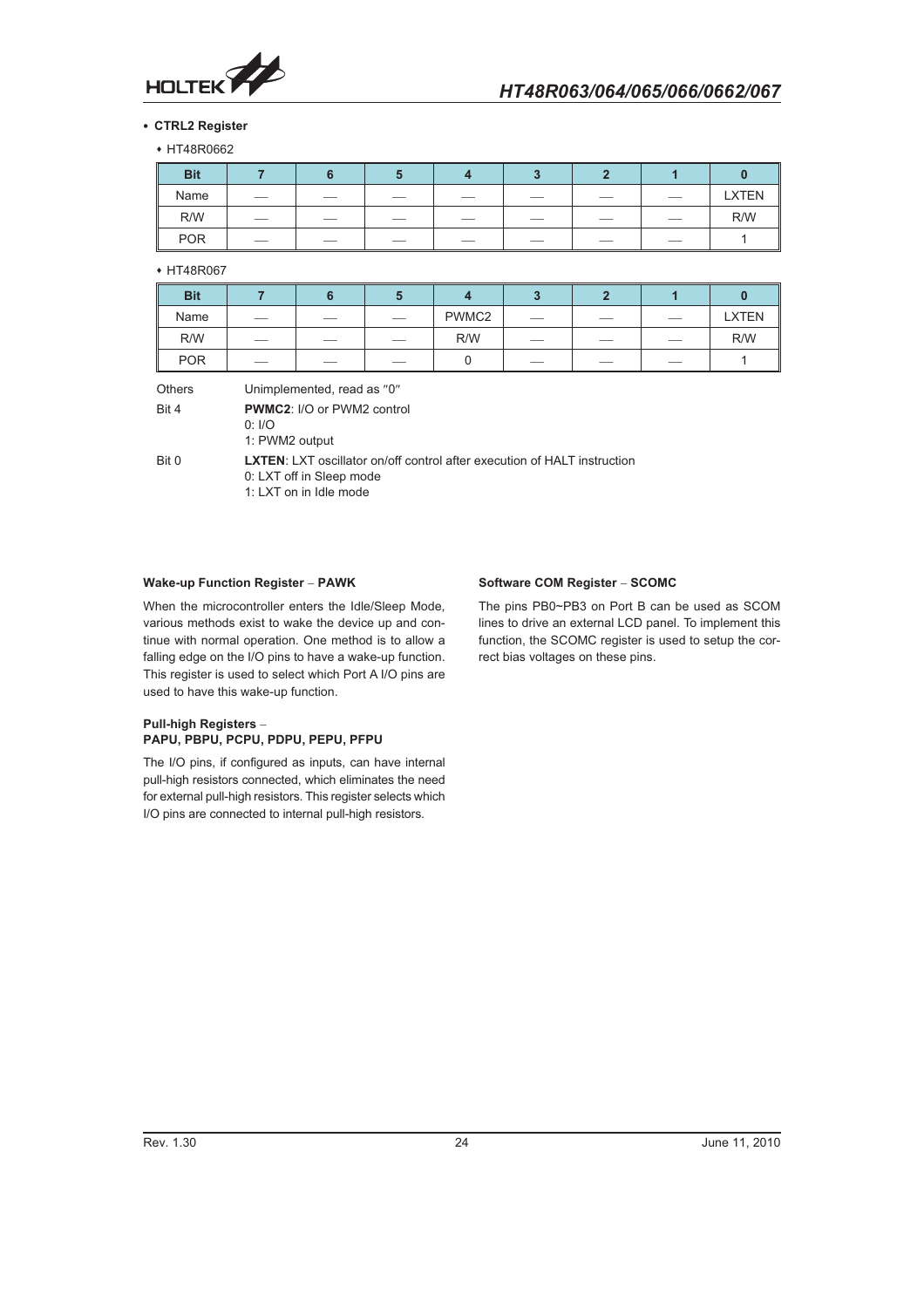

### **Oscillator**

Various oscillator options offer the user a wide range of functions according to their various application requirements. The flexible features of the oscillator functions ensure that the best optimisation can be achieved in terms of speed and power saving. Oscillator selections and operation are selected through a combination of configuration options and registers.

#### **System Oscillator Overview**

In addition to being the source of the main system clock the oscillators also provide clock sources for the Watchdog Timer and Time Base functions. External oscillators requiring some external components as well as a two fully integrated internal oscillators, requiring no external components, are provided to form a wide range of both fast and slow system oscillators.

| <b>Type</b>               | <b>Name</b> | Freg.                           | <b>Pins</b>                            |
|---------------------------|-------------|---------------------------------|----------------------------------------|
| <b>External Crystal</b>   | HXT         | $400$ kHz~<br>12MH <sub>7</sub> | OSC <sub>1</sub> /<br>OSC <sub>2</sub> |
| External RC               | <b>ERC</b>  | $400$ kHz~<br>12MHz             | OSC <sub>1</sub>                       |
| Internal High<br>Speed RC | <b>HIRC</b> | 4, 8 or 12MHz                   |                                        |
| <b>External Low</b>       | <b>LXT</b>  | 32768Hz                         | OSC <sub>1</sub> /<br>OSC <sub>2</sub> |
| <b>Speed Crystal</b>      |             |                                 | XT1/<br>$XT2*$                         |
| Internal Low<br>Speed RC  | <b>LIRC</b> | 13kHz                           |                                        |

"\*" For HT48R0662/HT48R067 only

#### **System Clock Configurations**

There are five system oscillators. Three high speed oscillators and two low speed oscillators. The high speed oscillators are the external crystal/ceramic oscillator - HXT, the external - ERC, and the internal RC oscillator - HIRC. The two low speed oscillator are the external 32768Hz oscillator - LXT and the internal 13kHz  $(V_{DD} = 5V)$  oscillator - LIRC.

#### **External Crystal/Resonator Oscillator - HXT**

The simple connection of a crystal across OSC1 and OSC2 will create the necessary phase shift and feedback for oscillation. However, for some crystals and most resonator types, to ensure oscillation and accurate frequency generation, it is necessary to add two small value external capacitors, C1 and C2. The exact values of C1 and C2 should be selected in consultation with the crystal or resonator manufacturer's specification.



Note: 1. Rp is normally not required. C1 and C2 are required 2. Although not shown OSC1/OSC2 pins have a parasiti capacitance of around 7pF.

**Crystal/Resonator Oscillator - HXT**

| <b>Crystal Oscillator C1 and C2 Values</b>    |                |                |  |  |  |  |  |
|-----------------------------------------------|----------------|----------------|--|--|--|--|--|
| <b>Crystal Frequency</b>                      | C <sub>1</sub> | C <sub>2</sub> |  |  |  |  |  |
| 12MHz                                         | 8pF            | 10pF           |  |  |  |  |  |
| 8MHz                                          | 8pF            | 10pF           |  |  |  |  |  |
| 4MHz                                          | 8pF            | 10pF           |  |  |  |  |  |
| 1MHz                                          | 100pF          | 100pF          |  |  |  |  |  |
| Note: C1 and C2 values are for guidance only. |                |                |  |  |  |  |  |

**Crystal Recommended Capacitor Values**

#### **External RC Oscillator - ERC**

Using the ERC oscillator only requires that a resistor, with a value between 24k $\Omega$  and 1.5M $\Omega$ , is connected between OSC1 and VDD, and a capacitor is connected between OSC and ground, providing a low cost oscillator configuration. It is only the external resistor that determines the oscillation frequency; the external capacitor has no influence over the frequency and is connected for stability purposes only. Device trimming during the manufacturing process and the inclusion of internal frequency compensation circuits are used to ensure that the influence of the power supply voltage, temperature and process variations on the oscillation frequency are minimised. As a resistance/frequency reference point, it can be noted that with an external 120K resistor connected and with a 5V voltage power supply and temperature of 25 degrees, the oscillator will have a frequency of 4MHz within a tolerance of 2%. Here only the OSC1 pin is used, which is shared with I/O pin PA6, leaving pin PA5 free for use as a normal I/O pin.



**External RC Oscillator - ERC**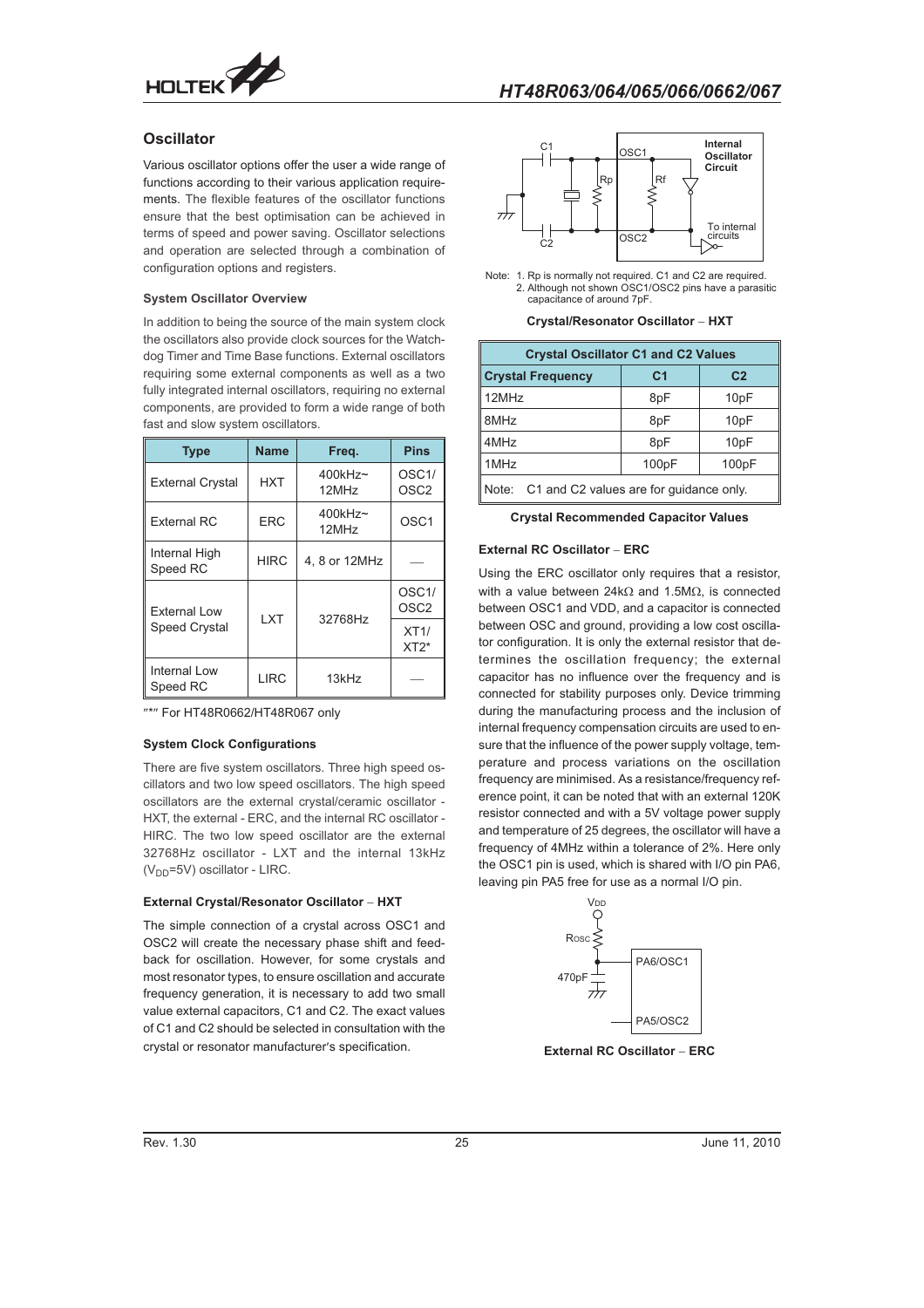

#### **Internal RC Oscillator - HIRC**

The internal RC oscillator is a fully integrated system oscillator requiring no external components. The internal RC oscillator has three fixed frequencies of either 4MHz, 8MHz or 12MHz. Device trimming during the manufacturing process and the inclusion of internal frequency compensation circuits are used to ensure that the influence of the power supply voltage, temperature and process variations on the oscillation frequency are minimised. As a result, at a power supply of either 3V or 5V and at a temperature of 25 degrees, the fixed oscillation frequency of 4MHz, 8MHz or 12MHz will have a tolerance within 2%. Note that if this internal system clock option is selected, as it requires no external pins for its operation, I/O pins PA5 and PA6 are free for use as normal I/O pins.



Note: PA5/PA6 used as normal I/Os **Internal RC Oscillator - HIRC**

#### **External 32768Hz Crystal Oscillator - LXT**

When the microcontroller enters the Idle/Sleep Mode, the system clock is switched off to stop microcontroller activity and to conserve power. However, in many microcontroller applications it may be necessary to keep the internal timers operational even when the microcontroller is in the Power-down Mode. To do this, another clock, independent of the system clock, must be provided. To do this a configuration option exists to allow a high speed oscillator to be used in conjunction with a a low speed oscillator, known as the LXT oscillator. The LXT oscillator is implemented using a 32768Hz crystal connected to pins OSC1/OSC2 for the HT48R063/ HT48R064/HT48R065/HT48R066 or connected to pins XT1/XT2 for the HT48R0662/HT48R067. However, for some crystals, to ensure oscillation and accurate frequency generation, it is necessary to add two small value external capacitors, C1 and C2. The exact values of C1 and C2 should be selected in consultation with the crystal or resonator manufacturer's specification. The



Note: 1. Rp, C1 and C2 are required 2. Although not shown pins have a parasitic capacitance of around 7pF.

external parallel feedback resistor, Rp, is required. For the HT48R063/HT48R064/HT48R065/HT48R066 devices the LXT oscillator must be used together with the HIRC oscillator. For the HT48R0662/HT48R067 devices the LXT oscillator must be used together with either the HXT, ERC or HIRC register.

| <b>LXT Oscillator C1 and C2 Values</b> |                                                  |                |                   |  |  |  |  |
|----------------------------------------|--------------------------------------------------|----------------|-------------------|--|--|--|--|
|                                        | <b>Crystal Frequency</b>                         | C <sub>1</sub> | C <sub>2</sub>    |  |  |  |  |
| 32768Hz                                |                                                  | 8pF            | 10 <sub>p</sub> F |  |  |  |  |
|                                        | Note: 1. C1 and C2 values are for guidance only. |                |                   |  |  |  |  |
|                                        | 2. $R_P = 5M \sim 10M\Omega$ is recommended.     |                |                   |  |  |  |  |

**32768 Hz Crystal Recommended Capacitor Values**

For the HT48R0662/HT48R067, a configuration option determines if the XT1/XT2 pins are used for the LXT oscillator or as I/O pins.

- If the I/O option is selected then the XT1/XT2 pins can be used as normal I/O pins.
- If the "LXT oscillator" is selected then the 32kHz crystal should be connected to the XT1/XT2 pins.

#### **LXT Oscillator Low Power Function**

The LXT oscillator can function in one of two modes, the Quick Start Mode and the Low Power Mode. The mode selection is executed using the LXTLP bit in the CTRL0 register.

| <b>LXTLP Bit</b> | <b>LXT Mode</b>    |  |  |
|------------------|--------------------|--|--|
|                  | <b>Quick Start</b> |  |  |
|                  | Low-power          |  |  |

After power on the LXTLP bit will be automatically cleared to zero ensuring that the LXT oscillator is in the Quick Start operating mode. In the Quick Start Mode the LXT oscillator will power up and stabilise quickly. However, after the LXT oscillator has fully powered up it can be placed into the Low-power mode by setting the LXTLP bit high. The oscillator will continue to run but with reduced current consumption, as the higher current consumption is only required during the LXT oscillator start-up. In power sensitive applications, such as battery applications, where power consumption must be kept to a minimum, it is therefore recommended that the application program sets the LXTLP bit high about 2 seconds after power-on.

It should be noted that, no matter what condition the LXTLP bit is set to, the LXT oscillator will always function normally, the only difference is that it will take more time to start up if in the Low-power mode.

#### **Internal Low Speed Oscillator - LIRC**

The LIRC is a fully self-contained free running on-chip RC oscillator with a typical frequency of 13kHz at 5V requiring no external components. When the device enters the Idle/Sleep Mode, the system clock will stop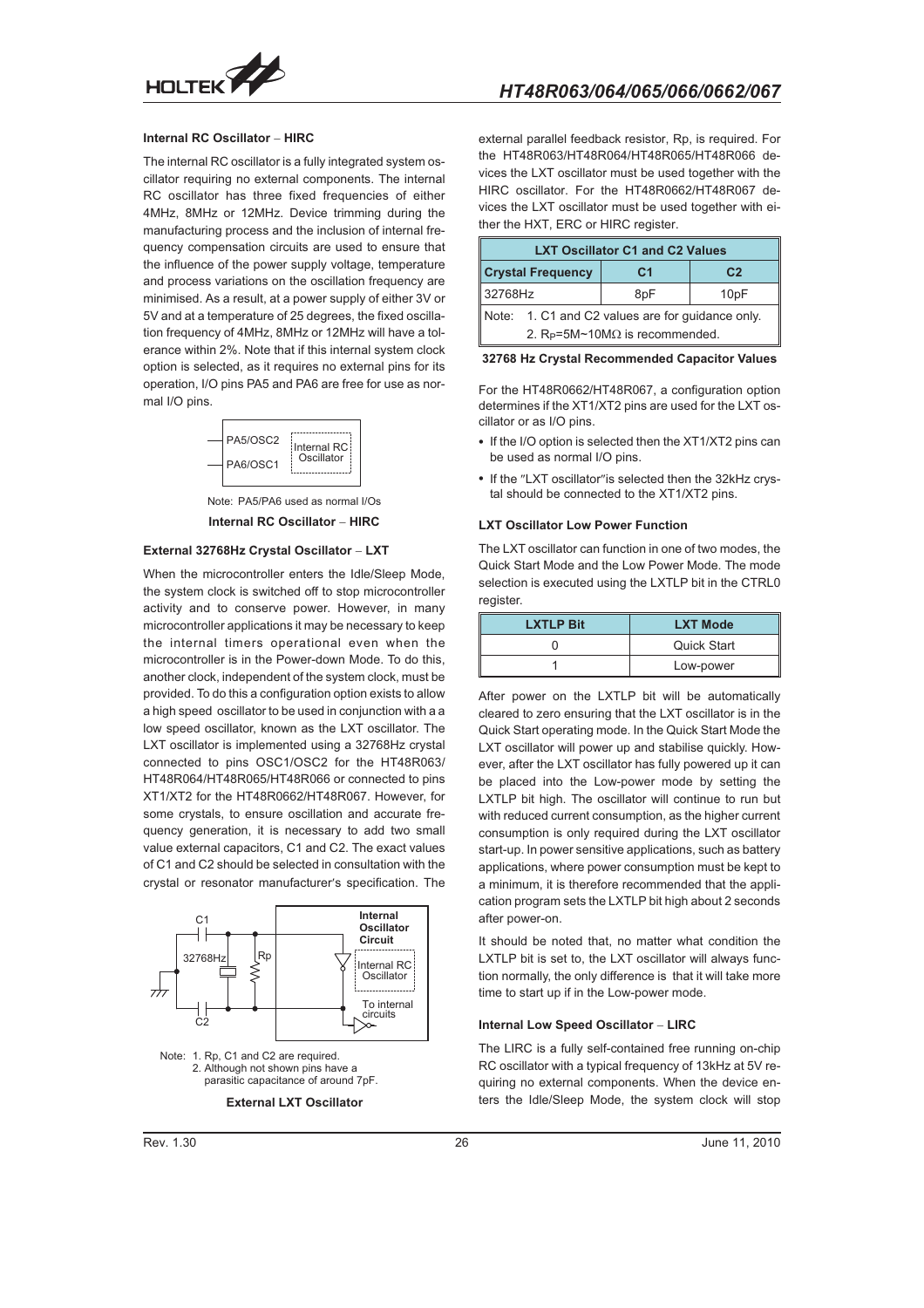

running but the WDT oscillator continues to free-run and to keep the watchdog active. However, to preserve power in certain applications the LIRC can be disabled via a configuration option.

### **Operating Modes**

By using the LXT low frequency oscillator in combination with a high frequency oscillator, the system can be selected to operate in a number of different modes. These Modes are Normal, Slow, Idle and Sleep.

#### **Mode Types and Selection**

The higher frequency oscillators provide higher performance but carry with it the disadvantage of higher power requirements, while the opposite is of course true for the lower frequency oscillators. With the capability of dynamically switching between fast and slow oscillators, the device has the flexibility to optimise the performance/power ratio, a feature especially important in power sensitive portable applications.

- HT48R063/HT48R064/HT48R065/HT48R066

For these devices, if the LXT oscillator is used then the internal RC oscillator, HIRC, must be used as the high frequency oscillator. If the HXT or the ERC oscillator is chosen as the high frequency system clock then the LXT oscillator cannot be used for sharing the same pins. The CLKMOD bit in the CTRL0 register can be used to switch the system clock from the high speed HIRC oscillator to the low speed LXT oscillator. When the HALT instruction is executed and the device enters the Idle/Sleep Mode the LXT oscillator will always continue to run. For these devices the LXT crystal is connected to the OSC1/OSC2 pins and LXT will always run (the LXTEN bit is not used).

Note that CLKMOD is only valid in HIRC+LXT oscillator configuration for HT48R063/HT48R064/ HT48R065/HT48R066.

- HT48R0662/HT48R067

For these devices the LXT oscillator can run together with any of the high speed oscillators, namely the HXT, ERC or the HIRC. The CLKMOD bit in the CTRL0 register can be used to switch the system clock from the selected high speed oscillator to the low speed LXT oscillator. When the HALT instruction is executed the LXT oscillator can be chosen to run or not using the LXTEN bit in the CTRL2 register.

For all devices, when the system enters the Sleep or Idle Mode, the high frequency system clock will always stop running. The accompanying tables shows the relationship between the CLKMOD bit, the HALT instruction and the high/low frequency oscillators. The CLMOD bit can change normal or Slow Mode.

#### - **Operating Mode Control**

 HT48R063/HT48R064/HT48R065/HT48R066

|                                 | <b>OSC1/OSC2 Configuration</b> |            |             |                   |            |  |  |  |  |  |
|---------------------------------|--------------------------------|------------|-------------|-------------------|------------|--|--|--|--|--|
| <b>Operating</b><br><b>Mode</b> | <b>HXT</b>                     | <b>ERC</b> | <b>HIRC</b> | <b>HIRC + LXT</b> |            |  |  |  |  |  |
|                                 |                                |            |             | <b>HIRC</b>       | <b>LXT</b> |  |  |  |  |  |
| Normal                          | Run                            | Run        | Run         | Run               | Run        |  |  |  |  |  |
| Slow                            |                                |            |             | Stop              | Run        |  |  |  |  |  |
| Sleep                           | Stop                           | Stop       | Stop        | Stop              | Run        |  |  |  |  |  |
|                                 | "-" unimplemented              |            |             |                   |            |  |  |  |  |  |

#### HT48R0662/HT48R067

| Operating   |            | OSC1/OSC2<br><b>Configuration</b> |             | XT1/XT2<br>Configuration |      |  |  |
|-------------|------------|-----------------------------------|-------------|--------------------------|------|--|--|
| <b>Mode</b> | <b>HXT</b> | <b>ERC</b>                        | <b>HIRC</b> | <b>LXT</b>               |      |  |  |
|             |            |                                   |             | LXTEN=0 LXTEN=1          |      |  |  |
| Normal      | Run        | Run                               | Run         | Run                      | Run  |  |  |
| Slow        | Stop       | Stop                              | Stop        | Run                      | Run  |  |  |
| Idle        | Stop       | Stop                              | Stop        | Stop                     | Run  |  |  |
| Sleep       | Stop       | Stop                              | Stop        | Stop                     | Stop |  |  |



**System Clock Configurations**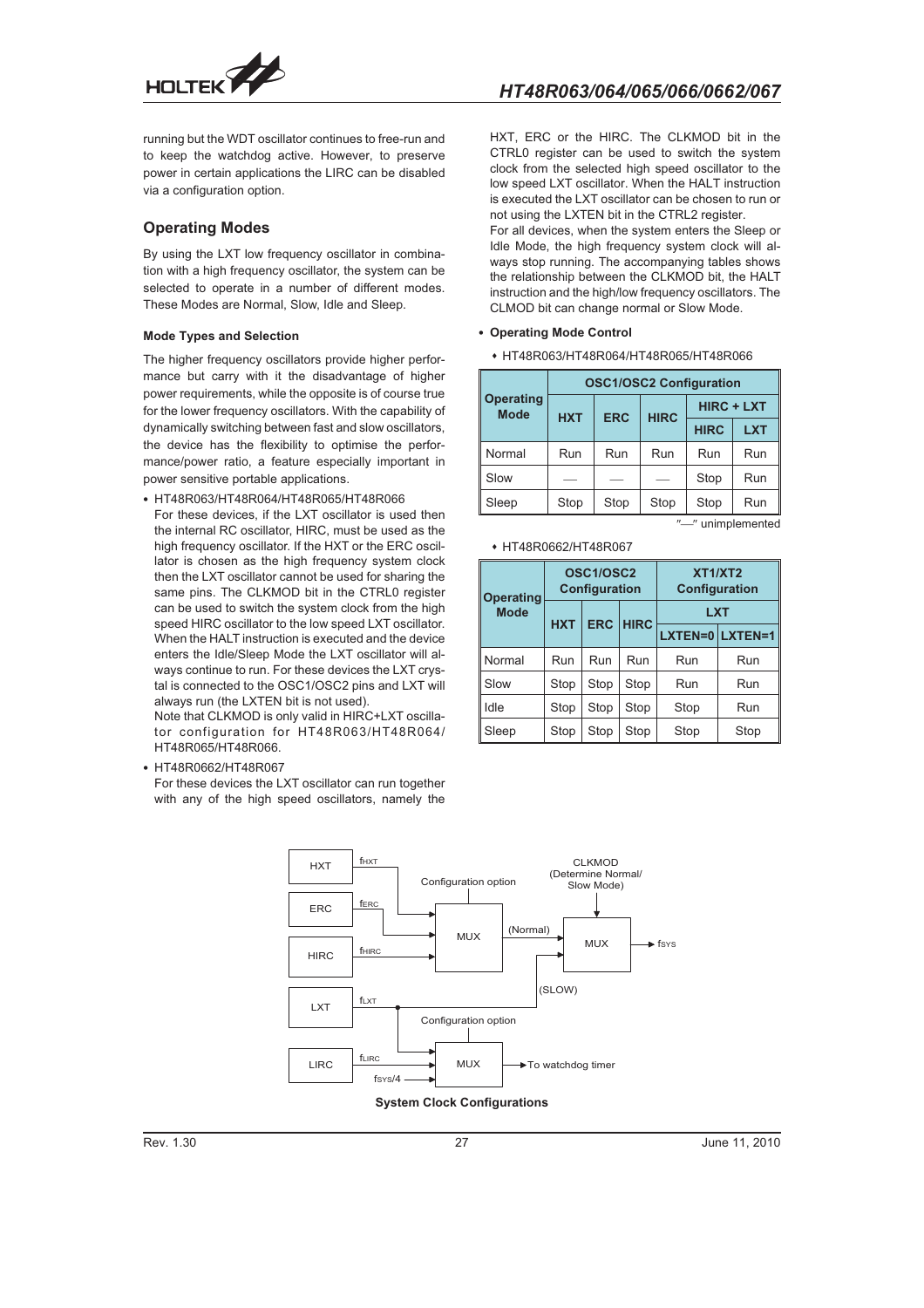

#### **Mode Switching**

The devices are switched between one mode and another using a combination of the CLKMOD bit in the CTRL0 register and the HALT instruction. The CLKMOD bit chooses whether the system runs in either the Normal or Slow Mode by selecting the system clock to be sourced from either a high or low frequency oscillator. The HALT instruction forces the system into either the Idle or Sleep Mode, depending upon whether the LXT oscillator is running or not. The HALT instruction operates independently of the CLKMOD bit condition.

When a HALT instruction is executed and the LXT oscillator is not running, the system enters the Sleep mode the following conditions exist:

- The system oscillator will stop running and the application program will stop at the "HALT" instruction.
- The Data Memory contents and registers will maintain their present condition.
- The WDT will be cleared and resume counting if the WDT clock source is selected to come from the WDT or LXT oscillator. The WDT will stop if its clock source originates from the system clock.
- The I/O ports will maintain their present condition.
- In the status register, the Power Down flag, PDF, will be set and the Watchdog time-out flag, TO, will be cleared.

#### **Standby Current Considerations**

As the main reason for entering the Idle/Sleep Mode is to keep the current consumption of the MCU to as low a value as possible, perhaps only in the order of several micro-amps, there are other considerations which must also be taken into account by the circuit designer if the power consumption is to be minimised.

Special attention must be made to the I/O pins on the device. All high-impedance input pins must be connected to either a fixed high or low level as any floating input pins could create internal oscillations and result in increased current consumption. Care must also be taken with the loads, which are connected to I/O pins, which are setup as outputs. These should be placed in a condition in which minimum current is drawn or connected only to external circuits that do not draw current, such as other CMOS inputs.

If the configuration options have enabled the Watchdog Timer internal oscillator LIRC then this will continue to run when in the Idle/Sleep Mode and will thus consume some power. For power sensitive applications it may be therefore preferable to use the system clock source for the Watchdog Timer. The LXT, if configured for use, will

also consume a limited amount of power, as it continues to run when the device enters the Idle/Sleep Mode. To keep the LXT power consumption to a minimum level the LXTLP bit in the CTRL0 register, which controls the low power function, should be set high.

#### **Wake-up**

After the system enters the Idle/Sleep Mode, it can be woken up from one of various sources listed as follows:

- An external reset
- An external falling edge on PA0 to PA7
- A system interrupt
- A WDT overflow

If the system is woken up by an external reset, the device will experience a full system reset, however, if the device is woken up by a WDT overflow, a Watchdog Timer reset will be initiated. Although both of these wake-up methods will initiate a reset operation, the actual source of the wake-up can be determined by examining the TO and PDF flags. The PDF flag is cleared by a system power-up or executing the clear Watchdog Timer instructions and is set when executing the "HALT" instruction. The TO flag is set if a WDT time-out occurs, and causes a wake-up that only resets the Program Counter and Stack Pointer, the other flags remain in their original status.

Pins PA0 to PA7 can be setup via the PAWUK register to permit a negative transition on the pin to wake-up the system. When a PA0 to PA7 pin wake-up occurs, the program will resume execution at the instruction following the "HALT" instruction.

If the system is woken up by an interrupt, then two possible situations may occur. The first is where the related interrupt is disabled or the interrupt is enabled but the stack is full, in which case the program will resume execution at the instruction following the "HALT" instruction. In this situation, the interrupt which woke-up the device will not be immediately serviced, but will rather be serviced later when the related interrupt is finally enabled or when a stack level becomes free. The other situation is where the related interrupt is enabled and the stack is not full, in which case the regular interrupt response takes place. If an interrupt request flag is set to "1" before entering the Idle/Sleep Mode, then any future interrupt requests will not generate a wake-up function of the related interrupt will be ignored.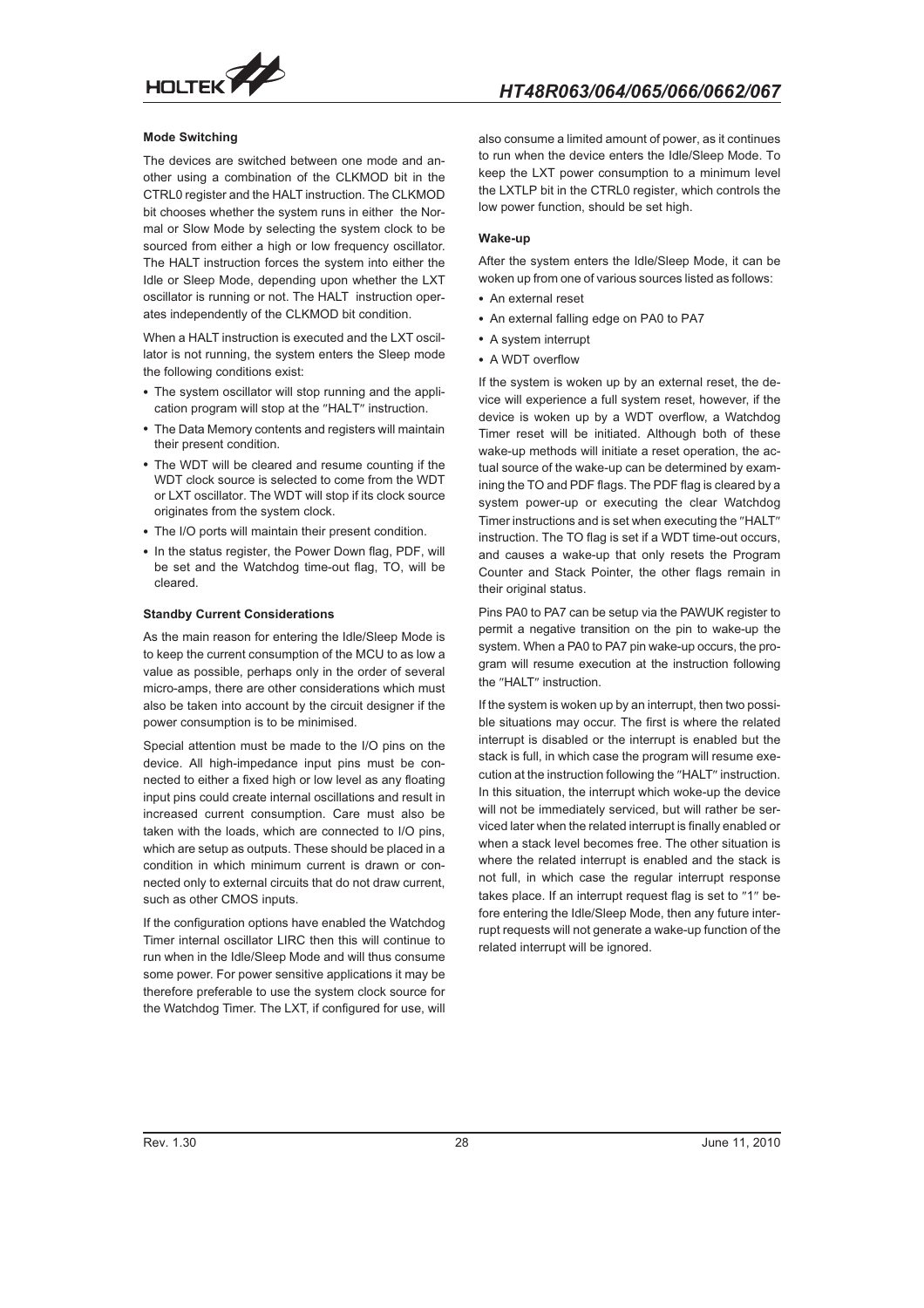

No matter what the source of the wake-up event is, once a wake-up event occurs, there will be a time delay before normal program execution resumes. Consult the table for the related time.

| <b>Wake-up</b>      | <b>Oscillator Type</b>              |                                     |  |  |  |  |
|---------------------|-------------------------------------|-------------------------------------|--|--|--|--|
| <b>Source</b>       | ERC, IRC                            | <b>Crystal</b>                      |  |  |  |  |
| <b>External RES</b> | $t_{\text{RSDT}} + t_{\text{SST1}}$ | $t_{\text{RSDT}} + t_{\text{SST2}}$ |  |  |  |  |
| PA Port             |                                     |                                     |  |  |  |  |
| Interrupt           | $t_{\text{SST1}}$                   | $t_{\text{SST2}}$                   |  |  |  |  |
| <b>WDT Overflow</b> |                                     |                                     |  |  |  |  |

Note: 1. t<sub>SYS</sub> (system clock)

- 2.  $t_{RSTD}$  is power-on delay, typical time=100ms
- 3.  $t_{SST1} = 2$  or 1024  $t_{SYS}$
- 4. tssT2= 1024 tsys

**Wake-up Delay Time**

#### **Watchdog Timer**

The Watchdog Timer, also known as the WDT, is provided to inhibit program malfunctions caused by the program jumping to unknown locations due to certain uncontrollable external events such as electrical noise.

#### **Watchdog Timer Operation**

It operates by providing a device reset when the Watchdog Timer counter overflows. Note that if the Watchdog Timer function is not enabled, then any instructions related to the Watchdog Timer will result in no operation.

Setting up the various Watchdog Timer options are controlled via the configuration options and two internal registers WDTS and CTRL1. Enabling the Watchdog Timer can be controlled by both a configuration option and the WDTEN bits in the CTRL1 internal register in the Data Memory.

| Configuration<br><b>Option</b> | <b>CTRL1</b><br><b>Register</b> | <b>WDT</b><br><b>Function</b> |
|--------------------------------|---------------------------------|-------------------------------|
| <b>Disable</b>                 | <b>Disable</b>                  | OFF                           |
| Disable                        | Enable                          | OΝ                            |
| Enable                         |                                 | ΩN                            |

**Watchdog Timer On/Off Control**

The Watchdog Timer will be disabled if bits WDTEN3~WDTEN0 in the CTRL1 register are written with the binary value 1010B and WDT configuration option is disable. This will be the condition when the device is powered up. Although any other data written to WDTEN3~WDTEN0 will ensure that the Watchdog Timer is enabled, for maximum protection it is recommended that the value 0101B is written to these bits.

The Watchdog Timer clock can emanate from three different sources, selected by configuration option. These are LXT,  $f_{\text{SYS}}/4$ , or LIRC. It is important to note that when the system enters the Idle/Sleep Mode the instruction clock is stopped, therefore if the configuration options have selected  $f_{\text{SYS}}/4$  as the Watchdog Timer clock source, the Watchdog Timer will cease to function. For systems that operate in noisy environments, using the LIRC or the LXT as the clock source is therefore the recommended choice. The division ratio of the prescaler is determined by bits 0, 1 and 2 of the WDTS register, known as WS0, WS1 and WS2. If the Watchdog Timer internal clock source is selected and with the WS0, WS1 and WS2 bits of the WDTS register all set high, the prescaler division ratio will be 1:128, which will give a maximum time-out period.

Under normal program operation, a Watchdog Timer time-out will initialise a device reset and set the status bit TO. However, if the system is in the Idle/Sleep Mode, when a Watchdog Timer time-out occurs, the device will be woken up, the TO bit in the status register will be set and only the Program Counter and Stack Pointer will be reset. Three methods can be adopted to clear the contents of the Watchdog Timer. The first is an external hardware reset, which means a low level on the external reset pin, the second is using the Clear Watchdog Timer software instructions and the third is when a HALT instruction is executed. There are two methods of using software instructions to clear the Watchdog Timer, one of which must be chosen by configuration option. The first option is to use the single "CLR WDT" instruction while the second is to use the two commands "CLR WDT1" and "CLR WDT2". For the first option, a simple execution of "CLR WDT" will clear the Watchdog Timer while for the second option, both "CLR WDT1" and "CLR WDT2" must both be executed to successfully clear the Watchdog Timer. Note that for this second option, if "CLR WDT1" is used to clear the Watchdog Timer, successive executions of this instruction will have no effect, only the execution of a "CLR WDT2" instruction will clear the Watchdog Timer. Similarly after the "CLR WDT2" instruction has been executed, only a successive "CLR WDT1" instruction can clear the Watchdog Timer.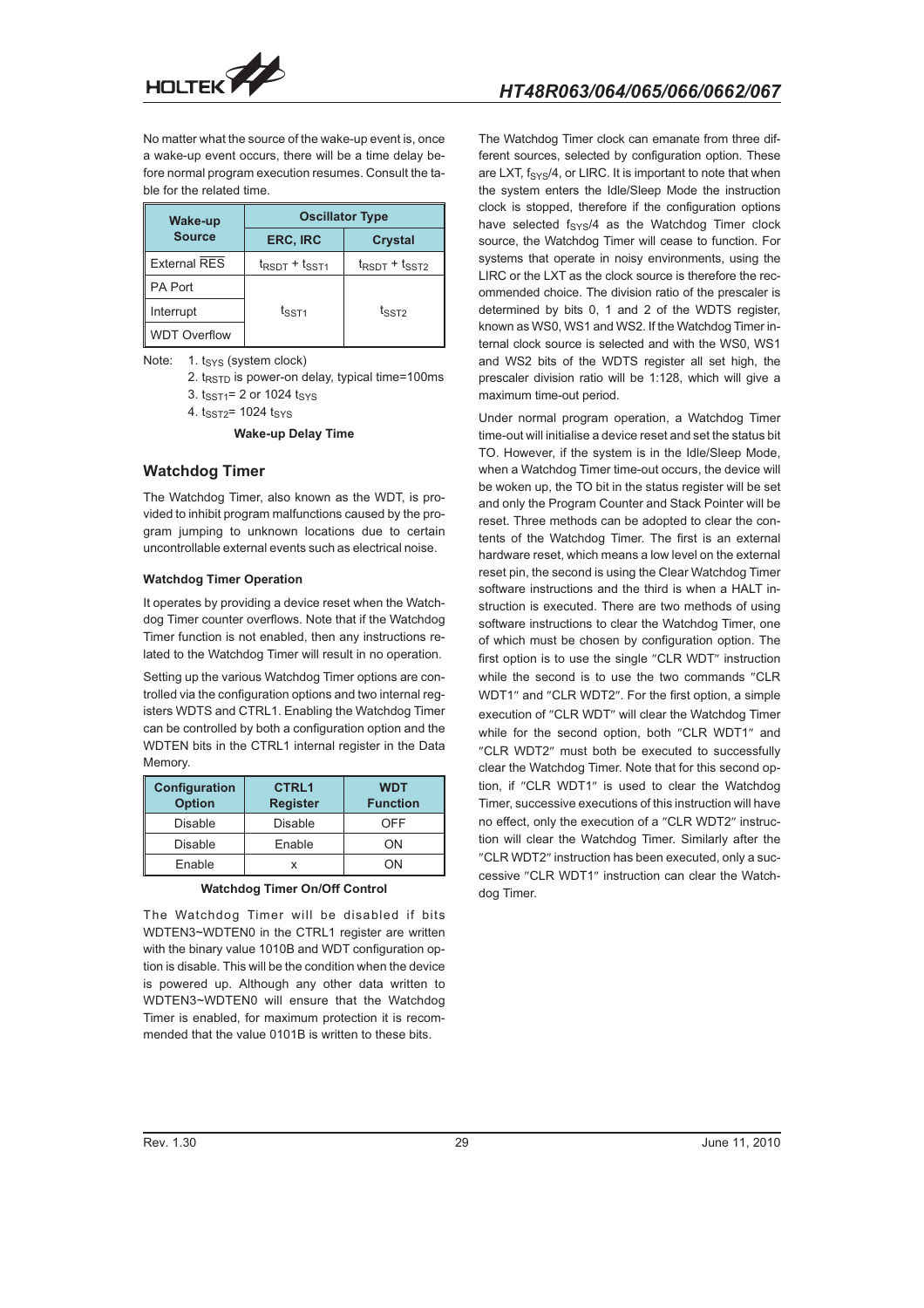



**Watchdog Timer**

#### - **WDTS Register**

| <b>Bit</b> |                          |    |     |                 |     |     |
|------------|--------------------------|----|-----|-----------------|-----|-----|
| Name       | $\overline{\phantom{a}}$ |    | $-$ | WS <sub>2</sub> | WS1 | WS0 |
| R/W        | $\overline{\phantom{a}}$ |    |     | R/W             | R/W | R/W |
| <b>POR</b> | $\overline{\phantom{a}}$ | __ | __  |                 |     |     |

Bit  $7 - 3$  : unimplemented, read as "0"

Bit 2~0 **WS2, WS1, WS0**: WDT time-out period selection

000:  $2^8$  t<sub>WDTCK</sub> 001:  $2^9$  t<sub>wdTCK</sub> 010:  $2^{10}_{11}$  t<sub>WDTCK</sub> 011:  $2^{11}$  t<sub>WDTCK</sub> 100:  $2^{12}_{12}$  t<sub>WDTCK</sub> 101:  $2^{13}$  t<sub>WDTCK</sub> 110:  $2^{14}_{1}$  t<sub>WDTCK</sub> 111:  $2^{15}$  t<sub>WDTCK</sub>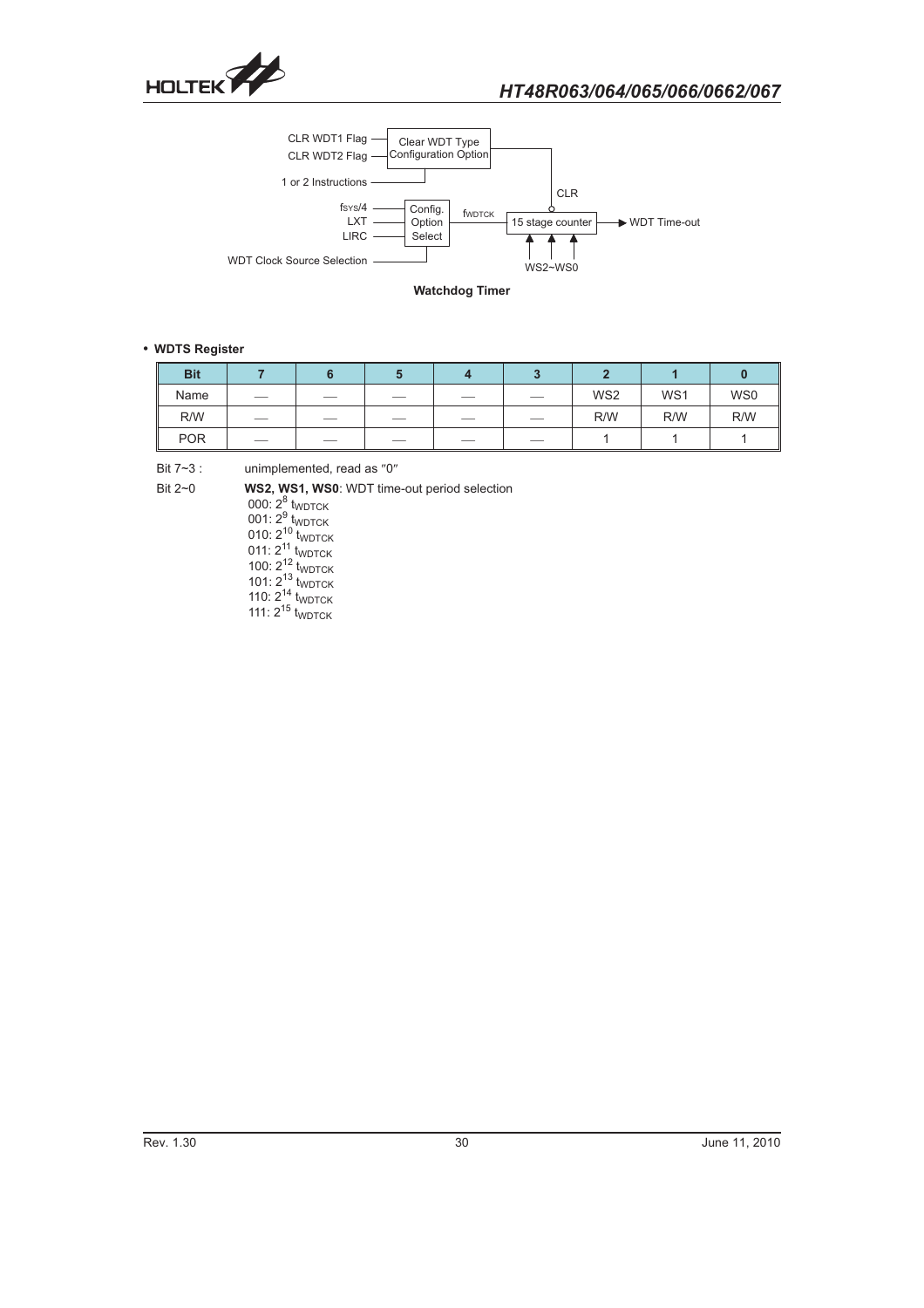

#### **Reset and Initialisation**

A reset function is a fundamental part of any microcontroller ensuring that the device can be set to some predetermined condition irrespective of outside parameters. The most important reset condition is after power is first applied to the microcontroller. In this case, internal circuitry will ensure that the microcontroller, after a short delay, will be in a well defined state and ready to execute the first program instruction. After this power-on reset, certain important internal registers will be set to defined states before the program commences. One of these registers is the Program Counter. which will be reset to zero forcing the microcontroller to begin program execution from the lowest Program Memory address.

In addition to the power-on reset, situations may arise where it is necessary to forcefully apply a reset condition when the microcontroller is running. One example of this is where after power has been applied and the microcontroller is already running, the RES line is forcefully pulled low. In such a case, known as a normal operation reset, some of the microcontroller registers remain unchanged allowing the microcontroller to proceed with normal operation after the reset line is allowed to return high. Another type of reset is when the Watchdog Timer overflows and resets the microcontroller. All types of reset operations result in different register conditions being setup.

Another reset exists in the form of a Low Voltage Reset, LVR, where a full reset, similar to the  $\overline{\text{RES}}$  reset is implemented in situations where the power supply voltage falls below a certain threshold.

#### **Reset Functions**

There are five ways in which a microcontroller reset can occur, through events occurring both internally and externally:

• Power-on Reset

The most fundamental and unavoidable reset is the one that occurs after power is first applied to the microcontroller. As well as ensuring that the Program Memory begins execution from the first memory address, a power-on reset also ensures that certain other registers are preset to known conditions. All the I/O port and port control registers will power up in a high condition ensuring that all pins will be first set to inputs.

Although the microcontroller has an internal RC reset function, if the VDD power supply rise time is not fast enough or does not stabilise quickly at power-on, the internal reset function may be incapable of providing

proper reset operation. For this reason it is recommended that an external RC network is connected to the RES pin, whose additional time delay will ensure that the RES pin remains low for an extended period to allow the power supply to stabilise. During this time delay, normal operation of the microcontroller will be inhibited. After the RES line reaches a certain voltage value, the reset delay time  $t_{RSTD}$  is invoked to provide an extra delay time after which the microcontroller will begin normal operation. The abbreviation SST in the figures stands for System Start-up Timer.



Note:  $t_{RSTD}$  is power-on delay, typical time=100ms

**Power-On Reset Timing Chart**

For most applications a resistor connected between VDD and the RES pin and a capacitor connected between VSS and the RES pin will provide a suitable external reset circuit. Any wiring connected to the RES pin should be kept as short as possible to minimise any stray noise interference.

For applications that operate within an environment where more noise is present the Enhanced Reset Circuit shown is recommended.



Note: "\*" It is recommended that this component is added for added ESD protection

"\*\*" It is recommended that this component is added in environments where power line noise is significant

#### **External RES Circuit**

More information regarding external reset circuits is located in Application Note HA0075E on the Holtek website.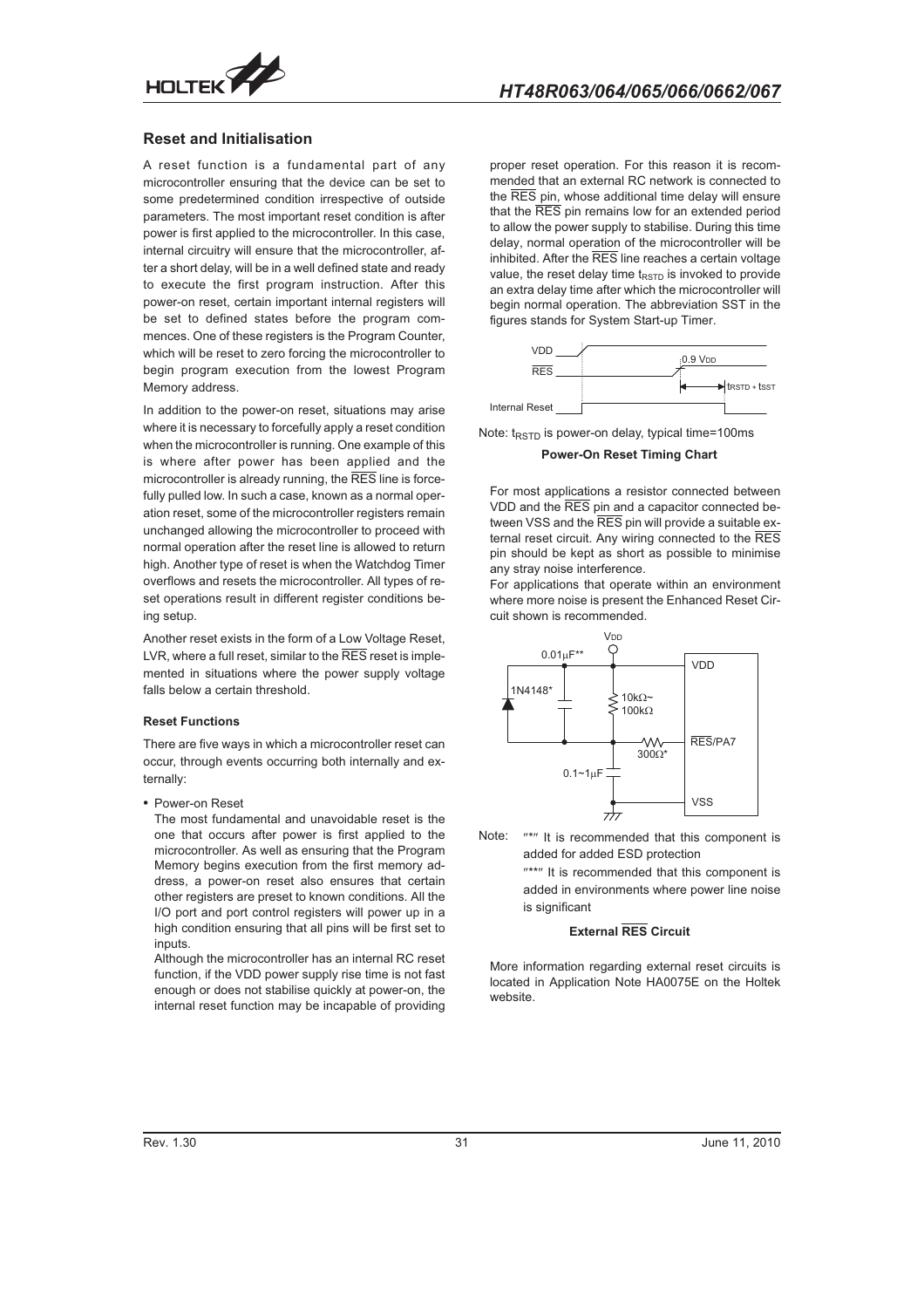

- RES Pin Reset

This type of reset occurs when the microcontroller is already running and the RES pin is forcefully pulled low by external hardware such as an external switch. In this case as in the case of other reset, the Program Counter will reset to zero and program execution initiated from this point.



Note:  $t_{\text{RSTD}}$  is power-on delay, typical time=100ms

#### **RES Reset Timing Chart**

• Low Voltage Reset - LVR

The microcontroller contains a low voltage reset circuit in order to monitor the supply voltage of the device. The LVR function is selected via a configuration option. If the supply voltage of the device drops to within a range of  $0.9V \sim V_{LVR}$  such as might occur when changing the battery, the LVR will automatically reset the device internally. For a valid LVR signal, a low supply voltage, i.e., a voltage in the range between  $0.9V-V<sub>LVR</sub>$  must exist for a time greater than that specified by  $t_{LVR}$  in the A.C. characteristics. If the low supply voltage state does not exceed this value, the LVR will ignore the low supply voltage and will not perform a reset function. The actual  $V_{LVR}$  value can be selected via configuration options.



Note:  $t_{RSTD}$  is power-on delay, typical time=100ms



• Watchdog Time-out Reset during Normal Operation The Watchdog time-out Reset during normal operation is the same as a hardware  $\overline{\text{RES}}$  pin reset except that the Watchdog time-out flag TO will be set to "1".



Note:  $t_{RSTD}$  is power-on delay, typical time=100ms

### **WDT Time-out Reset during Normal Operation Timing Chart**

- Watchdog Time-out Reset during Idle/Sleep mode The Watchdog time-out Reset during Idle/Sleep mode is a little different from other kinds of reset. Most of the conditions remain unchanged except that the Program Counter and the Stack Pointer will be cleared to "0" and the TO flag will be set to "1". Refer to the A.C. Characteristics for  $t_{SST}$  details.



Note: The  $t_{SST}$  can be chosen to be either 1024 or 2 clock cycles via configuration option if the system clock source is provided by ERC or HIRC. The SST is 1024 for HXT or LXT.

#### **Reset Initial Conditions**

The different types of reset described affect the reset flags in different ways. These flags, known as PDF and TO are located in the status register and are controlled by various microcontroller operations, such as the Idle/Sleep function or Watchdog Timer. The reset flags are shown in the table:

| ΤO | <b>PDF</b> | <b>RESET Conditions</b>                                    |
|----|------------|------------------------------------------------------------|
| 0  | 0          | Power-on reset                                             |
| u  | u          | RES or LVR reset during Normal or Slow<br>Mode operation   |
| 1  | u          | WDT time-out reset during Normal or<br>Slow Mode operation |
| 1  |            | WDT time-out reset during Idle or Sleep<br>Mode operation  |

Note: "u" stands for unchanged

The following table indicates the way in which the various components of the microcontroller are affected after a power-on reset occurs.

| <b>Item</b>            | <b>Condition After RESET</b>                        |  |  |  |  |  |
|------------------------|-----------------------------------------------------|--|--|--|--|--|
| <b>Program Counter</b> | Reset to zero                                       |  |  |  |  |  |
| Interrupts             | All interrupts will be disabled                     |  |  |  |  |  |
| <b>WDT</b>             | Clear after reset, WDT begins<br>counting           |  |  |  |  |  |
| Timer/Event<br>Counter | Timer Counter will be turned off                    |  |  |  |  |  |
| Prescaler              | The Timer Counter Prescaler will<br>be cleared      |  |  |  |  |  |
| Input/Output Ports     | I/O ports will be setup as inputs                   |  |  |  |  |  |
| <b>Stack Pointer</b>   | Stack Pointer will point to the top<br>of the stack |  |  |  |  |  |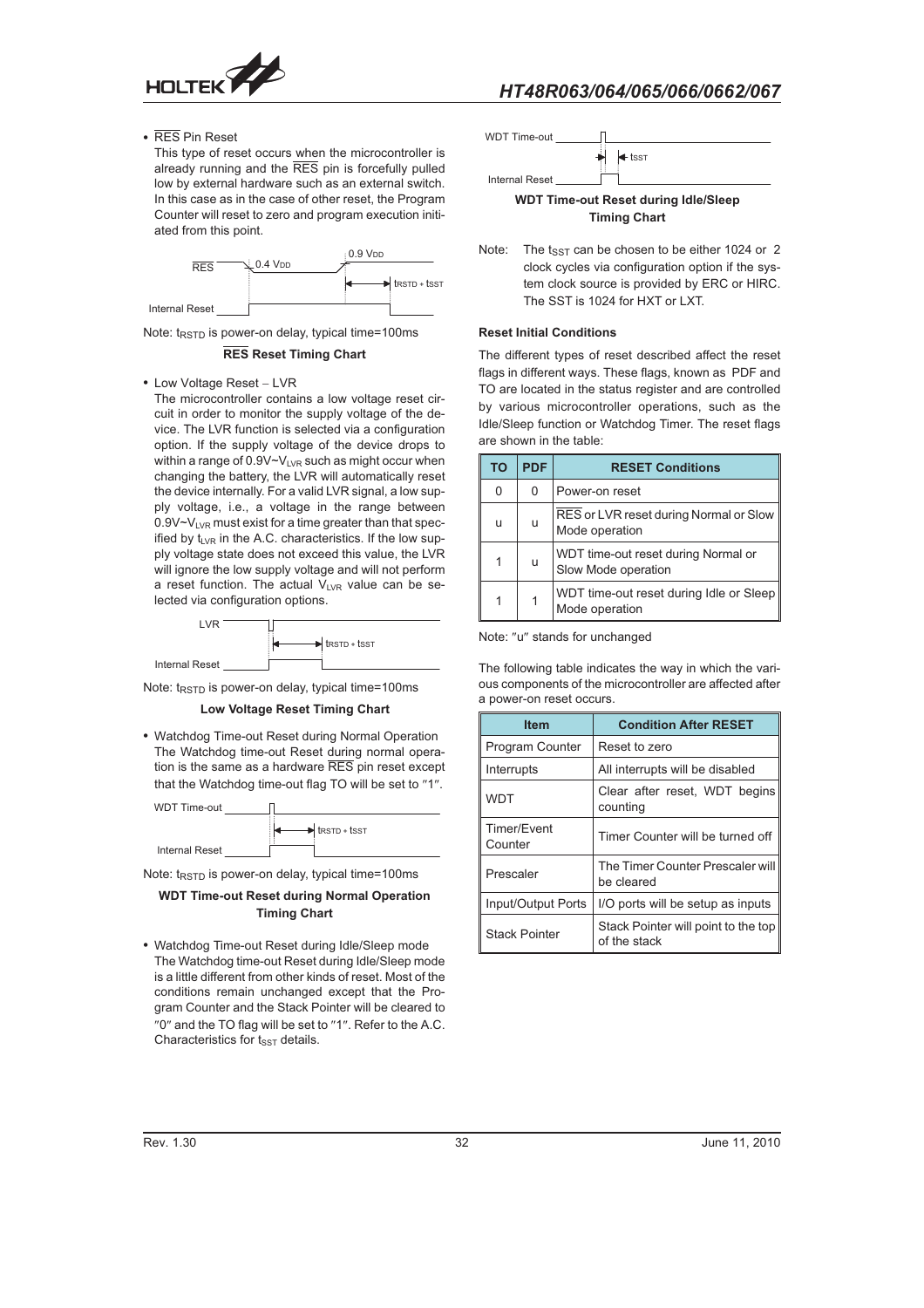

The different kinds of resets all affect the internal registers of the microcontroller in different ways. To ensure reliable continuation of normal program execution after a reset occurs, it is important to know what condition the microcontroller is in after a particular reset occurs. The following table describes how each type of reset affects each of the microcontroller internal registers.

| <b>Register</b>  | HT48R063  | <b>HT48R064</b> | <b>HT48R065</b> | <b>HT48R066</b> | <b>HT48R0662</b> | <b>HT48R067</b> | <b>Power-on</b><br><b>Reset</b> | <b>RES or LVR</b><br><b>Reset</b> | <b>WDT Time-out</b><br>(Normal Operation) | <b>WDT Time-out</b><br>(Idle/Sleep) |
|------------------|-----------|-----------------|-----------------|-----------------|------------------|-----------------|---------------------------------|-----------------------------------|-------------------------------------------|-------------------------------------|
| PCL              |           | $\bullet$       |                 | $\bullet$       | $\bullet$        | $\bullet$       | 00000000                        | 00000000                          | 00000000                                  | 00000000                            |
| MP <sub>0</sub>  |           | $\bullet$       |                 |                 |                  |                 | 1xxx xxxx                       | 1 uuu uuuu                        | 1 uuu uuuu                                | 1 uuu uuuu                          |
| MP1              | ٠         | $\bullet$       |                 |                 |                  |                 | 1xxx xxxx                       | 1 u u u u u u u                   | 1 uuu uuuu                                | 1 u u u u u u u                     |
| MP0              |           |                 |                 | $\bullet$       | ٠                | $\bullet$       | <b>XXXX XXXX</b>                | uuuu uuuu                         | uuuu uuuu                                 | uuuu uuuu                           |
| MP1              |           |                 |                 | $\bullet$       | ٠                | $\bullet$       | XXXX XXXX                       | uuuu uuuu                         | uuuu uuuu                                 | uuuu uuuu                           |
| ΒP               |           |                 |                 |                 | $\bullet$        | $\bullet$       | $--- - - - - 0$                 | $--- - - - - 0$                   | $--- - - - - 0$                           | $--- - - - -$                       |
| ACC              | ٠         | $\bullet$       | ٠               | $\bullet$       | ٠                | $\bullet$       | XXXX XXXX                       | uuuu uuuu                         | uuuu uuuu                                 | uuuu uuuu                           |
| TBLP             |           | $\bullet$       | ٠               | $\bullet$       | ٠                | $\bullet$       | xxxx xxxx                       | uuuu uuuu                         | uuuu uuuu                                 | uuuu uuuu                           |
|                  | ٠         | $\bullet$       |                 |                 |                  |                 | $--$ X X X X X X                | $--$ uu uuuu                      | $--$ uu uuuu                              | $--$ uu uuuu                        |
| TBLH             |           |                 |                 | $\bullet$       | ٠                |                 | $-$ X X X X X X X               | $-$ uuu uuuu                      | $-$ uuu uuuu                              | $-$ uuu uuuu                        |
|                  |           |                 |                 |                 |                  | $\bullet$       | XXXX XXXX                       | uuuu uuuu                         | uuuu uuuu                                 | uuuu uuuu                           |
| <b>WDTS</b>      | $\bullet$ | $\bullet$       | $\bullet$       | $\bullet$       | $\bullet$        | $\bullet$       | $--- 111$                       | $--- - 111$                       | $--- - 111$                               | $--     u$ $u$ $u$                  |
| STATUS           | ٠         | $\bullet$       | ٠               | $\bullet$       | ٠                | $\bullet$       | $--00$ x x x x                  | $--$ uu uuuu                      | --1u uuuu                                 | --11 uuuu                           |
| <b>INTCO</b>     | ٠         | $\bullet$       |                 | $\bullet$       | ٠                | $\bullet$       | $-0000000$                      | $-0000000$                        | $-0000000$                                | $-$ uuu uuuu                        |
|                  |           |                 |                 | $\bullet$       |                  |                 | $---0$ $---0$                   | $---0$ $---0$                     | $---0$ $---0$                             | $---U$ --- U                        |
| INTC1            |           |                 |                 |                 | $\bullet$        |                 | $--0---0$ -                     | $--0--0--$                        | $--0---0$ -                               | $--u--u--u-$                        |
|                  |           |                 |                 |                 |                  | $\bullet$       | $-0 - 0 - 0 - 0$                | $-0 - 0 - 0 - 0$                  | $-0 - 0 - 0 - 0$                          | $-$ u $-$ u $-$ u $-$ u             |
| TMR0             | ٠         | $\bullet$       | ٠               | $\bullet$       | $\bullet$        | $\bullet$       | XXXX XXXX                       | XXXX XXXX                         | XXXX XXXX                                 | uuuu uuuu                           |
| TMR0C            | $\bullet$ | $\bullet$       |                 | $\bullet$       | ٠                | $\bullet$       | 00001000                        | 00001000                          | 00001000                                  | uuuu uuuu                           |
| TMR1             |           |                 |                 | ٠               | ٠                | $\bullet$       | xxxx xxxx                       | xxxx xxxx                         | XXXX XXXX                                 | uuuu uuuu                           |
| TMR1C            |           |                 |                 | $\bullet$       | $\bullet$        | $\bullet$       | $00001--$                       | $00001--$                         | $00001--$                                 | $u$ uuu u $-$                       |
| TMR <sub>2</sub> |           |                 |                 |                 |                  | $\bullet$       | <b>XXXX XXXX</b>                | XXXX XXXX                         | XXXX XXXX                                 | $u u - u u u u$                     |
| TMR2C            |           |                 |                 |                 |                  | $\bullet$       | $00 - 01000$                    | $00 - 01000$                      | $00 - 01000$                              | uuuu uuuu                           |
| РA               |           | $\bullet$       |                 | $\bullet$       | $\bullet$        | $\bullet$       | 11111111                        | 11111111                          | 1111 1111                                 | uuuu uuuu                           |
| PAC              | ٠         | $\bullet$       | $\bullet$       | $\bullet$       | ٠                | $\bullet$       | 1111 1111                       | 1111 1111                         | 11111111                                  | uuuu uuuu                           |
| <b>PAWK</b>      | ٠         | $\bullet$       |                 | $\bullet$       | ٠                | $\bullet$       | 00000000                        | 00000000                          | 00000000                                  | uuuu uuuu                           |
| PAPU             | $\bullet$ | $\bullet$       | ٠               | $\bullet$       | ٠                | $\bullet$       | $-0000000$                      | $-0000000$                        | $-0000000$                                | $-$ uuu uuuu                        |
| РB               | ٠         | $\bullet$       | ٠               | $\bullet$       |                  |                 | --11 1111                       | $--1111111$                       | $--1111111$                               | $--$ uu uuuu                        |
| PBC              |           |                 |                 |                 |                  |                 | $--1111111$                     | $- - 1111111$                     | --11 1111                                 | $-$ -uu uuuu                        |
| <b>PBPU</b>      | $\bullet$ |                 |                 |                 |                  |                 | $--0000000$                     | $-0000000$                        | $-0000000$                                | $--$ uuuuu                          |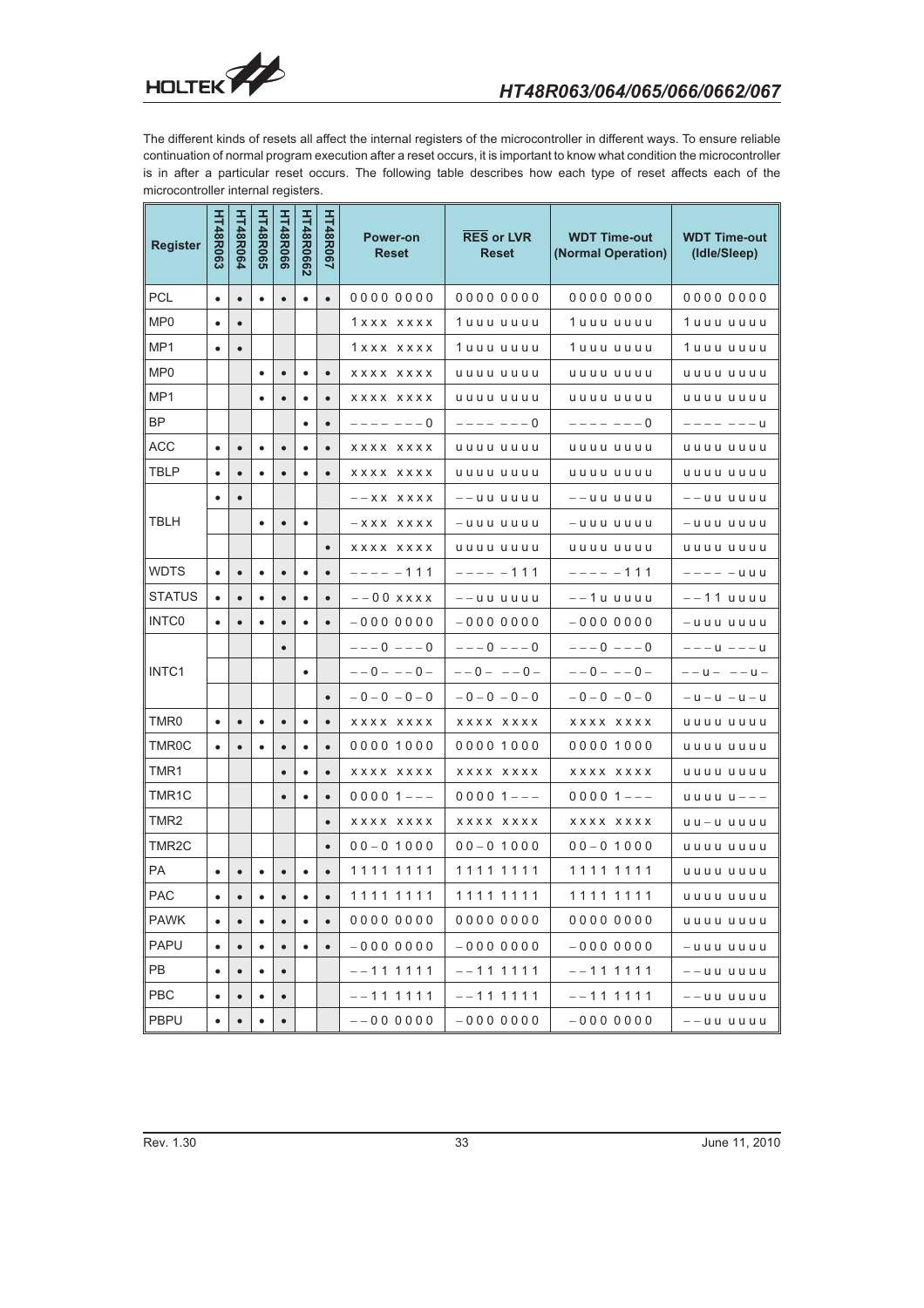

| <b>Register</b>   | <b>HT48R063</b>                                                     | <b>HT48R064</b> | <b>HT48R065</b> | <b>HT48R066</b> | <b>HT48R0662</b> | <b>HT48R067</b> | <b>Power-on</b><br><b>Reset</b> | <b>RES or LVR</b><br><b>Reset</b> | <b>WDT Time-out</b><br>(Normal Operation) | <b>WDT Time-out</b><br>(Idle/Sleep) |
|-------------------|---------------------------------------------------------------------|-----------------|-----------------|-----------------|------------------|-----------------|---------------------------------|-----------------------------------|-------------------------------------------|-------------------------------------|
| PB                |                                                                     |                 |                 |                 | $\bullet$        | $\bullet$       | 11111111                        | 11111111                          | 11111111                                  | uuuu uuuu                           |
| PBC               |                                                                     |                 |                 |                 |                  | $\bullet$       | 11111111                        | 1111 1111                         | 1111 1111                                 | uuuu uuuu                           |
| PBPU              |                                                                     |                 |                 |                 | $\bullet$        | $\bullet$       | 00000000                        | 00000000                          | 00000000                                  | uuuu uuuu                           |
| РC                |                                                                     | $\bullet$       |                 | $\bullet$       | ٠                | $\bullet$       | 11111111                        | 11111111                          | 1111 1111                                 | uuuu uuuu                           |
| PCC               |                                                                     |                 |                 |                 | ٠                | $\bullet$       | 11111111                        | 11111111                          | 1111 1111                                 | uuuu uuuu                           |
| PCPU              |                                                                     | $\bullet$       |                 | $\bullet$       | $\bullet$        | $\bullet$       | 00000000                        | 00000000                          | 00000000                                  | uuuu uuuu                           |
| PD                |                                                                     |                 |                 | $\bullet$       |                  |                 | $--- 1111$                      | $--- 1111$                        | $--- 1111$                                | $---$ uuuu                          |
| <b>PDC</b>        |                                                                     |                 |                 | $\bullet$       |                  |                 | $--- 1111$                      | $--- 1111$                        | $--- 1111$                                | $---$ uuuu                          |
| PDPU              |                                                                     |                 |                 | $\bullet$       |                  |                 | $--- 0000$                      | $--- 0000$                        | $--- 0000$                                | –––– uuuu                           |
| PD                |                                                                     |                 |                 |                 | $\bullet$        | $\bullet$       | 11111111                        | 11111111                          | 1111 1111                                 | uuuu uuuu                           |
| <b>PDC</b>        |                                                                     |                 |                 |                 |                  | $\bullet$       | 11111111                        | 11111111                          | 11111111                                  | uuuu uuuu                           |
| <b>PDPU</b>       |                                                                     |                 |                 |                 | $\bullet$        | $\bullet$       | 00000000                        | 00000000                          | 00000000                                  | uuuu uuuu                           |
| PE.               |                                                                     |                 |                 |                 | $\bullet$        | $\bullet$       | 11111111                        | 11111111                          | 1111 1111                                 | uuuu uuuu                           |
| PEC               |                                                                     |                 |                 |                 |                  | $\bullet$       | 11111111                        | 11111111                          | 1111 1111                                 | uuuu uuuu                           |
| PEPU              |                                                                     |                 |                 |                 | $\bullet$        | $\bullet$       | 00000000                        | 00000000                          | 00000000                                  | uuuu uuuu                           |
| PF.               |                                                                     |                 |                 |                 | $\bullet$        | $\bullet$       | $-----11$                       | $-----11$                         | $-----11$                                 | $--- - -$ UU                        |
| <b>PFC</b>        |                                                                     |                 |                 |                 | ٠                | $\bullet$       | $-----11$                       | ---- -- 11                        | ---- -- 11                                | $--- - - -$ uu                      |
| PFPU              |                                                                     |                 |                 |                 |                  | $\bullet$       | $--- - - - 00$                  | $--- - - - 00$                    | $--- - - - 00$                            | $- - - - - 00$                      |
|                   | $\bullet$                                                           | $\bullet$       | $\bullet$       |                 |                  |                 | $--- 0000$                      | $--- 0000$                        | $--- 0000$                                | $---$ uuuu                          |
| CTRL0             |                                                                     |                 |                 | $\bullet$       |                  |                 | $-0$ $-$ 0000                   | $-0$ $-$ 0000                     | $-0$ $-$ 0000                             | $-$ u $-$ uuuu                      |
|                   |                                                                     |                 |                 |                 | $\bullet$        | $\bullet$       | 00000000                        | 00000000                          | 00000000                                  | uuuu uuuu                           |
| CTRL1             | $\bullet$                                                           | $\bullet$       | ٠               | $\bullet$       | ٠                | $\bullet$       | 10001010                        | 10001010                          | 1000 1010                                 | uuuu uuuu                           |
| CTRL <sub>2</sub> |                                                                     |                 |                 |                 |                  |                 | $--- - - - - 1$                 | $------1$                         | ---- ---1                                 |                                     |
|                   |                                                                     |                 |                 |                 |                  | $\bullet$       | $---0$ $---1$                   | $---0$ $---1$                     | $---0 --- 1$                              | $---u$ $---u$                       |
| <b>SCOMC</b>      |                                                                     | $\bullet$       |                 |                 |                  | $\bullet$       | 00000000                        | 00000000                          | 00000000                                  | uuuu uuuu                           |
| PWM0              |                                                                     |                 |                 |                 | $\bullet$        | $\bullet$       | xxxx xxxx                       | xxxx xxxx                         | xxxx xxxx                                 | uuuu uuuu                           |
| PWM1              |                                                                     |                 |                 |                 | ٠                | $\bullet$       | <b>XXXX XXXX</b>                | xxxx xxxx                         | xxxx xxxx                                 | uuuu uuuu                           |
| PWM2              |                                                                     |                 |                 |                 |                  | $\bullet$       | xxxx xxxx                       | xxxx xxxx                         | xxxx xxxx                                 | uuuu uuuu                           |
| Note:             | "-" not implemented<br>"u" means "unchanged"<br>"x" means "unknown" |                 |                 |                 |                  |                 |                                 |                                   |                                           |                                     |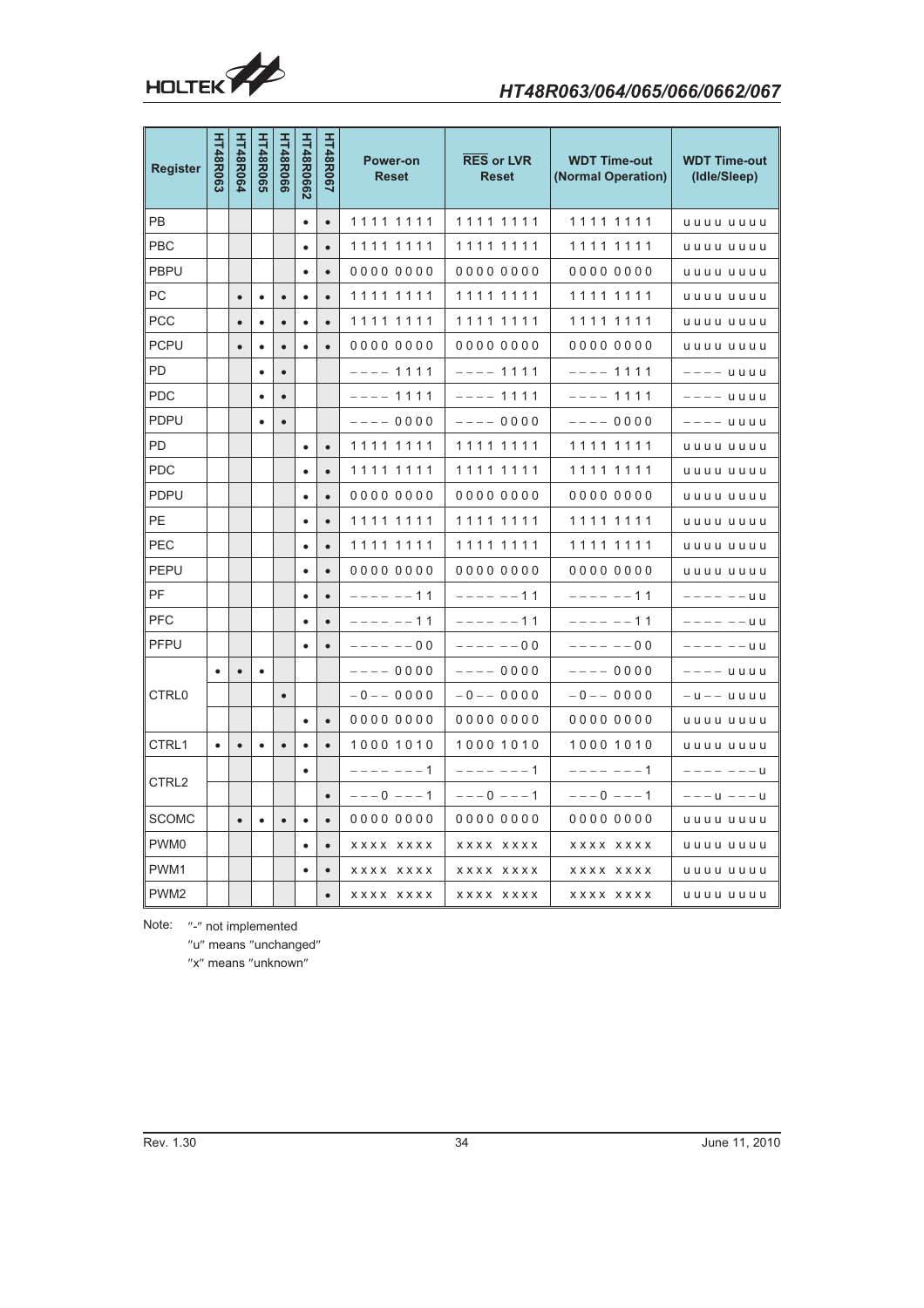

### **Input/Output Ports**

Holtek microcontrollers offer considerable flexibility on their I/O ports. Most pins can have either an input or output designation under user program control. Additionally, as there are pull-high resistors and wake-up software configurations, the user is provided with an I/O structure to meet the needs of a wide range of application possibilities.

For input operation, these ports are non-latching, which means the inputs must be ready at the T2 rising edge of instruction "MOV A,[m]", where m denotes the port address. For output operation, all the data is latched and remains unchanged until the output latch is rewritten.

#### **Pull-high Resistors**

Many product applications require pull-high resistors for their switch inputs usually requiring the use of an external resistor. To eliminate the need for these external resistors, when configured as an input have the capability of being connected to an internal pull-high resistor. These pull-high resistors are selectable via a register known as PAPU, PBPU, PCPU, PDPU, PEPU and PFPU located in the Data Memory. The pull-high resistors are implemented using weak PMOS transistors. Note that pin PA7 does not have a pull-high resistor selection.

#### **Port A Wake-up**

If the HALT instruction is executed, the device will enter the Idle/Sleep Mode, where the system clock will stop resulting in power being conserved, a feature that is important for battery and other low-power applications. Various methods exist to wake-up the microcontroller, one of which is to change the logic condition on one of the PA0~PA7 pins from high to low. After a HALT instruction forces the microcontroller into entering the Idle/Sleep Mode, the processor will remain idle or in a low-power state until the logic condition of the selected wake-up pin on Port A changes from high to low. This function is especially suitable for applications that can be woken up via external switches. Note that pins PA0 to PA7 can be selected individually to have this wake-up feature using an internal register known as PAWK, located in the Data Memory.

#### - **PAWK, PAC, PAPU, PBC, PBPU, PCC, PCPU, PDC, PDPU, PEC, PEPU, PFC, PFPU Register**

#### HT48R063

| <b>Register</b><br><b>Name</b> | <b>POR</b> | <b>Bit</b> |                   |                   |                |                  |                   |                  |                  |  |  |  |
|--------------------------------|------------|------------|-------------------|-------------------|----------------|------------------|-------------------|------------------|------------------|--|--|--|
|                                |            |            | 6                 | 5                 | $\overline{4}$ | 3                | $\mathbf{2}$      |                  | $\bf{0}$         |  |  |  |
| <b>PAWK</b>                    | 00H        | PAWK7      | PAWK <sub>6</sub> | PAWK <sub>5</sub> | PAWK4          | PAWK3            | PAWK <sub>2</sub> | PAWK1            | PAWK0            |  |  |  |
| <b>PAC</b>                     | <b>FFH</b> | PAC7       | PAC <sub>6</sub>  | PAC <sub>5</sub>  | PAC4           | PAC <sub>3</sub> | PAC <sub>2</sub>  | PAC <sub>1</sub> | PAC <sub>0</sub> |  |  |  |
| <b>PAPU</b>                    | 00H        | __         | PAPU <sub>6</sub> | PAPU <sub>5</sub> | PAPU4          | PAPU3            | PAPU <sub>2</sub> | PAPU1            | PAPU0            |  |  |  |
| <b>PBC</b>                     | 3FH        |            |                   | PBC <sub>5</sub>  | PBC4           | PBC <sub>3</sub> | PBC <sub>2</sub>  | PBC <sub>1</sub> | PBC <sub>0</sub> |  |  |  |
| <b>PBPU</b>                    | 00H        |            |                   | PBPU <sub>5</sub> | PBPU4          | PBPU3            | PBPU <sub>2</sub> | PBPU1            | PBPU0            |  |  |  |

 $"$ -" Unimplemented, read as "0"

**PAWKn**: PA wake-up function enable 0: disable

1: enable

**PACn/PBCn**: I/O type selection 0: output

1: input

**PAPUn/PBPUn**: Pull-high function enable

0: disable

1: enable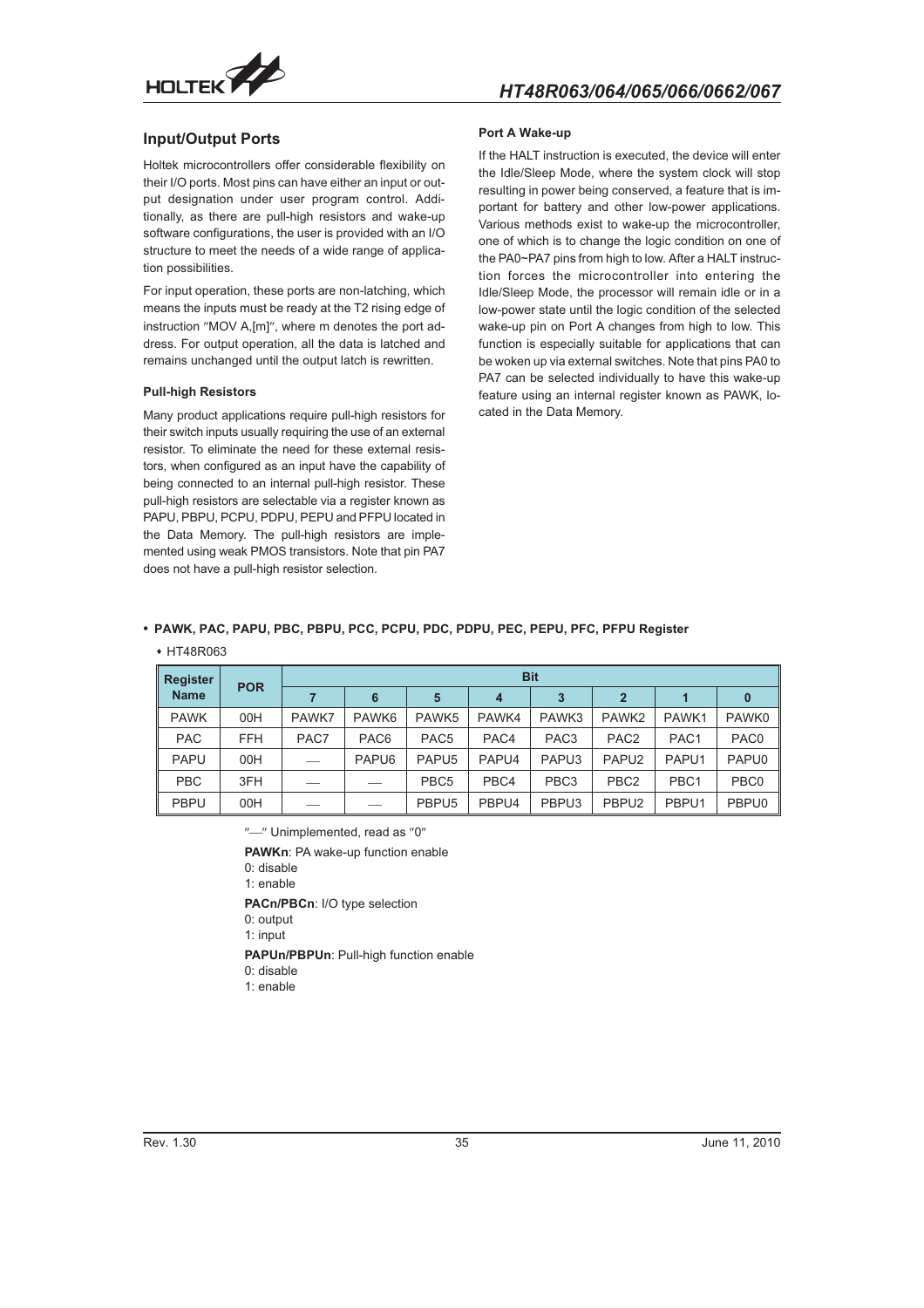

 HT48R064

| <b>Register</b> |            | <b>Bit</b> |                   |                   |                |                   |                   |                   |                  |  |  |
|-----------------|------------|------------|-------------------|-------------------|----------------|-------------------|-------------------|-------------------|------------------|--|--|
| <b>Name</b>     | <b>POR</b> |            | 6                 | 5                 | $\overline{4}$ | 3                 | $\overline{2}$    |                   | $\bf{0}$         |  |  |
| <b>PAWK</b>     | 00H        | PAWK7      | PAWK6             | PAWK <sub>5</sub> | PAWK4          | PAWK3             | PAWK <sub>2</sub> | PAWK1             | PAWK0            |  |  |
| <b>PAC</b>      | <b>FFH</b> | PAC7       | PAC <sub>6</sub>  | PAC <sub>5</sub>  | PAC4           | PAC <sub>3</sub>  | PAC <sub>2</sub>  | PAC <sub>1</sub>  | PAC <sub>0</sub> |  |  |
| <b>PAPU</b>     | 00H        |            | PAPU <sub>6</sub> | PAPU <sub>5</sub> | PAPU4          | PAPU3             | PAPU <sub>2</sub> | PAPU1             | PAPU0            |  |  |
| <b>PBC</b>      | 3FH        |            |                   | PBC <sub>5</sub>  | PBC4           | PBC <sub>3</sub>  | PBC <sub>2</sub>  | PBC <sub>1</sub>  | PBC <sub>0</sub> |  |  |
| <b>PBPU</b>     | 00H        |            |                   | PBPU <sub>5</sub> | PBPU4          | PBPU3             | PBPU <sub>2</sub> | PBPU1             | PBPU0            |  |  |
| <b>PCC</b>      | <b>FFH</b> | PCC7       | PCC <sub>6</sub>  | PCC <sub>5</sub>  | PCC4           | PCC <sub>3</sub>  | PCC <sub>2</sub>  | PCC <sub>1</sub>  | PCC <sub>0</sub> |  |  |
| <b>PCPU</b>     | 00H        | PCPU7      | PCPU6             | PCPU <sub>5</sub> | PCPU4          | PCPU <sub>3</sub> | PCPU <sub>2</sub> | PCPU <sub>1</sub> | PCPU0            |  |  |

"-" Unimplemented, read as "0"

**PAWKn: PA wake-up function enable** 

0: disable 1: enable

**PACn/PBCn/PCCn**: I/O type selection 0: output

1: input

**PAPUn/PBPUn/PCPUn**: Pull-high function enable

- 0: disable
- 1: enable

### HT48R065/HT48R066

| <b>Register</b> | <b>POR</b> | <b>Bit</b> |                   |                   |                |                   |                   |                  |                  |  |  |
|-----------------|------------|------------|-------------------|-------------------|----------------|-------------------|-------------------|------------------|------------------|--|--|
| <b>Name</b>     |            | 7          | 6                 | 5                 | $\overline{4}$ | 3                 | $\overline{2}$    | 1                | $\mathbf{0}$     |  |  |
| <b>PAWK</b>     | 00H        | PAWK7      | PAWK <sub>6</sub> | PAWK <sub>5</sub> | PAWK4          | PAWK3             | PAWK <sub>2</sub> | PAWK1            | PAWK0            |  |  |
| <b>PAC</b>      | <b>FFH</b> | PAC7       | PAC <sub>6</sub>  | PAC <sub>5</sub>  | PAC4           | PAC <sub>3</sub>  | PAC <sub>2</sub>  | PAC1             | PAC <sub>0</sub> |  |  |
| <b>PAPU</b>     | 00H        |            | PAPU <sub>6</sub> | PAPU <sub>5</sub> | PAPU4          | PAPU <sub>3</sub> | PAPU <sub>2</sub> | PAPU1            | PAPU0            |  |  |
| <b>PBC</b>      | 3FH        |            |                   | PBC <sub>5</sub>  | PBC4           | PBC <sub>3</sub>  | PBC <sub>2</sub>  | PBC <sub>1</sub> | PBC <sub>0</sub> |  |  |
| <b>PBPU</b>     | 00H        |            |                   | PBPU <sub>5</sub> | PBPU4          | PBPU3             | PBPU <sub>2</sub> | PBPU1            | PBPU0            |  |  |
| <b>PCC</b>      | <b>FFH</b> | PCC7       | PCC <sub>6</sub>  | PCC <sub>5</sub>  | PCC4           | PCC <sub>3</sub>  | PCC <sub>2</sub>  | PCC <sub>1</sub> | PCC <sub>0</sub> |  |  |
| <b>PCPU</b>     | 00H        | PCPU7      | PCPU6             | PCPU <sub>5</sub> | PCPU4          | PCPU <sub>3</sub> | PCPU <sub>2</sub> | PCPU1            | PCPU0            |  |  |
| <b>PDC</b>      | 0FH        |            |                   |                   |                | PDC <sub>3</sub>  | PDC <sub>2</sub>  | PDC1             | PDC <sub>0</sub> |  |  |
| <b>PDPU</b>     | 00H        |            |                   |                   |                | PDPU3             | PDPU <sub>2</sub> | PDPU1            | PDPU0            |  |  |

"-" Unimplemented, read as "0"

**PAWKn**: PA wake-up function enable

0: disable

1: enable

**PACn/PBCn/PCCn/PDCn**: I/O type selection

0: output

1: input

**PAPUn/PBPUn/PCPUn/PDPUn**: Pull-high function enable

0: disable

1: enable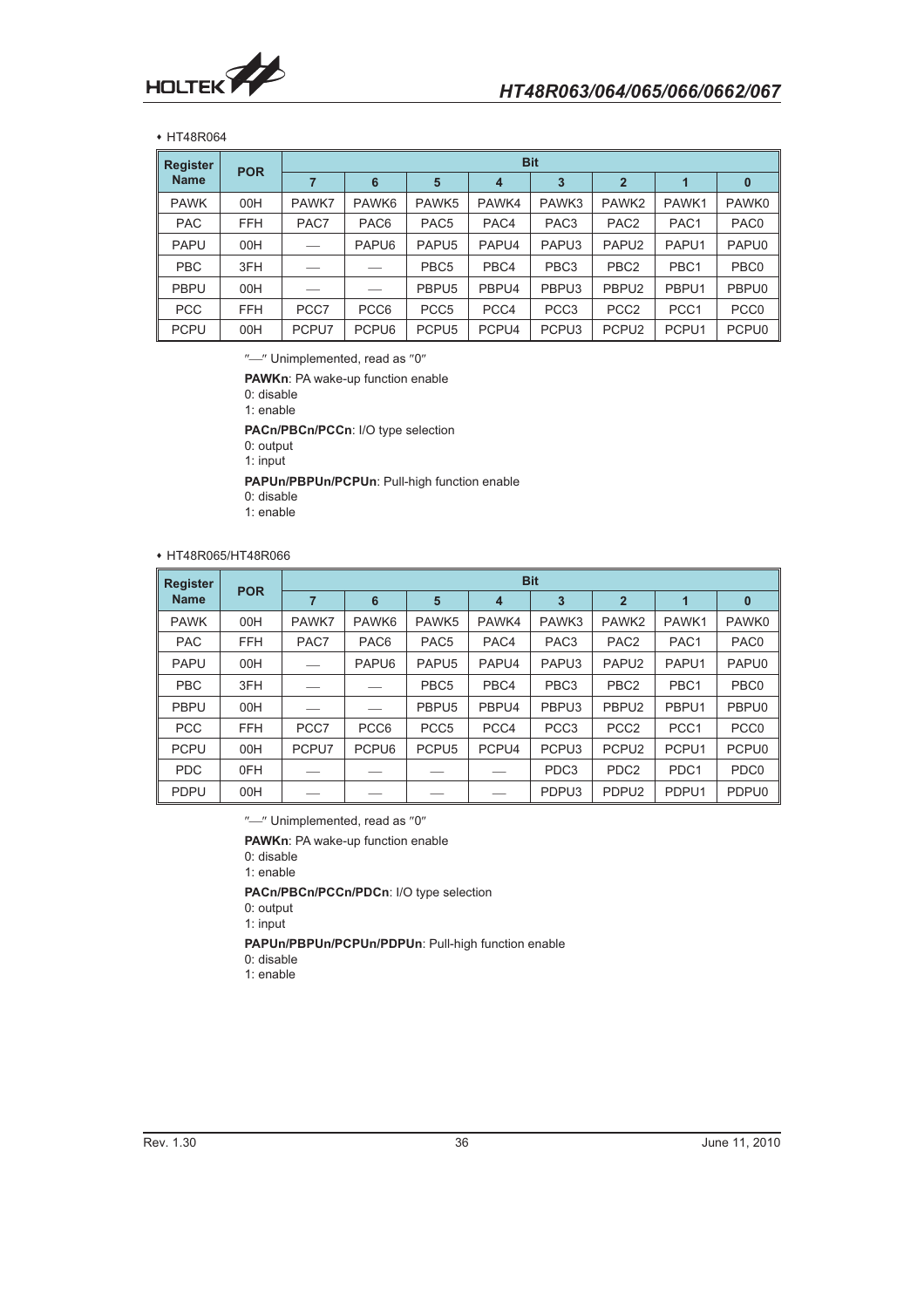

#### HT48R0662/HT48R067

| <b>Register</b> | <b>POR</b> | <b>Bit</b>     |                  |                   |                  |                   |                   |                  |                  |
|-----------------|------------|----------------|------------------|-------------------|------------------|-------------------|-------------------|------------------|------------------|
| <b>Name</b>     |            | $\overline{7}$ | $6\phantom{a}$   | 5                 | $\overline{4}$   | $\overline{3}$    | $\overline{2}$    | $\overline{1}$   | $\mathbf{0}$     |
| <b>PAWK</b>     | 00H        | PAWK7          | PAWK6            | PAWK5             | PAWK4            | PAWK3             | PAWK <sub>2</sub> | PAWK1            | PAWK0            |
| <b>PAC</b>      | <b>FFH</b> | PAC7           | PAC <sub>6</sub> | PAC <sub>5</sub>  | PAC4             | PAC <sub>3</sub>  | PAC <sub>2</sub>  | PAC1             | PAC <sub>0</sub> |
| <b>PAPU</b>     | 00H        |                | PAPU6            | PAPU <sub>5</sub> | PAPU4            | PAPU <sub>3</sub> | PAPU <sub>2</sub> | PAPU1            | PAPU0            |
| <b>PBC</b>      | <b>FFH</b> | PBC7           | PBC6             | PBC <sub>5</sub>  | PBC4             | PBC <sub>3</sub>  | PBC <sub>2</sub>  | PBC1             | PBC <sub>0</sub> |
| <b>PBPU</b>     | 00H        | PBPU7          | PBPU6            | PBPU <sub>5</sub> | PBPU4            | PBPU3             | PBPU <sub>2</sub> | PBPU1            | PBPU0            |
| <b>PCC</b>      | <b>FFH</b> | PCC7           | PCC <sub>6</sub> | PCC <sub>5</sub>  | PCC4             | PCC <sub>3</sub>  | PCC <sub>2</sub>  | PCC <sub>1</sub> | PCC <sub>0</sub> |
| <b>PCPU</b>     | 00H        | PCPU7          | PCPU6            | PCPU <sub>5</sub> | PCPU4            | PCPU <sub>3</sub> | PCPU <sub>2</sub> | PCPU1            | PCPU0            |
| <b>PDC</b>      | 0FH        | PDC7           | PDC6             | PDC <sub>5</sub>  | PDC4             | PDC <sub>3</sub>  | PDC <sub>2</sub>  | PDC1             | PDC <sub>0</sub> |
| <b>PDPU</b>     | 00H        | PDPU7          | PDPU6            | PDPU <sub>5</sub> | PDPU4            | PDPU3             | PDPU <sub>2</sub> | PDPU1            | PDPU0            |
| <b>PEC</b>      | <b>FFH</b> | PEC7           | PEC <sub>6</sub> | PEC <sub>5</sub>  | PEC <sub>4</sub> | PEC <sub>3</sub>  | PEC <sub>2</sub>  | PEC1             | PEC <sub>0</sub> |
| <b>PEPU</b>     | 00H        | PEPU7          | PEPU6            | PEPU <sub>5</sub> | PEPU4            | PEPU3             | PEPU <sub>2</sub> | PEPU1            | PEPU0            |
| <b>PFC</b>      | 03H        |                |                  |                   |                  |                   |                   | PFC1             | PFC <sub>0</sub> |
| <b>PFPU</b>     | 00H        |                |                  |                   |                  |                   |                   | PFPU1            | PFPU0            |

 $"$ -" Unimplemented, read as  $"0"$ 

**PAWKn**: PA wake-up function enable

0: disable

1: enable

**PACn/PBCn/PCCn/PDCn/PECn/PFCn**: I/O type selection

0: output

1: input

**PAPUn/PBPUn/PCPUn/PDPUn/PEPUn/PFPUn**: Pull-high function enable 0: disable

1: enable

#### **I/O Port Control Registers**

Each Port has its own control register, known as PAC, PBC, PCC, PDC, PEC, PFC which controls the input/output configuration. With this control register, each I/O pin with or without pull-high resistors can be reconfigured dynamically under software control. For the I/O pin to function as an input, the corresponding bit of the control register must be written as a "1". This will then allow the logic state of the input pin to be directly read by instructions. When the corresponding bit of the control register is written as a "0", the I/O pin will be setup as a CMOS output. If the pin is currently setup as an output, instructions can still be used to read the output register. However, it should be noted that the program will in fact only read the status of the output data latch and not the actual logic status of the output pin.

#### **Pin-shared Functions**

The flexibility of the microcontroller range is greatly enhanced by the use of pins that have more than one function. Limited numbers of pins can force serious design constraints on designers but by supplying pins with multi-functions, many of these difficulties can be overcome. For some pins, the chosen function of the

multi-function I/O pins is set by configuration options while for others the function is set by application program control.

- External Interrupt Input

The external interrupt pin, INT, is pin-shared with an I/O pin. To use the pin as an external interrupt input the correct bits in the INTCO register must be programmed. The pin must also be setup as an input by setting the appropriate bit in the Port Control Register. A pull-high resistor can also be selected via the appropriate port pull-high resistor register. Note that even if the pin is setup as an external interrupt input the I/O function still remains.

- External Timer/Event Counter Input

The Timer/Event Counter pins, TC0, TC1 and TC2 are pin-shared with I/O pins. For these shared pins to be used as Timer/Event Counter inputs, the Timer/Event Counter must be configured to be in the Event Counter or pulse width capture Mode. This is achieved by setting the appropriate bits in the Timer/Event Counter Control Register. The pins must also be setup as inputs by setting the appropriate bit in the Port Control Register. Pull-high resistor options can also be selected using the port pull-high resistor registers. Note that even if the pin is setup as an external timer input the I/O function still remains.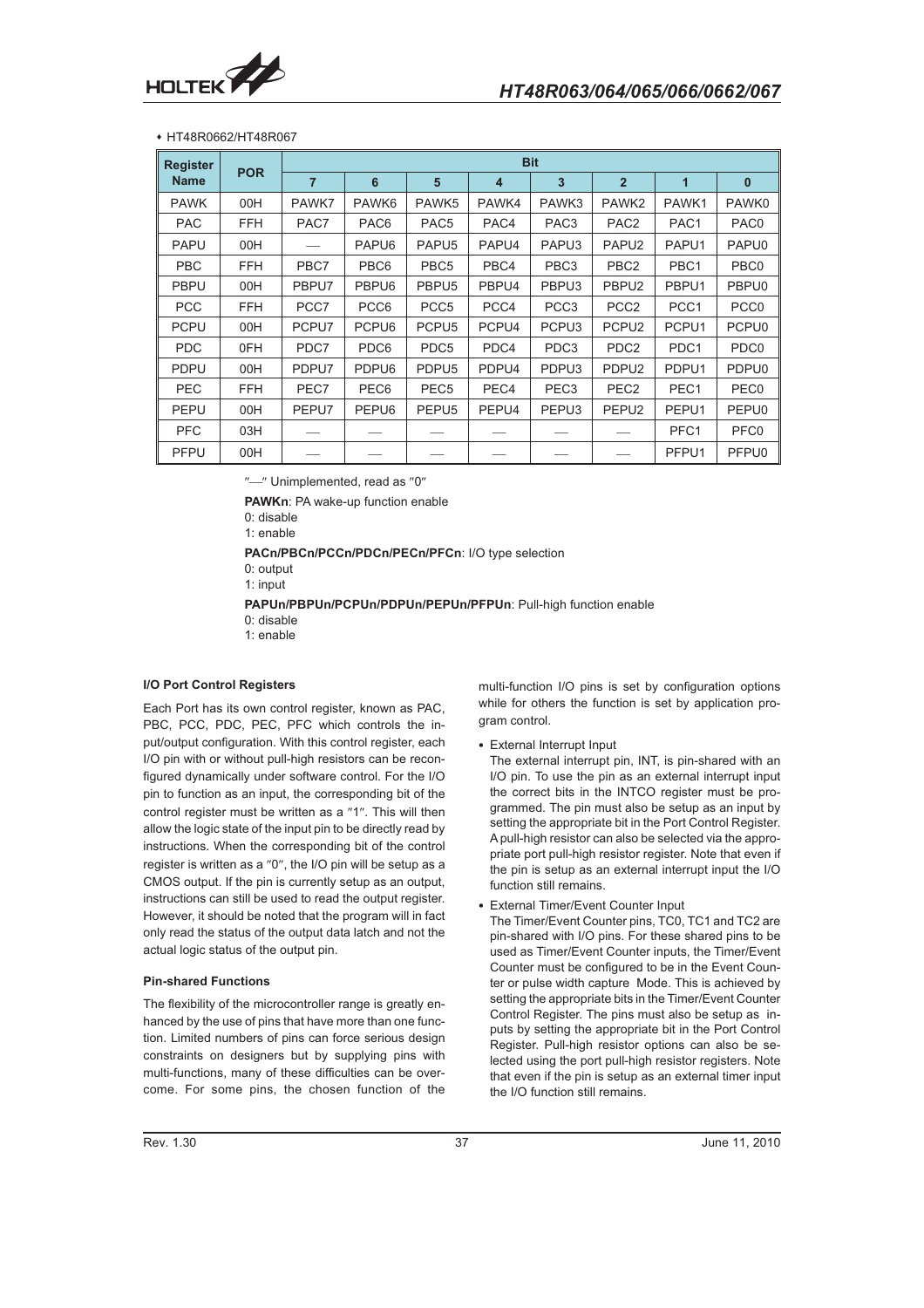

• PFD Output

The device contains a PFD function whose single or dual outputs are pin-shared with I/O pins. The output function of these pin are chosen using the CTRL0 register. Note that the corresponding bit of the port control register, must setup the pin as an output to enable the PFD, PFD output. If the port control register has setup these pins as input, then these pins will function as normal logic input with the usual pull-high selection, even if the PFD function has been selected.

• PWM Outputs

Some devices contain a PWM function whose outputs are pin-shared with I/O pins. The PWM output functions are chosen using the CTRL0 and CTRL2 registers. Note that the corresponding bit of the port control registers, for the output pin, must setup the pin as an output to enable the PWM output. If the pins are setup as inputs, then the pin will function as a normal logic input with the usual pull-high selections, even if the PWM registers have enabled the PWM function.

• SCOM Driver Pins

Pins PB0~PB3 on Port B can be used as LCD COM driver pins. This function is controlled using the SCOMC register which will generate the necessary 1/2 bias signals on these four pins.

### **Pin Remapping Configuration - HT48R0662/HT48R067**

The pin remapping function enables the function pins INT, TC0 and PFD to be located on different port pins. It is important not to confuse the Pin Remapping function with the Pin-shared function, these two functions have no interdependence.

The PCFG bit in the CTRL0 register allows the three function pins INT, TC0 and PFD to be remapped to different port pins. After power up, this bit will be reset to zero, which will define the default port pins to which these three functions will be mapped. Changing this bit will move the functions to other port pins.

Examination of the pin names on the package diagrams will reveal that some pin function names are repeated, this indicates a function pin that can be remapped to other port pins. If the pin name is bracketed then this indicates its alternative location. Pin names without brackets indicates its default location which is the condition after Power-on.

| <b>PCFG Bit Status</b> |                               |                                     |  |  |
|------------------------|-------------------------------|-------------------------------------|--|--|
| <b>PCFG Bit</b>        |                               |                                     |  |  |
| Pin Mapping            | INT/PA3<br>TC0/PA2<br>PFD/PA1 | [INT]/PB5<br>[TC0]/PB4<br>[PFD]/PB3 |  |  |

#### **Pin Remapping**

## **I/O Pin Structures**

The diagrams illustrate the I/O pin internal structures. As the exact logical construction of the I/O pin may differ from these drawings, they are supplied as a guide only to assist with the functional understanding of the I/O pins.



**Generic Input/Output Ports**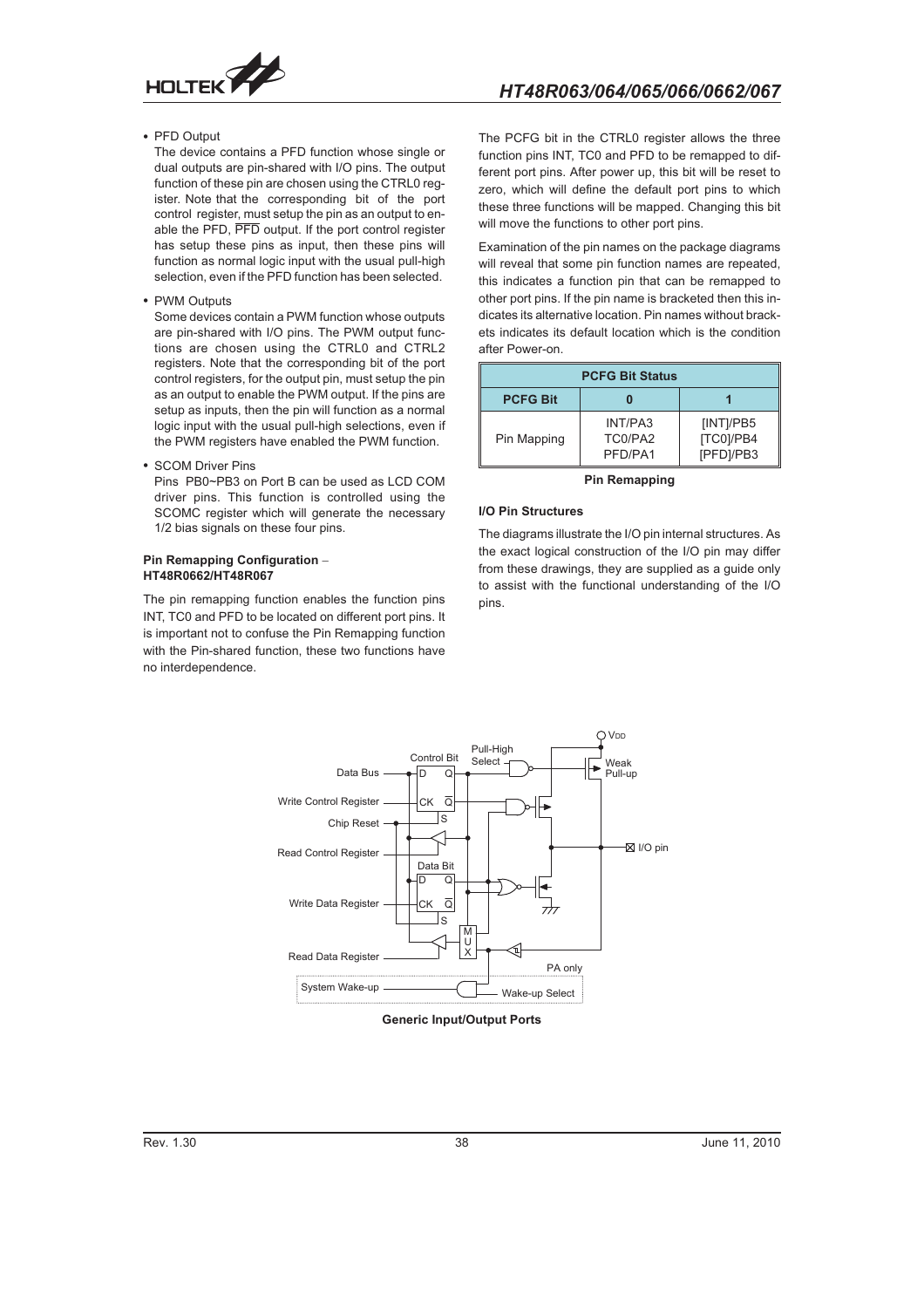



**PA7 NMOS Input/Output Port**

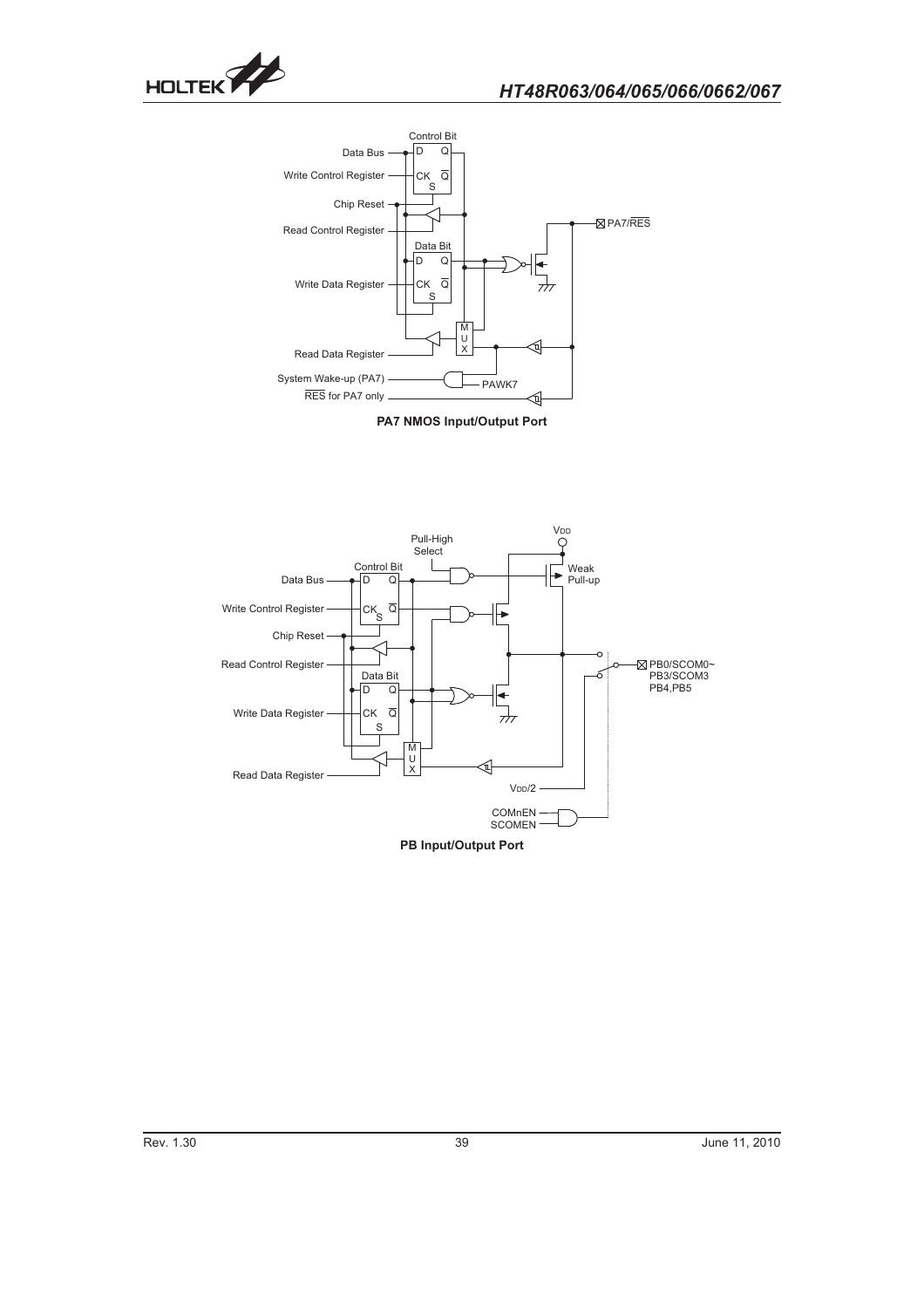

#### **Programming Considerations**

Within the user program, one of the first things to consider is port initialisation. After a reset, the I/O data register and I/O port control register will be set high. This means that all I/O pins will default to an input state, the level of which depends on the other connected circuitry and whether pull-high options have been selected. If the port control registers, are then programmed to setup some pins as outputs, these output pins will have an initial high output value unless the associated port data register is first programmed. Selecting which pins are inputs and which are outputs can be achieved byte-wide by loading the correct value into the port control register or by programming individual bits in the port control register using the "SET [m].i" and "CLR [m].i" instructions. Note that when using these bit control instructions, a read-modify-write operation takes place. The microcontroller must first read in the data on the entire port, modify it to the required new bit values and then rewrite this data back to the output ports.



**Read Modify Write Timing**

Pins PA0 to PA7 each have a wake-up functions, selected via the PAWK register. When the device is in the Idle/Sleep Mode, various methods are available to wake the device up. One of these is a high to low transition of any of the these pins. Single or multiple pins on Port A can be setup to have this function.

## **Timer/Event Counters**

The provision of timers form an important part of any microcontroller, giving the designer a means of carrying out time related functions. The devices contain from one to three count-up timer of 8-bit capacity. As the timers have three different operating modes, they can be configured to operate as a general timer, an external event counter or as a pulse width capture device. The provision of an internal prescaler to the clock circuitry on gives added range to the timers.

There are two types of registers related to the Timer/Event Counters. The first is the register that contains the actual value of the timer and into which an initial value can be preloaded. Reading from this register retrieves the contents of the Timer/Event Counter. The second type of associated register is the Timer Control Register which defines the timer options and determines how the timer is to be used. The device can have the timer clock configured to come from the internal clock source. In addition, the timer clock source can also be configured to come from an external timer pin.

#### **Configuring the Timer/Event Counter Input Clock Source**

The Timer/Event Counter clock source can originate from various sources, an internal clock or an external pin. The internal clock source source is used when the timer is in the timer mode or in the pulse width capture mode. For some Timer/Event Counters, this internal clock source is first divided by a prescaler, the division ratio of which is conditioned by the Timer Control Register bits T0PSC0~T0PSC2 or T2PSC0~ T2PSC2. For Timer/Event Counter 0, the internal clock source can be either  $f_{\text{SYS}}$  or the LXT Oscillator, the choice of which is determined by the T0S bit in the TMR0C register.

An external clock source is used when the timer is in the event counting mode, the clock source being provided on an external timer pin TCn. Depending upon the condition of the TnEG bit, each high to low, or low to high transition on the external timer pin will increment the counter by one.

## **Timer Registers - TMR0, TMR1, TMR2**

The timer registers are special function registers located in the Special Purpose Data Memory and is the place where the actual timer value is stored. These registers are known as TMR0, TMR1 and TMR2. The value in the timer registers increases by one each time an internal clock pulse is received or an external transition occurs on the external timer pin. The timer will count from the initial value loaded by the preload register to the full count of FFH at which point the timer overflows and an internal interrupt signal is generated. The timer value will then be reset with the initial preload register value and continue counting.

Note that to achieve a maximum full range count of FFH, the preload register must first be cleared to all zeros. It should be noted that after power-on, the preload registers will be in an unknown condition. Note that if the Timer/Event Counter is in an OFF condition and data is written to its preload register, this data will be immediately written into the actual counter. However, if the counter is enabled and counting, any new data written into the preload data register during this period will remain in the preload register and will only be written into the actual counter the next time an overflow occurs.

## **Timer Control Registers - TMR0C, TMR1C, TMR2C**

The flexible features of the Holtek microcontroller Timer/Event Counters enable them to operate in three different modes, the options of which are determined by the contents of their respective control register.

The Timer Control Register is known as TMRnC. It is the Timer Control Register together with its corresponding timer register that control the full operation of the Timer/Event Counter. Before the timer can be used, it is essential that the Timer Control Register is fully pro-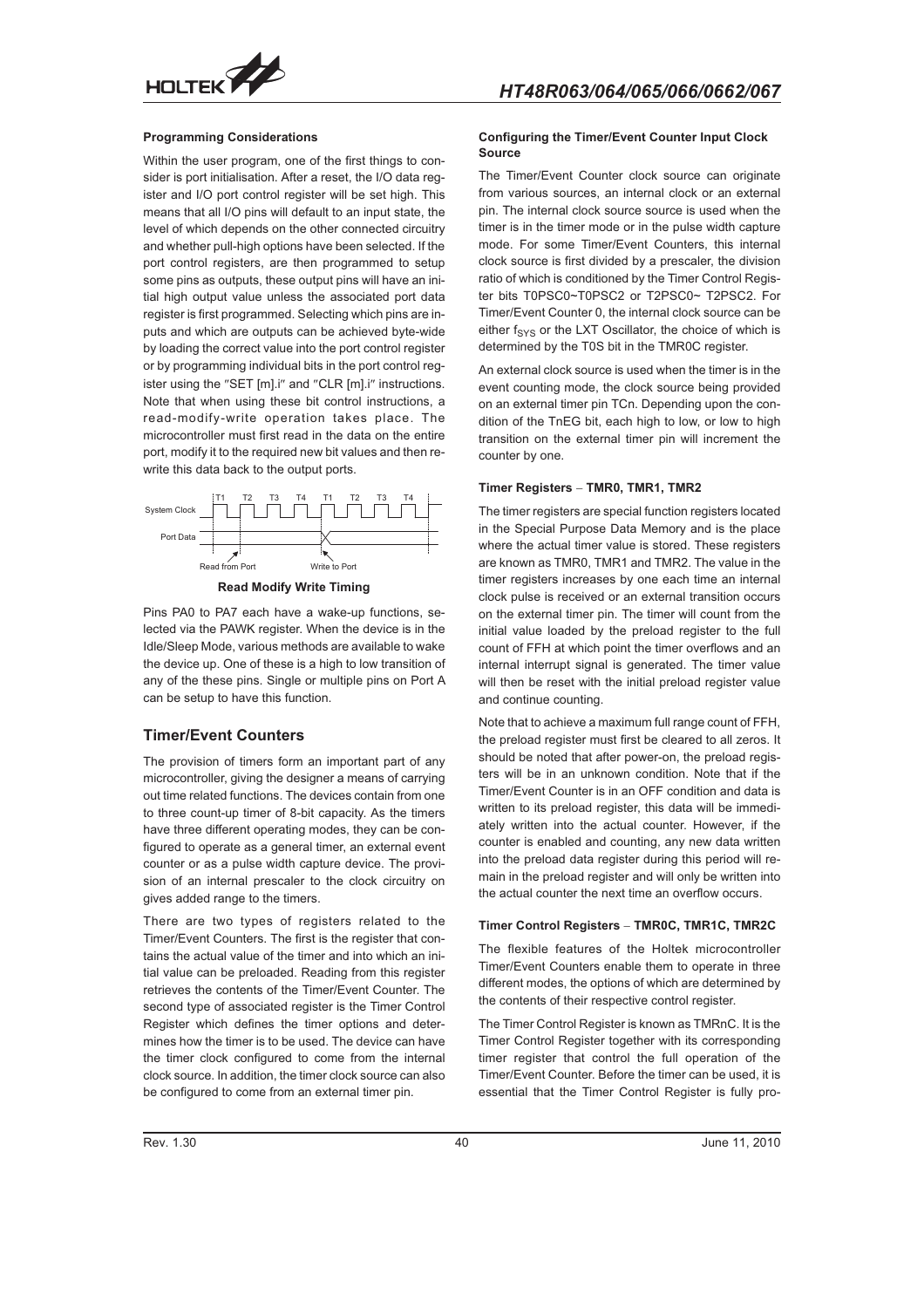









**8-bit Timer/Event Counter 0 Structure**



**8-bit Timer/Event Counter 1 Structure**







Note: If PWM0/PWM1/PWM2 is enabled, then  $f_{TP}$  comes from  $f_{SYS}$  (ignore T0S)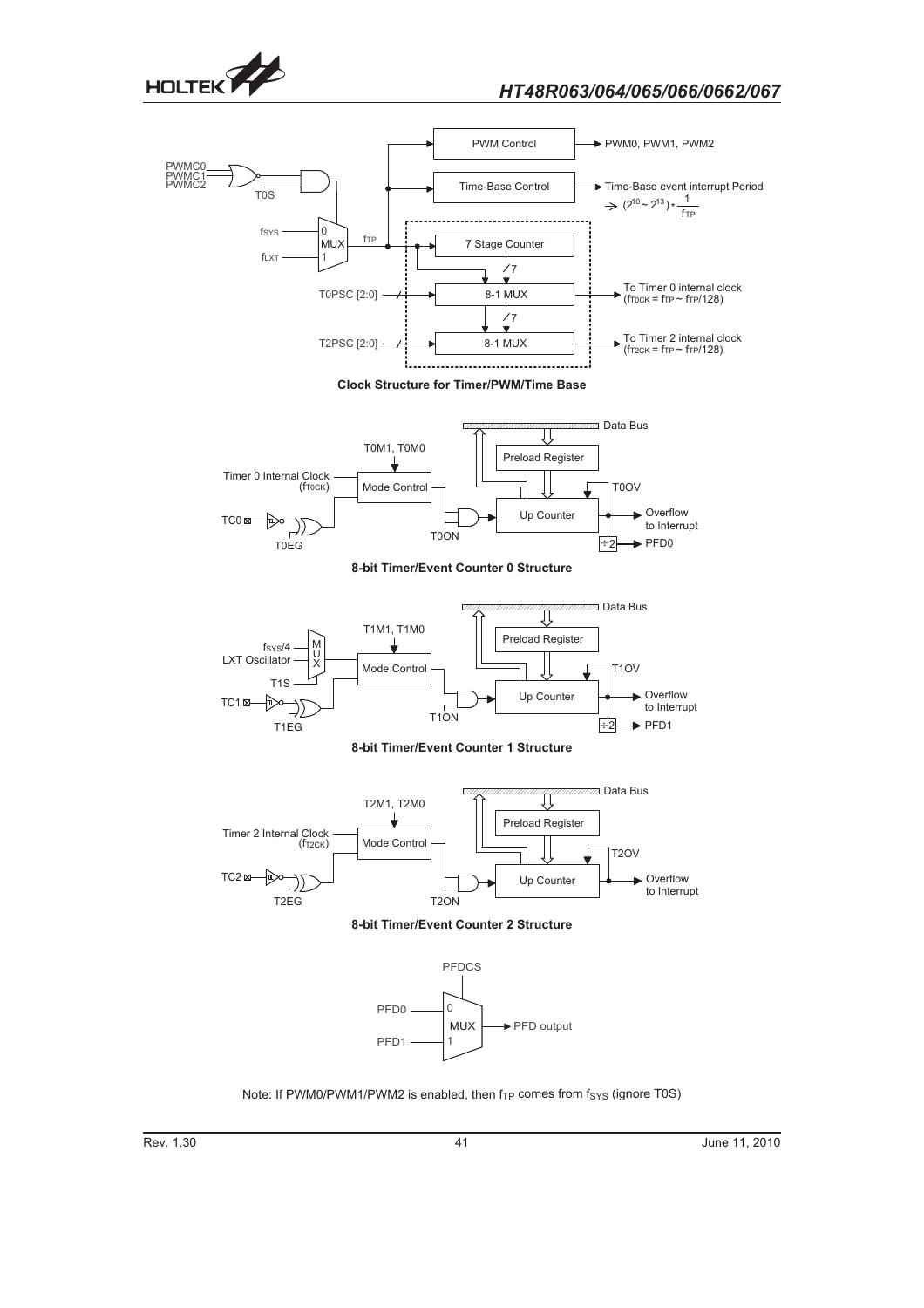

## - **TMR0C Register**

| <b>Bit</b>     | $\overline{7}$                                                                                                                                                                                                                                                         | $6\phantom{1}$        | $5\phantom{1}$                            | $\overline{4}$                                         | $\overline{3}$ | $\overline{2}$ | $\mathbf{1}$ | $\bf{0}$ |
|----------------|------------------------------------------------------------------------------------------------------------------------------------------------------------------------------------------------------------------------------------------------------------------------|-----------------------|-------------------------------------------|--------------------------------------------------------|----------------|----------------|--------------|----------|
| Name           | T0M1                                                                                                                                                                                                                                                                   | T0M0                  | T <sub>0</sub> S                          | T0ON                                                   | <b>T0EG</b>    | T0PSC2         | T0PSC1       | T0PSC0   |
| R/W            | R/W                                                                                                                                                                                                                                                                    | R/W                   | R/W                                       | R/W                                                    | R/W            | R/W            | R/W          | R/W      |
| <b>POR</b>     | 0                                                                                                                                                                                                                                                                      | 0                     | $\mathbf 0$                               | $\mathbf 0$                                            | $\mathbf{1}$   | $\mathbf 0$    | $\mathbf 0$  | 0        |
| <b>Bit 7,6</b> | TOM1, TOM0: Timer0 operation mode selection<br>00: no mode available<br>01: event counter mode<br>10: timer mode<br>11: pulse width capture mode                                                                                                                       |                       |                                           |                                                        |                |                |              |          |
| Bit 5          | T0S: timer clock source<br>$0: f_{SVS}$<br>1: LXT oscillator<br>TOS selects the clock source for $f_{TP}$ which is provided for Timer 0, Timer 2, the Time-Base and<br>the PWM. If the PWM is enabled, then $f_{SYS}$ will be selected, overriding the T0S selection.  |                       |                                           |                                                        |                |                |              |          |
| Bit 4          | 0: disable<br>1: enable                                                                                                                                                                                                                                                |                       | TOON: Timer/event counter counting enable |                                                        |                |                |              |          |
| Bit 3          | T0EG:<br>Event counter active edge selection<br>0: count on raising edge<br>1: count on falling edge<br>Pulse Width Capture active edge selection<br>0: start counting on falling edge, stop on rasing edge<br>1: start counting on raising edge, stop on falling edge |                       |                                           |                                                        |                |                |              |          |
| Bit 2~0        | $000: f_{TP}$<br>$001: f_{TP}/2$<br>010: $f_{TP}/4$<br>$011: f_{TP}/8$<br>100: $f_{TP}/16$<br>101: $f_{TP}/32$<br>110: $f_{TP}/64$<br>111: $f_{TP}/128$                                                                                                                | Timer internal clock= |                                           | T0PSC2, T0PSC1, T0PSC0: Timer prescaler rate selection |                |                |              |          |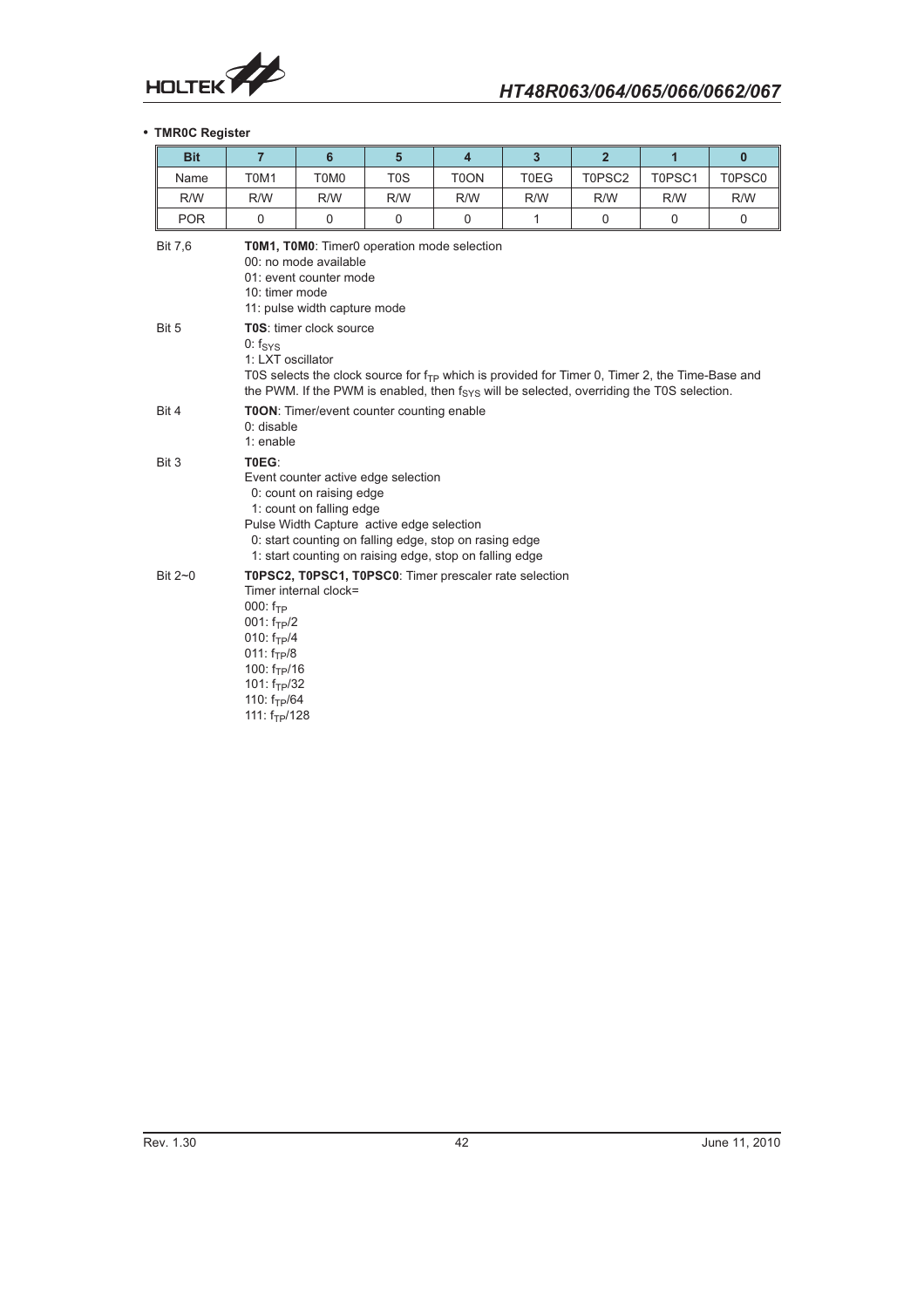

## - **TMR1C Register**

| <b>Bit</b>    | $\overline{7}$                                                                                                                                                                                                                                                         | 6                                                   | $5\phantom{1}$   | $\overline{\mathbf{4}}$ | $\overline{3}$ | $\overline{2}$ | 1 | $\bf{0}$ |
|---------------|------------------------------------------------------------------------------------------------------------------------------------------------------------------------------------------------------------------------------------------------------------------------|-----------------------------------------------------|------------------|-------------------------|----------------|----------------|---|----------|
| Name          | <b>T1M1</b>                                                                                                                                                                                                                                                            | <b>T1M0</b>                                         | T <sub>1</sub> S | T <sub>1</sub> ON       | T1EG           |                |   |          |
| R/W           | R/W                                                                                                                                                                                                                                                                    | R/W                                                 | R/W              | R/W                     | R/W            |                |   |          |
| <b>POR</b>    | $\mathbf 0$                                                                                                                                                                                                                                                            | $\mathbf 0$                                         | $\mathbf 0$      | $\mathbf 0$             | 1              |                |   |          |
| Bit 7,6       | T1M1, T1M0: Timer1 operation mode selection<br>00: no mode available<br>01: event counter mode<br>10: timer mode<br>11: pulse width capture mode                                                                                                                       |                                                     |                  |                         |                |                |   |          |
| Bit 5         | 0: $f_{\rm SYS}$ /4                                                                                                                                                                                                                                                    | <b>T1S:</b> timer clock source<br>1: LXT oscillator |                  |                         |                |                |   |          |
| Bit 4         | <b>T1ON:</b> Timer/event counter counting enable<br>$0:$ disable<br>$1:$ enable                                                                                                                                                                                        |                                                     |                  |                         |                |                |   |          |
| Bit 3         | T1EG:<br>Event counter active edge selection<br>0: count on raising edge<br>1: count on falling edge<br>Pulse width capture active edge selection<br>0: start counting on falling edge, stop on rasing edge<br>1: start counting on raising edge, stop on falling edge |                                                     |                  |                         |                |                |   |          |
| Bit $2\neg$ 0 |                                                                                                                                                                                                                                                                        | unimplemented, read as "0"                          |                  |                         |                |                |   |          |

#### - **TMR2C Register**

| <b>Bit</b>    | $\overline{7}$                                                                                                                                                                                                                                                                      | 6                                                                               | $5\phantom{.0}$ | $\overline{\mathbf{4}}$ | $\overline{3}$    | $\overline{2}$ | 1           | $\mathbf{0}$ |
|---------------|-------------------------------------------------------------------------------------------------------------------------------------------------------------------------------------------------------------------------------------------------------------------------------------|---------------------------------------------------------------------------------|-----------------|-------------------------|-------------------|----------------|-------------|--------------|
| Name          | <b>T2M1</b>                                                                                                                                                                                                                                                                         | <b>T2M0</b>                                                                     |                 | T <sub>2</sub> ON       | T <sub>2</sub> EG | T2PSC2         | T2PSC1      | T2PSC0       |
| R/W           | R/W                                                                                                                                                                                                                                                                                 | R/W                                                                             |                 | R/W                     | R/W               | R/W            | R/W         | R/W          |
| <b>POR</b>    | $\Omega$                                                                                                                                                                                                                                                                            | $\Omega$                                                                        |                 | 0                       | 1                 | 0              | $\mathbf 0$ | 0            |
| Bit 7, 6      | T2M1, T2M0: Timer2 operation mode selection<br>00: no mode available<br>01: event counter mode<br>10: timer mode<br>11: pulse width capture mode                                                                                                                                    |                                                                                 |                 |                         |                   |                |             |              |
| Bit 5         |                                                                                                                                                                                                                                                                                     | unimplemented, read as "0"                                                      |                 |                         |                   |                |             |              |
| Bit 4         | <b>T2ON:</b> Timer/event counter counting enable<br>$0:$ disable<br>$1:$ enable                                                                                                                                                                                                     |                                                                                 |                 |                         |                   |                |             |              |
| Bit 3         | T <sub>2</sub> EG:<br>Event counter active edge selection<br>0: count on raising edge<br>1: count on falling edge<br>Pulse width capture active edge selection<br>0: start counting on falling edge, stop on rasing edge<br>1: start counting on raising edge, stop on falling edge |                                                                                 |                 |                         |                   |                |             |              |
| Bit $2\neg$ 0 | $000: f_{TP}$<br>$001: f_{TP}/2$<br>010: $f_{TP}/4$<br>011: $f_{TP}/8$<br>100: $f_{TP}/16$<br>101: $f_{TP}/32$<br>110: $f_{TP}/64$<br>111: $f_{TP}/128$                                                                                                                             | T2PSC2, T2PSC1, T2PSC0: Timer prescaler rate selection<br>Timer internal clock= |                 |                         |                   |                |             |              |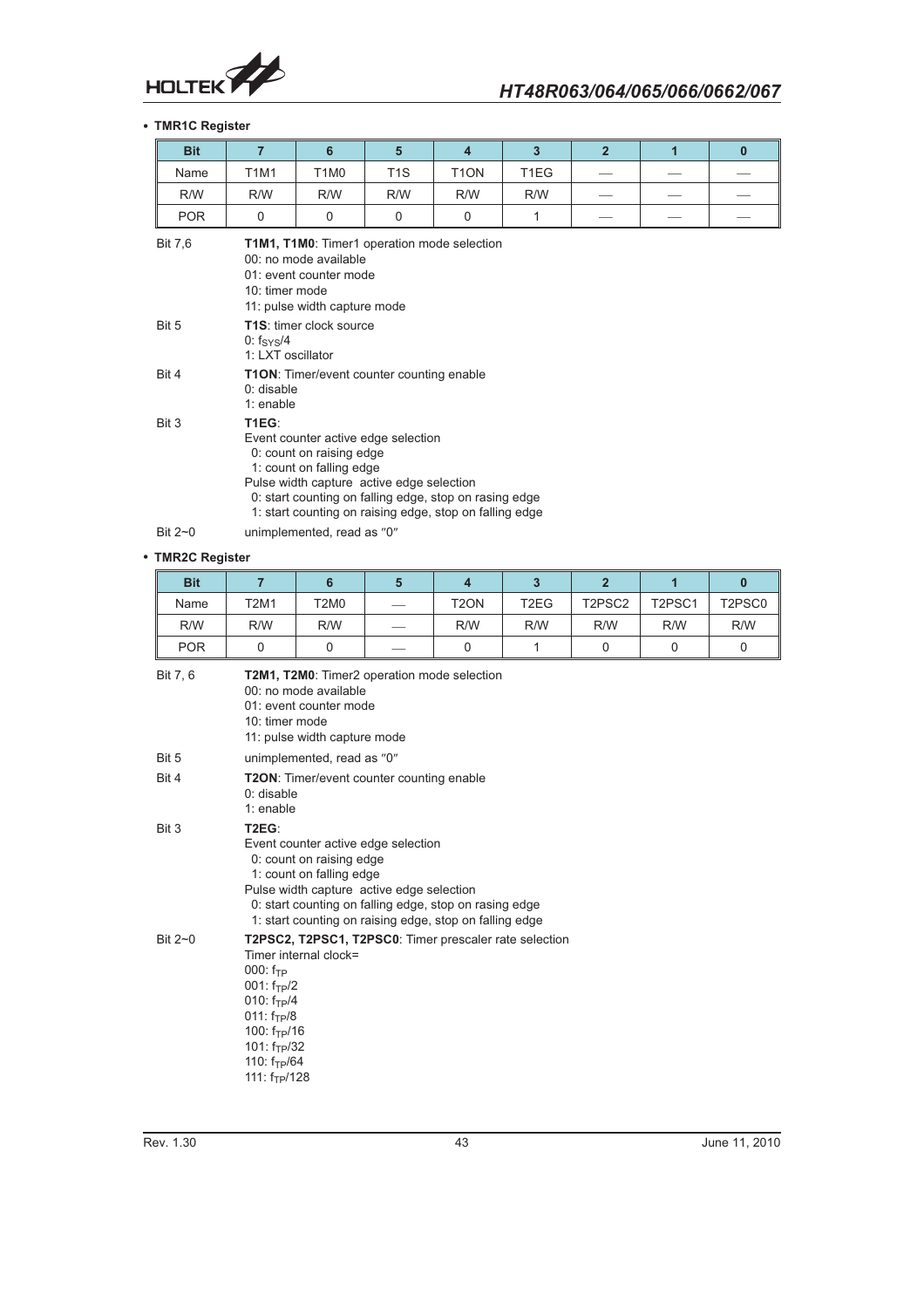

grammed with the right data to ensure its correct operation, a process that is normally carried out during program initialisation.

To choose which of the three modes the timer is to operate in, either in the timer mode, the event counting mode or the pulse width capture mode, bits 7 and 6 of the Timer Control Register, which are known as the bit pair TnM1/TnM0, must be set to the required logic levels. The timer-on bit, which is bit 4 of the Timer Control Register and known as TnON, provides the basic on/off control of the respective timer. Setting the bit high allows the counter to run, clearing the bit stops the counter. Bits 0~2 of the Timer Control Register determine the division ratio of the input clock prescaler. The prescaler bit settings have no effect if an external clock source is used. If the timer is in the event count or pulse width capture mode, the active transition edge level type is selected by the logic level of bit 3 of the Timer Control Register which is known as TnEG. The TnS bit selects the internal clock source if used.

#### **Timer Mode**

In this mode, the Timer/Event Counter can be utilised to measure fixed time intervals, providing an internal interrupt signal each time the Timer/Event Counter overflows. To operate in this mode, the Operating Mode Select bit pair, TnM1/TnM0, in the Timer Control Register must be set to the correct value as shown.

Control Register Operating Mode Select Bits for the Timer Mode



In this mode the internal clock is used as the timer clock. The timer input clock source is either  $f_{\text{SYS}}$ ,  $f_{\text{SYS}}/4$  or the LXT oscillator. However, this timer clock source is further divided by a prescaler, the value of which is determined by the bits TnPSC2~TnPSC0 in the Timer Control Register. The timer-on bit, TnON must be set high to enable the timer to run. Each time an internal clock high to low transition occurs, the timer increments by one; when the timer is full and overflows, an interrupt signal is generated and the timer will reload the value already loaded into the preload register and continue

counting. A timer overflow condition and corresponding internal interrupt is one of the wake-up sources, however, the internal interrupts can be disabled by ensuring that the ETnI bits of the INTCn register are reset to zero.

#### **Event Counter Mode**

In this mode, a number of externally changing logic events, occurring on the external timer TCn pin, can be recorded by the Timer/Event Counter. To operate in this mode, the Operating Mode Select bit pair, TnM1/TnM0, in the Timer Control Register must be set to the correct value as shown.

Control Register Operating Mode Select Bits for the Event Counter Mode



In this mode, the external timer TCn pin, is used as the Timer/Event Counter clock source, however it is not divided by the internal prescaler. After the other bits in the Timer Control Register have been setup, the enable bit TnON, which is bit 4 of the Timer Control Register, can be set high to enable the Timer/Event Counter to run. If the Active Edge Select bit, TnE, which is bit 3 of the Timer Control Register, is low, the Timer/Event Counter will increment each time the external timer pin receives a low to high transition. If the TnEG is high, the counter will increment each time the external timer pin receives a high to low transition. When it is full and overflows, an interrupt signal is generated and the Timer/Event Counter will reload the value already loaded into the preload register and continue counting. The interrupt can be disabled by ensuring that the Timer/Event Counter Interrupt Enable bit in the corresponding Interrupt Control Register, is reset to zero.

As the external timer pin is shared with an I/O pin, to ensure that the pin is configured to operate as an event counter input pin, two things have to happen. The first is to ensure that the Operating Mode Select bits in the Timer Control Register place the Timer/Event Counter in the Event Counting Mode, the second is to ensure that the port control register configures the pin as an input. It should be noted that in the event counting mode, even if the microcontroller is in the Idle/Sleep Mode, the

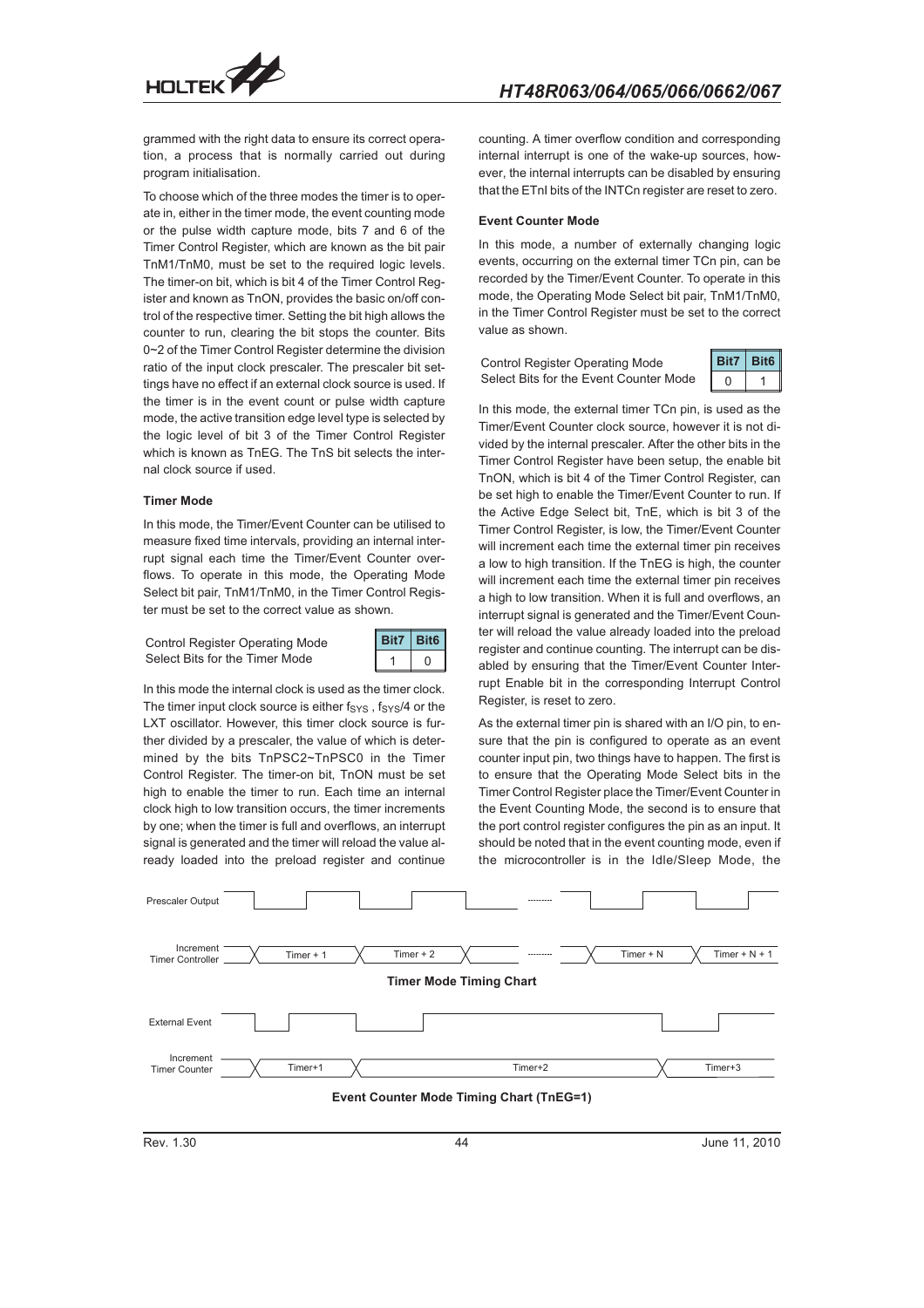

Timer/Event Counter will continue to record externally changing logic events on the timer input TCn pin. As a result when the timer overflows it will generate a timer interrupt and corresponding wake-up source.

#### **Pulse Width Capture Mode**

In this mode, the Timer/Event Counter can be utilised to measure the width of external pulses applied to the external timer pin. To operate in this mode, the Operating Mode Select bit pair, TnM1/TnM0, in the Timer Control Register must be set to the correct value as shown.

Control Register Operating Mode Select Bits for the Pulse Width Measurement Mode



In this mode the internal clock,  $f_{\text{SYS}}$ ,  $f_{\text{SYS}}/4$  or the LXT, is used as the internal clock for the 8-bit Timer/Event Counter. However, the clock source, fsys, for the 8-bit timer is further divided by a prescaler, the value of which is determined by the Prescaler Rate Select bits TnPSC2~TnPSC0, which are bits 2~0 in the Timer Control Register. After the other bits in the Timer Control Register have been setup, the enable bit TnON, which is bit 4 of the Timer Control Register, can be set high to enable the Timer/Event Counter, however it will not actually start counting until an active edge is received on the external timer pin.

If the Active Edge Select bit TnEG, which is bit 3 of the Timer Control Register, is low, once a high to low transition has been received on the external timer pin, the Timer/Event Counter will start counting until the external timer pin returns to its original high level. At this point the enable bit will be automatically reset to zero and the Timer/Event Counter will stop counting. If the Active Edge Select bit is high, the Timer/Event Counter will begin counting once a low to high transition has been received on the external timer pin and stop counting when the external timer pin returns to its original low level. As before, the enable bit will be automatically reset to zero and the Timer/Event Counter will stop counting. It is important to note that in the pulse width capture Mode, the enable bit is automatically reset to zero when the external control signal on the external timer pin returns to its original level, whereas in the other two modes the enable bit can only be reset to zero under program control.

The residual value in the Timer/Event Counter, which can now be read by the program, therefore represents the length of the pulse received on the TCn pin. As the enable bit has now been reset, any further transitions on the external timer pin will be ignored. The timer cannot begin further pulse width capture until the enable bit is set high again by the program. In this way, single shot pulse measurements can be easily made.

It should be noted that in this mode the Timer/Event Counter is controlled by logical transitions on the external timer pin and not by the logic level. When the Timer/Event Counter is full and overflows, an interrupt signal is generated and the Timer/Event Counter will reload the value already loaded into the preload register and continue counting. The interrupt can be disabled by ensuring that the Timer/Event Counter Interrupt Enable bit in the corresponding Interrupt Control Register, is reset to zero.

As the TCn pin is shared with an I/O pin, to ensure that the pin is configured to operate as a pulse width capture pin, two things have to happen. The first is to ensure that the Operating Mode Select bits in the Timer Control Register place the Timer/Event Counter in the pulse width capture Mode, the second is to ensure that the port control register configures the pin as an input.

#### **Prescaler**

Bits TnPSC0~TnPSC2 of the TMRnC register can be used to define a division ratio for the internal clock source of the Timer/Event Counter enabling longer time out periods to be setup.

#### **PFD Function**

The Programmable Frequency Divider provides a means of producing a variable frequency output suitable for applications, such as piezo-buzzer driving or other interfaces requiring a precise frequency generator.

Depending upon which device is used, there is either a single output, PFD, or a complimentary output pair, PFD and PFD. As the pins are shared with I/O pins, the function is selected using the CTRL0 register. Note that the PFD pin is the inverse of the PDF pin generating a complementary output and supplying more power to connected interfaces such as buzzers. The PFDEN[1:0] in CTRL0 register can select a single PFD pin or the com-



**Pulse Width Measure Mode Timing Chart (TnEG=0)**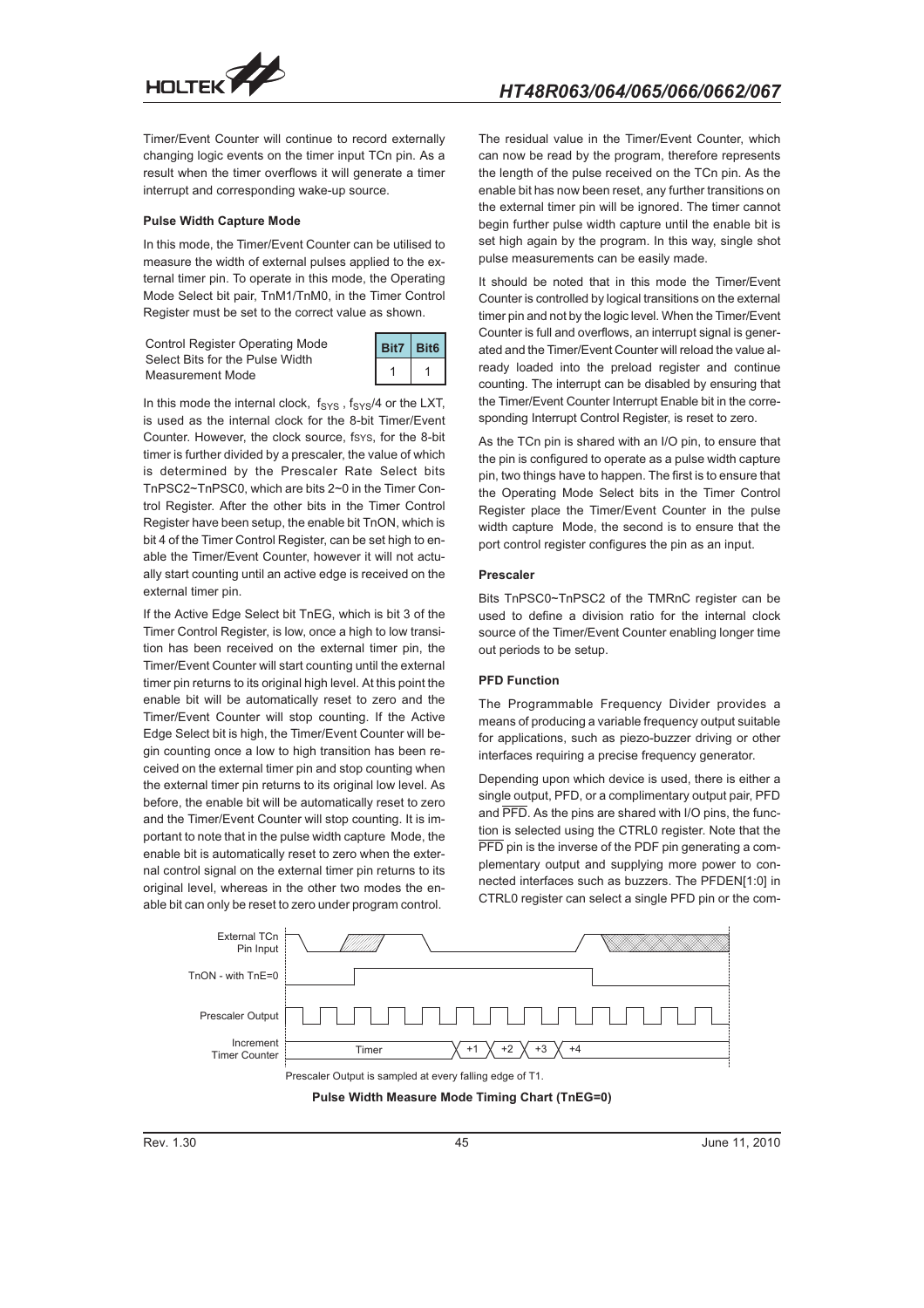

plimentary pair PFD and PFD for those devices with dual outputs.

The Timer/Event Counter overflow signal is the clock source for the PFD function, which is controlled by PFDCS bit in CTRL0. For applicable devices the clock source can come from either Timer/Event Counter 0 or Timer/Event Counter 1. The output frequency is controlled by loading the required values into the timer prescaler and timer registers to give the required division ratio. The counter will begin to count-up from this preload register value until full, at which point an overflow signal is generated, causing both the PFD and PFD outputs to change state. The counter will then be automatically reloaded with the preload register value and continue counting-up.

If the CTRL0 register has selected the PFD function, then for both PFD outputs to operate, it is essential for the Port A control register PAC, to setup the PFD pins as outputs. If only one pin is setup as an output, the other pin can still be used as a normal data input pin. However, if both pins are setup as inputs then the PFD will not function. For devices with dual outputs the PFD outputs will only be activated if bit PA0 is set high. For devices with a single PFD output, bit PA1 must be set high to activate the PFD. These output data bits can be used as the on/off control bit for the PFD outputs. Note that the PFD outputs will all be low if the output data bit is cleared to zero.

Using this method of frequency generation, and if a crystal oscillator is used for the system clock, very precise values of frequency can be generated.



- **HT48R063/HT48R064/HT48R065/HT48R066**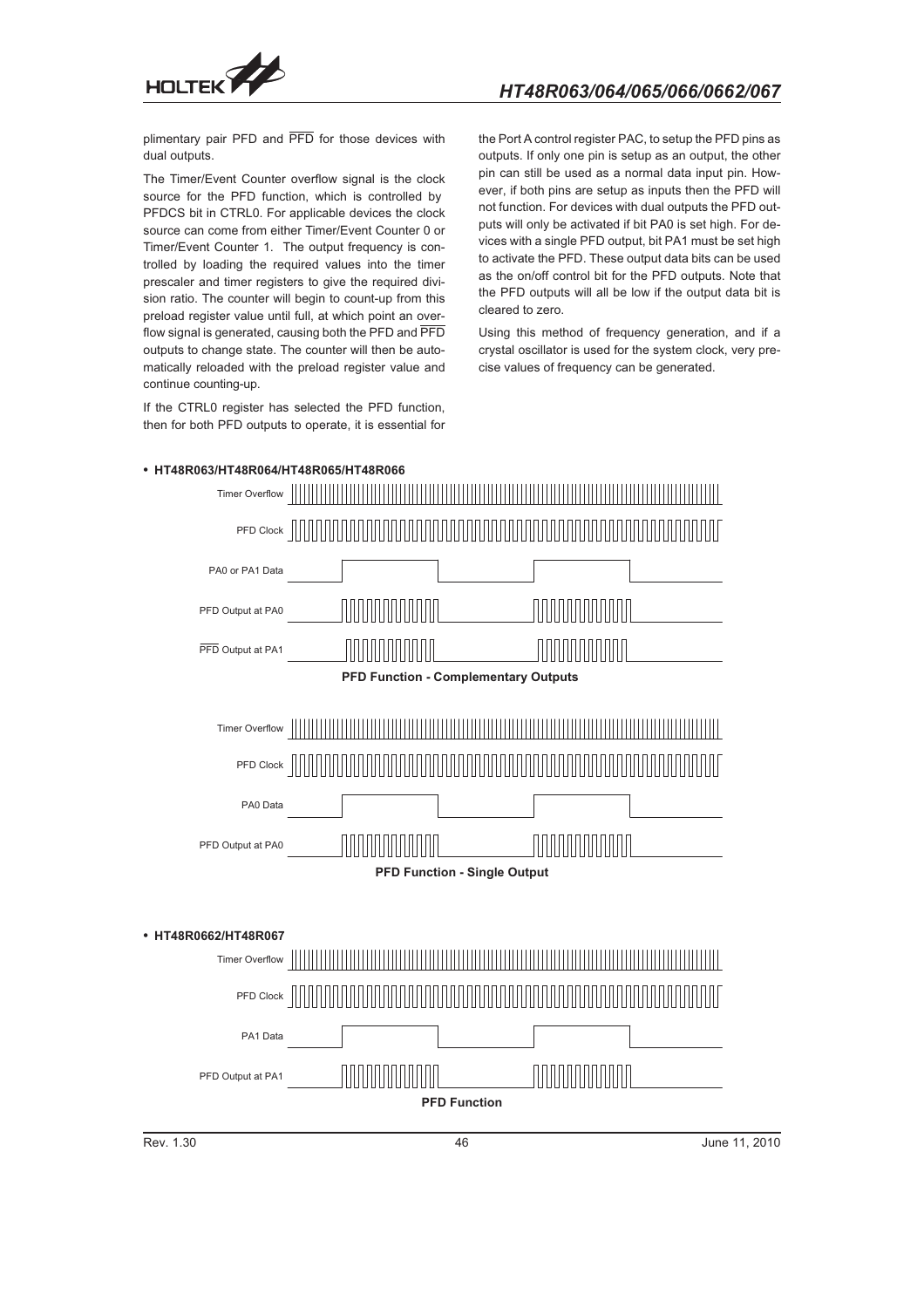

# *HT48R063/064/065/066/0662/067*

### **I/O Interfacing**

The Timer/Event Counter, when configured to run in the event counter or pulse width capture mode, requires the use of an external timer pin for its operation. As this pin is a shared pin it must be configured correctly to ensure that it is setup for use as a Timer/Event Counter input pin. This is achieved by ensuring that the mode select bits in the Timer/Event Counter control register, select either the event counter or pulse width capture mode. Additionally the corresponding Port Control Register bit must be set high to ensure that the pin is setup as an input. Any pull-high resistor connected to this pin will remain valid even if the pin is used as a Timer/Event Counter input.

#### **Programming Considerations**

When configured to run in the timer mode, the internal system clock is used as the timer clock source and is therefore synchronised with the overall operation of the microcontroller. In this mode when the appropriate timer register is full, the microcontroller will generate an internal interrupt signal directing the program flow to the respective internal interrupt vector. For the pulse width capture mode, the internal system clock is also used as the timer clock source but the timer will only run when the correct logic condition appears on the external timer input pin. As this is an external event and not synchronised with the internal timer clock, the microcontroller will only see this external event when the next timer clock pulse arrives. As a result, there may be small differences in measured values requiring programmers to take this into account during programming. The same applies if the timer is configured to be in the event counting mode, which again is an external event and not synchronised with the internal system or timer clock.

When the Timer/Event Counter is read, or if data is written to the preload register, the clock is inhibited to avoid errors, however as this may result in a counting error, this should be taken into account by the programmer. Care must be taken to ensure that the timers are properly initialised before using them for the first time. The associated timer enable bits in the interrupt control register must

be properly set otherwise the internal interrupt associated with the timer will remain inactive. The edge select, timer mode and clock source control bits in timer control register must also be correctly set to ensure the timer is properly configured for the required application. It is also important to ensure that an initial value is first loaded into the timer registers before the timer is switched on; this is because after power-on the initial values of the timer registers are unknown. After the timer has been initialised the timer can be turned on and off by controlling the enable bit in the timer control register.

When the Timer/Event Counter overflows, its corresponding interrupt request flag in the interrupt control register will be set. If the Timer/Event Counter interrupt is enabled this will in turn generate an interrupt signal. However irrespective of whether the interrupts are enabled or not, a Timer/Event Counter overflow will also generate a wake-up signal if the device is in a Power-down condition. This situation may occur if the Timer/Event Counter is in the Event Counting Mode and if the external signal continues to change state. In such a case, the Timer/Event Counter will continue to count these external events and if an overflow occurs the device will be woken up from its Power-down condition. To prevent such a wake-up from occurring, the timer interrupt request flag should first be set high before issuing the "HALT" instruction to enter the Idle/Sleep Mode.

#### **Timer Program Example**

The program shows how the Timer/Event Counter registers are setup along with how the interrupts are enabled and managed. Note how the Timer/Event Counter is turned on, by setting bit 4 of the Timer Control Register. The Timer/Event Counter can be turned off in a similar way by clearing the same bit. This example program sets the Timer/Event Counters to be in the timer mode, which uses the internal system clock as their clock source.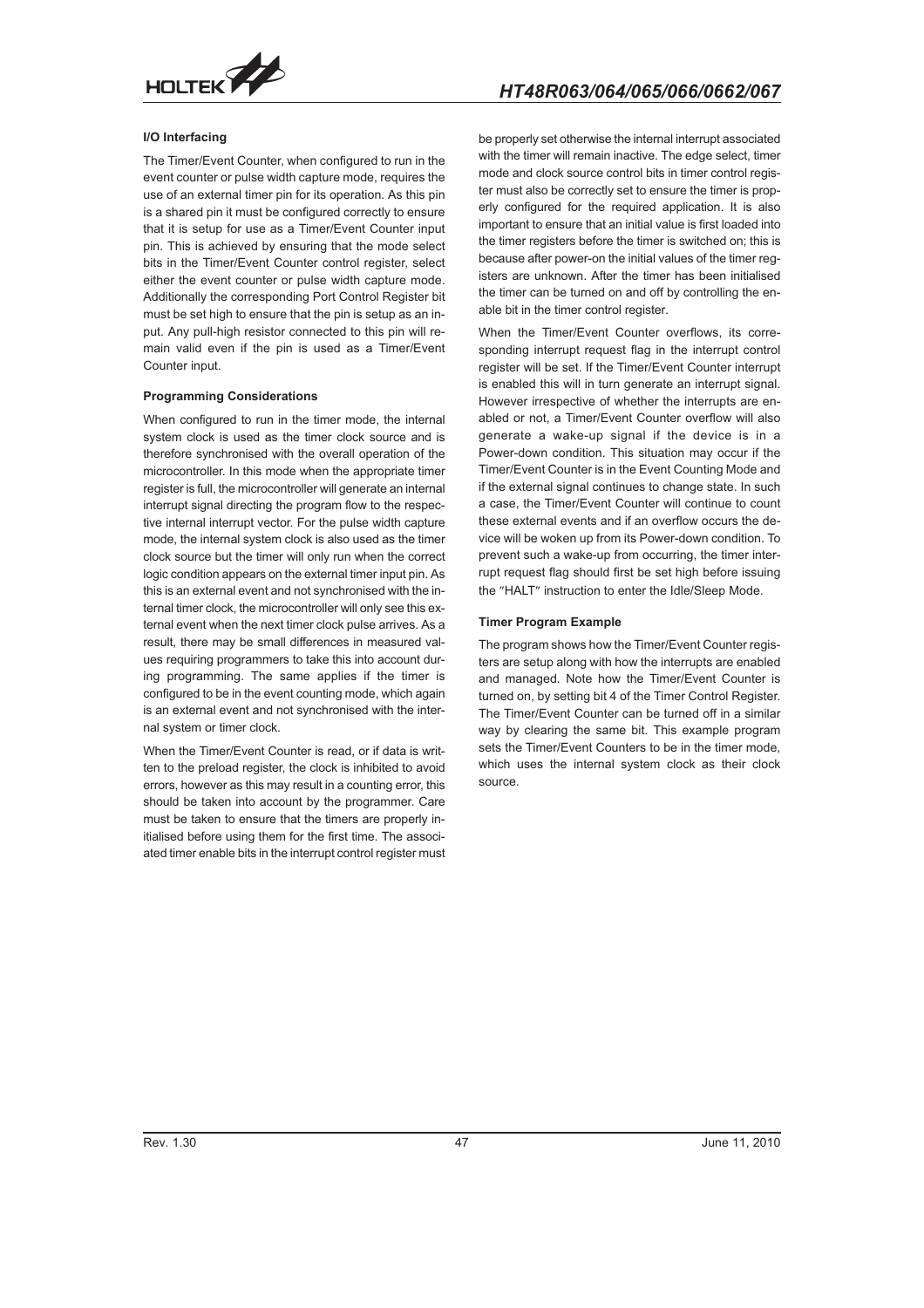

#### - **PFD Programming Example**

```
org 04h ; external interrupt vector
org 08h ; Timer Counter 0 interrupt vector<br>
; jump here when Timer 0 overflows
                       ; jump here when Timer 0 overflows
: :<br>org 20h :
                        ; main program
: :
;internal Timer 0 interrupt routine
tmr0int:
:
; Timer 0 main program placed here
:
:
begin:
;setup Timer 0 registers
mov a,09bh ; setup Timer 0 preload value
mov tmr0, a<br>mov a, 081h
mov a,081h             ; setup Timer 0 control register
mov tmr0c, a \qquad \qquad ; timer mode and prescaler set to /2
;setup interrupt register
\mod n , 00dh \mod n ; enable master interrupt and both timer interrupts
mov intc0,a
: :<br>set tmr0c.4
                     ; start Timer 0
: :
```
## **Time Base**

The device includes a Time Base function which is used to generate a regular time interval signal.

The Time Base time interval magnitude is determined using an internal 13 stage counter sets the division ratio of the clock source. This division ratio is controlled by both the TBSEL0 and TBSEL1 bits in the CTRL1 register. The clock source is selected using the T0S bit in the TMR0C register.

When the Time Base time out, a Time Base interrupt signal will be generated. It should be noted that as the Time Base clock source is the same as the Timer/Event Counter clock source, care should be taken when programming.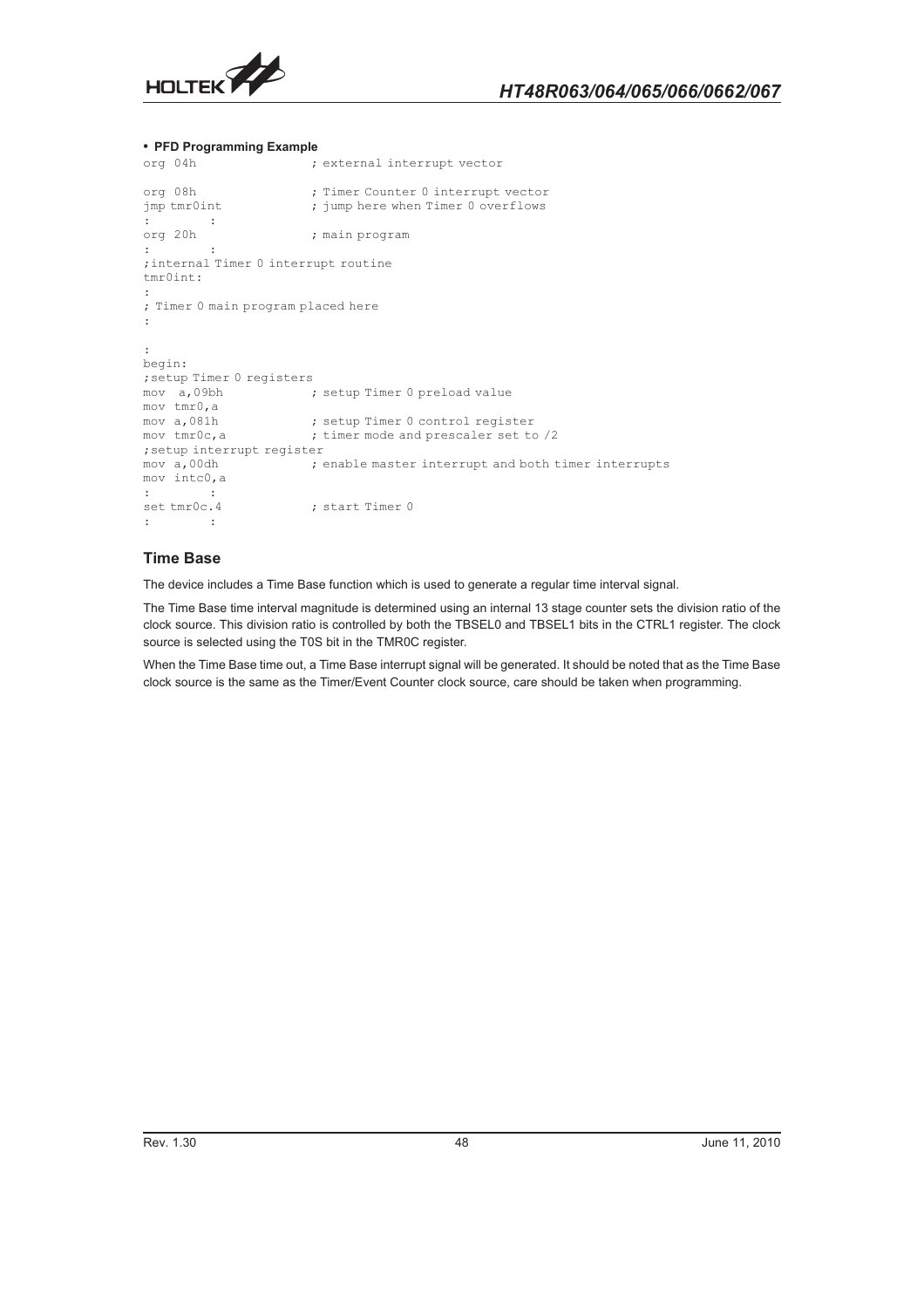

## **Pulse Width Modulator**

The HT48R0662 and HT48R067 each contain an 8-bit PWM function. Useful for such applications such as motor speed control, the PWM function provides outputs with a fixed frequency but with a duty cycle that can be varied by setting particular values into the corresponding PWM register.



#### **PWM Block Diagram**

| <b>Device</b> | Channels | <b>Mode</b>      | <b>Pins</b>                               | <b>Registers</b>                                         |
|---------------|----------|------------------|-------------------------------------------|----------------------------------------------------------|
| HT48R0662     | 2        |                  | PA4<br>PC <sub>3</sub>                    | PWM <sub>0</sub><br>PWM <sub>1</sub>                     |
| HT48R067      | 3        | $6+2$<br>$7 + 1$ | PA4<br>PC <sub>3</sub><br>PC <sub>2</sub> | PWM <sub>0</sub><br>PWM <sub>1</sub><br>PWM <sub>2</sub> |

#### **PWM Operation**

A single register, known as PWMn and located in the Data Memory is assigned to each Pulse Width Modulator channel. It is here that the 8-bit value, which represents the overall duty cycle of one modulation cycle of the output waveform, should be placed. To increase the PWM modulation frequency, each modulation cycle is subdivided into two or four individual modulation subsections, known as the 7+1 mode or 6+2 mode respectively. The required mode and the on/off control for each PWM channel is selected using the CTRL0 and CTRL2 registers. Note that when using the PWM, it is only necessary to write the required value into the PWMn register and select the required mode setup and on/off

control using the CTRL0 and CTRL2 registers, the subdivision of the waveform into its sub-modulation cycles is implemented automatically within the microcontroller hardware. The PWM clock source is the system clock  $f_{\text{SYS}}$ . This method of dividing the original modulation cycle into a further 2 or 4 sub-cycles enable the generation of higher PWM frequencies which allow a wider range of applications to be served. The difference between what is known as the PWM cycle frequency and the PWM modulation frequency should be understood. As the PWM clock is the system clock,  $f_{SYS}$ , and as the PWM value is 8-bits wide, the overall PWM cycle frequency is  $f_{\text{SYS}}/256$ . However, when in the 7+1 mode of operation the PWM modulation frequency will be  $f_{SYS}/128$ , while the PWM modulation frequency for the 6+2 mode of operation will be  $f_{\text{SYS}}/64$ .

| <b>PWM</b><br><b>Modulation</b>                                                     | <b>Frequency</b>   | <b>PWM Cycle PWM Cycle</b><br><b>Duty</b> |
|-------------------------------------------------------------------------------------|--------------------|-------------------------------------------|
| $f_{\text{SYS}}/64$ for (6+2) bits mode<br>$f_{\text{SYS}}/128$ for (7+1) bits mode | $f_{\rm{SYS}}/256$ | [PWM]/256                                 |

## **6+2 PWM Mode**

Each full PWM cycle, as it is controlled by an 8-bit PWM register, has 256 clock periods. However, in the 6+2 PWM mode, each PWM cycle is subdivided into four individual sub-cycles known as modulation cycle  $0 \sim$  modulation cycle 3, denoted as i in the table. Each one of these four sub-cycles contains 64 clock cycles. In this mode, a modulation frequency increase of four is achieved. The 8-bit PWM register value, which represents the overall duty cycle of the PWM waveform, is divided into two groups. The first group which consists of bit2~bit7 is denoted here as the DC value. The second group which consists of bit0~bit1 is known as the AC value. In the 6+2 PWM mode, the duty cycle value of each of the four modulation sub-cycles is shown in the following table.

| <b>Parameter</b>                | $AC (0-3)$                                           | DC<br>(Duty Cycle) |
|---------------------------------|------------------------------------------------------|--------------------|
| Modulation cycle i<br>$(i=0-3)$ | i <ac< td=""><td><math>DC+1</math><br/>64</td></ac<> | $DC+1$<br>64       |
|                                 | i>AC                                                 | DC<br>64           |

#### **6+2 Mode Modulation Cycle Values**

The following diagram illustrates the waveforms associated with the 6+2 mode of PWM operation. It is important to note how the single PWM cycle is subdivided into 4 individual modulation cycles, numbered from 0~3 and how the AC value is related to the PWM value.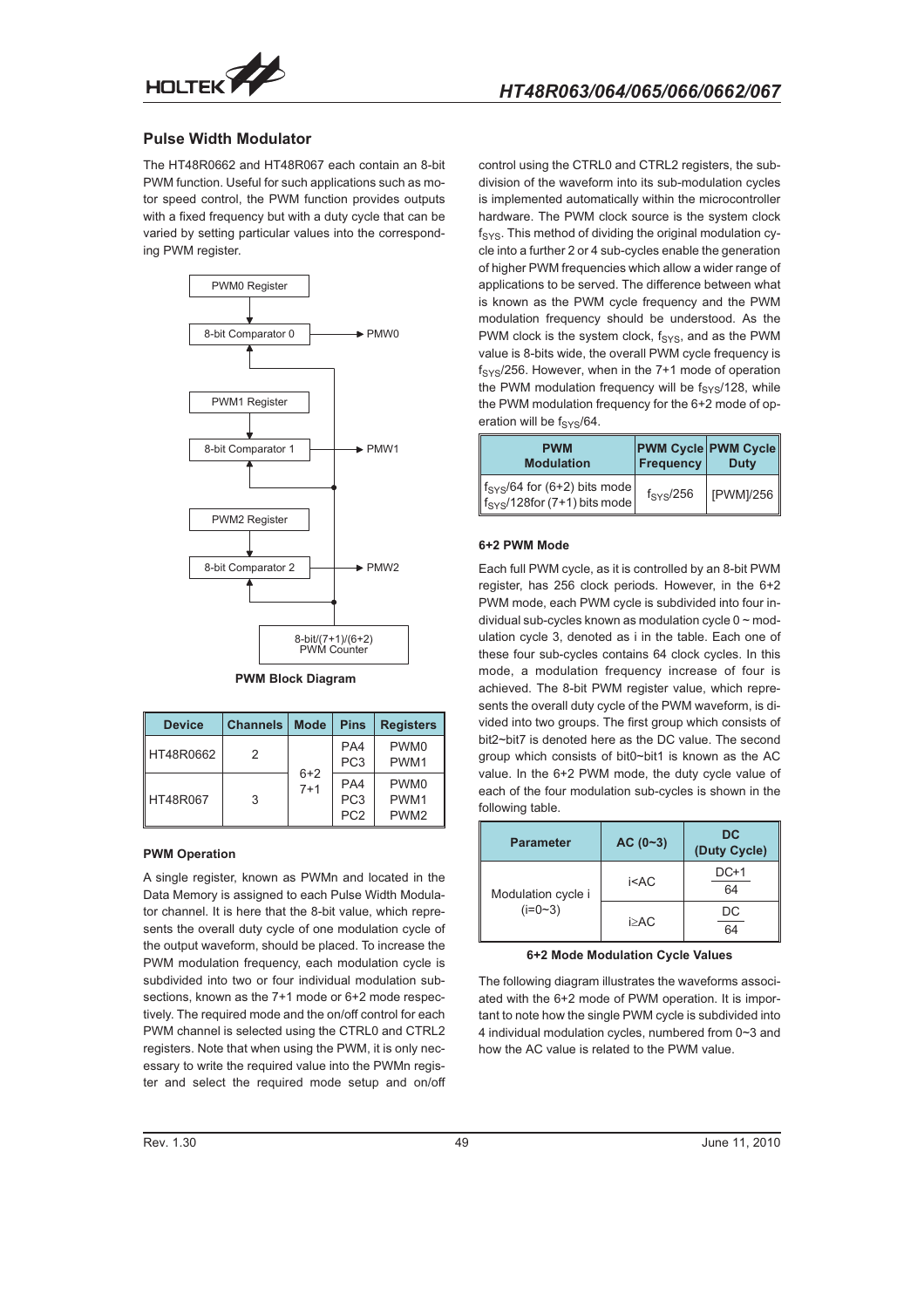





## **7+1 PWM Mode**

Each full PWM cycle, as it is controlled by an 8-bit PWM register, has 256 clock periods. However, in the 7+1 PWM mode, each PWM cycle is subdivided into two individual sub-cycles known as modulation cycle 0 ~ modulation cycle 1, denoted as i in the table. Each one of these two sub-cycles contains 128 clock cycles. In this mode, a modulation frequency increase of two is achieved. The 8-bit PWM register value, which represents the overall duty cycle of the PWM waveform, is divided into two groups. The first group which consists of bit1~bit7 is denoted here as the DC value. The second group which consists of bit0 is known as the AC value. In the 7+1 PWM mode, the duty cycle value of each of the two modulation sub-cycles is shown in the following table.

| <b>Parameter</b>                | $AC (0-1)$ | <b>DC</b><br>(Duty Cycle) |
|---------------------------------|------------|---------------------------|
| Modulation cycle i<br>$(i=0-1)$ | $i<$ AC    | $DC+1$<br>128             |
|                                 | $i>A$ C    | DC<br>128                 |

**7+1 Mode Modulation Cycle Values**

The following diagram illustrates the waveforms associated with the 7+1 mode PWM operation. It is important to note how the single PWM cycle is subdivided into 2 individual modulation cycles, numbered 0 and 1 and how the AC value is related to the PWM value.

#### **PWM Output Control**

The PWM outputs are pin-shared with the I/O pins PA4, PC2 and PC3. To operate as a PWM output and not as an I/O pin, the correct bits must be set in the CTRL0 and CTRL2 register. A zero value must also be written to the corresponding bit in the I/O port control register PAC.4, PCC.2 and PCC.3 to ensure that the corresponding PWM output pin is setup as an output. After these two initial steps have been carried out, and of course after the required PWM value has been written into the PWMn register, writing a high value to the corresponding bit in the output data register PA.4, PC.2 and PC.3 will enable the PWM data to appear on the pin. Writing a zero value will disable the PWM output function and force the output low. In this way, the Port data output registers can be used as an on/off control for the PWM function. Note that if the CTRL0 and CTRL2 registers have selected the PWM function, but a high value has been written to its corresponding bit in the PAC or PCC control register to configure the pin as an input, then the pin can still function as a normal input line, with pull-high resistor options.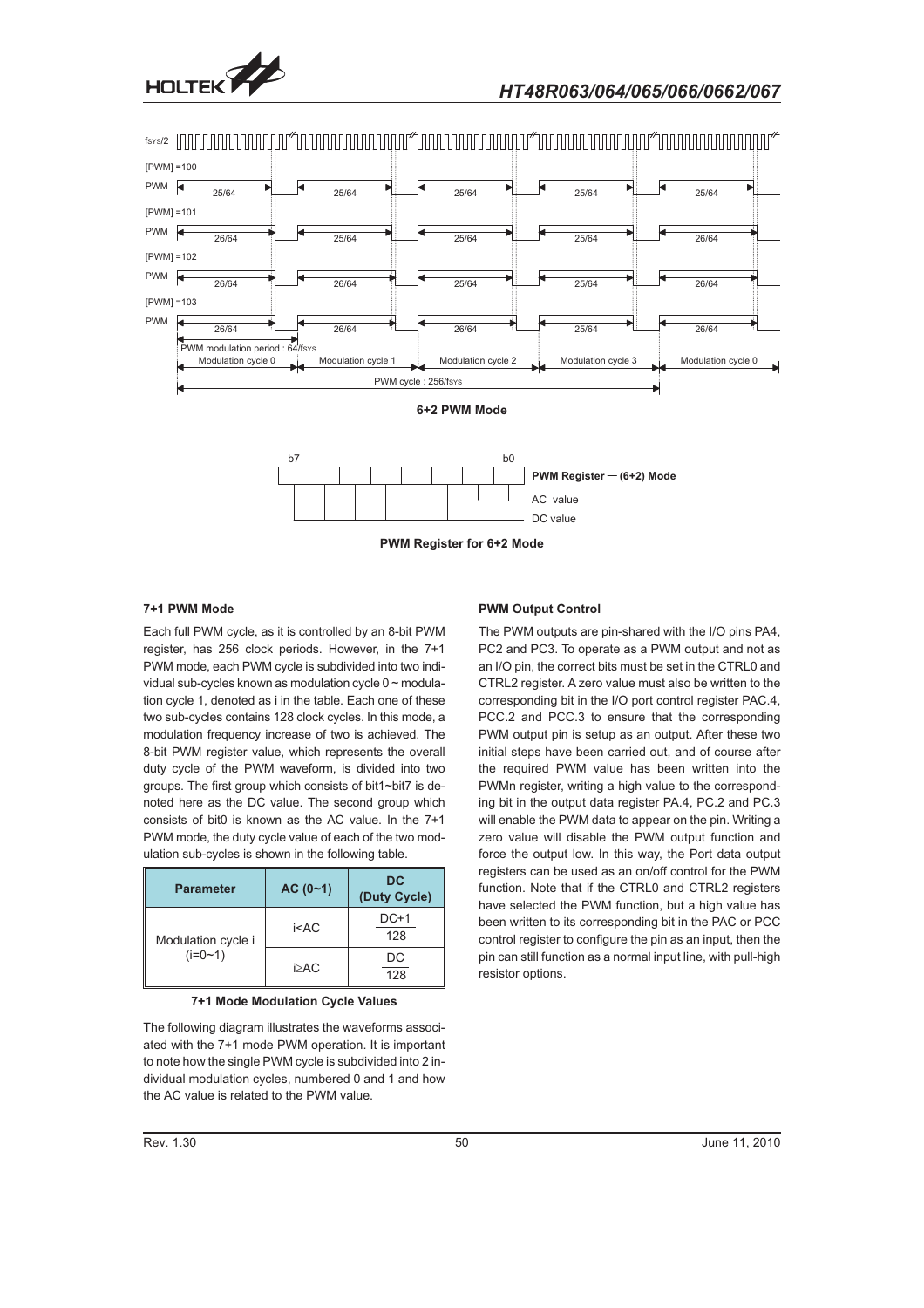



**PWM Register for 7+1 Mode**

## - **PWM Programming Example**

|                | The following sample program shows how the PWMO output is setup and controlled. |
|----------------|---------------------------------------------------------------------------------|
| mov a, 64h     | ; setup PWM value of decimal 100                                                |
| mov pwm0, a    |                                                                                 |
| set ctrl0.5    | ; select the 7+1 PWM mode                                                       |
| set ctrl0.3    | ; select pin PA4 to have a PWM function                                         |
| $clr$ pac. $4$ | ; setup pin PA4 as an output                                                    |
| set pa.4       | ; enable the PWM output                                                         |
| $\mathbf{1}$   |                                                                                 |
| $clr$ pa. 4    | ; disable the PWM output pin                                                    |
|                | ; PA4 forced low                                                                |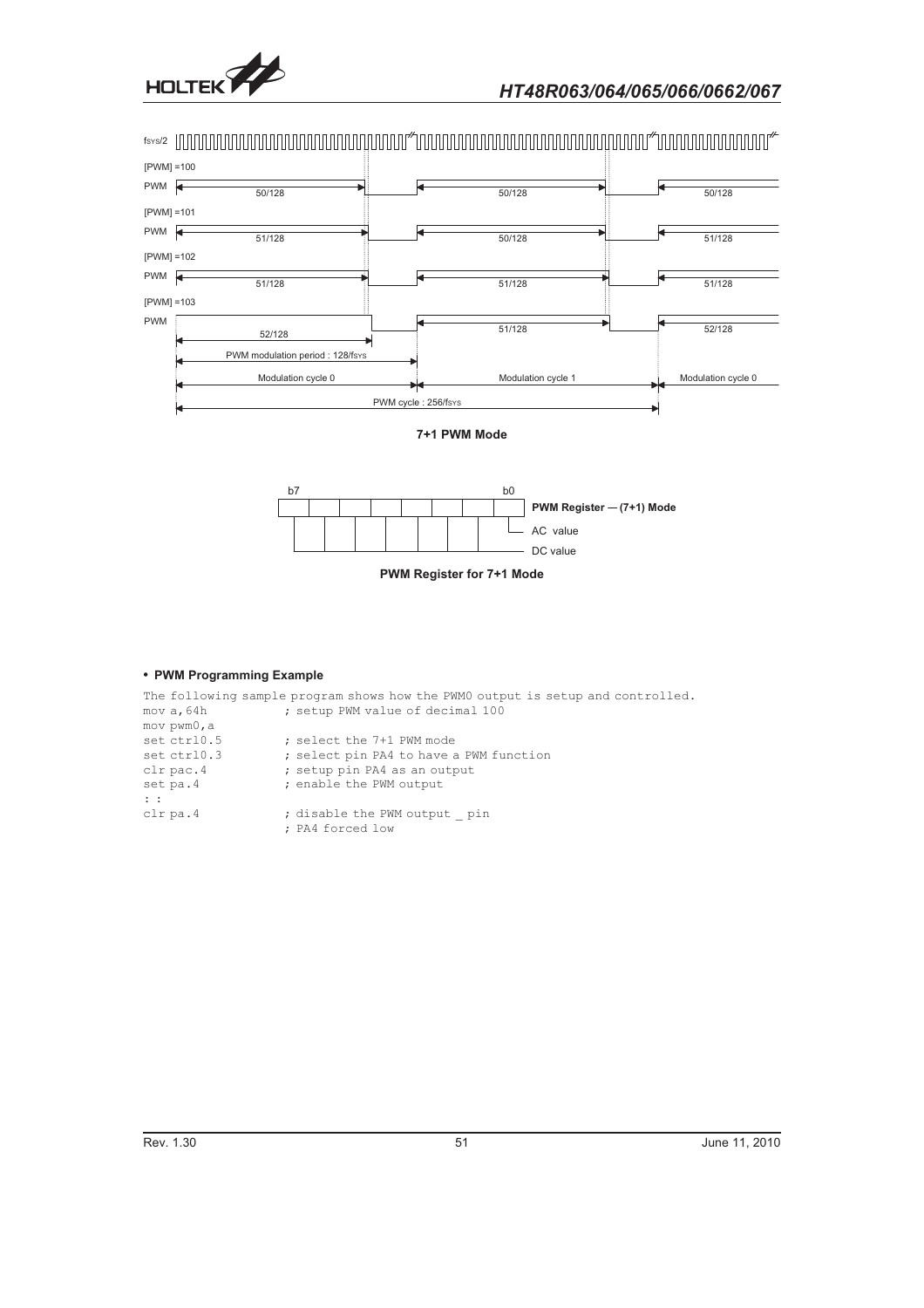

## **Interrupts**

Interrupts are an important part of any microcontroller system. When an external event or an internal function such as a Timer/Event Counter or Time Base requires microcontroller attention, their corresponding interrupt will enforce a temporary suspension of the main program allowing the microcontroller to direct attention to their respective needs.

The devices contain a single external interrupt and multiple internal interrupts. The external interrupt is controlled by the action of the external interrupt pin, while the internal interrupt is controlled by the Timer/Event Counters and Time Base overflows.

#### **Interrupt Register**

Overall interrupt control, which means interrupt enabling and request flag setting, is controlled by using two registers, INTC0 and INTC1. By controlling the appropriate enable bits in this registers each individual interrupt can be enabled or disabled. Also when an interrupt occurs, the corresponding request flag will be set by the microcontroller. The global enable flag if cleared to zero will disable all interrupts.

#### **Interrupt Operation**

A Timer/Event Counter overflow, a Time Base event or an active edge on the external interrupt pin will all generate an interrupt request by setting their corresponding request flag, if their appropriate interrupt enable bit is set. When this happens, the Program Counter, which stores the address of the next instruction to be executed, will be transferred onto the stack. The Program

Counter will then be loaded with a new address which will be the value of the corresponding interrupt vector. The microcontroller will then fetch its next instruction from this interrupt vector. The instruction at this vector will usually be a JMP statement which will jump to another section of program which is known as the interrupt service routine. Here is located the code to control the appropriate interrupt. The interrupt service routine must be terminated with a RETI instruction, which retrieves the original Program Counter address from the stack and allows the microcontroller to continue with normal execution at the point where the interrupt occurred.

The various interrupt enable bits, together with their associated request flags, are shown in the following diagram with their order of priority.

Once an interrupt subroutine is serviced, all the other interrupts will be blocked, as the EMI bit will be cleared automatically. This will prevent any further interrupt nesting from occurring. However, if other interrupt requests occur during this interval, although the interrupt will not be immediately serviced, the request flag will still be recorded. If an interrupt requires immediate servicing while the program is already in another interrupt service routine, the EMI bit should be set after entering the routine, to allow interrupt nesting. If the stack is full, the interrupt request will not be acknowledged, even if the related interrupt is enabled, until the Stack Pointer is decremented. If immediate service is desired, the stack must be prevented from becoming full.



**Interrupt Scheme**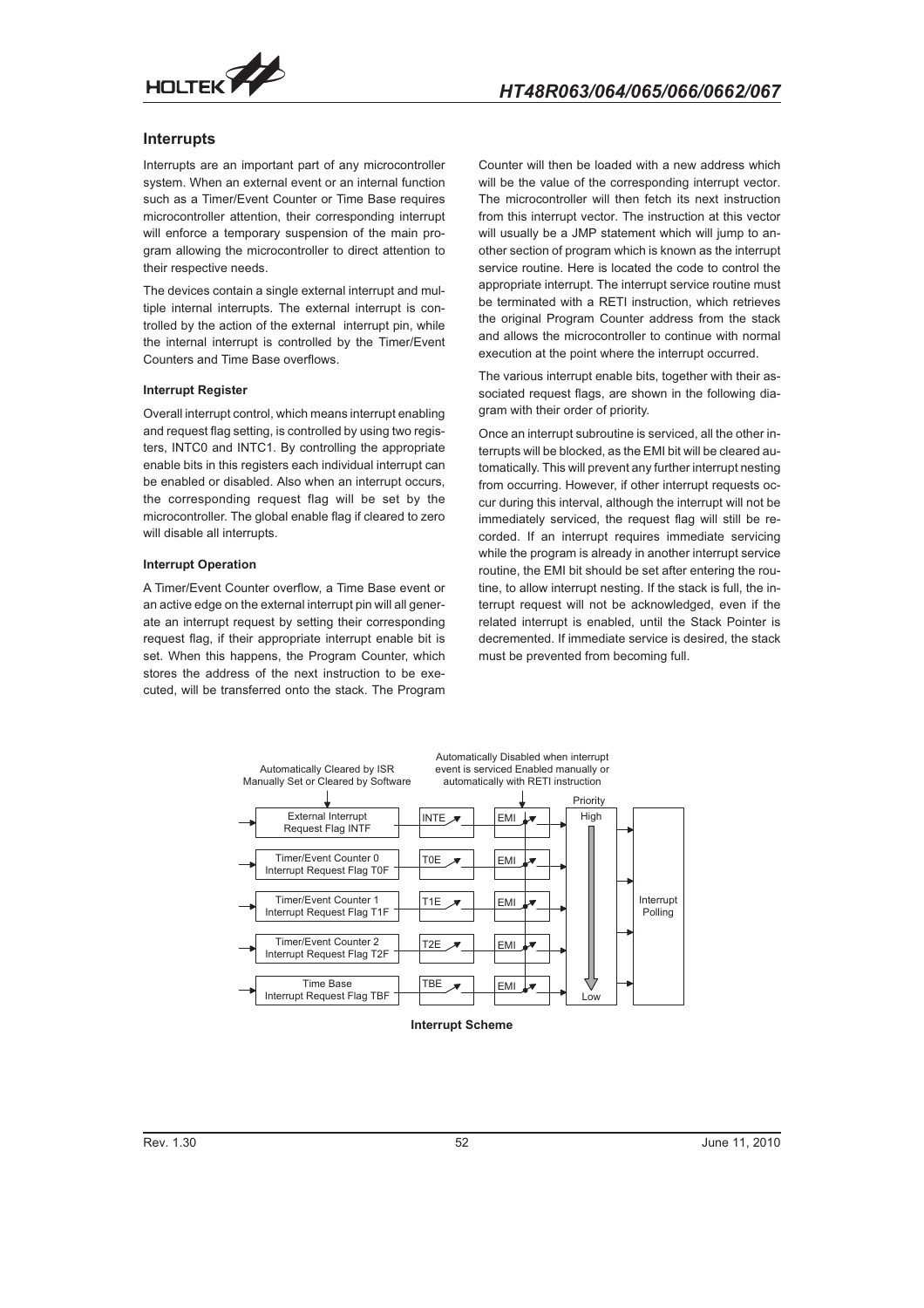

When an interrupt request is generated it takes 2 or 3 instruction cycle before the program jumps to the interrupt vector. If the device is in the Sleep or Idle Mode and is woken up by an interrupt request then it will take 3 cycles before the program jumps to the interrupt vector.



## **Interrupt Priority**

Interrupts, occurring in the interval between the rising edges of two consecutive T2 pulses, will be serviced on the latter of the two T2 pulses, if the corresponding interrupts are enabled. In case of simultaneous requests, the following table shows the priority that is applied. These can be masked by resetting the EMI bit.

| HT48R063/064/065                                            |   |     |  |  |  |
|-------------------------------------------------------------|---|-----|--|--|--|
| <b>Interrupt Source</b><br><b>Vector</b><br><b>Priority</b> |   |     |  |  |  |
| External Interrupt                                          |   | 04H |  |  |  |
| ∥Timer/Event Counter 0 Overflow                             | 2 | 08H |  |  |  |
| ∥ Time Base Overflow                                        |   | 0CH |  |  |  |

| <b>HT48R066</b>                 |                 |               |  |  |  |
|---------------------------------|-----------------|---------------|--|--|--|
| <b>Interrupt Source</b>         | <b>Priority</b> | <b>Vector</b> |  |  |  |
| <b>External Interrupt</b>       |                 | 04H           |  |  |  |
| ∥Timer/Event Counter 0 Overflow | 2               | 08H           |  |  |  |
| ∥Timer/Event Counter 1 Overflow | 3               | 0CH           |  |  |  |
| ∥Time Base Overflow             |                 | 10H           |  |  |  |

| <b>HT48R0662</b>               |                 |               |  |  |  |  |  |  |
|--------------------------------|-----------------|---------------|--|--|--|--|--|--|
| <b>Interrupt Source</b>        | <b>Priority</b> | <b>Vector</b> |  |  |  |  |  |  |
| <b>External Interrupt</b>      |                 | 04H           |  |  |  |  |  |  |
| Timer/Event Counter 0 Overflow | 2               | 08H           |  |  |  |  |  |  |
| Timer/Event Counter 1 Overflow | 3               | 0CH           |  |  |  |  |  |  |
|                                |                 | 10H           |  |  |  |  |  |  |
| Time Base Overflow             |                 | 14H           |  |  |  |  |  |  |

| <b>HT48R067</b>                |                 |                 |  |  |  |  |  |  |
|--------------------------------|-----------------|-----------------|--|--|--|--|--|--|
| <b>Interrupt Source</b>        | <b>Priority</b> | <b>Vector</b>   |  |  |  |  |  |  |
| <b>External Interrupt</b>      | 1               | 04H             |  |  |  |  |  |  |
| Timer/Fyent Counter 0 Overflow | 2               | 08H             |  |  |  |  |  |  |
| Timer/Event Counter 1 Overflow | 3               | 0 <sub>CH</sub> |  |  |  |  |  |  |
| Timer/Event Counter 2 Overflow | 4               | 10H             |  |  |  |  |  |  |
|                                |                 | 14H             |  |  |  |  |  |  |
| Time Base Overflow             | 5               | 18H             |  |  |  |  |  |  |

In cases where both external and internal interrupts are enabled and where an external and internal interrupt occurs simultaneously, the external interrupt will always have priority and will therefore be serviced first. Suitable masking of the individual interrupts using the interrupt registers can prevent simultaneous occurrences.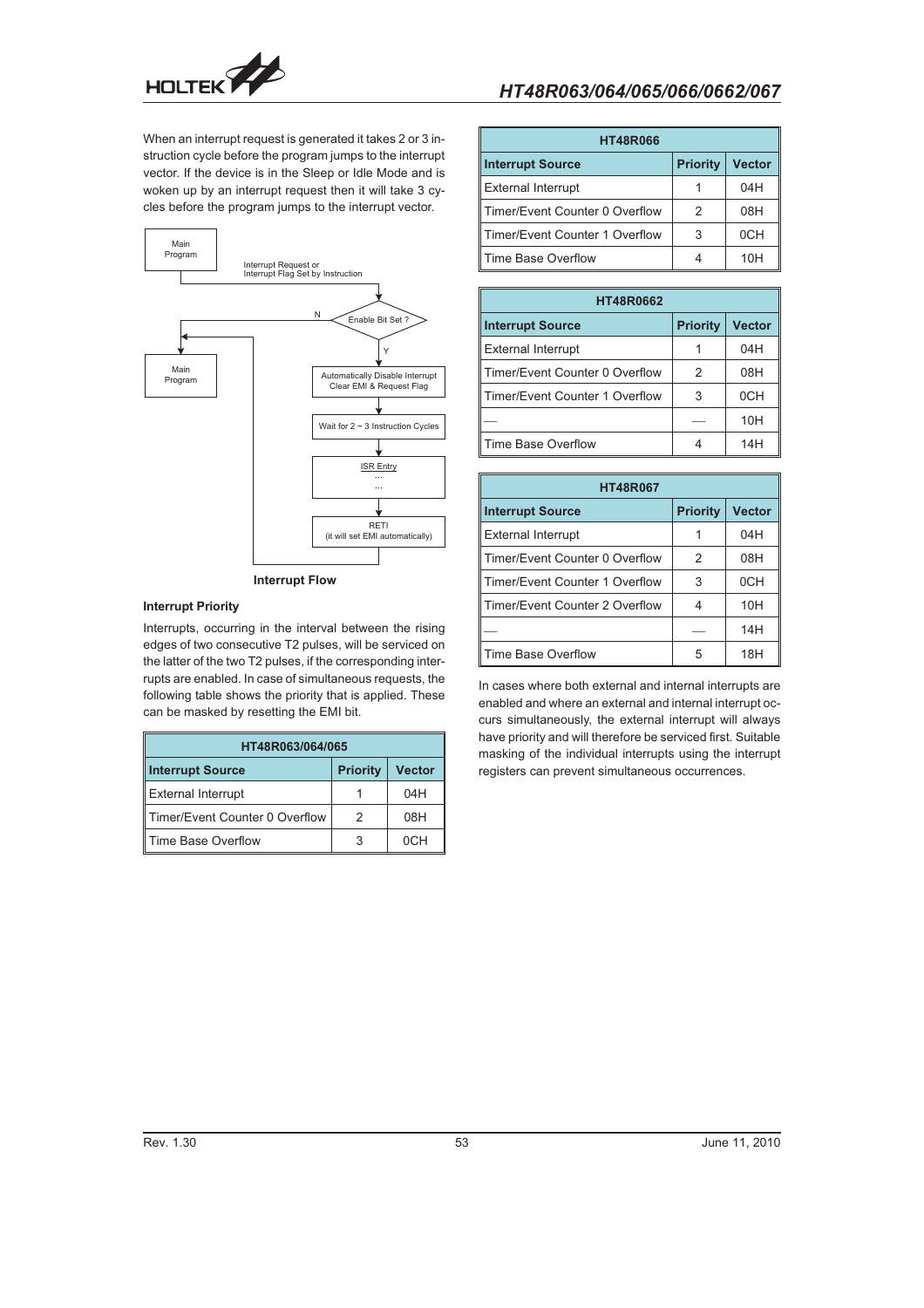

## **External Interrupt**

For an external interrupt to occur, the global interrupt enable bit, EMI, and external interrupt enable bit, INTE, must first be set. An actual external interrupt will take place when the external interrupt request flag, INTF, is set, a situation that will occur when an edge transition appears on the external INT line. The type of transition that will trigger an external interrupt, whether high to low, low to high or both is determined by the INTEG0 and INTEG1 bits, which are bits 6 and 7 respectively, in the CTRL1 control register. These two bits can also disable the external interrupt function.

| <b>INTEG1</b> | <b>INTEG0</b> | <b>Edge Trigger Type</b>   |
|---------------|---------------|----------------------------|
|               |               | External interrupt disable |
|               |               | Rising edge Trigger        |
|               |               | Falling edge Trigger       |
|               |               | Both edge Trigger          |

The external interrupt pin is pin-shared with the I/O pin PA3 and can only be configured as an external interrupt pin if the corresponding external interrupt enable bit in the INTC0 register has been set and the edge trigger type has been selected using the CTRL1 register. The pin must also be setup as an input by setting the corresponding PAC.3 bit in the port control register. When the interrupt is enabled, the stack is not full and a transition appears on the external interrupt pin, a subroutine call to the external interrupt vector at location 04H, will take place. When the interrupt is serviced, the external interrupt request flag, INTF, will be automatically reset and the EMI bit will be automatically cleared to disable other interrupts. Note that any pull-high resistor connections on this pin will remain valid even if the pin is used as an external interrupt input.

## - **HT48R063/HT48R064/HT48R065**

#### • INTC0 Register

| <b>Bit</b> |                          |     |     |             |     |     |             |            |
|------------|--------------------------|-----|-----|-------------|-----|-----|-------------|------------|
| Name       | $\overline{\phantom{a}}$ | TBF | T0F | <b>INTF</b> | TBE | T0E | <b>INTE</b> | <b>EMI</b> |
| R/W        |                          | R/W | R/W | R/W         | R/W | R/W | R/W         | R/W        |
| <b>POR</b> | $\overline{\phantom{a}}$ |     |     |             |     |     |             |            |

| Bit 7 | unimplemented, read as "0"                                                         |
|-------|------------------------------------------------------------------------------------|
| Bit 6 | <b>TBF:</b> Time Base event interrupt request flag<br>$0:$ inactive<br>$1:$ active |
| Bit 5 | TOF: Timer/Event Counter 0 interrupt request flag<br>$0:$ inactive<br>$1:$ active  |
| Bit 4 | <b>INTF:</b> External interrupt request flag<br>$0:$ inactive<br>$1:$ active       |
| Bit 3 | <b>TBE:</b> Time base event interrupt enable<br>$0:$ disable<br>$1:$ enable        |
| Bit 2 | <b>T0E:</b> Timer/Event Counter 0 interrupt enable<br>$0:$ disable<br>1: enable    |
| Bit 1 | <b>INTE:</b> external interrupt enable<br>$0:$ disable<br>$1:$ enable              |
| Bit 0 | <b>EMI:</b> Master interrupt global enable<br>$0:$ disable<br>1: enable            |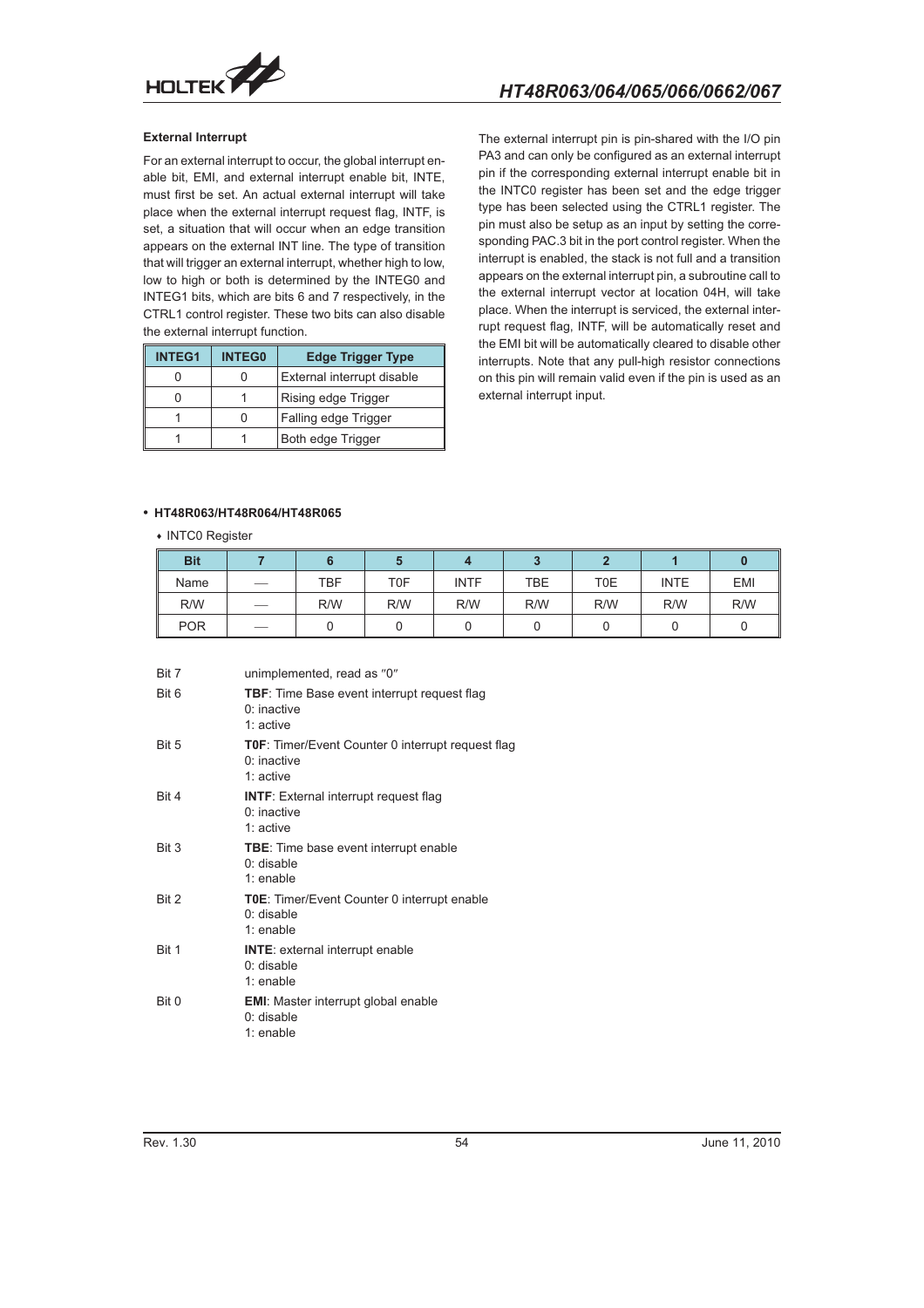

## - **HT48R066**

• INTC0 Register

| <b>Bit</b>     | $\overline{7}$             | 6                                                                   | $5\phantom{1}$                                     | $\overline{4}$ | $\overline{3}$   | $\overline{2}$ | $\overline{1}$ | $\mathbf{0}$ |
|----------------|----------------------------|---------------------------------------------------------------------|----------------------------------------------------|----------------|------------------|----------------|----------------|--------------|
| Name           |                            | T <sub>1F</sub>                                                     | <b>TOF</b>                                         | <b>INTF</b>    | T <sub>1</sub> E | <b>TOE</b>     | <b>INTE</b>    | <b>EMI</b>   |
| R/W            |                            | R/W                                                                 | R/W                                                | R/W            | R/W              | R/W            | R/W            | R/W          |
| <b>POR</b>     |                            | $\mathbf 0$                                                         | $\mathbf 0$                                        | $\mathbf 0$    | $\mathbf 0$      | $\mathbf 0$    | $\mathbf 0$    | $\mathbf 0$  |
| Bit 7<br>Bit 6 |                            | unimplemented, read as "0"                                          | T1F: Timer/Event Counter 1 interrupt request flag  |                |                  |                |                |              |
|                | $0:$ inactive<br>1: active |                                                                     |                                                    |                |                  |                |                |              |
| Bit 5          | $0:$ inactive<br>1: active |                                                                     | TOF: Timer/Event Counter 0 interrupt request flag  |                |                  |                |                |              |
| Bit 4          | 0: inactive<br>1: active   |                                                                     | <b>INTF:</b> External interrupt request flag       |                |                  |                |                |              |
| Bit 3          | 0: disable<br>1: enable    |                                                                     | T1E: Timer/Event Counter 1 interrupt enable        |                |                  |                |                |              |
| Bit 2          | 0: disable<br>1: enable    |                                                                     | <b>T0E:</b> Timer/Event Counter 0 interrupt enable |                |                  |                |                |              |
| Bit 1          |                            | <b>INTE:</b> external interrupt enable<br>$0:$ disable<br>1: enable |                                                    |                |                  |                |                |              |
| Bit 0          | $0:$ disable<br>1: enable  |                                                                     | <b>EMI:</b> Master interrupt global enable         |                |                  |                |                |              |

## • INTC1 Register

| <b>Bit</b> |     |      |     |            |                          |                          |                          |            |
|------------|-----|------|-----|------------|--------------------------|--------------------------|--------------------------|------------|
| Name       |     | __   | __  | <b>TBF</b> | $\overline{\phantom{a}}$ | __                       |                          | <b>TBE</b> |
| R/W        |     | $ -$ | ___ | R/W        | $\overline{\phantom{a}}$ | $\overline{\phantom{a}}$ | $\overline{\phantom{a}}$ | R/W        |
| <b>POR</b> | $-$ | __   | ___ |            | _                        |                          | _                        |            |

| Bit 7~5,3~1 | unimplemented, read as "0"                                                         |
|-------------|------------------------------------------------------------------------------------|
| Bit 4       | <b>TBF:</b> Time Base event interrupt request flag<br>$0:$ inactive<br>1: $active$ |
| Bit 0       | <b>TBE:</b> Time base event interrupt enable<br>0: disable                         |

1: enable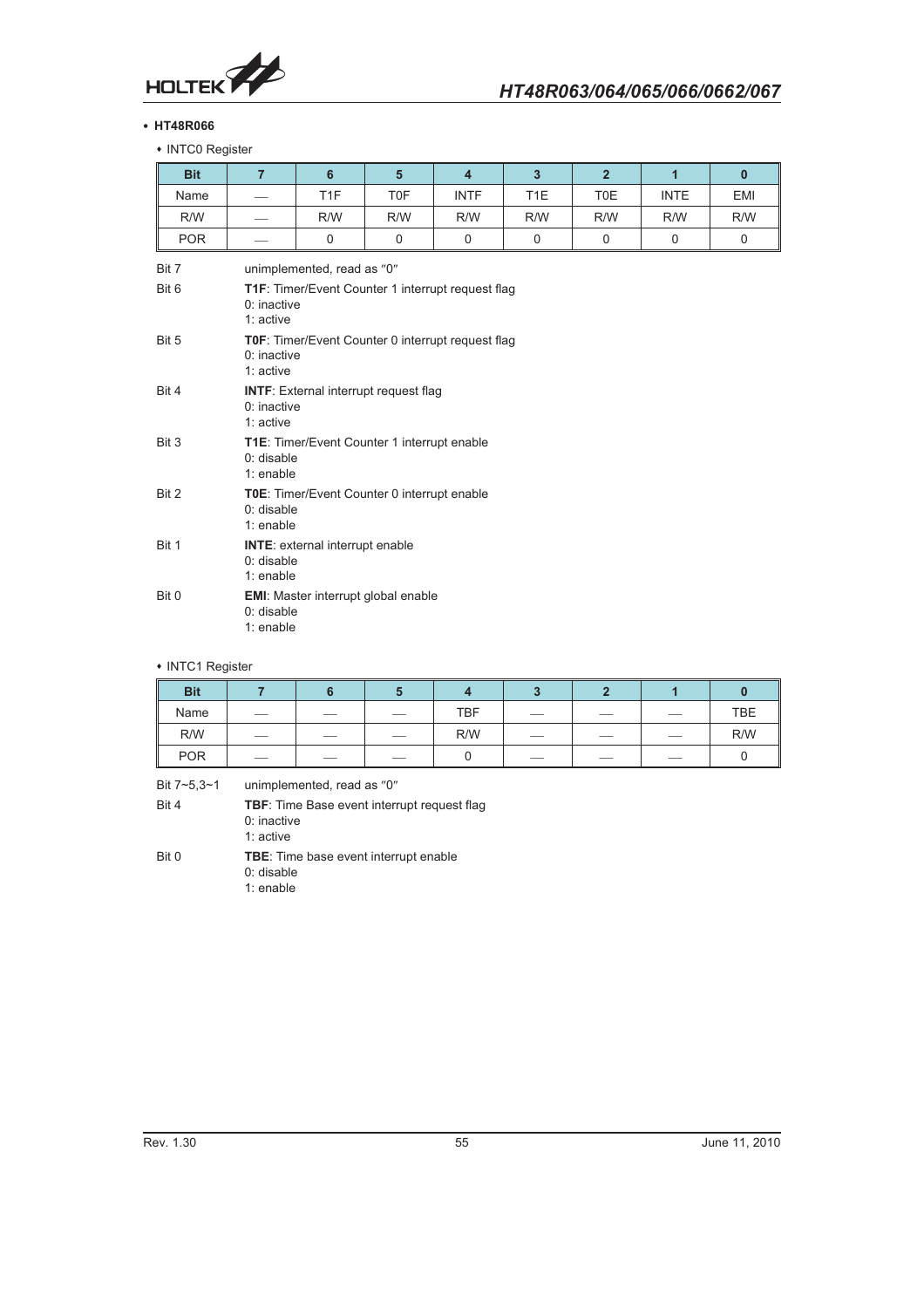

## - **HT48R0662**

• INTC0 Register

| <b>Bit</b>     | $\overline{7}$               | 6                                                                   | $5\phantom{1}$                                           | $\overline{4}$ | $\overline{3}$   | $\overline{2}$ | $\mathbf{1}$ | $\mathbf{0}$ |  |
|----------------|------------------------------|---------------------------------------------------------------------|----------------------------------------------------------|----------------|------------------|----------------|--------------|--------------|--|
| Name           |                              | T <sub>1F</sub>                                                     | <b>TOF</b>                                               | <b>INTF</b>    | T <sub>1</sub> E | <b>TOE</b>     | <b>INTE</b>  | <b>EMI</b>   |  |
| R/W            |                              | R/W                                                                 | R/W                                                      | R/W            | R/W              | R/W            | R/W          | R/W          |  |
| <b>POR</b>     |                              | $\mathbf 0$                                                         | $\mathbf 0$                                              | $\Omega$       | $\Omega$         | $\mathbf 0$    | $\mathbf 0$  | $\mathbf 0$  |  |
| Bit 7<br>Bit 6 |                              | unimplemented, read as "0"                                          | <b>T1F:</b> Timer/Event Counter 1 interrupt request flag |                |                  |                |              |              |  |
|                | $0:$ inactive<br>1: active   |                                                                     |                                                          |                |                  |                |              |              |  |
| Bit 5          | $0:$ inactive<br>1: active   |                                                                     | TOF: Timer/Event Counter 0 interrupt request flag        |                |                  |                |              |              |  |
| Bit 4          | $0:$ inactive<br>$1:$ active |                                                                     | <b>INTF:</b> External interrupt request flag             |                |                  |                |              |              |  |
| Bit 3          | 0: disable<br>1: enable      |                                                                     | T1E: Timer/Event Counter 1 interrupt enable              |                |                  |                |              |              |  |
| Bit 2          | 1: enable                    | TOE: Timer/Event Counter 0 interrupt enable<br>$0:$ disable         |                                                          |                |                  |                |              |              |  |
| Bit 1          |                              | <b>INTE:</b> external interrupt enable<br>$0:$ disable<br>1: enable |                                                          |                |                  |                |              |              |  |
| Bit 0          | $0:$ disable<br>1: enable    |                                                                     | <b>EMI:</b> Master interrupt global enable               |                |                  |                |              |              |  |

## • INTC1 Register

| <b>Bit</b> |                                 |                          |            |                          |     |                          |            |  |
|------------|---------------------------------|--------------------------|------------|--------------------------|-----|--------------------------|------------|--|
| Name       |                                 | $\overline{\phantom{a}}$ | <b>TBF</b> | $\overline{\phantom{a}}$ | $-$ | $\overline{\phantom{a}}$ | <b>TBE</b> |  |
| R/W        |                                 |                          | R/W        | $\overline{\phantom{a}}$ |     |                          | R/W        |  |
| <b>POR</b> | $\hspace{0.1mm}-\hspace{0.1mm}$ | $\overline{\phantom{a}}$ |            | $\overline{\phantom{a}}$ | $-$ |                          |            |  |

Bit  $7~6,4~3,0$  unimplemented, read as "0"

| Bit 5 | <b>TBF:</b> Time Base event interrupt request flag |
|-------|----------------------------------------------------|
|       | $0:$ inactive                                      |
|       | 1: active                                          |
| Di+ 1 | TDE. Time hose ovent interrunt enable              |

Bit 1 **TBE**: Time base event interrupt enable 0: disable

1: enable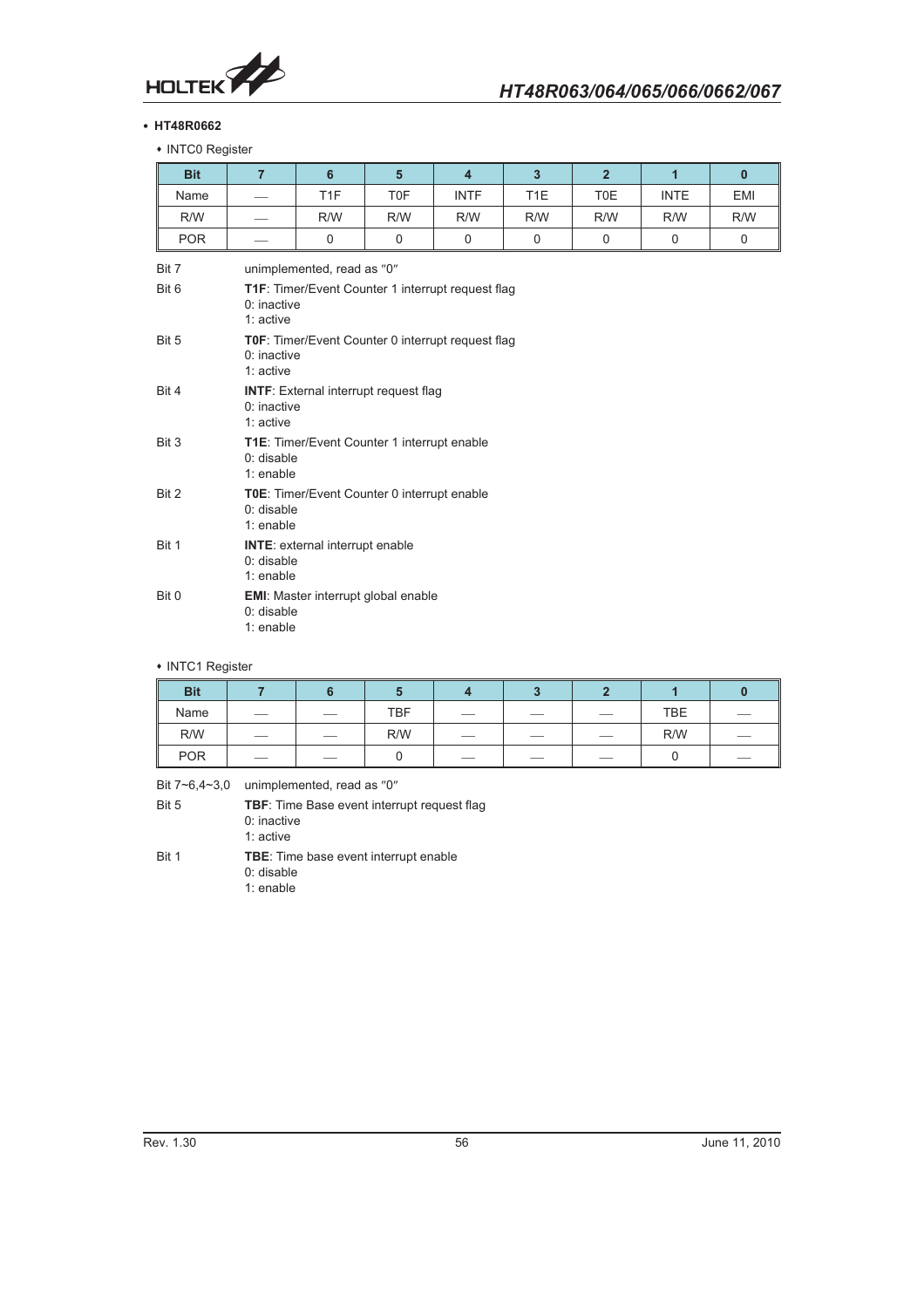

## - **HT48R067**

 INTC0 Register

| <b>Bit</b> | $\overline{7}$            | $6\phantom{1}6$                                                           | 5           | $\overline{4}$ | $\overline{3}$   | 2 <sup>1</sup> | $\overline{1}$ | $\mathbf{0}$ |  |  |
|------------|---------------------------|---------------------------------------------------------------------------|-------------|----------------|------------------|----------------|----------------|--------------|--|--|
| Name       |                           | T <sub>1F</sub>                                                           | <b>TOF</b>  | <b>INTF</b>    | T <sub>1</sub> E | T0E            | <b>INTE</b>    | <b>EMI</b>   |  |  |
| R/W        |                           | R/W                                                                       | R/W         | R/W            | R/W              | R/W            | R/W            | R/W          |  |  |
| <b>POR</b> |                           | $\mathbf 0$                                                               | $\mathbf 0$ | $\mathbf 0$    | $\mathbf 0$      | 0              | $\mathbf 0$    | $\mathbf 0$  |  |  |
| Bit 7      |                           | unimplemented, read as "0"                                                |             |                |                  |                |                |              |  |  |
| Bit 6      | 1: active                 | T1F: Timer/Event Counter 1 interrupt request flag<br>$0:$ inactive        |             |                |                  |                |                |              |  |  |
| Bit 5      | 1: active                 | <b>T0F:</b> Timer/Event Counter 0 interrupt request flag<br>$0:$ inactive |             |                |                  |                |                |              |  |  |
| Bit 4      | 1: active                 | <b>INTF:</b> External interrupt request flag<br>$0:$ inactive             |             |                |                  |                |                |              |  |  |
| Bit 3      | 1: enable                 | <b>T1E:</b> Timer/Event Counter 1 interrupt enable<br>$0:$ disable        |             |                |                  |                |                |              |  |  |
| Bit 2      |                           | TOE: Timer/Event Counter 0 interrupt enable<br>$0:$ disable<br>1: enable  |             |                |                  |                |                |              |  |  |
| Bit 1      |                           | <b>INTE:</b> external interrupt enable<br>$0:$ disable<br>1: enable       |             |                |                  |                |                |              |  |  |
| Bit 0      | $0:$ disable<br>1: enable | <b>EMI:</b> Master interrupt global enable                                |             |                |                  |                |                |              |  |  |

# • INTC1 Register

| <b>Bit</b> |                                 |     |                          |                 |                          |            |                                |                  |
|------------|---------------------------------|-----|--------------------------|-----------------|--------------------------|------------|--------------------------------|------------------|
| Name       | $\hspace{0.1mm}-\hspace{0.1mm}$ | TBF | $-$                      | T <sub>2F</sub> |                          | <b>TBE</b> | $\overbrace{\hspace{25mm}}^{}$ | T <sub>2</sub> E |
| R/W        |                                 | R/W | ___                      | R/W             | $\overline{\phantom{a}}$ | R/W        |                                | R/W              |
| <b>POR</b> |                                 |     | $\overline{\phantom{a}}$ |                 |                          |            |                                |                  |

| Bit 6<br><b>TBF:</b> Time Base event interrupt request flag<br>$0:$ inactive<br>1: $active$<br>Bit 4<br>$0:$ inactive<br>1: active<br>Bit 2<br><b>TBE:</b> Time base event interrupt enable<br>$0:$ disable<br>1: enable<br>Bit 0<br><b>T2E:</b> Timer/Event Counter 2 interrupt enable<br>$0:$ disable | Bit 7,5,3,1 | unimplemented, read as "0"                               |
|---------------------------------------------------------------------------------------------------------------------------------------------------------------------------------------------------------------------------------------------------------------------------------------------------------|-------------|----------------------------------------------------------|
|                                                                                                                                                                                                                                                                                                         |             |                                                          |
|                                                                                                                                                                                                                                                                                                         |             | <b>T2F:</b> Timer/Event Counter 2 interrupt request flag |
|                                                                                                                                                                                                                                                                                                         |             |                                                          |
|                                                                                                                                                                                                                                                                                                         |             | 1: enable                                                |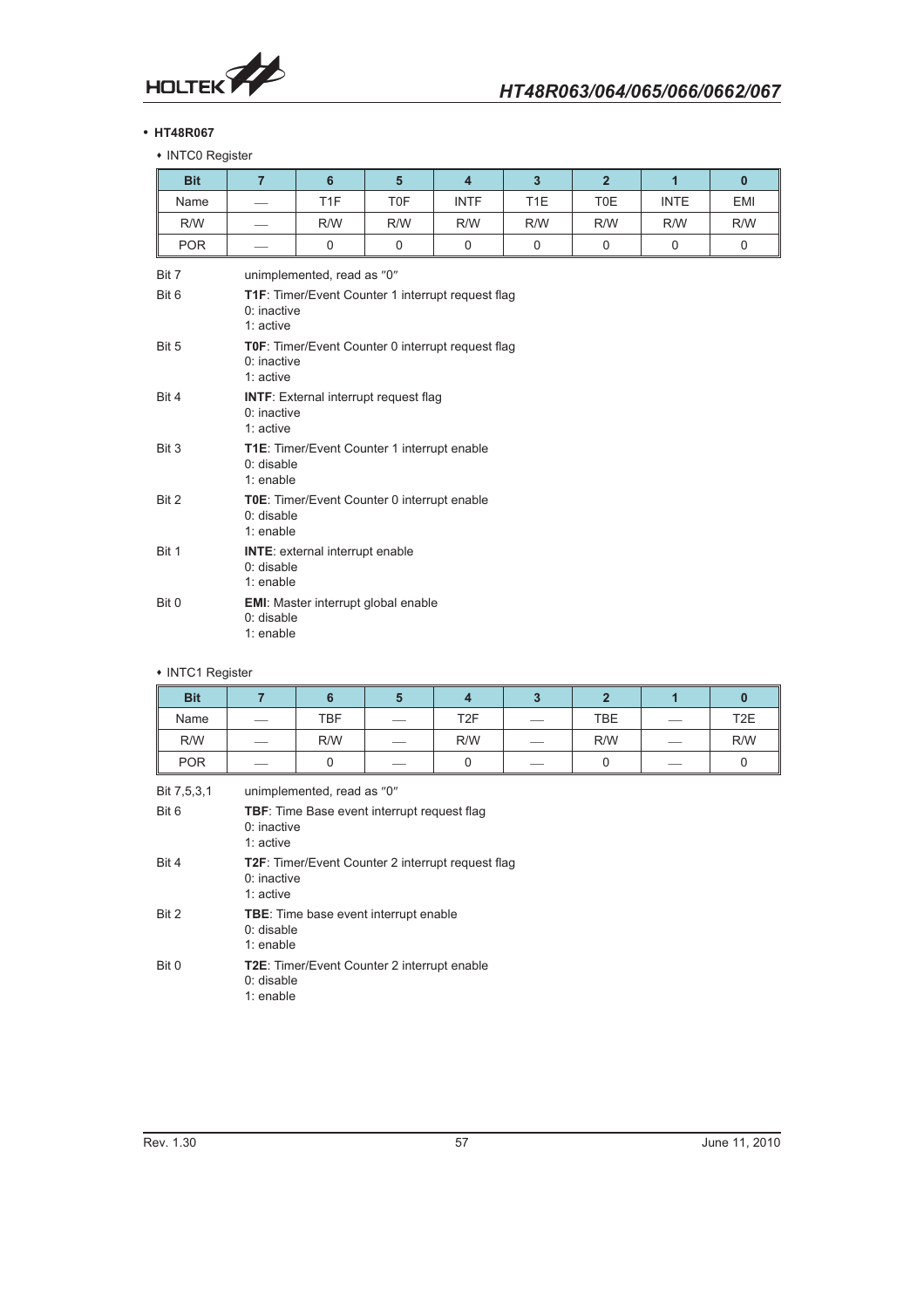

# *HT48R063/064/065/066/0662/067*

## **Timer/Event Counter Interrupt**

For a Timer/Event Counter interrupt to occur, the global interrupt enable bit, EMI, and the corresponding timer interrupt enable bit, TnE, must first be set. An actual Timer/Event Counter interrupt will take place when the Timer/Event Counter request flag, TnF, is set, a situation that will occur when the relevant Timer/Event Counter overflows. When the interrupt is enabled, the stack is not full and a Timer/Event Counter n overflow occurs, a subroutine call to the relevant timer interrupt vector, will take place. When the interrupt is serviced, the timer interrupt request flag, TnF, will be automatically reset and the EMI bit will be automatically cleared to disable other interrupts.

#### **Time Base Interrupt**

For a time base interrupt to occur the global interrupt enable bit EMI and the corresponding interrupt enable bit TBE, must first be set. An actual Time Base interrupt will take place when the time base request flag TBF is set, a situation that will occur when the Time Base overflows. When the interrupt is enabled, the stack is not full and a time base overflow occurs a subroutine call to time base vector will take place. When the interrupt is serviced, the time base interrupt flag. TBF will be automatically reset and the EMI bit will be automatically cleared to disable other interrupts.

#### **Programming Considerations**

By disabling the interrupt enable bits, a requested interrupt can be prevented from being serviced, however, once an interrupt request flag is set, it will remain in this condition in the interrupt register until the corresponding interrupt is serviced or until the request flag is cleared by a software instruction.

It is recommended that programs do not use the "CALL subroutine" instruction within the interrupt subroutine. Interrupts often occur in an unpredictable manner or need to be serviced immediately in some applications. If only one stack is left and the interrupt is not well controlled, the original control sequence will be damaged once a "CALL subroutine" is executed in the interrupt subroutine.

All of these interrupts have the capability of waking up the processor when in the Idle/Sleep Mode.

Only the Program Counter is pushed onto the stack. If the contents of the register or status register are altered by the interrupt service program, which may corrupt the desired control sequence, then the contents should be saved in advance.

## **SCOM Function for LCD**

The devices have the capability of driving external LCD panels. The common pins for LCD driving, SCOM0~ SCOM3, are pin shared with certain pin on the PB0~ PB3 port. The LCD signals (COM and SEG) are generated using the application program.

#### **LCD Operation**

An external LCD panel can be driven using this device by configuring the PB0~PB3 pins as common pins and using other output ports lines as segment pins. The LCD driver function is controlled using the SCOMC register which in addition to controlling the overall on/off function also controls the bias voltage setup function. This enables the LCD COM driver to generate the necessary  $V_{DD}/2$  voltage levels for LCD 1/2 bias operation.

The SCOMEN bit in the SCOMC register is the overall master control for the LCD Driver, however this bit is used in conjunction with the COMnEN bits to select which Port B pins are used for LCD driving. Note that the Port Control register does not need to first setup the pins as outputs to enable the LCD driver operation.



**SCOM Circuit**

| <b>SCOMEN   COMnEN</b><br><b>Pin Function   O/P Level</b> |              |                    |
|-----------------------------------------------------------|--------------|--------------------|
|                                                           | 1/O          | 0 or 1             |
|                                                           | 1/O          | 0 or 1             |
|                                                           | <b>SCOMN</b> | V <sub>DD</sub> /2 |

**Output Control**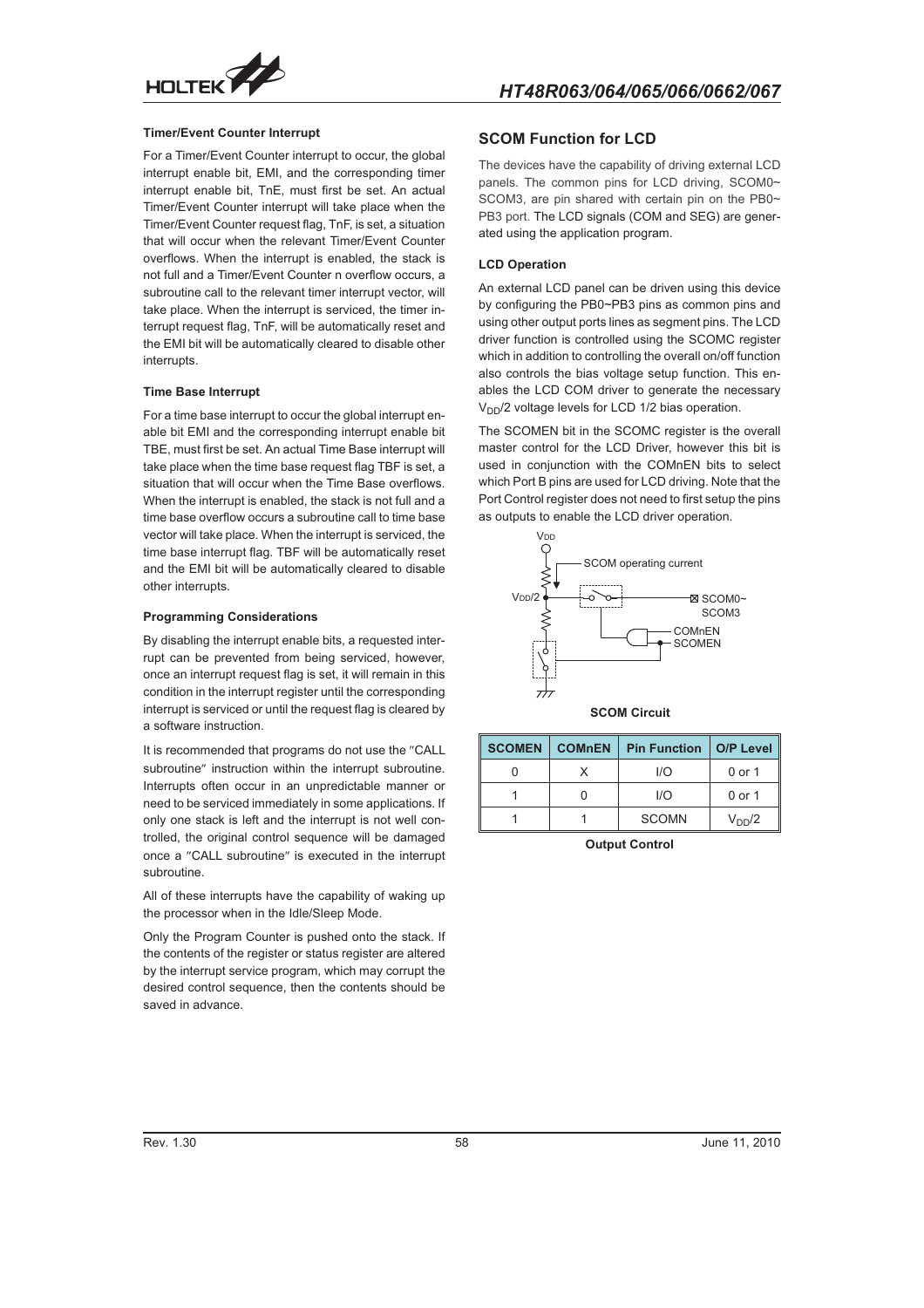

# **LCD Bias Control**

The LCD COM driver enables a range of selections to be provided to suit the requirement of the LCD panel which is being used. The bias resistor choice is implemented using the ISEL1 and ISEL0 bits in the SCOMC register.

## - **SCOMC Register**

| <b>Bit</b>     | $\overline{7}$                                                                                                                              | 6        | $5\phantom{1}$ | $\overline{\mathbf{4}}$ | 3           | $\overline{2}$ | $\overline{1}$ | $\mathbf{0}$  |
|----------------|---------------------------------------------------------------------------------------------------------------------------------------------|----------|----------------|-------------------------|-------------|----------------|----------------|---------------|
| Name           |                                                                                                                                             | ISEL1    | ISEL0          | <b>SCOMEN</b>           | COM3EN      | COM2EN         | COM1EN         | <b>COM0EN</b> |
| R/W            | R/W                                                                                                                                         | R/W      | R/W            | R/W                     | R/W         | R/W            | R/W            | R/W           |
| <b>POR</b>     | $\Omega$                                                                                                                                    | $\Omega$ | $\Omega$       | $\Omega$                | $\mathbf 0$ | 0              | 0              | $\Omega$      |
| Bit 7          | Reserved bit<br>1: Unpredictable operation - bit must NOT be set high<br>0: Correct level - bit must be reset to zero for correct operation |          |                |                         |             |                |                |               |
| <b>Bit 6.5</b> | <b>ISEL1, ISEL0:</b> SCOM operating current selection $(V_{DD} = 5V)$<br>00: 25µA<br>$01:50\mu A$<br>10: 100µA<br>11: 200µA                 |          |                |                         |             |                |                |               |
| Bit 4          | <b>SCOMEN:</b> SCOM module On/Off control<br>$0:$ disable<br>1: enable<br>SCOMn can be enable by COMnEN if SCOMEN=1                         |          |                |                         |             |                |                |               |
| Bit 3          | <b>COM3EN: PB3 or SCOM3 selection</b><br>$0:$ GPIO<br>1: SCOM3                                                                              |          |                |                         |             |                |                |               |
| Bit 2          | <b>COM2EN: PB2 or SCOM2 selection</b><br>$0:$ GPIO<br>1: SCOM2                                                                              |          |                |                         |             |                |                |               |
| Bit 1          | <b>COM1EN: PB1 or SCOM1 selection</b><br>$0:$ GPIO<br>1: SCOM1                                                                              |          |                |                         |             |                |                |               |
| Bit 0          | <b>COM0EN: PB0 or SCOM0 selection</b><br>0:GPIO<br>1: SCOM0                                                                                 |          |                |                         |             |                |                |               |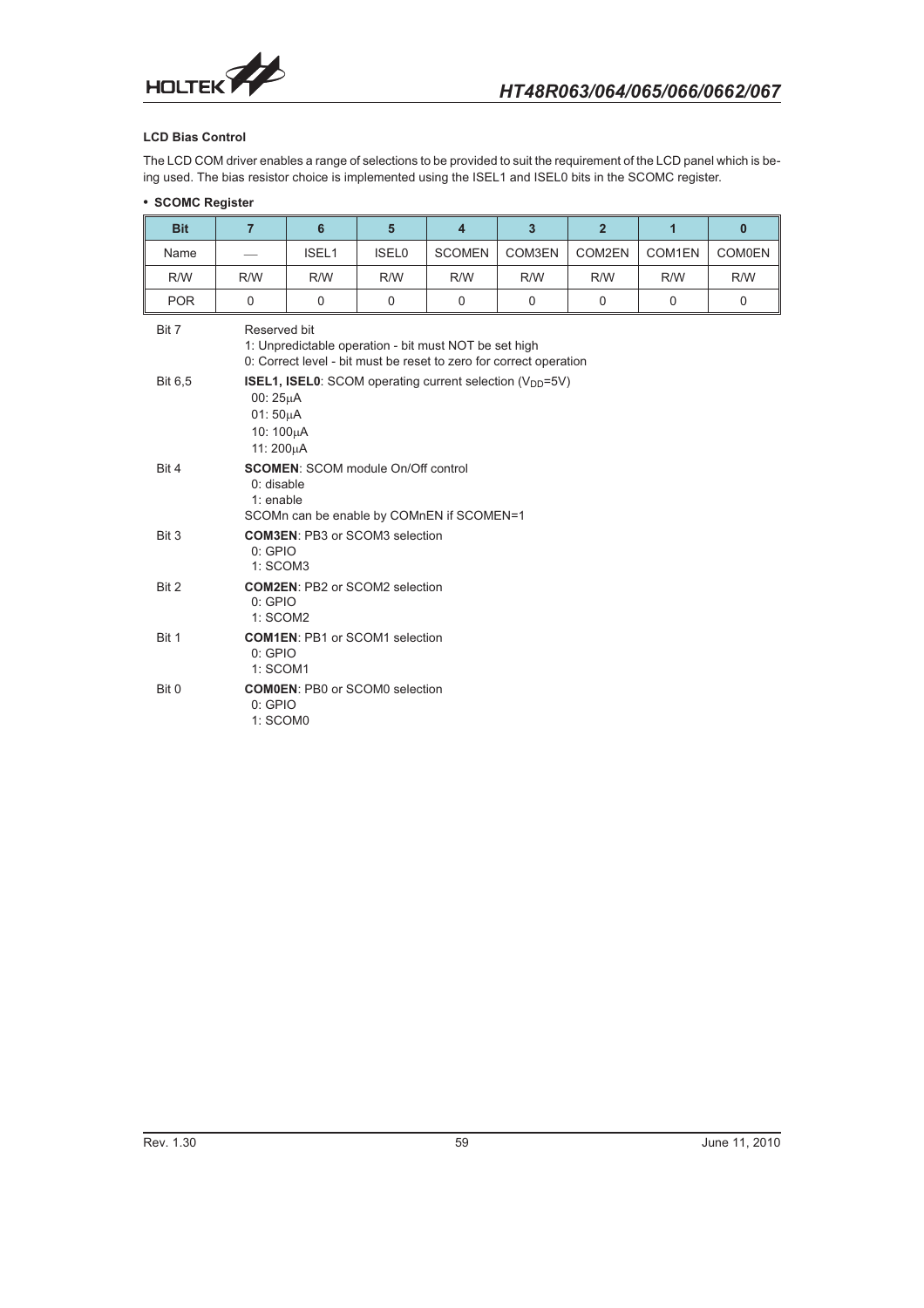

# **Configuration Options**

Configuration options refer to certain options within the MCU that are programmed into the OTP Program Memory device during the programming process. During the development process, these options are selected using the HT-IDE software development tools. As these options are programmed into the device using the hardware programming tools, once they are selected they cannot be changed later by the application software. All options must be defined for proper system function, the details of which are shown in the table.

| No.            | <b>Options</b>                                                                                                                                                                                                                |
|----------------|-------------------------------------------------------------------------------------------------------------------------------------------------------------------------------------------------------------------------------|
| 1.             | Watchdog Timer: enable or disable                                                                                                                                                                                             |
| $\mathfrak{p}$ | Watchdog Timer clock source: LXT, LIRC or $f_{\rm sys}/4$<br>Note: LXT oscillator must be selected by OSC configuration option if WDT clock source is from LXT.                                                               |
| 3              | CLRWDT instructions: 1 or 2 instructions                                                                                                                                                                                      |
| 4              | (1) For HT48R063/HT48R064/HT48R065/HT48R066<br>System oscillator configuration: HXT, HIRC, ERC, HIRC + LXT<br>(2) For HT48R0662/HT48R067<br>System oscillator configuration: HXT, HIRC, ERC, HXT + LXT, HIRC + LXT, ERC + LXT |
| 5              | LVR function: enable or disable                                                                                                                                                                                               |
| 6              | LVR voltage: 2.1V, 3.15V or 4.2V                                                                                                                                                                                              |
| 7              | RES or PA7 pin function                                                                                                                                                                                                       |
| 8              | SST: 1024 or 2 clocks (determine $t_{SST}$ for HIRC/ERC)                                                                                                                                                                      |
| 9              | Internal RC: 4MHz, 8MHz or 12MHz                                                                                                                                                                                              |

# **Application Circuits**

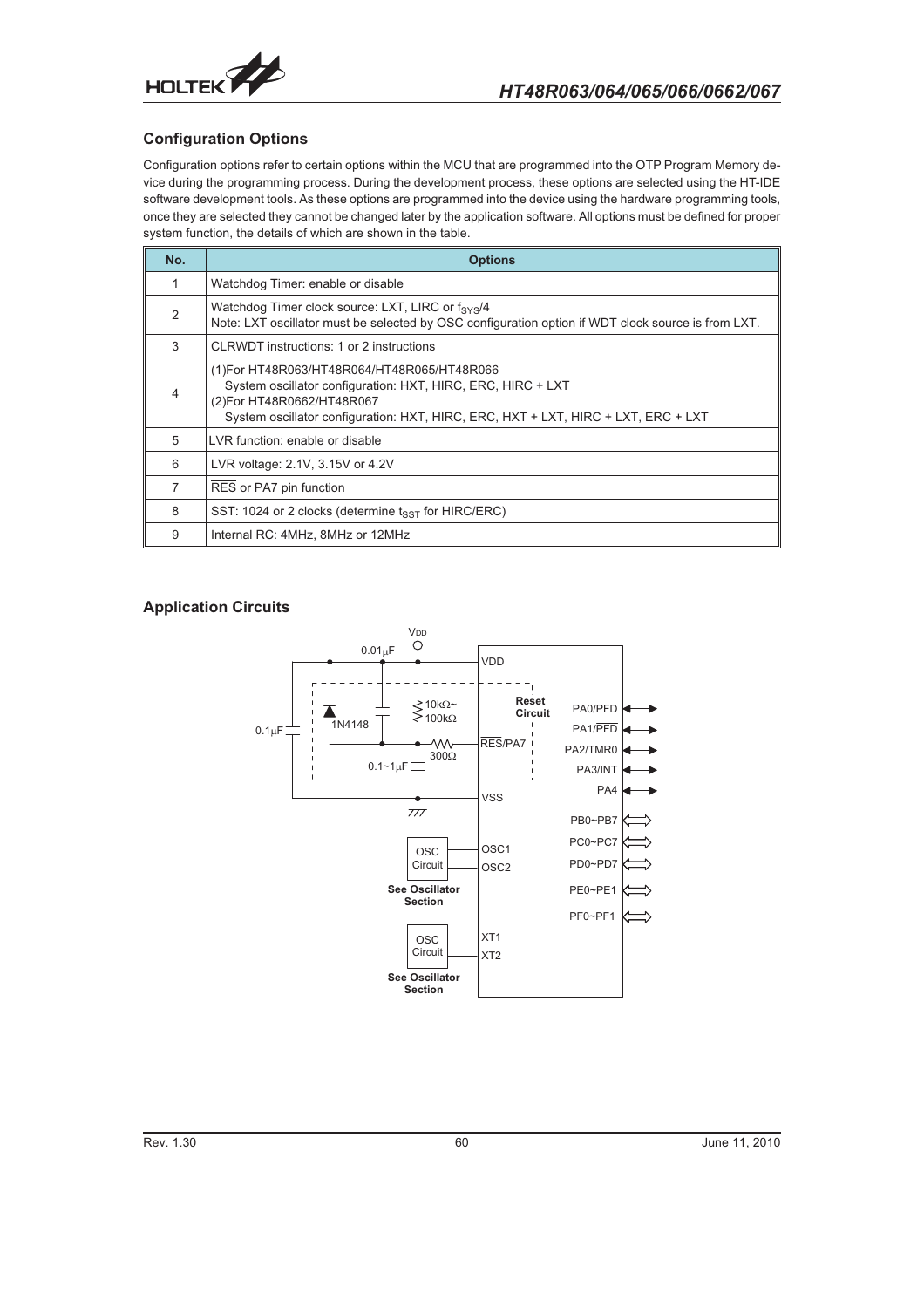

## **Instruction Set**

## **Introduction**

Central to the successful operation of any microcontroller is its instruction set, which is a set of program instruction codes that directs the microcontroller to perform certain operations. In the case of Holtek microcontrollers, a comprehensive and flexible set of over 60 instructions is provided to enable programmers to implement their application with the minimum of programming overheads.

For easier understanding of the various instruction codes, they have been subdivided into several functional groupings.

## **Instruction Timing**

Most instructions are implemented within one instruction cycle. The exceptions to this are branch, call, or table read instructions where two instruction cycles are required. One instruction cycle is equal to 4 system clock cycles, therefore in the case of an 8MHz system oscillator, most instructions would be implemented within 0.5 $\mu$ s and branch or call instructions would be implemented within  $1\mu s$ . Although instructions which require one more cycle to implement are generally limited to the JMP, CALL, RET, RETI and table read instructions, it is important to realize that any other instructions which involve manipulation of the Program Counter Low register or PCL will also take one more cycle to implement. As instructions which change the contents of the PCL will imply a direct jump to that new address, one more cycle will be required. Examples of such instructions would be "CLR PCL" or "MOV PCL, A". For the case of skip instructions, it must be noted that if the result of the comparison involves a skip operation then this will also take one more cycle, if no skip is involved then only one cycle is required.

## **Moving and Transferring Data**

The transfer of data within the microcontroller program is one of the most frequently used operations. Making use of three kinds of MOV instructions, data can be transferred from registers to the Accumulator and vice-versa as well as being able to move specific immediate data directly into the Accumulator. One of the most important data transfer applications is to receive data from the input ports and transfer data to the output ports.

#### **Arithmetic Operations**

The ability to perform certain arithmetic operations and data manipulation is a necessary feature of most microcontroller applications. Within the Holtek microcontroller instruction set are a range of add and

subtract instruction mnemonics to enable the necessary arithmetic to be carried out. Care must be taken to ensure correct handling of carry and borrow data when results exceed 255 for addition and less than 0 for subtraction. The increment and decrement instructions INC, INCA, DEC and DECA provide a simple means of increasing or decreasing by a value of one of the values in the destination specified.

## **Logical and Rotate Operations**

The standard logical operations such as AND, OR, XOR and CPL all have their own instruction within the Holtek microcontroller instruction set. As with the case of most instructions involving data manipulation, data must pass through the Accumulator which may involve additional programming steps. In all logical data operations, the zero flag may be set if the result of the operation is zero. Another form of logical data manipulation comes from the rotate instructions such as RR, RL, RRC and RLC which provide a simple means of rotating one bit right or left. Different rotate instructions exist depending on program requirements. Rotate instructions are useful for serial port programming applications where data can be rotated from an internal register into the Carry bit from where it can be examined and the necessary serial bit set high or low. Another application where rotate data operations are used is to implement multiplication and division calculations.

#### **Branches and Control Transfer**

Program branching takes the form of either jumps to specified locations using the JMP instruction or to a subroutine using the CALL instruction. They differ in the sense that in the case of a subroutine call, the program must return to the instruction immediately when the subroutine has been carried out. This is done by placing a return instruction RET in the subroutine which will cause the program to jump back to the address right after the CALL instruction. In the case of a JMP instruction, the program simply jumps to the desired location. There is no requirement to jump back to the original jumping off point as in the case of the CALL instruction. One special and extremely useful set of branch instructions are the conditional branches. Here a decision is first made regarding the condition of a certain data memory or individual bits. Depending upon the conditions, the program will continue with the next instruction or skip over it and jump to the following instruction. These instructions are the key to decision making and branching within the program perhaps determined by the condition of certain input switches or by the condition of internal data bits.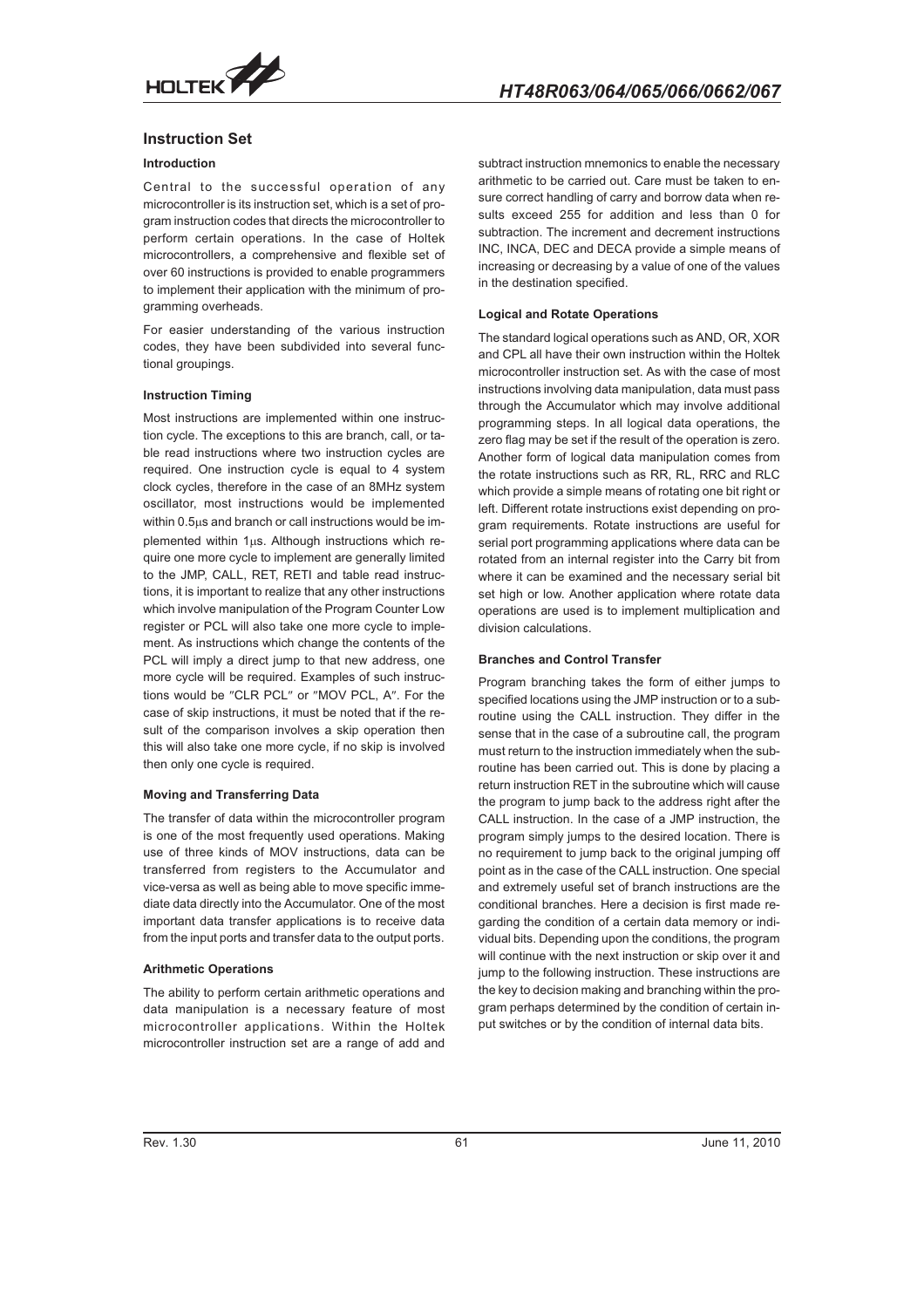

## **Bit Operations**

The ability to provide single bit operations on Data Memory is an extremely flexible feature of all Holtek microcontrollers. This feature is especially useful for output port bit programming where individual bits or port pins can be directly set high or low using either the "SET [m].i" or "CLR [m].i" instructions respectively. The feature removes the need for programmers to first read the 8-bit output port, manipulate the input data to ensure that other bits are not changed and then output the port with the correct new data. This read-modify-write process is taken care of automatically when these bit operation instructions are used.

## **Table Read Operations**

Data storage is normally implemented by using registers. However, when working with large amounts of fixed data, the volume involved often makes it inconvenient to store the fixed data in the Data Memory. To overcome this problem, Holtek microcontrollers allow an area of Program Memory to be setup as a table where data can be directly stored. A set of easy to use instructions provides the means by which this fixed data can be referenced and retrieved from the Program Memory.

## **Other Operations**

In addition to the above functional instructions, a range of other instructions also exist such as the "HALT" instruction for Power-down operations and instructions to control the operation of the Watchdog Timer for reliable program operations under extreme electric or electromagnetic environments. For their relevant operations, refer to the functional related sections.

#### **Instruction Set Summary**

The following table depicts a summary of the instruction set categorised according to function and can be consulted as a basic instruction reference using the following listed conventions.

Table conventions:

x: Bits immediate data

m: Data Memory address

A: Accumulator

i: 0~7 number of bits

addr: Program memory address

| <b>Mnemonic</b>                  | <b>Description</b>                                              | <b>Cycles</b> | <b>Flag Affected</b> |
|----------------------------------|-----------------------------------------------------------------|---------------|----------------------|
| <b>Arithmetic</b>                |                                                                 |               |                      |
| ADD A, [m]                       | Add Data Memory to ACC                                          | 1             | Z, C, AC, OV         |
| ADDM A,[m]                       | Add ACC to Data Memory                                          | 1 Note        | Z, C, AC, OV         |
| ADD A,x                          | Add immediate data to ACC                                       |               | Z, C, AC, OV         |
| ADC A, [m]                       | Add Data Memory to ACC with Carry                               |               | Z, C, AC, OV         |
| ADCM A,[m]                       | Add ACC to Data memory with Carry                               | 1 Note        | Z, C, AC, OV         |
| SUB A,x                          | Subtract immediate data from the ACC                            | 1             | Z, C, AC, OV         |
| SUB A,[m]                        | Subtract Data Memory from ACC                                   | $\mathbf{1}$  | Z, C, AC, OV         |
| SUBM A,[m]                       | Subtract Data Memory from ACC with result in Data Memory        | 1 Note        | Z, C, AC, OV         |
| SBC A,[m]                        | Subtract Data Memory from ACC with Carry                        | 1             | Z, C, AC, OV         |
| SBCM A,[m]                       | Subtract Data Memory from ACC with Carry, result in Data Memory | 1 Note        | Z, C, AC, OV         |
| DAA [m]                          | Decimal adjust ACC for Addition with result in Data Memory      | 1 Note        | C                    |
| <b>Logic Operation</b>           |                                                                 |               |                      |
| AND A, [m]                       | Logical AND Data Memory to ACC                                  | 1             | Ζ                    |
| OR A.[m]                         | Logical OR Data Memory to ACC                                   |               | Ζ                    |
| XOR A,[m]                        | Logical XOR Data Memory to ACC                                  |               | Z                    |
| ANDM A,[m]                       | Logical AND ACC to Data Memory                                  | 1 Note        | Z                    |
| ORM A,[m]                        | Logical OR ACC to Data Memory                                   | 1 Note        | Ζ                    |
| XORM A.[m]                       | Logical XOR ACC to Data Memory                                  | 1 Note        | Z                    |
| AND A.x                          | Logical AND immediate Data to ACC                               |               | Z                    |
| OR A.x                           | Logical OR immediate Data to ACC                                |               | Z                    |
| XOR A.x                          | Logical XOR immediate Data to ACC                               |               | Z                    |
| CPL [m]                          | <b>Complement Data Memory</b>                                   | 1 Note        | Z                    |
| CPLA [m]                         | Complement Data Memory with result in ACC                       | 1             | Z                    |
| <b>Increment &amp; Decrement</b> |                                                                 |               |                      |
| $INCA$ $[m]$                     | Increment Data Memory with result in ACC                        |               | Z                    |
| INC[m]                           | Increment Data Memory                                           | 1 Note        | Z                    |
| DECA [m]                         | Decrement Data Memory with result in ACC                        |               | Ζ                    |
| DEC [m]                          | <b>Decrement Data Memory</b>                                    | 1 Note        | Z                    |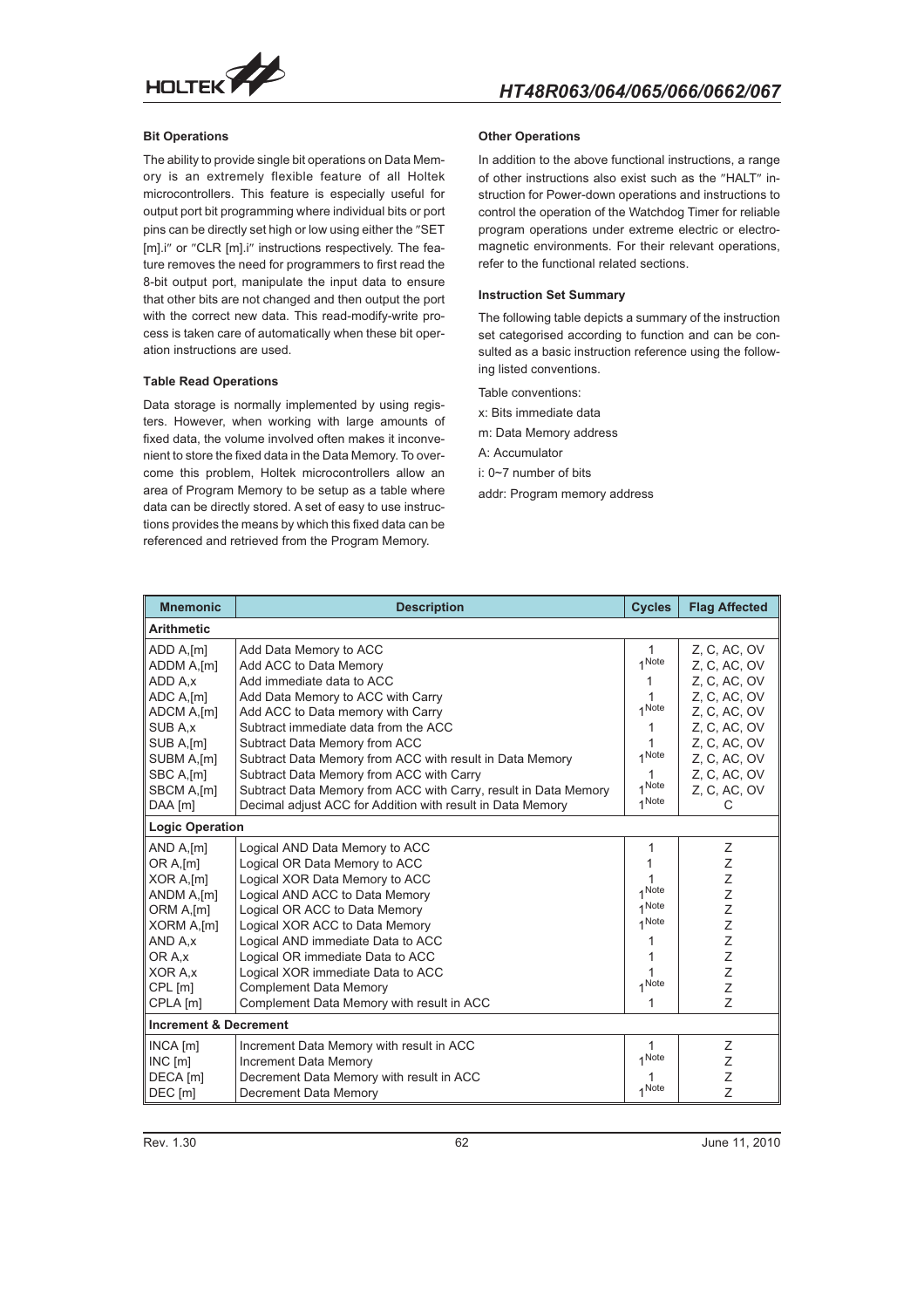

# *HT48R063/064/065/066/0662/067*

| <b>Mnemonic</b>                                                                                                                                                                                    | <b>Description</b>                                                                                                                                                                                                                                                                                                                                                                                                                                                                                                                        | <b>Cycles</b>                                                                                                                                          | <b>Flag Affected</b>                                                                                 |
|----------------------------------------------------------------------------------------------------------------------------------------------------------------------------------------------------|-------------------------------------------------------------------------------------------------------------------------------------------------------------------------------------------------------------------------------------------------------------------------------------------------------------------------------------------------------------------------------------------------------------------------------------------------------------------------------------------------------------------------------------------|--------------------------------------------------------------------------------------------------------------------------------------------------------|------------------------------------------------------------------------------------------------------|
| <b>Rotate</b>                                                                                                                                                                                      |                                                                                                                                                                                                                                                                                                                                                                                                                                                                                                                                           |                                                                                                                                                        |                                                                                                      |
| RRA [m]<br>$RR$ [m]                                                                                                                                                                                | Rotate Data Memory right with result in ACC<br>Rotate Data Memory right                                                                                                                                                                                                                                                                                                                                                                                                                                                                   | 1<br>1 Note                                                                                                                                            | None<br>None                                                                                         |
| RRCA [m]<br>RRC [m]<br>RLA [m]                                                                                                                                                                     | Rotate Data Memory right through Carry with result in ACC<br>Rotate Data Memory right through Carry<br>Rotate Data Memory left with result in ACC                                                                                                                                                                                                                                                                                                                                                                                         | 1<br>1 Note<br>1                                                                                                                                       | С<br>C<br>None                                                                                       |
| $RL$ [m]<br>RLCA [m]                                                                                                                                                                               | Rotate Data Memory left<br>Rotate Data Memory left through Carry with result in ACC                                                                                                                                                                                                                                                                                                                                                                                                                                                       | 1 Note<br>1                                                                                                                                            | None<br>С                                                                                            |
| RLC [m]                                                                                                                                                                                            | Rotate Data Memory left through Carry                                                                                                                                                                                                                                                                                                                                                                                                                                                                                                     | 1 Note                                                                                                                                                 | C                                                                                                    |
| Data Move                                                                                                                                                                                          |                                                                                                                                                                                                                                                                                                                                                                                                                                                                                                                                           |                                                                                                                                                        |                                                                                                      |
| MOV A,[m]<br>MOV [m], A<br>MOV A.x                                                                                                                                                                 | Move Data Memory to ACC<br>Move ACC to Data Memory<br>Move immediate data to ACC                                                                                                                                                                                                                                                                                                                                                                                                                                                          | $\mathbf{1}$<br>1 Note<br>1                                                                                                                            | None<br>None<br>None                                                                                 |
| <b>Bit Operation</b>                                                                                                                                                                               |                                                                                                                                                                                                                                                                                                                                                                                                                                                                                                                                           |                                                                                                                                                        |                                                                                                      |
| CLR [m].i<br>SET [m].i                                                                                                                                                                             | Clear bit of Data Memory<br>Set bit of Data Memory                                                                                                                                                                                                                                                                                                                                                                                                                                                                                        | 1 Note<br>1 Note                                                                                                                                       | None<br>None                                                                                         |
| <b>Branch</b>                                                                                                                                                                                      |                                                                                                                                                                                                                                                                                                                                                                                                                                                                                                                                           |                                                                                                                                                        |                                                                                                      |
| <b>JMP</b> addr<br>$SZ$ [m]<br>SZA [m]<br>$SZ$ [m].i<br>SNZ [m].i<br>$SIZ$ [m]<br>SDZ [m]<br>SIZA [m]<br>SDZA [m]<br>CALL addr<br><b>RET</b><br><b>RET A.x</b><br><b>RETI</b><br><b>Table Read</b> | Jump unconditionally<br>Skip if Data Memory is zero<br>Skip if Data Memory is zero with data movement to ACC<br>Skip if bit i of Data Memory is zero<br>Skip if bit i of Data Memory is not zero<br>Skip if increment Data Memory is zero<br>Skip if decrement Data Memory is zero<br>Skip if increment Data Memory is zero with result in ACC<br>Skip if decrement Data Memory is zero with result in ACC<br>Subroutine call<br>Return from subroutine<br>Return from subroutine and load immediate data to ACC<br>Return from interrupt | 2<br>1 Note<br>1 <sup>note</sup><br>1 Note<br>1 Note<br>1Note<br>1 Note<br>1 Note<br>1 Note<br>2<br>$\overline{2}$<br>$\overline{2}$<br>$\mathfrak{p}$ | None<br>None<br>None<br>None<br>None<br>None<br>None<br>None<br>None<br>None<br>None<br>None<br>None |
| TABRDC [m]                                                                                                                                                                                         | Read table (current page) to TBLH and Data Memory                                                                                                                                                                                                                                                                                                                                                                                                                                                                                         | 2Note                                                                                                                                                  | None                                                                                                 |
| TABRDL [m]                                                                                                                                                                                         | Read table (last page) to TBLH and Data Memory                                                                                                                                                                                                                                                                                                                                                                                                                                                                                            | oNote                                                                                                                                                  | None                                                                                                 |
| <b>Miscellaneous</b>                                                                                                                                                                               |                                                                                                                                                                                                                                                                                                                                                                                                                                                                                                                                           |                                                                                                                                                        |                                                                                                      |
| <b>NOP</b><br>$CLR$ [m]<br>SET [m]<br><b>CLR WDT</b><br><b>CLR WDT1</b><br><b>CLR WDT2</b><br>SWAP [m]<br>SWAPA [m]<br><b>HALT</b>                                                                 | No operation<br>Clear Data Memory<br>Set Data Memory<br>Clear Watchdog Timer<br>Pre-clear Watchdog Timer<br>Pre-clear Watchdog Timer<br>Swap nibbles of Data Memory<br>Swap nibbles of Data Memory with result in ACC<br>Enter Idle/Sleep Mode                                                                                                                                                                                                                                                                                            | 1<br>1 Note<br>1 Note<br>1<br>1<br>1<br>1 Note<br>1<br>1                                                                                               | None<br>None<br>None<br>TO, PDF<br>TO, PDF<br>TO, PDF<br>None<br>None<br>TO, PDF                     |

Note: 1. For skip instructions, if the result of the comparison involves a skip then two cycles are required, if no skip takes place only one cycle is required.

2. Any instruction which changes the contents of the PCL will also require 2 cycles for execution.

3. For the "CLR WDT1" and "CLR WDT2" instructions the TO and PDF flags may be affected by the execution status. The TO and PDF flags are cleared after both "CLR WDT1" and "CLR WDT2" instructions are consecutively executed. Otherwise the TO and PDF flags

remain unchanged.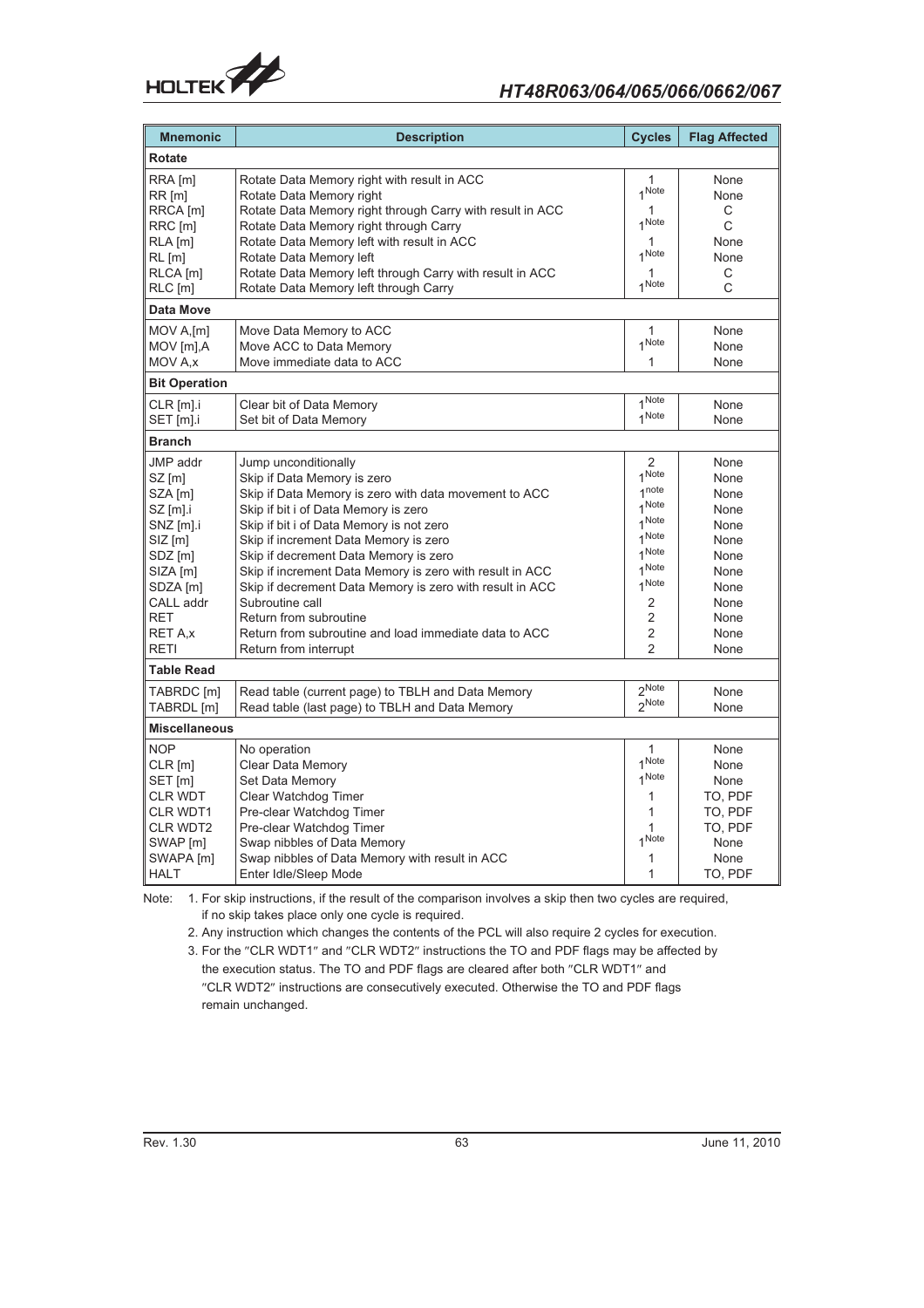

# **Instruction Definition**

| ADC A,[m]         | Add Data Memory to ACC with Carry                                                                                                             |
|-------------------|-----------------------------------------------------------------------------------------------------------------------------------------------|
| Description       | The contents of the specified Data Memory, Accumulator and the carry flag are added. The<br>result is stored in the Accumulator.              |
| Operation         | $ACC \leftarrow ACC + [m] + C$                                                                                                                |
| Affected flag(s)  | OV, Z, AC, C                                                                                                                                  |
| <b>ADCM A,[m]</b> | Add ACC to Data Memory with Carry                                                                                                             |
| Description       | The contents of the specified Data Memory, Accumulator and the carry flag are added. The<br>result is stored in the specified Data Memory.    |
| Operation         | $[m] \leftarrow ACC + [m] + C$                                                                                                                |
| Affected flag(s)  | OV, Z, AC, C                                                                                                                                  |
| ADD A,[m]         | Add Data Memory to ACC                                                                                                                        |
| Description       | The contents of the specified Data Memory and the Accumulator are added. The result is<br>stored in the Accumulator.                          |
| Operation         | $ACC \leftarrow ACC + [m]$                                                                                                                    |
| Affected flag(s)  | OV, Z, AC, C                                                                                                                                  |
| ADD A,x           | Add immediate data to ACC                                                                                                                     |
| Description       | The contents of the Accumulator and the specified immediate data are added. The result is<br>stored in the Accumulator.                       |
| Operation         | $ACC \leftarrow ACC + x$                                                                                                                      |
| Affected flag(s)  | OV, Z, AC, C                                                                                                                                  |
| <b>ADDM A,[m]</b> | Add ACC to Data Memory                                                                                                                        |
| Description       | The contents of the specified Data Memory and the Accumulator are added. The result is<br>stored in the specified Data Memory.                |
| Operation         | $[m] \leftarrow ACC + [m]$                                                                                                                    |
| Affected flag(s)  | OV, Z, AC, C                                                                                                                                  |
| AND A,[m]         | Logical AND Data Memory to ACC                                                                                                                |
| Description       | Data in the Accumulator and the specified Data Memory perform a bitwise logical AND op-<br>eration. The result is stored in the Accumulator.  |
| Operation         | $ACC \leftarrow ACC$ "AND" [m]                                                                                                                |
| Affected flag(s)  | Ζ                                                                                                                                             |
| AND A.x           | Logical AND immediate data to ACC                                                                                                             |
| Description       | Data in the Accumulator and the specified immediate data perform a bitwise logical AND<br>operation. The result is stored in the Accumulator. |
| Operation         | $ACC \leftarrow ACC$ "AND" x                                                                                                                  |
| Affected flag(s)  | Ζ                                                                                                                                             |
| ANDM A,[m]        | Logical AND ACC to Data Memory                                                                                                                |
| Description       | Data in the specified Data Memory and the Accumulator perform a bitwise logical AND op-<br>eration. The result is stored in the Data Memory.  |
| Operation         | $[m] \leftarrow ACC$ "AND" $[m]$                                                                                                              |
| Affected flag(s)  | Ζ                                                                                                                                             |
|                   |                                                                                                                                               |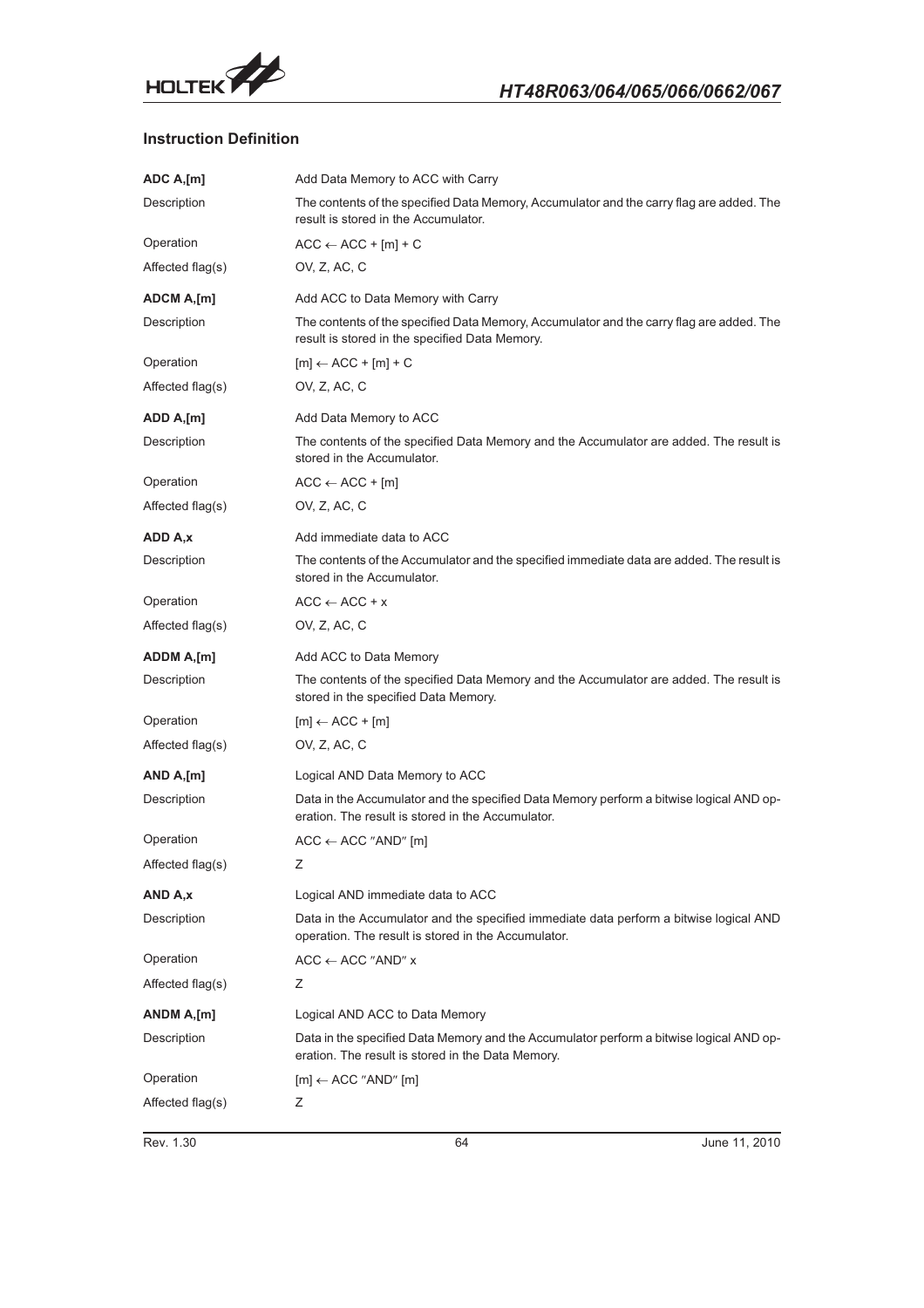

| <b>CALL addr</b> | Subroutine call                                                                                                                                                                                                                                                                                                                                                                               |
|------------------|-----------------------------------------------------------------------------------------------------------------------------------------------------------------------------------------------------------------------------------------------------------------------------------------------------------------------------------------------------------------------------------------------|
| Description      | Unconditionally calls a subroutine at the specified address. The Program Counter then in-<br>crements by 1 to obtain the address of the next instruction which is then pushed onto the<br>stack. The specified address is then loaded and the program continues execution from this<br>new address. As this instruction requires an additional operation, it is a two cycle instruc-<br>tion. |
| Operation        | Stack $\leftarrow$ Program Counter + 1<br>Program Counter $\leftarrow$ addr                                                                                                                                                                                                                                                                                                                   |
| Affected flag(s) | None                                                                                                                                                                                                                                                                                                                                                                                          |
| $CLR$ [m]        | Clear Data Memory                                                                                                                                                                                                                                                                                                                                                                             |
| Description      | Each bit of the specified Data Memory is cleared to 0.                                                                                                                                                                                                                                                                                                                                        |
| Operation        | $[m] \leftarrow 00H$                                                                                                                                                                                                                                                                                                                                                                          |
| Affected flag(s) | None                                                                                                                                                                                                                                                                                                                                                                                          |
| $CLR$ [m].i      | Clear bit of Data Memory                                                                                                                                                                                                                                                                                                                                                                      |
| Description      | Bit i of the specified Data Memory is cleared to 0.                                                                                                                                                                                                                                                                                                                                           |
| Operation        | $[m]$ .i $\leftarrow$ 0                                                                                                                                                                                                                                                                                                                                                                       |
| Affected flag(s) | None                                                                                                                                                                                                                                                                                                                                                                                          |
| <b>CLR WDT</b>   | Clear Watchdog Timer                                                                                                                                                                                                                                                                                                                                                                          |
| Description      | The TO, PDF flags and the WDT are all cleared.                                                                                                                                                                                                                                                                                                                                                |
| Operation        | <b>WDT</b> cleared<br>$0 \rightarrow$ OT<br>$PDF \leftarrow 0$                                                                                                                                                                                                                                                                                                                                |
| Affected flag(s) | TO, PDF                                                                                                                                                                                                                                                                                                                                                                                       |
| <b>CLR WDT1</b>  | Pre-clear Watchdog Timer                                                                                                                                                                                                                                                                                                                                                                      |
| Description      | The TO, PDF flags and the WDT are all cleared. Note that this instruction works in conjunc-<br>tion with CLR WDT2 and must be executed alternately with CLR WDT2 to have effect. Re-<br>petitively executing this instruction without alternately executing CLR WDT2 will have no<br>effect.                                                                                                  |
| Operation        | <b>WDT</b> cleared<br>$TO \leftarrow 0$<br>$PDF \leftarrow 0$                                                                                                                                                                                                                                                                                                                                 |
| Affected flag(s) | TO, PDF                                                                                                                                                                                                                                                                                                                                                                                       |
| <b>CLR WDT2</b>  | Pre-clear Watchdog Timer                                                                                                                                                                                                                                                                                                                                                                      |
| Description      | The TO, PDF flags and the WDT are all cleared. Note that this instruction works in conjunc-<br>tion with CLR WDT1 and must be executed alternately with CLR WDT1 to have effect. Re-<br>petitively executing this instruction without alternately executing CLR WDT1 will have no<br>effect.                                                                                                  |
| Operation        | <b>WDT</b> cleared<br>$0 \rightarrow$ OT<br>$PDF \leftarrow 0$                                                                                                                                                                                                                                                                                                                                |
| Affected flag(s) | TO, PDF                                                                                                                                                                                                                                                                                                                                                                                       |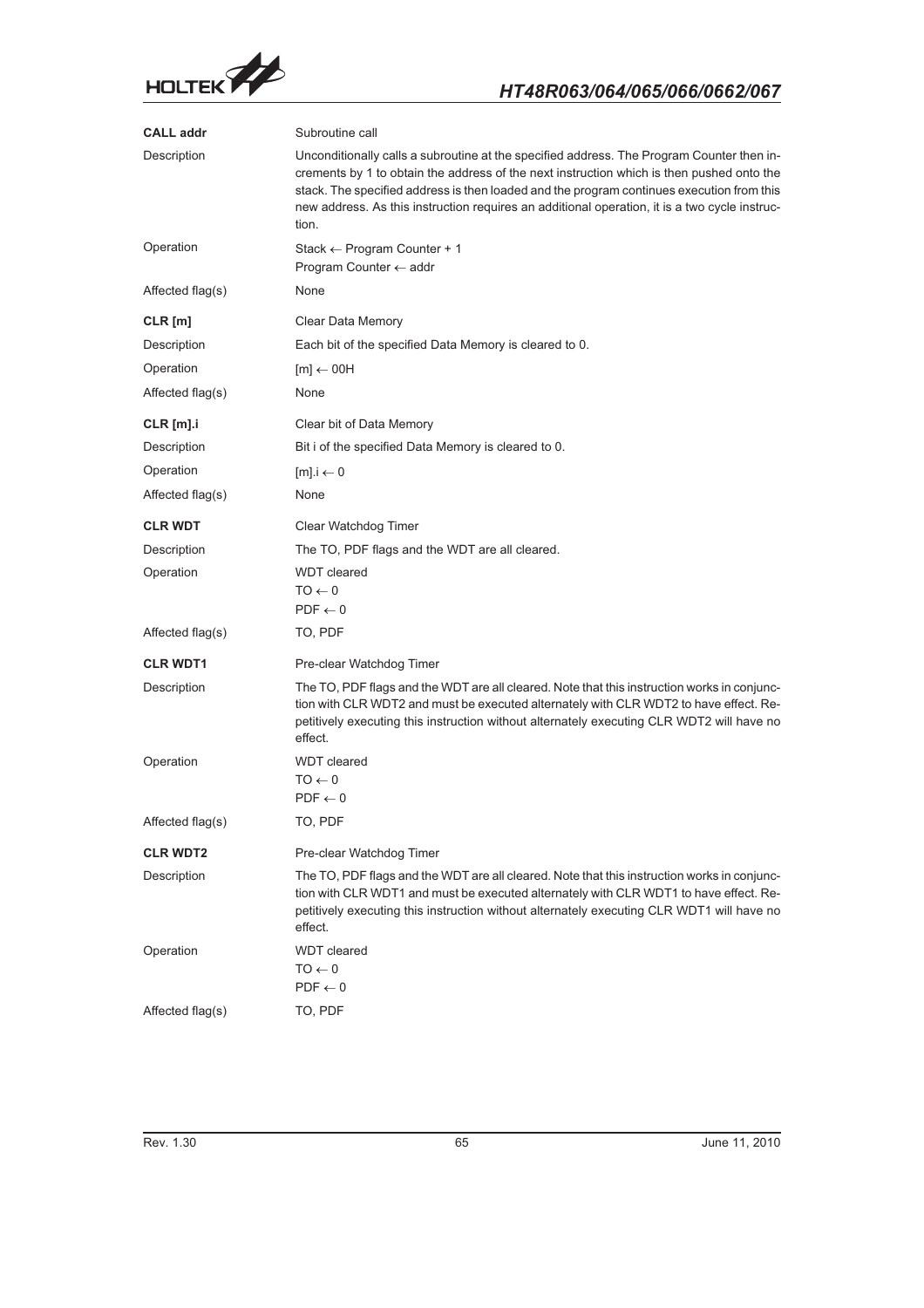

| CPL [m]          | <b>Complement Data Memory</b>                                                                                                                                                                                                                                                                                                                                                                                                                                                                                                                                                                                                                                                                                                                             |
|------------------|-----------------------------------------------------------------------------------------------------------------------------------------------------------------------------------------------------------------------------------------------------------------------------------------------------------------------------------------------------------------------------------------------------------------------------------------------------------------------------------------------------------------------------------------------------------------------------------------------------------------------------------------------------------------------------------------------------------------------------------------------------------|
| Description      | Each bit of the specified Data Memory is logically complemented (1's complement). Bits<br>which previously contained a 1 are changed to 0 and vice versa.                                                                                                                                                                                                                                                                                                                                                                                                                                                                                                                                                                                                 |
| Operation        | $[m] \leftarrow \overline{[m]}$                                                                                                                                                                                                                                                                                                                                                                                                                                                                                                                                                                                                                                                                                                                           |
| Affected flag(s) | Ζ                                                                                                                                                                                                                                                                                                                                                                                                                                                                                                                                                                                                                                                                                                                                                         |
| CPLA [m]         | Complement Data Memory with result in ACC                                                                                                                                                                                                                                                                                                                                                                                                                                                                                                                                                                                                                                                                                                                 |
| Description      | Each bit of the specified Data Memory is logically complemented (1's complement). Bits<br>which previously contained a 1 are changed to 0 and vice versa. The complemented result<br>is stored in the Accumulator and the contents of the Data Memory remain unchanged.                                                                                                                                                                                                                                                                                                                                                                                                                                                                                   |
| Operation        | $ACC \leftarrow [m]$                                                                                                                                                                                                                                                                                                                                                                                                                                                                                                                                                                                                                                                                                                                                      |
| Affected flag(s) | Ζ                                                                                                                                                                                                                                                                                                                                                                                                                                                                                                                                                                                                                                                                                                                                                         |
| DAA [m]          | Decimal-Adjust ACC for addition with result in Data Memory                                                                                                                                                                                                                                                                                                                                                                                                                                                                                                                                                                                                                                                                                                |
| Description      | Convert the contents of the Accumulator value to a BCD (Binary Coded Decimal) value re-<br>sulting from the previous addition of two BCD variables. If the low nibble is greater than 9 or<br>if AC flag is set, then a value of 6 will be added to the low nibble. Otherwise the low nibble<br>remains unchanged. If the high nibble is greater than 9 or if the C flag is set, then a value of<br>6 will be added to the high nibble. Essentially, the decimal conversion is performed by add-<br>ing 00H, 06H, 60H or 66H depending on the Accumulator and flag conditions. Only the C<br>flag may be affected by this instruction which indicates that if the original BCD sum is<br>greater than 100, it allows multiple precision decimal addition. |
| Operation        | $[m] \leftarrow ACC + 00H$ or<br>$[m] \leftarrow ACC + 06H$ or<br>$[m] \leftarrow ACC + 60H$ or<br>$[m] \leftarrow ACC + 66H$                                                                                                                                                                                                                                                                                                                                                                                                                                                                                                                                                                                                                             |
| Affected flag(s) | С                                                                                                                                                                                                                                                                                                                                                                                                                                                                                                                                                                                                                                                                                                                                                         |
| DEC [m]          | Decrement Data Memory                                                                                                                                                                                                                                                                                                                                                                                                                                                                                                                                                                                                                                                                                                                                     |
| Description      | Data in the specified Data Memory is decremented by 1.                                                                                                                                                                                                                                                                                                                                                                                                                                                                                                                                                                                                                                                                                                    |
| Operation        | $[m] \leftarrow [m] - 1$                                                                                                                                                                                                                                                                                                                                                                                                                                                                                                                                                                                                                                                                                                                                  |
| Affected flag(s) | Ζ                                                                                                                                                                                                                                                                                                                                                                                                                                                                                                                                                                                                                                                                                                                                                         |
| DECA [m]         | Decrement Data Memory with result in ACC                                                                                                                                                                                                                                                                                                                                                                                                                                                                                                                                                                                                                                                                                                                  |
| Description      | Data in the specified Data Memory is decremented by 1. The result is stored in the Accu-<br>mulator. The contents of the Data Memory remain unchanged.                                                                                                                                                                                                                                                                                                                                                                                                                                                                                                                                                                                                    |
| Operation        | $ACC \leftarrow [m] - 1$                                                                                                                                                                                                                                                                                                                                                                                                                                                                                                                                                                                                                                                                                                                                  |
| Affected flag(s) | Ζ                                                                                                                                                                                                                                                                                                                                                                                                                                                                                                                                                                                                                                                                                                                                                         |
| HALT             | Enter power down mode                                                                                                                                                                                                                                                                                                                                                                                                                                                                                                                                                                                                                                                                                                                                     |
| Description      | This instruction stops the program execution and turns off the system clock. The contents<br>of the Data Memory and registers are retained. The WDT and prescaler are cleared. The<br>power down flag PDF is set and the WDT time-out flag TO is cleared.                                                                                                                                                                                                                                                                                                                                                                                                                                                                                                 |
| Operation        | $0 \rightarrow$ OT<br>$PDF \leftarrow 1$                                                                                                                                                                                                                                                                                                                                                                                                                                                                                                                                                                                                                                                                                                                  |
| Affected flag(s) | TO, PDF                                                                                                                                                                                                                                                                                                                                                                                                                                                                                                                                                                                                                                                                                                                                                   |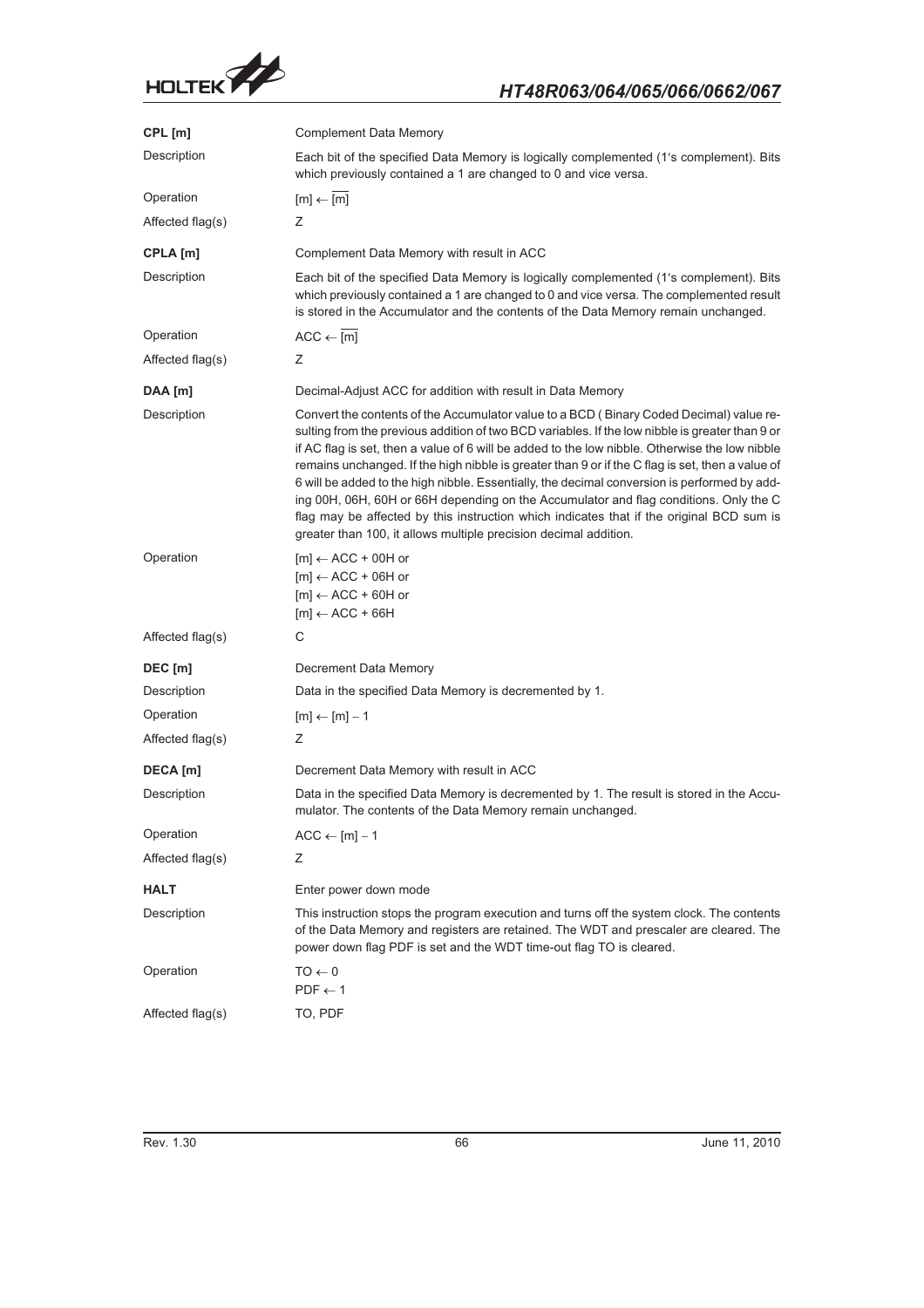

| INC[m]           | <b>Increment Data Memory</b>                                                                                                                                                                                                                                     |
|------------------|------------------------------------------------------------------------------------------------------------------------------------------------------------------------------------------------------------------------------------------------------------------|
| Description      | Data in the specified Data Memory is incremented by 1.                                                                                                                                                                                                           |
| Operation        | $[m] \leftarrow [m] + 1$                                                                                                                                                                                                                                         |
| Affected flag(s) | Z                                                                                                                                                                                                                                                                |
| $INCA$ [m]       | Increment Data Memory with result in ACC                                                                                                                                                                                                                         |
| Description      | Data in the specified Data Memory is incremented by 1. The result is stored in the Accumu-<br>lator. The contents of the Data Memory remain unchanged.                                                                                                           |
| Operation        | $ACC \leftarrow [m] + 1$                                                                                                                                                                                                                                         |
| Affected flag(s) | Z.                                                                                                                                                                                                                                                               |
| JMP addr         | Jump unconditionally                                                                                                                                                                                                                                             |
| Description      | The contents of the Program Counter are replaced with the specified address. Program<br>execution then continues from this new address. As this requires the insertion of a dummy<br>instruction while the new address is loaded, it is a two cycle instruction. |
| Operation        | Program Counter $\leftarrow$ addr                                                                                                                                                                                                                                |
| Affected flag(s) | None                                                                                                                                                                                                                                                             |
| $MOV A$ , $[m]$  | Move Data Memory to ACC                                                                                                                                                                                                                                          |
| Description      | The contents of the specified Data Memory are copied to the Accumulator.                                                                                                                                                                                         |
| Operation        | $ACC \leftarrow [m]$                                                                                                                                                                                                                                             |
| Affected flag(s) | None                                                                                                                                                                                                                                                             |
| <b>MOV A,x</b>   | Move immediate data to ACC                                                                                                                                                                                                                                       |
| Description      | The immediate data specified is loaded into the Accumulator.                                                                                                                                                                                                     |
| Operation        | $ACC \leftarrow x$                                                                                                                                                                                                                                               |
| Affected flag(s) | None                                                                                                                                                                                                                                                             |
| $MOV$ [m], $A$   | Move ACC to Data Memory                                                                                                                                                                                                                                          |
| Description      | The contents of the Accumulator are copied to the specified Data Memory.                                                                                                                                                                                         |
| Operation        | $[m] \leftarrow ACC$                                                                                                                                                                                                                                             |
| Affected flag(s) | None                                                                                                                                                                                                                                                             |
| <b>NOP</b>       | No operation                                                                                                                                                                                                                                                     |
| Description      | No operation is performed. Execution continues with the next instruction.                                                                                                                                                                                        |
| Operation        | No operation                                                                                                                                                                                                                                                     |
| Affected flag(s) | None                                                                                                                                                                                                                                                             |
| <b>OR A,[m]</b>  | Logical OR Data Memory to ACC                                                                                                                                                                                                                                    |
| Description      | Data in the Accumulator and the specified Data Memory perform a bitwise logical OR oper-<br>ation. The result is stored in the Accumulator.                                                                                                                      |
| Operation        | $ACC \leftarrow ACC$ "OR" [m]                                                                                                                                                                                                                                    |
| Affected flag(s) | Ζ                                                                                                                                                                                                                                                                |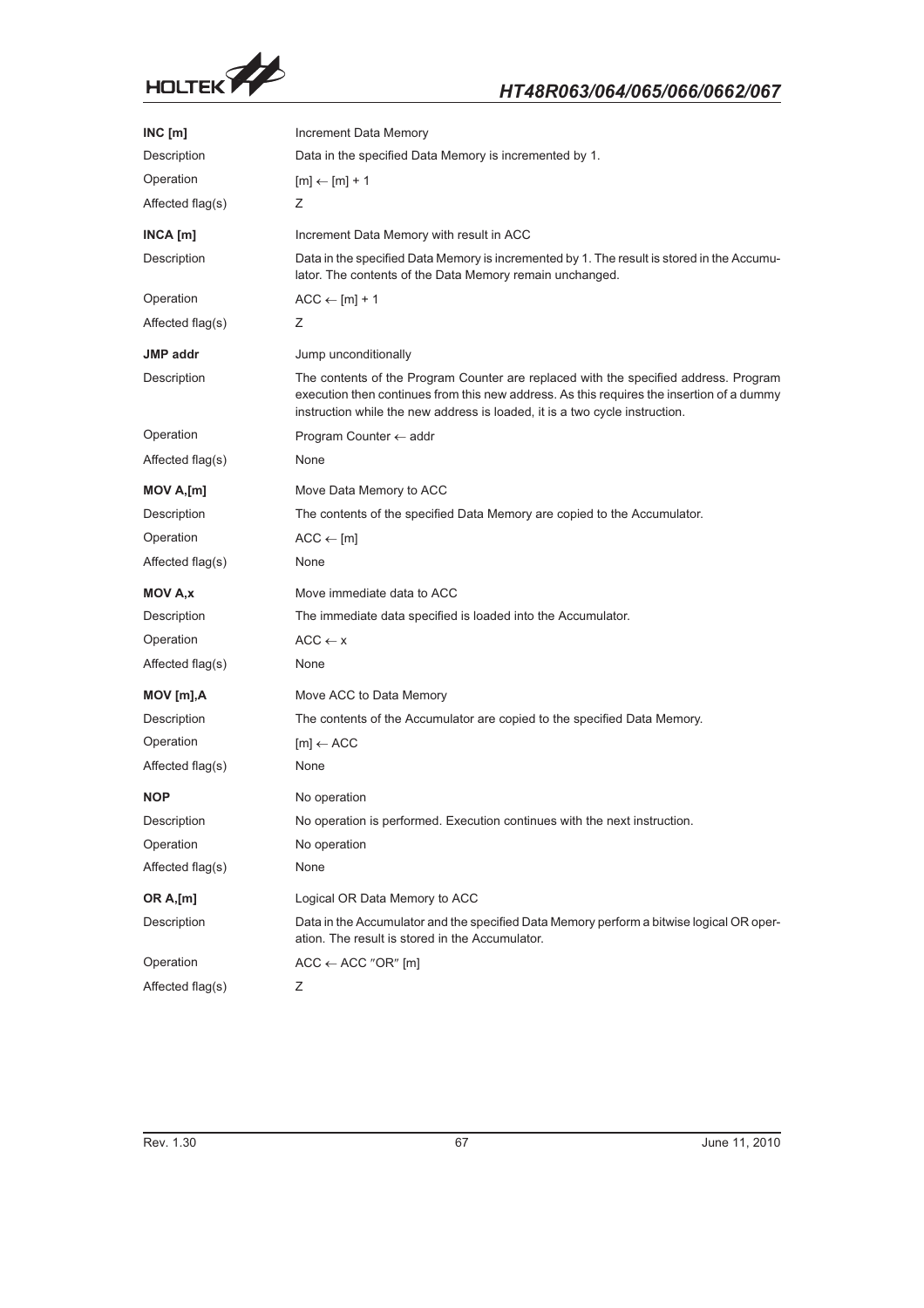

| OR A,x           | Logical OR immediate data to ACC                                                                                                                                                                                                                                                                                              |
|------------------|-------------------------------------------------------------------------------------------------------------------------------------------------------------------------------------------------------------------------------------------------------------------------------------------------------------------------------|
| Description      | Data in the Accumulator and the specified immediate data perform a bitwise logical OR op-<br>eration. The result is stored in the Accumulator.                                                                                                                                                                                |
| Operation        | $ACC \leftarrow ACC$ "OR" x                                                                                                                                                                                                                                                                                                   |
| Affected flag(s) | Z                                                                                                                                                                                                                                                                                                                             |
| ORM A,[m]        | Logical OR ACC to Data Memory                                                                                                                                                                                                                                                                                                 |
| Description      | Data in the specified Data Memory and the Accumulator perform a bitwise logical OR oper-<br>ation. The result is stored in the Data Memory.                                                                                                                                                                                   |
| Operation        | $[m] \leftarrow ACC$ "OR" $[m]$                                                                                                                                                                                                                                                                                               |
| Affected flag(s) | Ζ                                                                                                                                                                                                                                                                                                                             |
| <b>RET</b>       | Return from subroutine                                                                                                                                                                                                                                                                                                        |
| Description      | The Program Counter is restored from the stack. Program execution continues at the re-<br>stored address.                                                                                                                                                                                                                     |
| Operation        | Program Counter $\leftarrow$ Stack                                                                                                                                                                                                                                                                                            |
| Affected flag(s) | None                                                                                                                                                                                                                                                                                                                          |
| <b>RET A,x</b>   | Return from subroutine and load immediate data to ACC                                                                                                                                                                                                                                                                         |
| Description      | The Program Counter is restored from the stack and the Accumulator loaded with the<br>specified immediate data. Program execution continues at the restored address.                                                                                                                                                          |
| Operation        | Program Counter $\leftarrow$ Stack<br>$ACC \leftarrow x$                                                                                                                                                                                                                                                                      |
| Affected flag(s) | None                                                                                                                                                                                                                                                                                                                          |
| <b>RETI</b>      | Return from interrupt                                                                                                                                                                                                                                                                                                         |
| Description      | The Program Counter is restored from the stack and the interrupts are re-enabled by set-<br>ting the EMI bit. EMI is the master interrupt global enable bit. If an interrupt was pending<br>when the RETI instruction is executed, the pending Interrupt routine will be processed be-<br>fore returning to the main program. |
| Operation        | Program Counter $\leftarrow$ Stack<br>$EMI \leftarrow 1$                                                                                                                                                                                                                                                                      |
| Affected flag(s) | None                                                                                                                                                                                                                                                                                                                          |
| RL[m]            | Rotate Data Memory left                                                                                                                                                                                                                                                                                                       |
| Description      | The contents of the specified Data Memory are rotated left by 1 bit with bit 7 rotated into bit<br>0.                                                                                                                                                                                                                         |
| Operation        | $[m].(i+1) \leftarrow [m]$ .i; (i = 0~6)<br>$[m]$ .0 $\leftarrow$ [m].7                                                                                                                                                                                                                                                       |
| Affected flag(s) | None                                                                                                                                                                                                                                                                                                                          |
| $RLA$ [m]        | Rotate Data Memory left with result in ACC                                                                                                                                                                                                                                                                                    |
| Description      | The contents of the specified Data Memory are rotated left by 1 bit with bit 7 rotated into bit<br>0. The rotated result is stored in the Accumulator and the contents of the Data Memory re-<br>main unchanged.                                                                                                              |
| Operation        | ACC.(i+1) $\leftarrow$ [m].i; (i = 0~6)<br>$ACC.0 \leftarrow [m].7$                                                                                                                                                                                                                                                           |
| Affected flag(s) | None                                                                                                                                                                                                                                                                                                                          |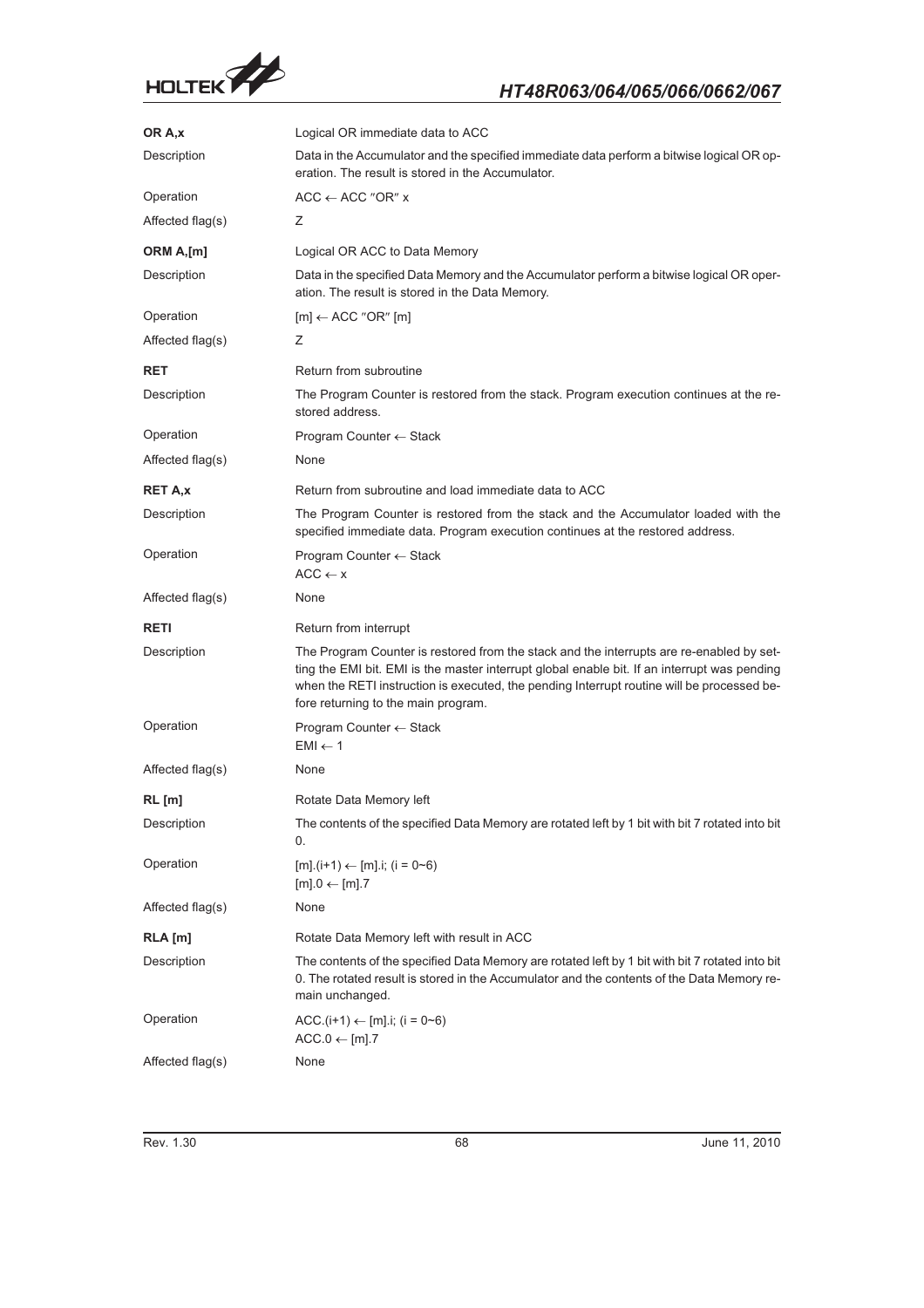

| $RLC$ [m]        | Rotate Data Memory left through Carry                                                                                                                                                                                                                                           |
|------------------|---------------------------------------------------------------------------------------------------------------------------------------------------------------------------------------------------------------------------------------------------------------------------------|
| Description      | The contents of the specified Data Memory and the carry flag are rotated left by 1 bit. Bit 7<br>replaces the Carry bit and the original carry flag is rotated into bit 0.                                                                                                      |
| Operation        | $[m].(i+1) \leftarrow [m] .i; (i = 0 \sim 6)$<br>$[m].0 \leftarrow C$<br>$C \leftarrow [m].7$                                                                                                                                                                                   |
| Affected flag(s) | С                                                                                                                                                                                                                                                                               |
| RLCA [m]         | Rotate Data Memory left through Carry with result in ACC                                                                                                                                                                                                                        |
| Description      | Data in the specified Data Memory and the carry flag are rotated left by 1 bit. Bit 7 replaces<br>the Carry bit and the original carry flag is rotated into the bit 0. The rotated result is stored in<br>the Accumulator and the contents of the Data Memory remain unchanged. |
| Operation        | ACC.(i+1) $\leftarrow$ [m].i; (i = 0~6)<br>$ACC.0 \leftarrow C$<br>$C \leftarrow [m].7$                                                                                                                                                                                         |
| Affected flag(s) | С                                                                                                                                                                                                                                                                               |
| RR[m]            | Rotate Data Memory right                                                                                                                                                                                                                                                        |
| Description      | The contents of the specified Data Memory are rotated right by 1 bit with bit 0 rotated into<br>bit 7.                                                                                                                                                                          |
| Operation        | $[m]$ . $i \leftarrow [m]$ . ( $i+1$ ); ( $i = 0$ ~6)<br>$[m].7 \leftarrow [m].0$                                                                                                                                                                                               |
| Affected flag(s) | None                                                                                                                                                                                                                                                                            |
| RRA [m]          | Rotate Data Memory right with result in ACC                                                                                                                                                                                                                                     |
| Description      | Data in the specified Data Memory and the carry flag are rotated right by 1 bit with bit 0 ro-<br>tated into bit 7. The rotated result is stored in the Accumulator and the contents of the Data<br>Memory remain unchanged.                                                    |
| Operation        | ACC.i $\leftarrow$ [m].(i+1); (i = 0~6)<br>$ACC.7 \leftarrow [m] .0$                                                                                                                                                                                                            |
| Affected flag(s) | None                                                                                                                                                                                                                                                                            |
| RRC [m]          | Rotate Data Memory right through Carry                                                                                                                                                                                                                                          |
| Description      | The contents of the specified Data Memory and the carry flag are rotated right by 1 bit. Bit 0<br>replaces the Carry bit and the original carry flag is rotated into bit 7.                                                                                                     |
| Operation        | $[m]$ . $i \leftarrow [m]$ . $(i+1)$ ; $(i = 0\neg 6)$<br>$[m].7 \leftarrow C$<br>$C \leftarrow [m].0$                                                                                                                                                                          |
| Affected flag(s) | С                                                                                                                                                                                                                                                                               |
| RRCA [m]         | Rotate Data Memory right through Carry with result in ACC                                                                                                                                                                                                                       |
| Description      | Data in the specified Data Memory and the carry flag are rotated right by 1 bit. Bit 0 re-<br>places the Carry bit and the original carry flag is rotated into bit 7. The rotated result is<br>stored in the Accumulator and the contents of the Data Memory remain unchanged.  |
| Operation        | ACC.i $\leftarrow$ [m].(i+1); (i = 0~6)<br>$ACC.7 \leftarrow C$<br>$C \leftarrow [m] . 0$                                                                                                                                                                                       |
| Affected flag(s) | С                                                                                                                                                                                                                                                                               |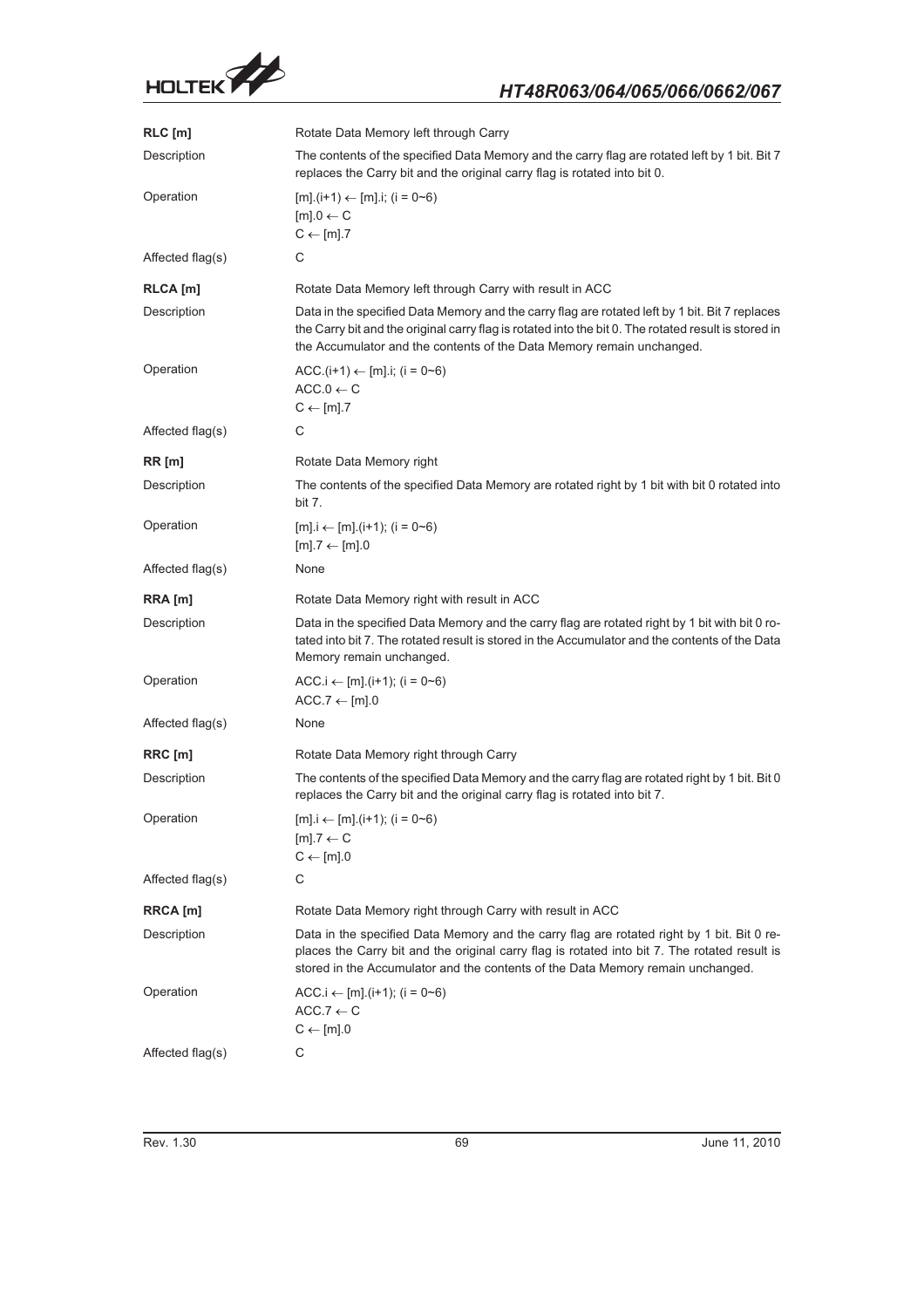

| SBC A,[m]        | Subtract Data Memory from ACC with Carry                                                                                                                                                                                                                                                                                                                                                                                                                |
|------------------|---------------------------------------------------------------------------------------------------------------------------------------------------------------------------------------------------------------------------------------------------------------------------------------------------------------------------------------------------------------------------------------------------------------------------------------------------------|
| Description      | The contents of the specified Data Memory and the complement of the carry flag are sub-<br>tracted from the Accumulator. The result is stored in the Accumulator. Note that if the result<br>of subtraction is negative, the C flag will be cleared to 0, otherwise if the result is positive or<br>zero, the C flag will be set to 1.                                                                                                                  |
| Operation        | $ACC \leftarrow ACC - [m] - \overline{C}$                                                                                                                                                                                                                                                                                                                                                                                                               |
| Affected flag(s) | OV, Z, AC, C                                                                                                                                                                                                                                                                                                                                                                                                                                            |
| SBCM A,[m]       | Subtract Data Memory from ACC with Carry and result in Data Memory                                                                                                                                                                                                                                                                                                                                                                                      |
| Description      | The contents of the specified Data Memory and the complement of the carry flag are sub-<br>tracted from the Accumulator. The result is stored in the Data Memory. Note that if the re-<br>sult of subtraction is negative, the C flag will be cleared to 0, otherwise if the result is<br>positive or zero, the C flag will be set to 1.                                                                                                                |
| Operation        | $[m] \leftarrow ACC - [m] - \overline{C}$                                                                                                                                                                                                                                                                                                                                                                                                               |
| Affected flag(s) | OV, Z, AC, C                                                                                                                                                                                                                                                                                                                                                                                                                                            |
| SDZ [m]          | Skip if decrement Data Memory is 0                                                                                                                                                                                                                                                                                                                                                                                                                      |
| Description      | The contents of the specified Data Memory are first decremented by 1. If the result is 0 the<br>following instruction is skipped. As this requires the insertion of a dummy instruction while<br>the next instruction is fetched, it is a two cycle instruction. If the result is not 0 the program<br>proceeds with the following instruction.                                                                                                         |
| Operation        | $[m] \leftarrow [m] - 1$<br>Skip if $[m] = 0$                                                                                                                                                                                                                                                                                                                                                                                                           |
| Affected flag(s) | None                                                                                                                                                                                                                                                                                                                                                                                                                                                    |
| SDZA [m]         | Skip if decrement Data Memory is zero with result in ACC                                                                                                                                                                                                                                                                                                                                                                                                |
| Description      | The contents of the specified Data Memory are first decremented by 1. If the result is 0, the<br>following instruction is skipped. The result is stored in the Accumulator but the specified<br>Data Memory contents remain unchanged. As this requires the insertion of a dummy in-<br>struction while the next instruction is fetched, it is a two cycle instruction. If the result is not<br>0, the program proceeds with the following instruction. |
| Operation        | $ACC \leftarrow [m] - 1$<br>Skip if $ACC = 0$                                                                                                                                                                                                                                                                                                                                                                                                           |
| Affected flag(s) | None                                                                                                                                                                                                                                                                                                                                                                                                                                                    |
| SET [m]          | Set Data Memory                                                                                                                                                                                                                                                                                                                                                                                                                                         |
| Description      | Each bit of the specified Data Memory is set to 1.                                                                                                                                                                                                                                                                                                                                                                                                      |
| Operation        | $[m] \leftarrow$ FFH                                                                                                                                                                                                                                                                                                                                                                                                                                    |
| Affected flag(s) | None                                                                                                                                                                                                                                                                                                                                                                                                                                                    |
| SET [m].i        | Set bit of Data Memory                                                                                                                                                                                                                                                                                                                                                                                                                                  |
| Description      | Bit i of the specified Data Memory is set to 1.                                                                                                                                                                                                                                                                                                                                                                                                         |
| Operation        | $[m]$ . $i \leftarrow 1$                                                                                                                                                                                                                                                                                                                                                                                                                                |
| Affected flag(s) | None                                                                                                                                                                                                                                                                                                                                                                                                                                                    |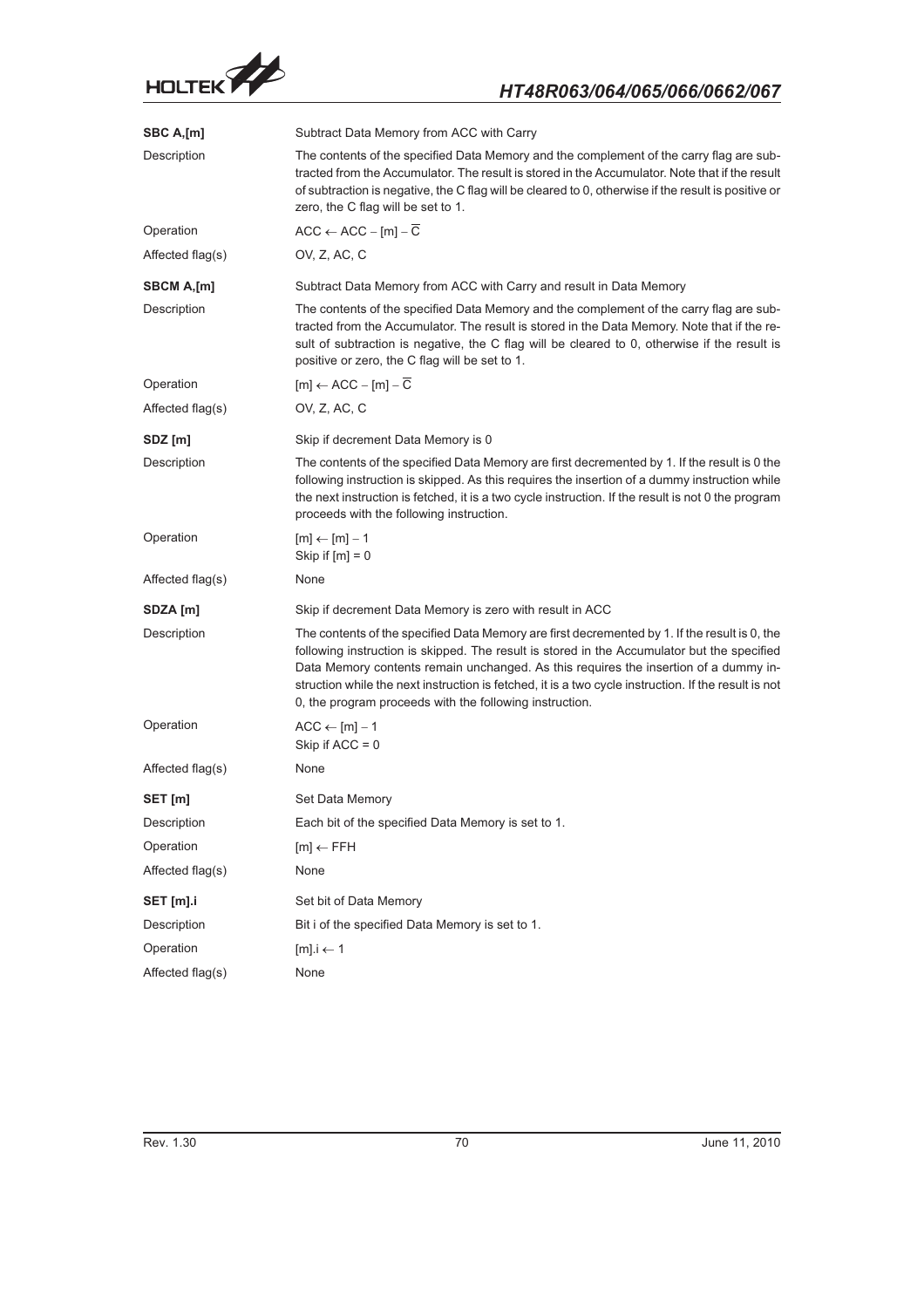

| SIZ [m]          | Skip if increment Data Memory is 0                                                                                                                                                                                                                                                                                                                                                                                                                     |
|------------------|--------------------------------------------------------------------------------------------------------------------------------------------------------------------------------------------------------------------------------------------------------------------------------------------------------------------------------------------------------------------------------------------------------------------------------------------------------|
| Description      | The contents of the specified Data Memory are first incremented by 1. If the result is 0, the<br>following instruction is skipped. As this requires the insertion of a dummy instruction while<br>the next instruction is fetched, it is a two cycle instruction. If the result is not 0 the program<br>proceeds with the following instruction.                                                                                                       |
| Operation        | $[m] \leftarrow [m] + 1$<br>Skip if $[m] = 0$                                                                                                                                                                                                                                                                                                                                                                                                          |
| Affected flag(s) | None                                                                                                                                                                                                                                                                                                                                                                                                                                                   |
| SIZA [m]         | Skip if increment Data Memory is zero with result in ACC                                                                                                                                                                                                                                                                                                                                                                                               |
| Description      | The contents of the specified Data Memory are first incremented by 1. If the result is 0, the<br>following instruction is skipped. The result is stored in the Accumulator but the specified<br>Data Memory contents remain unchanged. As this requires the insertion of a dummy in-<br>struction while the next instruction is fetched, it is a two cycle instruction. If the result is not<br>0 the program proceeds with the following instruction. |
| Operation        | $ACC \leftarrow [m] + 1$<br>Skip if $ACC = 0$                                                                                                                                                                                                                                                                                                                                                                                                          |
| Affected flag(s) | None                                                                                                                                                                                                                                                                                                                                                                                                                                                   |
| SNZ [m].i        | Skip if bit i of Data Memory is not 0                                                                                                                                                                                                                                                                                                                                                                                                                  |
| Description      | If bit i of the specified Data Memory is not 0, the following instruction is skipped. As this re-<br>quires the insertion of a dummy instruction while the next instruction is fetched, it is a two<br>cycle instruction. If the result is 0 the program proceeds with the following instruction.                                                                                                                                                      |
| Operation        | Skip if $[m]$ . $i \neq 0$                                                                                                                                                                                                                                                                                                                                                                                                                             |
| Affected flag(s) | None                                                                                                                                                                                                                                                                                                                                                                                                                                                   |
| SUB A,[m]        | Subtract Data Memory from ACC                                                                                                                                                                                                                                                                                                                                                                                                                          |
| Description      | The specified Data Memory is subtracted from the contents of the Accumulator. The result<br>is stored in the Accumulator. Note that if the result of subtraction is negative, the C flag will<br>be cleared to 0, otherwise if the result is positive or zero, the C flag will be set to 1.                                                                                                                                                            |
| Operation        | $ACC \leftarrow ACC - [m]$                                                                                                                                                                                                                                                                                                                                                                                                                             |
| Affected flag(s) | OV, Z, AC, C                                                                                                                                                                                                                                                                                                                                                                                                                                           |
| SUBM A,[m]       | Subtract Data Memory from ACC with result in Data Memory                                                                                                                                                                                                                                                                                                                                                                                               |
| Description      | The specified Data Memory is subtracted from the contents of the Accumulator. The result<br>is stored in the Data Memory. Note that if the result of subtraction is negative, the C flag will<br>be cleared to 0, otherwise if the result is positive or zero, the C flag will be set to 1.                                                                                                                                                            |
| Operation        | $[m] \leftarrow ACC - [m]$                                                                                                                                                                                                                                                                                                                                                                                                                             |
| Affected flag(s) | OV, Z, AC, C                                                                                                                                                                                                                                                                                                                                                                                                                                           |
| SUB A,x          | Subtract immediate data from ACC                                                                                                                                                                                                                                                                                                                                                                                                                       |
| Description      | The immediate data specified by the code is subtracted from the contents of the Accumu-<br>lator. The result is stored in the Accumulator. Note that if the result of subtraction is nega-<br>tive, the C flag will be cleared to 0, otherwise if the result is positive or zero, the C flag will<br>be set to 1.                                                                                                                                      |
| Operation        | $ACC \leftarrow ACC - x$                                                                                                                                                                                                                                                                                                                                                                                                                               |
| Affected flag(s) | OV, Z, AC, C                                                                                                                                                                                                                                                                                                                                                                                                                                           |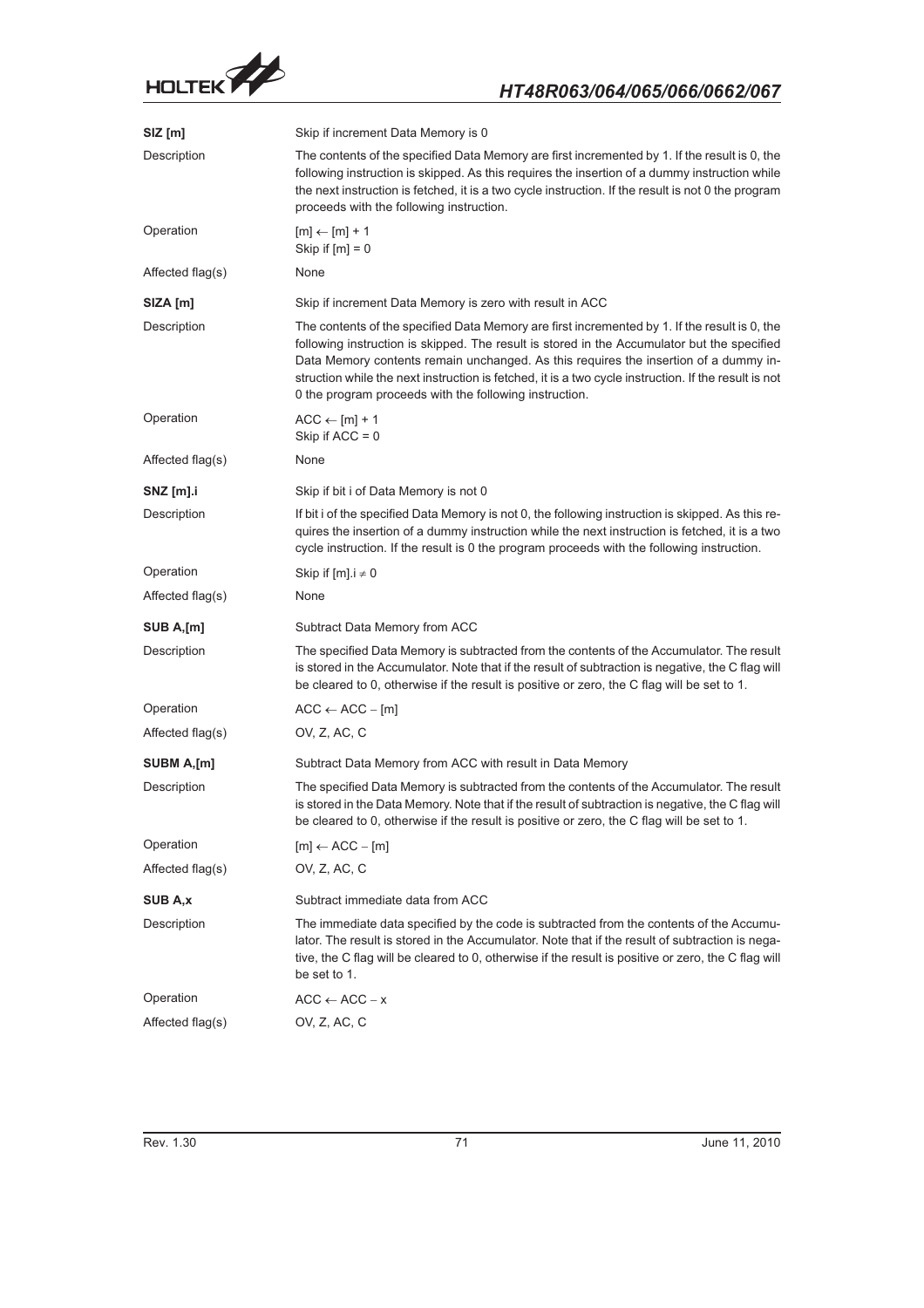

| SWAP [m]         | Swap nibbles of Data Memory                                                                                                                                                                                                                                                                                                                             |
|------------------|---------------------------------------------------------------------------------------------------------------------------------------------------------------------------------------------------------------------------------------------------------------------------------------------------------------------------------------------------------|
| Description      | The low-order and high-order nibbles of the specified Data Memory are interchanged.                                                                                                                                                                                                                                                                     |
| Operation        | $[m].3~[m].0 \leftrightarrow [m].7~[m].4$                                                                                                                                                                                                                                                                                                               |
| Affected flag(s) | None                                                                                                                                                                                                                                                                                                                                                    |
| SWAPA [m]        | Swap nibbles of Data Memory with result in ACC                                                                                                                                                                                                                                                                                                          |
| Description      | The low-order and high-order nibbles of the specified Data Memory are interchanged. The<br>result is stored in the Accumulator. The contents of the Data Memory remain unchanged.                                                                                                                                                                       |
| Operation        | $ACC.3 \sim ACC.0 \leftarrow [m]$ .7 ~ [m].4<br>$ACC.7 \sim ACC.4 \leftarrow [m].3 \sim [m].0$                                                                                                                                                                                                                                                          |
| Affected flag(s) | None                                                                                                                                                                                                                                                                                                                                                    |
| $SZ$ [m]         | Skip if Data Memory is 0                                                                                                                                                                                                                                                                                                                                |
| Description      | If the contents of the specified Data Memory is 0, the following instruction is skipped. As<br>this requires the insertion of a dummy instruction while the next instruction is fetched, it is a<br>two cycle instruction. If the result is not 0 the program proceeds with the following instruc-<br>tion.                                             |
| Operation        | Skip if $[m] = 0$                                                                                                                                                                                                                                                                                                                                       |
| Affected flag(s) | None                                                                                                                                                                                                                                                                                                                                                    |
| SZA [m]          | Skip if Data Memory is 0 with data movement to ACC                                                                                                                                                                                                                                                                                                      |
| Description      | The contents of the specified Data Memory are copied to the Accumulator. If the value is<br>zero, the following instruction is skipped. As this requires the insertion of a dummy instruc-<br>tion while the next instruction is fetched, it is a two cycle instruction. If the result is not 0 the<br>program proceeds with the following instruction. |
| Operation        | $ACC \leftarrow [m]$<br>Skip if $[m] = 0$                                                                                                                                                                                                                                                                                                               |
| Affected flag(s) | None                                                                                                                                                                                                                                                                                                                                                    |
| $SZ$ [m].i       | Skip if bit i of Data Memory is 0                                                                                                                                                                                                                                                                                                                       |
| Description      | If bit i of the specified Data Memory is 0, the following instruction is skipped. As this re-<br>quires the insertion of a dummy instruction while the next instruction is fetched, it is a two<br>cycle instruction. If the result is not 0, the program proceeds with the following instruction.                                                      |
| Operation        | Skip if $[m]$ . $i = 0$                                                                                                                                                                                                                                                                                                                                 |
| Affected flag(s) | None                                                                                                                                                                                                                                                                                                                                                    |
| TABRDC [m]       | Read table (current page) to TBLH and Data Memory                                                                                                                                                                                                                                                                                                       |
| Description      | The low byte of the program code (current page) addressed by the table pointer (TBLP) is<br>moved to the specified Data Memory and the high byte moved to TBLH.                                                                                                                                                                                         |
| Operation        | $[m] \leftarrow$ program code (low byte)<br>TBLH $\leftarrow$ program code (high byte)                                                                                                                                                                                                                                                                  |
| Affected flag(s) | None                                                                                                                                                                                                                                                                                                                                                    |
| TABRDL [m]       | Read table (last page) to TBLH and Data Memory                                                                                                                                                                                                                                                                                                          |
| Description      | The low byte of the program code (last page) addressed by the table pointer (TBLP) is<br>moved to the specified Data Memory and the high byte moved to TBLH.                                                                                                                                                                                            |
| Operation        | $[m] \leftarrow$ program code (low byte)<br>TBLH $\leftarrow$ program code (high byte)                                                                                                                                                                                                                                                                  |
| Affected flag(s) | None                                                                                                                                                                                                                                                                                                                                                    |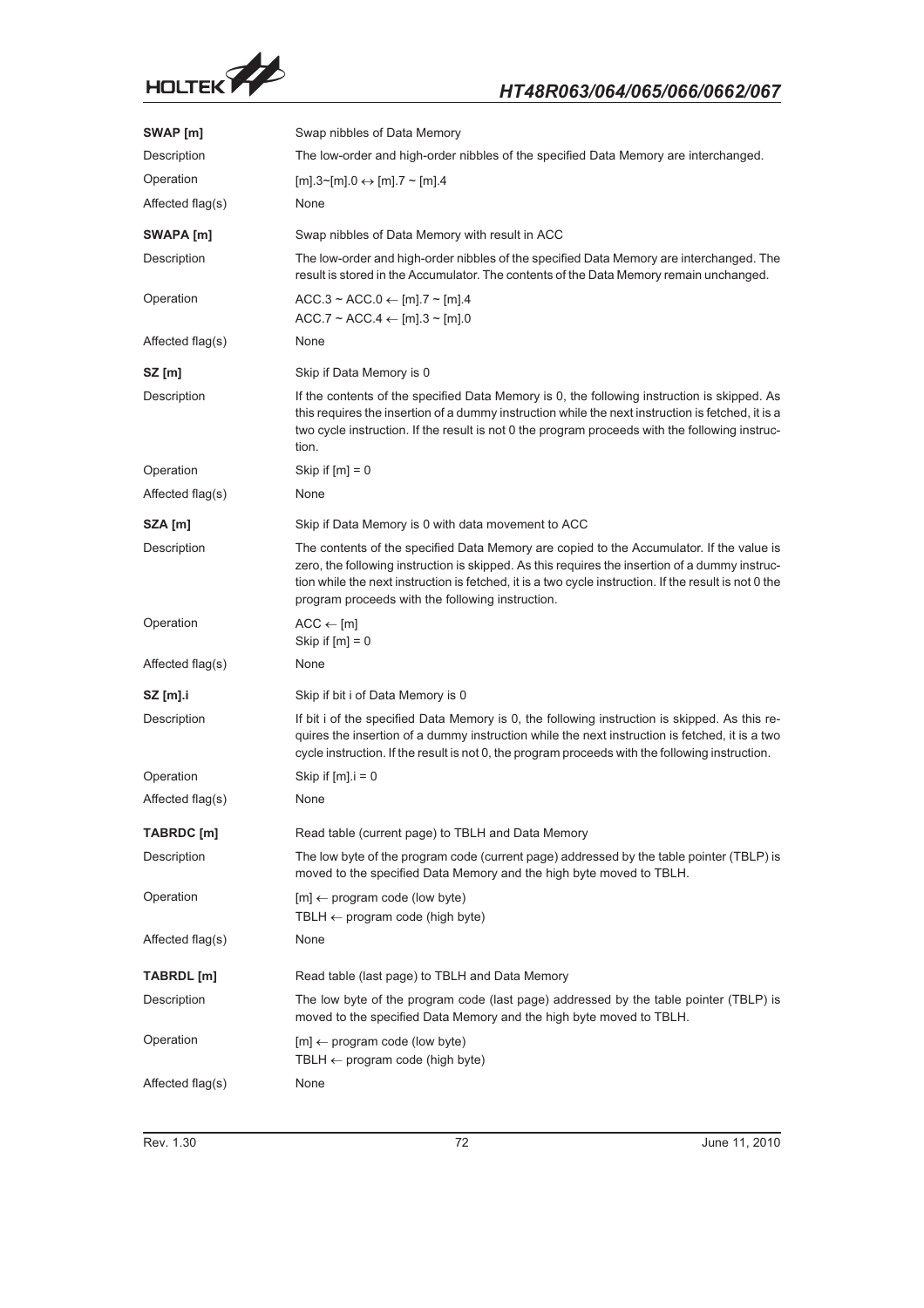

| XOR A, [m]       | Logical XOR Data Memory to ACC                                                                                                                |
|------------------|-----------------------------------------------------------------------------------------------------------------------------------------------|
| Description      | Data in the Accumulator and the specified Data Memory perform a bitwise logical XOR op-<br>eration. The result is stored in the Accumulator.  |
| Operation        | $ACC \leftarrow ACC$ "XOR" [m]                                                                                                                |
| Affected flag(s) | Ζ                                                                                                                                             |
| XORM A,[m]       | Logical XOR ACC to Data Memory                                                                                                                |
| Description      | Data in the specified Data Memory and the Accumulator perform a bitwise logical XOR op-<br>eration. The result is stored in the Data Memory.  |
| Operation        | $[m] \leftarrow ACC$ "XOR" $[m]$                                                                                                              |
| Affected flag(s) | Ζ                                                                                                                                             |
| XOR A.x          | Logical XOR immediate data to ACC                                                                                                             |
| Description      | Data in the Accumulator and the specified immediate data perform a bitwise logical XOR<br>operation. The result is stored in the Accumulator. |
| Operation        | $ACC \leftarrow ACC$ "XOR" x                                                                                                                  |
| Affected flag(s) | Ζ                                                                                                                                             |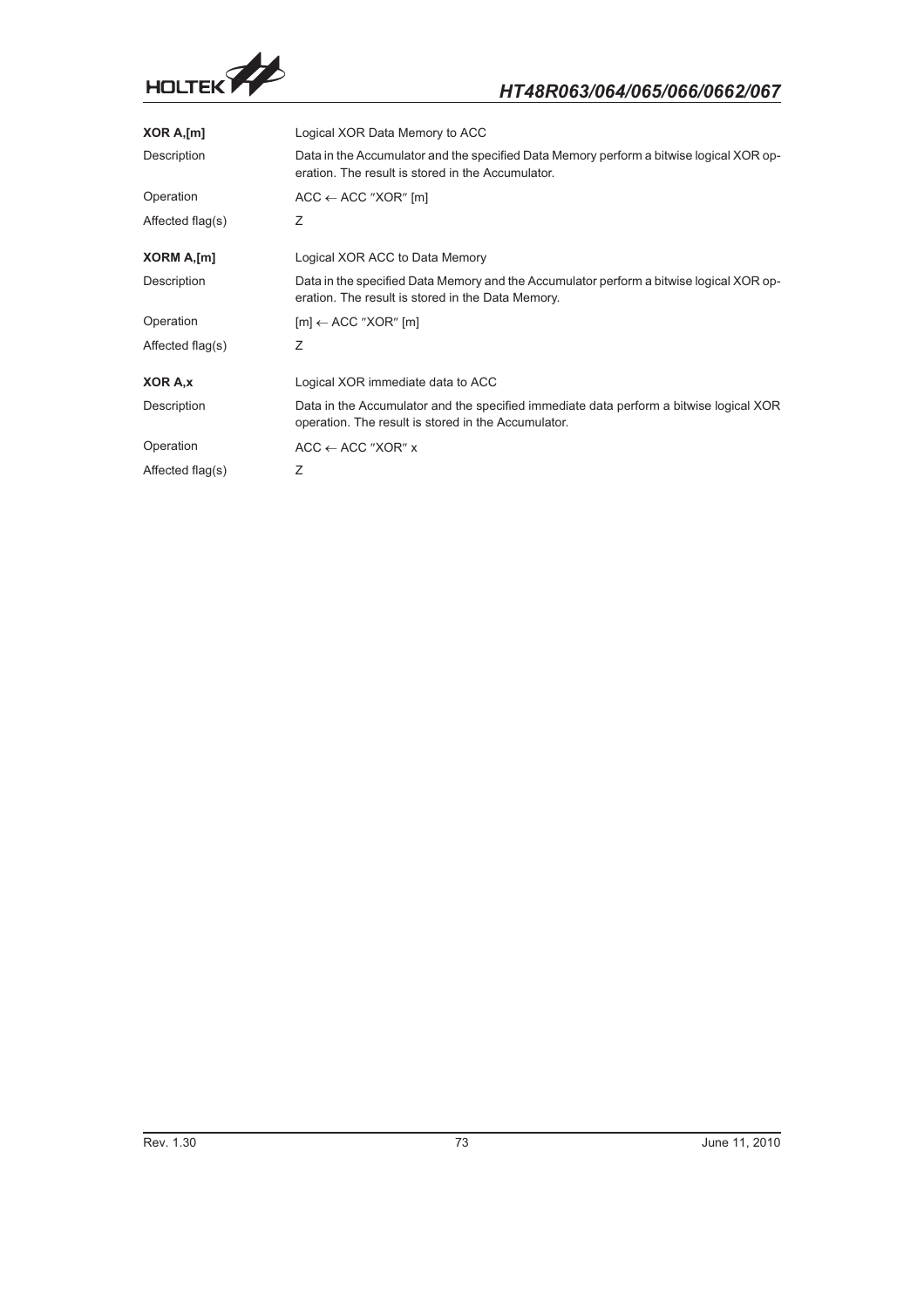

## **Package Information**

**16-pin DIP (300mil) Outline Dimensions**







**Fig1. Full Lead Packages**







**Fig2. 1/2 Lead Packages**

|  |  | • MS-001d (see fig1) |
|--|--|----------------------|
|--|--|----------------------|

|               | <b>Dimensions in inch</b> |       |       |
|---------------|---------------------------|-------|-------|
| <b>Symbol</b> | Min.                      | Nom.  | Max.  |
| A             | 0.780                     |       | 0.880 |
| B             | 0.240                     |       | 0.280 |
| C             | 0.115                     |       | 0.195 |
| D             | 0.115                     |       | 0.150 |
| E             | 0.014                     |       | 0.022 |
| F             | 0.045                     |       | 0.070 |
| G             |                           | 0.100 |       |
| H             | 0.300                     |       | 0.325 |
|               |                           |       | 0.430 |

|               | <b>Dimensions in mm</b> |      |       |
|---------------|-------------------------|------|-------|
| <b>Symbol</b> | Min.                    | Nom. | Max.  |
| A             | 19.81                   |      | 22.35 |
| B             | 6.10                    |      | 7.11  |
| C             | 2.92                    |      | 4.95  |
| D             | 2.92                    |      | 3.81  |
| E             | 0.36                    |      | 0.56  |
| F             | 1.14                    |      | 1.78  |
| G             |                         | 2.54 |       |
| H             | 7.62                    |      | 8.26  |
|               |                         |      | 10.92 |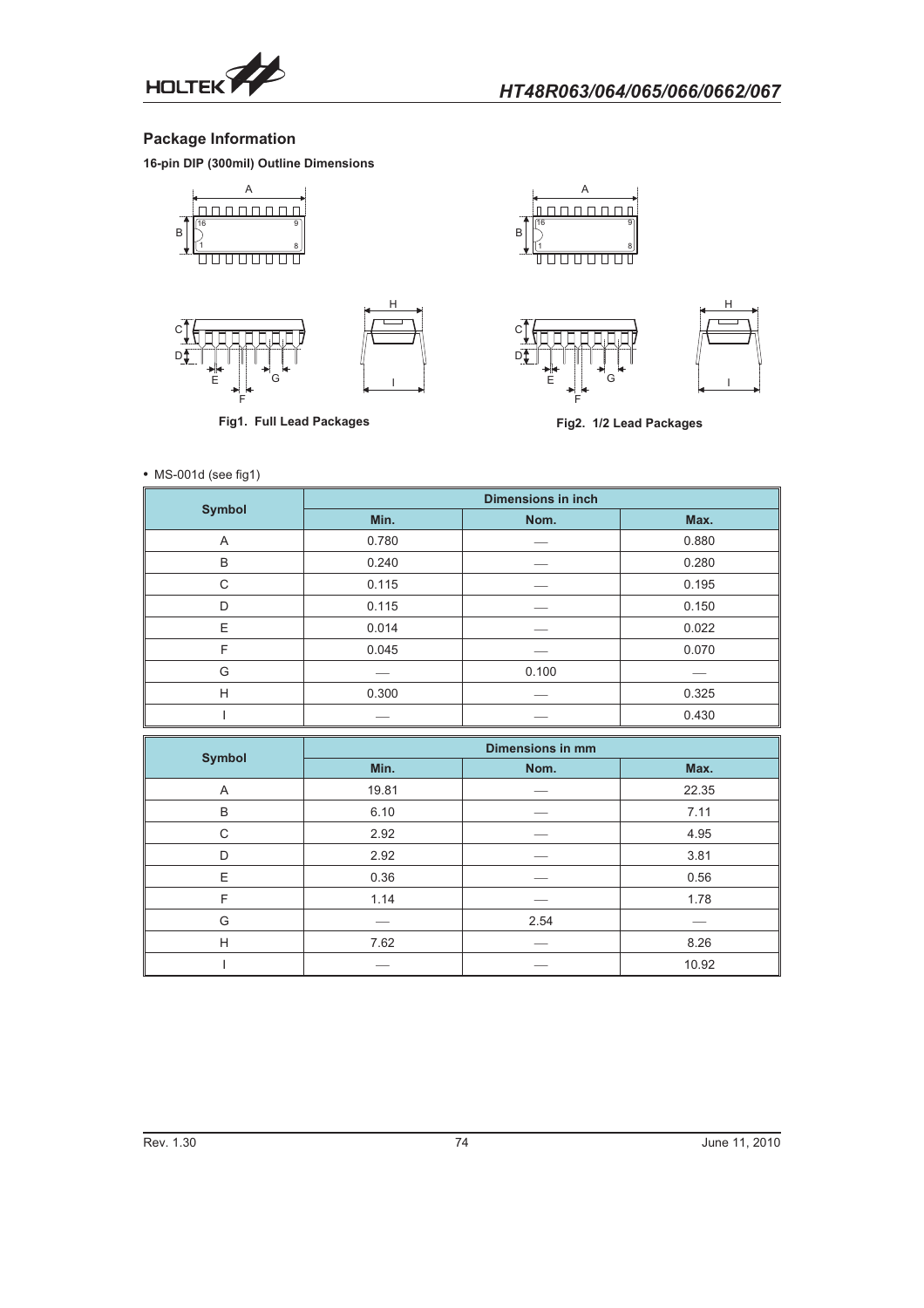

• MS-001d (see fig2)

|               | <b>Dimensions in inch</b> |       |       |
|---------------|---------------------------|-------|-------|
| <b>Symbol</b> | Min.                      | Nom.  | Max.  |
| A             | 0.735                     |       | 0.775 |
| B             | 0.240                     |       | 0.280 |
| C             | 0.115                     |       | 0.195 |
| D             | 0.115                     |       | 0.150 |
| E             | 0.014                     |       | 0.022 |
| F             | 0.045                     |       | 0.070 |
| G             |                           | 0.100 |       |
| H             | 0.300                     |       | 0.325 |
|               |                           |       | 0.430 |

|               | <b>Dimensions in mm</b> |      |       |
|---------------|-------------------------|------|-------|
| <b>Symbol</b> | Min.                    | Nom. | Max.  |
| A             | 18.67                   |      | 19.69 |
| B             | 6.10                    |      | 7.11  |
| C             | 2.92                    |      | 4.95  |
| D             | 2.92                    |      | 3.81  |
| E             | 0.36                    |      | 0.56  |
| F             | 1.14                    |      | 1.78  |
| G             |                         | 2.54 |       |
| H             | 7.62                    |      | 8.26  |
|               |                         |      | 10.92 |

- MO-095a (see fig2)

|               | <b>Dimensions in inch</b> |       |       |
|---------------|---------------------------|-------|-------|
| <b>Symbol</b> | Min.                      | Nom.  | Max.  |
| A             | 0.745                     |       | 0.785 |
| B             | 0.275                     |       | 0.295 |
| C             | 0.120                     |       | 0.150 |
| D             | 0.110                     |       | 0.150 |
| E             | 0.014                     |       | 0.022 |
| F             | 0.045                     |       | 0.060 |
| G             |                           | 0.100 |       |
| H             | 0.300                     |       | 0.325 |
|               |                           |       | 0.430 |

|               | <b>Dimensions in mm</b> |      |       |
|---------------|-------------------------|------|-------|
| <b>Symbol</b> | Min.                    | Nom. | Max.  |
| A             | 18.92                   |      | 19.94 |
| B             | 6.99                    |      | 7.49  |
| C             | 3.05                    |      | 3.81  |
| D             | 2.79                    |      | 3.81  |
| E             | 0.36                    |      | 0.56  |
| F             | 1.14                    |      | 1.52  |
| G             |                         | 2.54 |       |
| H             | 7.62                    |      | 8.26  |
|               |                         |      | 10.92 |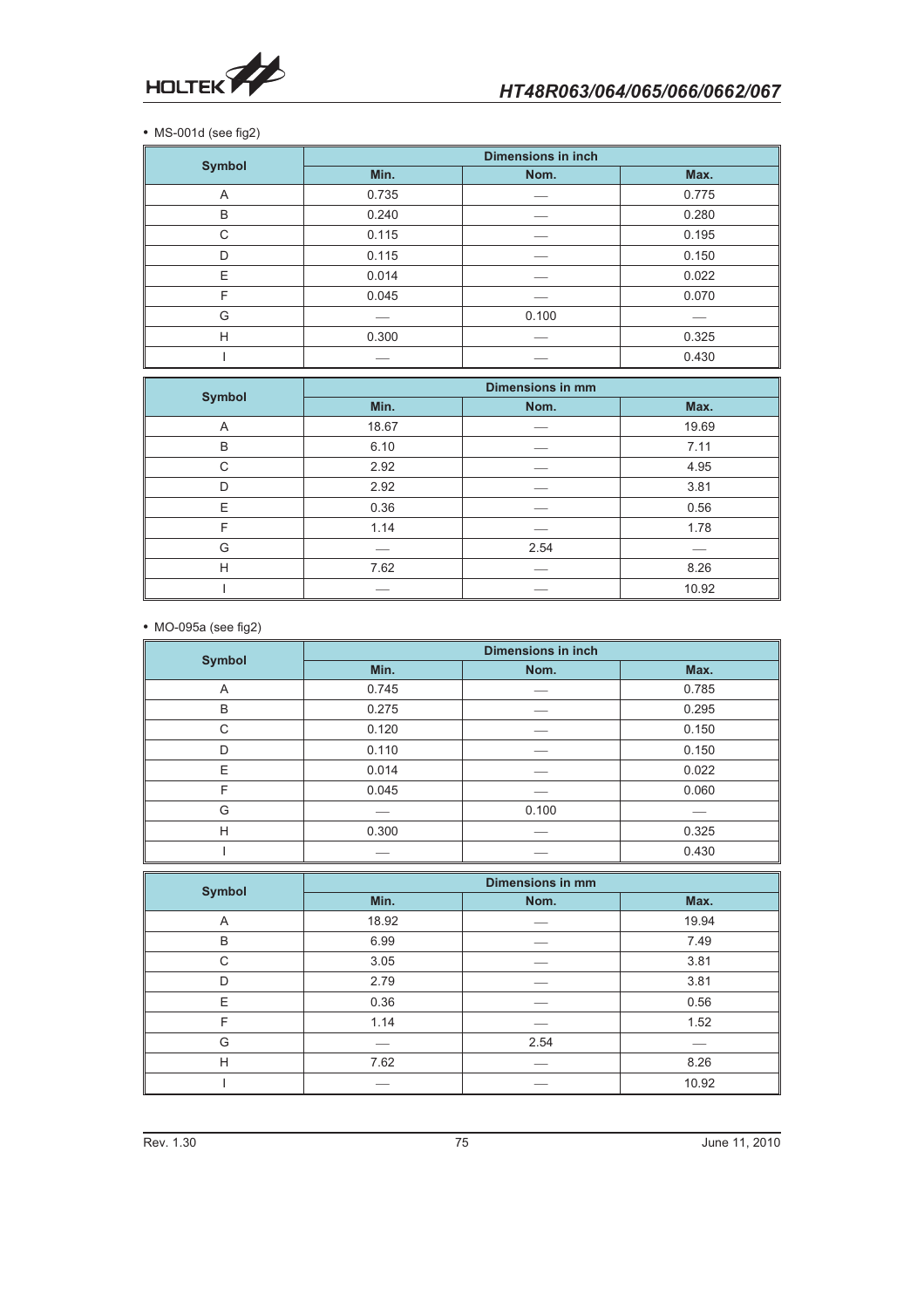

#### **16-pin NSOP (150mil) Outline Dimensions**





|               | <b>Dimensions in inch</b> |       |             |
|---------------|---------------------------|-------|-------------|
| <b>Symbol</b> | Min.                      | Nom.  | Max.        |
| A             | 0.228                     |       | 0.244       |
| B             | 0.150                     |       | 0.157       |
| C             | 0.012                     |       | 0.020       |
| C'            | 0.386                     |       | 0.402       |
| D             |                           |       | 0.069       |
| E             |                           | 0.050 |             |
| F             | 0.004                     |       | 0.010       |
| G             | 0.016                     |       | 0.050       |
| H             | 0.007                     |       | 0.010       |
| $\alpha$      | $0^{\circ}$               |       | $8^{\circ}$ |

|               | <b>Dimensions in mm</b> |      |             |
|---------------|-------------------------|------|-------------|
| <b>Symbol</b> | Min.                    | Nom. | Max.        |
| A             | 5.79                    |      | 6.20        |
| B             | 3.81                    |      | 3.99        |
| C             | 0.30                    |      | 0.51        |
| C'            | 9.80                    |      | 10.21       |
| D             |                         |      | 1.75        |
| E             |                         | 1.27 |             |
| F             | 0.10                    |      | 0.25        |
| G             | 0.41                    |      | 1.27        |
| H             | 0.18                    |      | 0.25        |
| $\alpha$      | $0^{\circ}$             |      | $8^{\circ}$ |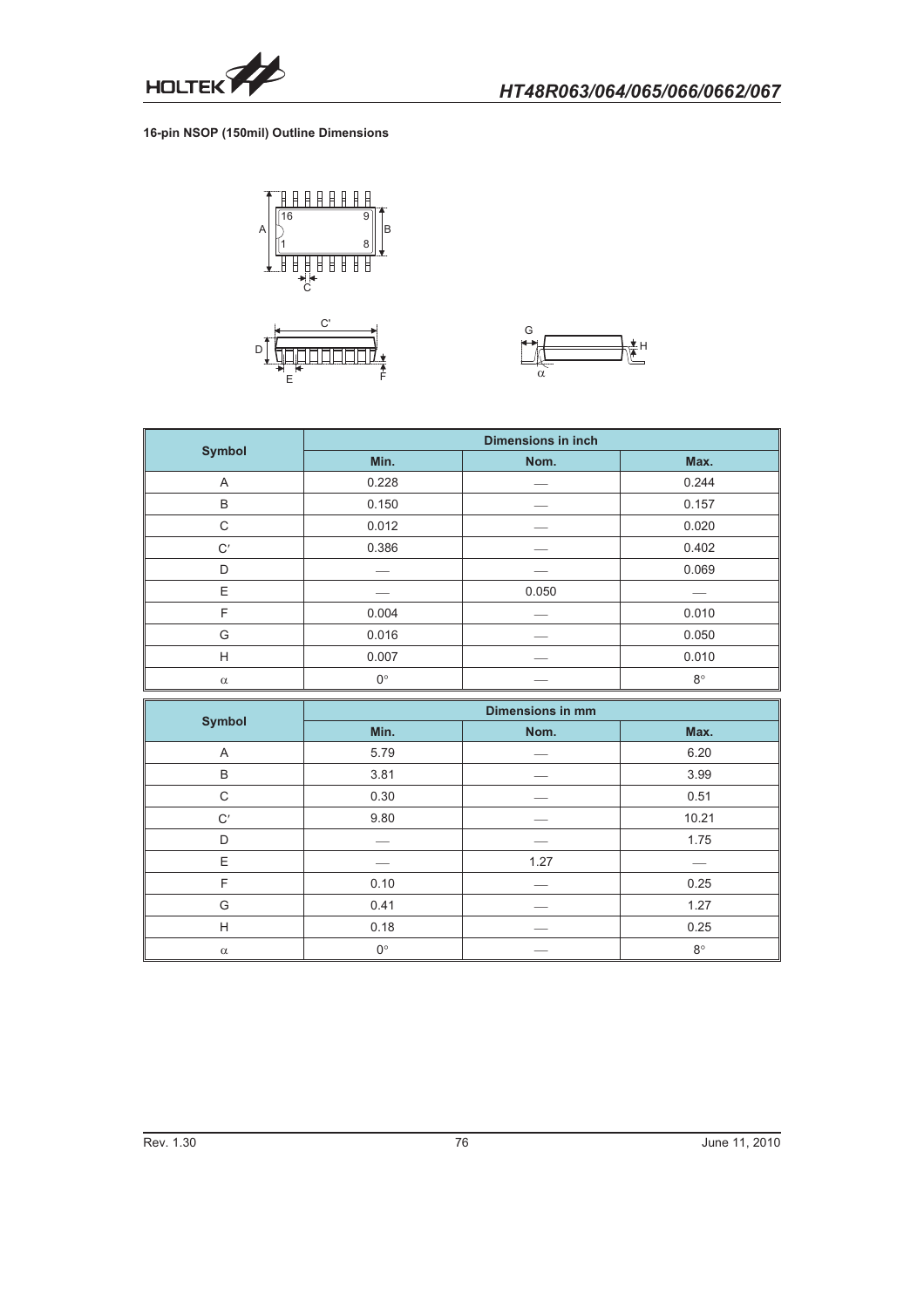

**20-pin DIP (300mil) Outline Dimensions**



**Fig1. Full Lead Packages**

**Fig2. 1/2 Lead Packages**

- MS-001d (see fig1)

|               | <b>Dimensions in inch</b> |       |       |
|---------------|---------------------------|-------|-------|
| <b>Symbol</b> | Min.                      | Nom.  | Max.  |
| A             | 0.980                     |       | 1.060 |
| B             | 0.240                     |       | 0.280 |
| C             | 0.115                     |       | 0.195 |
| D             | 0.115                     |       | 0.150 |
| E             | 0.014                     |       | 0.022 |
| F             | 0.045                     |       | 0.070 |
| G             |                           | 0.100 |       |
| H             | 0.300                     |       | 0.325 |
|               |                           | 0.430 |       |

|               | <b>Dimensions in mm</b> |       |       |
|---------------|-------------------------|-------|-------|
| <b>Symbol</b> | Min.                    | Nom.  | Max.  |
| Α             | 24.89                   |       | 26.92 |
| B             | 6.10                    |       | 7.11  |
| C             | 2.92                    |       | 4.95  |
| D             | 2.92                    |       | 3.81  |
| E             | 0.36                    |       | 0.56  |
| F             | 1.14                    |       | 1.78  |
| G             |                         | 2.54  |       |
| H             | 7.62                    |       | 8.26  |
|               |                         | 10.92 |       |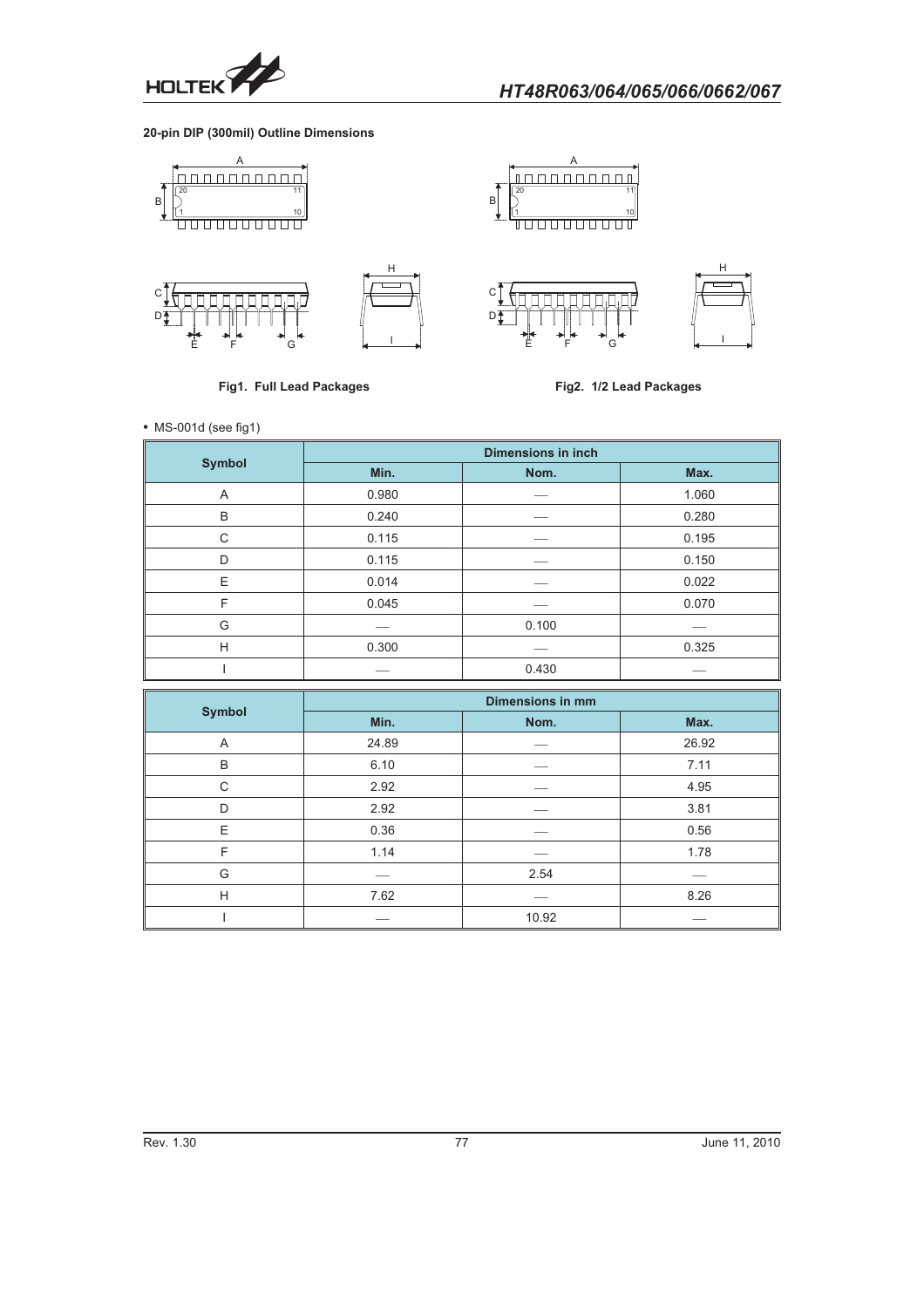

- MO-095a (see fig2)

|                | <b>Dimensions in inch</b> |       |       |
|----------------|---------------------------|-------|-------|
| <b>Symbol</b>  | Min.                      | Nom.  | Max.  |
| $\overline{A}$ | 0.945                     |       | 0.985 |
| B              | 0.275                     |       | 0.295 |
| $\mathsf{C}$   | 0.120                     |       | 0.150 |
| D              | 0.110                     |       | 0.150 |
| E              | 0.014                     |       | 0.022 |
| F              | 0.045                     |       | 0.060 |
| G              |                           | 0.100 |       |
| H              | 0.300                     |       | 0.325 |
|                |                           | 0.430 |       |

|               | <b>Dimensions in mm</b> |       |       |
|---------------|-------------------------|-------|-------|
| <b>Symbol</b> | Min.                    | Nom.  | Max.  |
| Α             | 24.00                   |       | 25.02 |
| B             | 6.99                    |       | 7.49  |
| C             | 3.05                    |       | 3.81  |
| D.            | 2.79                    |       | 3.81  |
| E             | 0.36                    |       | 0.56  |
| F             | 1.14                    |       | 1.52  |
| G             |                         | 2.54  |       |
| H             | 7.62                    |       | 8.26  |
|               |                         | 10.92 |       |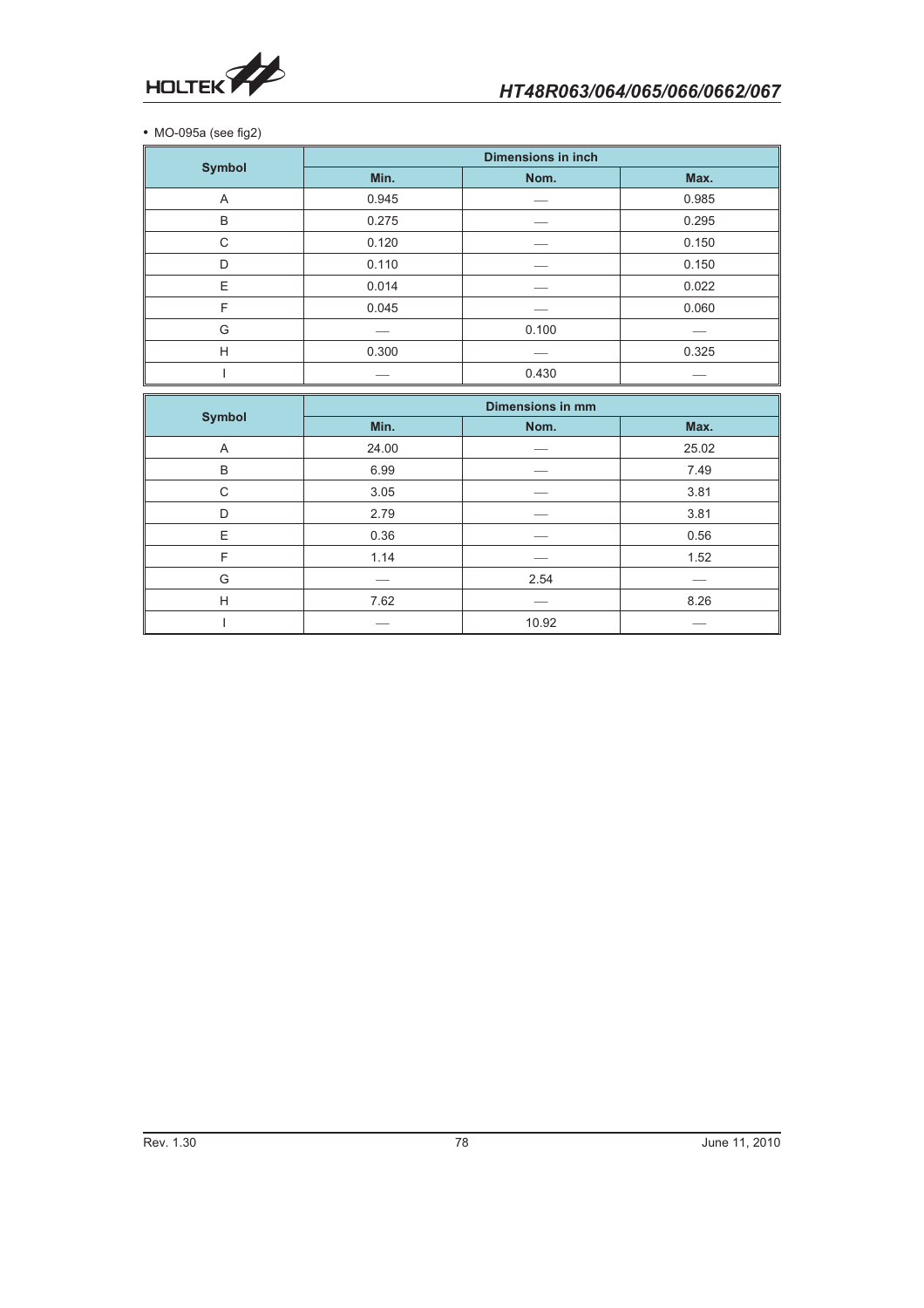

**20-pin SOP (300mil) Outline Dimensions**





#### - MS-013

|               | <b>Dimensions in inch</b> |       |             |
|---------------|---------------------------|-------|-------------|
| <b>Symbol</b> | Min.                      | Nom.  | Max.        |
| A             | 0.393                     |       | 0.419       |
| B             | 0.256                     |       | 0.300       |
| C             | 0.012                     |       | 0.020       |
| C'            | 0.496                     |       | 0.512       |
| D             |                           |       | 0.104       |
| E             |                           | 0.050 |             |
| F             | 0.004                     |       | 0.012       |
| G             | 0.016                     |       | 0.050       |
| H             | 0.008                     |       | 0.013       |
| $\alpha$      | $0^{\circ}$               |       | $8^{\circ}$ |

| <b>Symbol</b> | <b>Dimensions in mm</b> |      |             |
|---------------|-------------------------|------|-------------|
|               | Min.                    | Nom. | Max.        |
| Α             | 9.98                    |      | 10.64       |
| B             | 6.50                    |      | 7.62        |
| C             | 0.30                    |      | 0.51        |
| C'            | 12.60                   |      | 13.00       |
| D             |                         |      | 2.64        |
| E             |                         | 1.27 |             |
| F             | 0.10                    |      | 0.30        |
| G             | 0.41                    |      | 1.27        |
| H             | 0.20                    |      | 0.33        |
| $\alpha$      | $0^{\circ}$             |      | $8^{\circ}$ |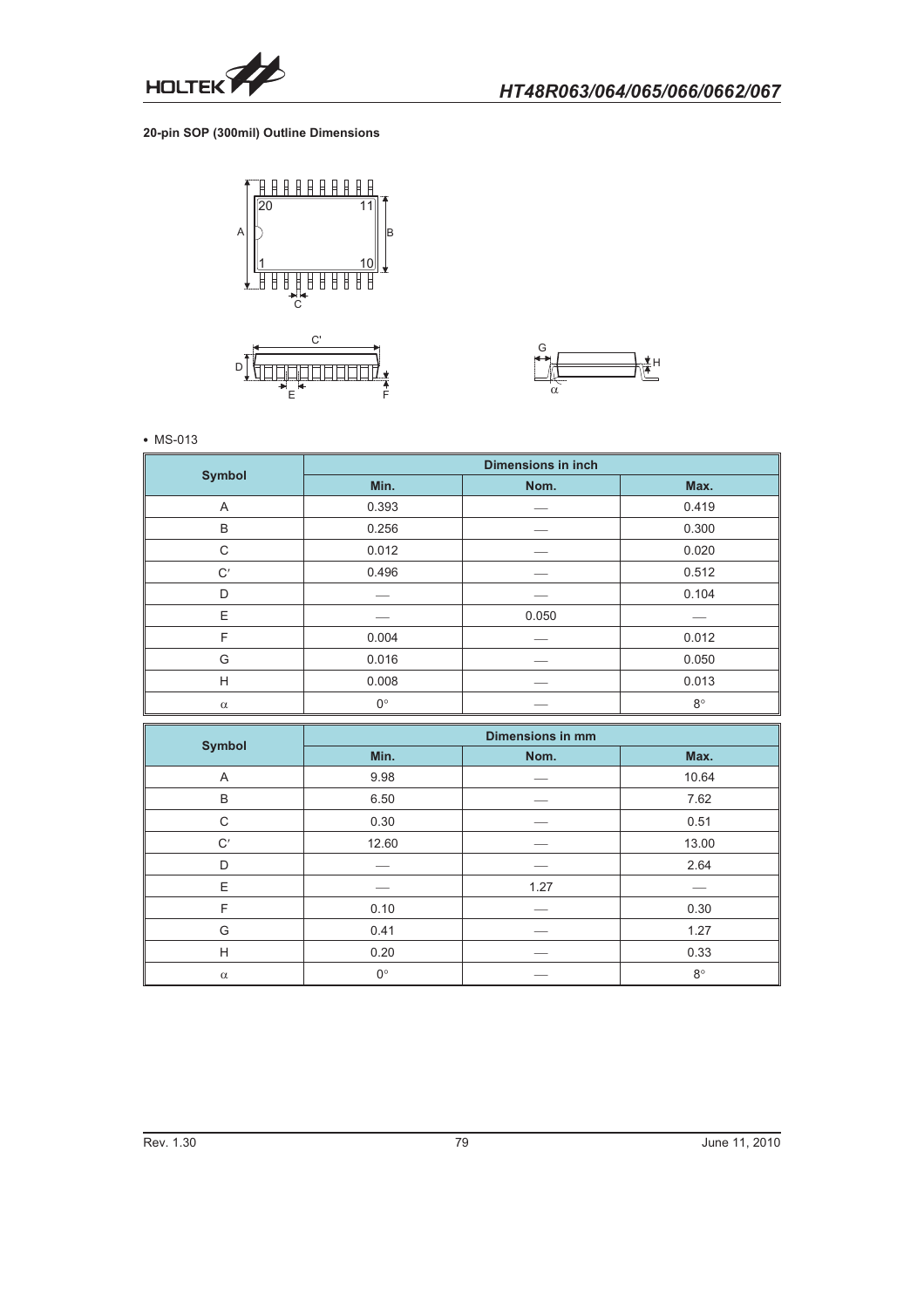

#### **20-pin SSOP (150mil) Outline Dimensions**



 $-$ 



|               | <b>Dimensions in inch</b> |       |             |
|---------------|---------------------------|-------|-------------|
| <b>Symbol</b> | Min.                      | Nom.  | Max.        |
| A             | 0.228                     |       | 0.244       |
| B             | 0.150                     |       | 0.158       |
| C             | 0.008                     |       | 0.012       |
| C'            | 0.335                     |       | 0.347       |
| D             | 0.049                     |       | 0.065       |
| E             |                           | 0.025 |             |
| F             | 0.004                     |       | 0.010       |
| G             | 0.015                     |       | 0.050       |
| H             | 0.007                     |       | 0.010       |
| $\alpha$      | $0^{\circ}$               |       | $8^{\circ}$ |

|               | <b>Dimensions in mm</b> |      |             |
|---------------|-------------------------|------|-------------|
| <b>Symbol</b> | Min.                    | Nom. | Max.        |
| A             | 5.79                    |      | 6.20        |
| B             | 3.81                    |      | 4.01        |
| C             | 0.20                    |      | 0.30        |
| C'            | 8.51                    |      | 8.81        |
| D             | 1.24                    |      | 1.65        |
| E             |                         | 0.64 |             |
| F             | 0.10                    |      | 0.25        |
| G             | 0.38                    |      | 1.27        |
| H             | 0.18                    |      | 0.25        |
| $\alpha$      | $0^{\circ}$             |      | $8^{\circ}$ |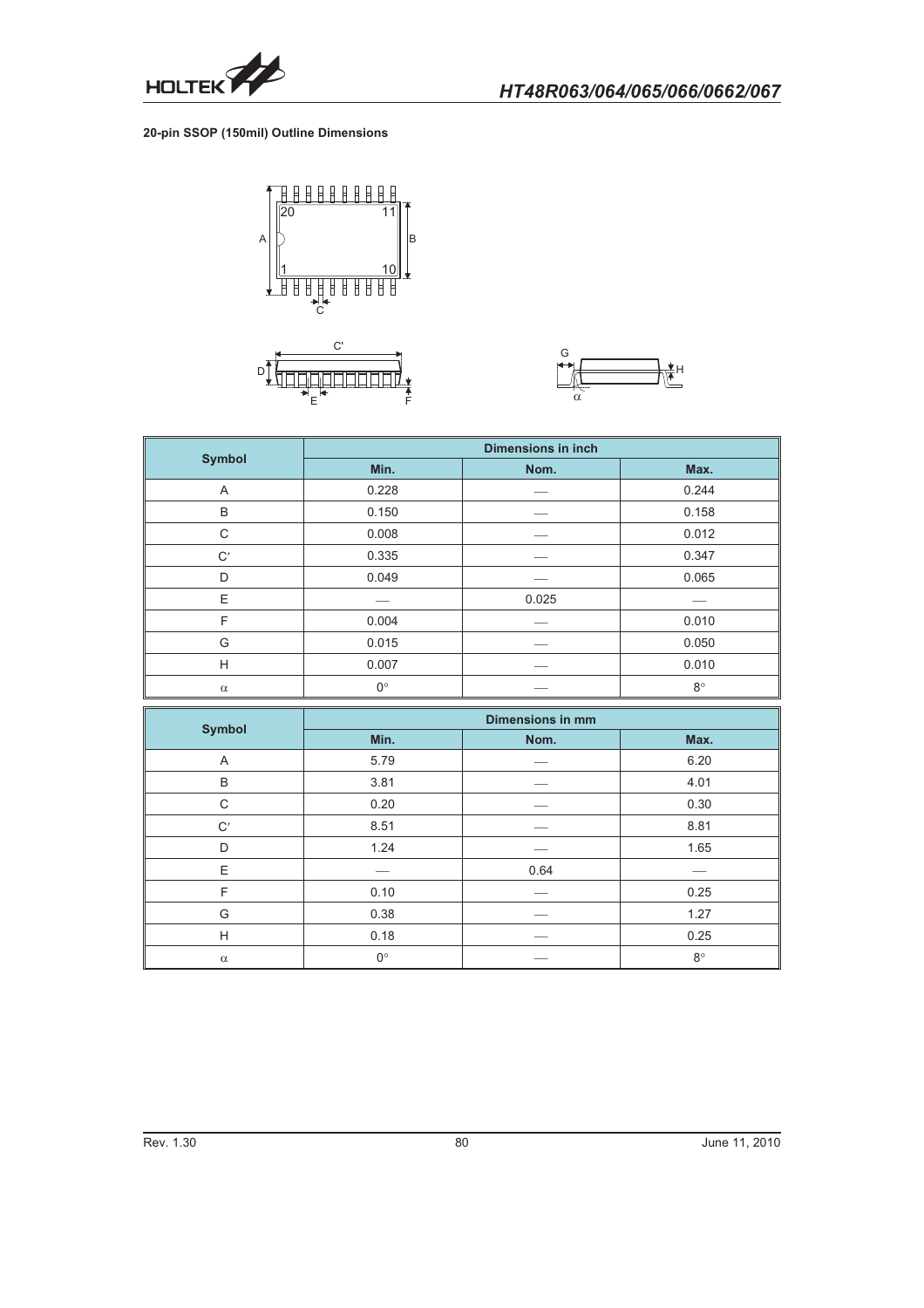

## **24-pin SKDIP (300mil) Outline Dimensions**



**Fig1. Full Lead Packages**

**Fig2. 1/2 Lead Packages**

• MS-001d (see fig1)

|               | <b>Dimensions in inch</b> |       |       |
|---------------|---------------------------|-------|-------|
| <b>Symbol</b> | Min.                      | Nom.  | Max.  |
| A             | 1.230                     |       | 1.280 |
| B             | 0.240                     |       | 0.280 |
| C             | 0.115                     |       | 0.195 |
| D             | 0.115                     |       | 0.150 |
| E             | 0.014                     |       | 0.022 |
| F             | 0.045                     |       | 0.070 |
| G             |                           | 0.100 |       |
| H             | 0.300                     |       | 0.325 |
|               |                           | 0.430 |       |

|               | <b>Dimensions in mm</b> |       |       |
|---------------|-------------------------|-------|-------|
| <b>Symbol</b> | Min.                    | Nom.  | Max.  |
| A             | 31.24                   |       | 32.51 |
| B             | 6.10                    |       | 7.11  |
| C             | 2.92                    |       | 4.95  |
| D             | 2.92                    |       | 3.81  |
| E             | 0.36                    |       | 0.56  |
| F             | 1.14                    |       | 1.78  |
| G             |                         | 2.54  |       |
| H             | 7.62                    |       | 8.26  |
|               |                         | 10.92 |       |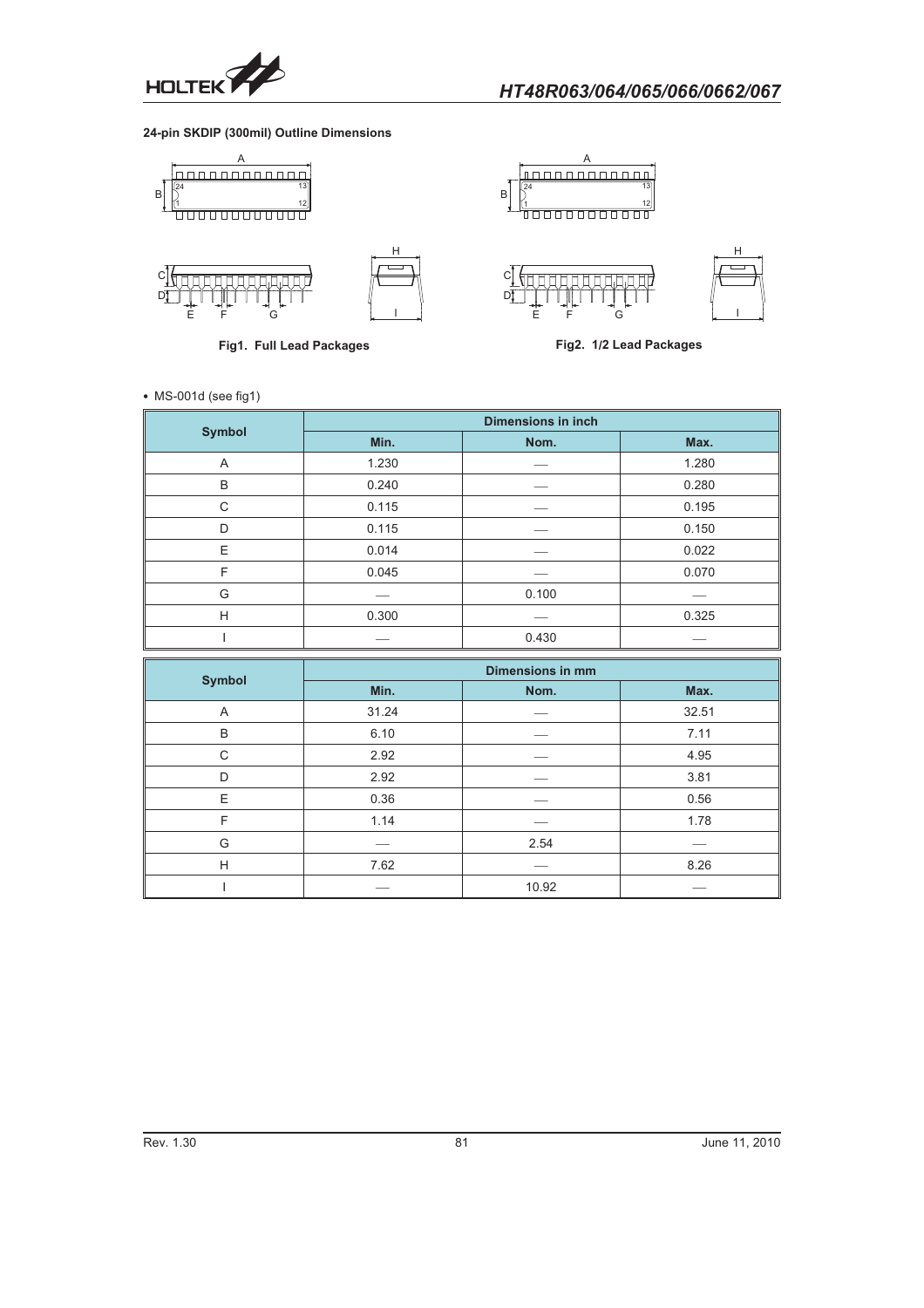

• MS-001d (see fig2)

|               | <b>Dimensions in inch</b> |       |       |
|---------------|---------------------------|-------|-------|
| <b>Symbol</b> | Min.                      | Nom.  | Max.  |
| A             | 1.160                     |       | 1.195 |
| B             | 0.240                     |       | 0.280 |
| C             | 0.115                     |       | 0.195 |
| D             | 0.115                     |       | 0.150 |
| E             | 0.014                     |       | 0.022 |
| F             | 0.045                     |       | 0.070 |
| G             |                           | 0.100 |       |
| H             | 0.300                     |       | 0.325 |
|               |                           | 0.430 |       |

|               | <b>Dimensions in mm</b> |       |       |
|---------------|-------------------------|-------|-------|
| <b>Symbol</b> | Min.                    | Nom.  | Max.  |
| A             | 29.46                   |       | 30.35 |
| B             | 6.10                    |       | 7.11  |
| C             | 2.92                    |       | 4.95  |
| D             | 2.92                    |       | 3.81  |
| E             | 0.36                    |       | 0.56  |
| F             | 1.14                    |       | 1.78  |
| G             |                         | 2.54  |       |
| H             | 7.62                    |       | 8.26  |
|               |                         | 10.92 |       |

- MO-095a (see fig2)

|               | <b>Dimensions in inch</b> |       |       |
|---------------|---------------------------|-------|-------|
| <b>Symbol</b> | Min.                      | Nom.  | Max.  |
| A             | 1.145                     |       | 1.185 |
| B             | 0.275                     |       | 0.295 |
| C             | 0.120                     |       | 0.150 |
| D             | 0.110                     |       | 0.150 |
| E             | 0.014                     |       | 0.022 |
| F             | 0.045                     |       | 0.060 |
| G             |                           | 0.100 |       |
| H             | 0.300                     |       | 0.325 |
|               |                           | 0.430 |       |

|               | <b>Dimensions in mm</b> |       |       |
|---------------|-------------------------|-------|-------|
| <b>Symbol</b> | Min.                    | Nom.  | Max.  |
| Α             | 29.08                   |       | 30.10 |
| B             | 6.99                    |       | 7.49  |
| C             | 3.05                    |       | 3.81  |
| D             | 2.79                    |       | 3.81  |
| E             | 0.36                    |       | 0.56  |
| F             | 1.14                    |       | 1.52  |
| G             |                         | 2.54  |       |
| H             | 7.62                    |       | 8.26  |
|               |                         | 10.92 |       |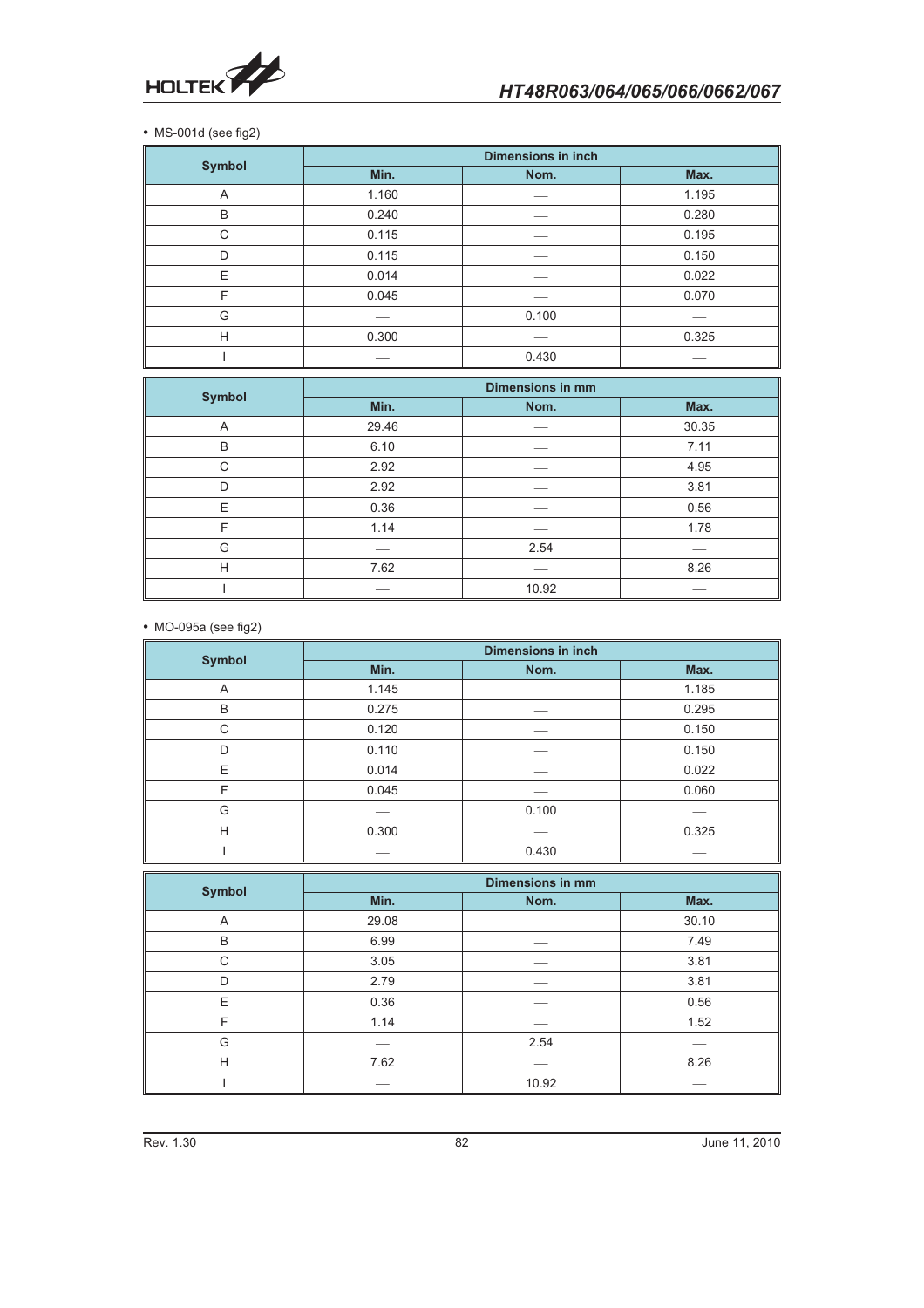

## **24-pin SOP (300mil) Outline Dimensions**





#### - MS-013MS-013

| <b>Symbol</b> | <b>Dimensions in inch</b> |       |             |
|---------------|---------------------------|-------|-------------|
|               | Min.                      | Nom.  | Max.        |
| A             | 0.393                     |       | 0.419       |
| B             | 0.256                     |       | 0.300       |
| C             | 0.012                     |       | 0.020       |
| C'            | 0.598                     |       | 0.613       |
| D             |                           |       | 0.104       |
| E             |                           | 0.050 |             |
| F             | 0.004                     |       | 0.012       |
| G             | 0.016                     |       | 0.050       |
| H             | 0.008                     |       | 0.013       |
| $\alpha$      | $0^{\circ}$               |       | $8^{\circ}$ |

|               | <b>Dimensions in mm</b> |      |             |
|---------------|-------------------------|------|-------------|
| <b>Symbol</b> | Min.                    | Nom. | Max.        |
| A             | 9.98                    |      | 10.64       |
| B             | 6.50                    |      | 7.62        |
| C             | 0.30                    |      | 0.51        |
| C'            | 15.19                   |      | 15.57       |
| D             |                         |      | 2.64        |
| E             |                         | 1.27 |             |
| F             | 0.10                    |      | 0.30        |
| G             | 0.41                    |      | 1.27        |
| H             | 0.20                    |      | 0.33        |
| $\alpha$      | $0^{\circ}$             |      | $8^{\circ}$ |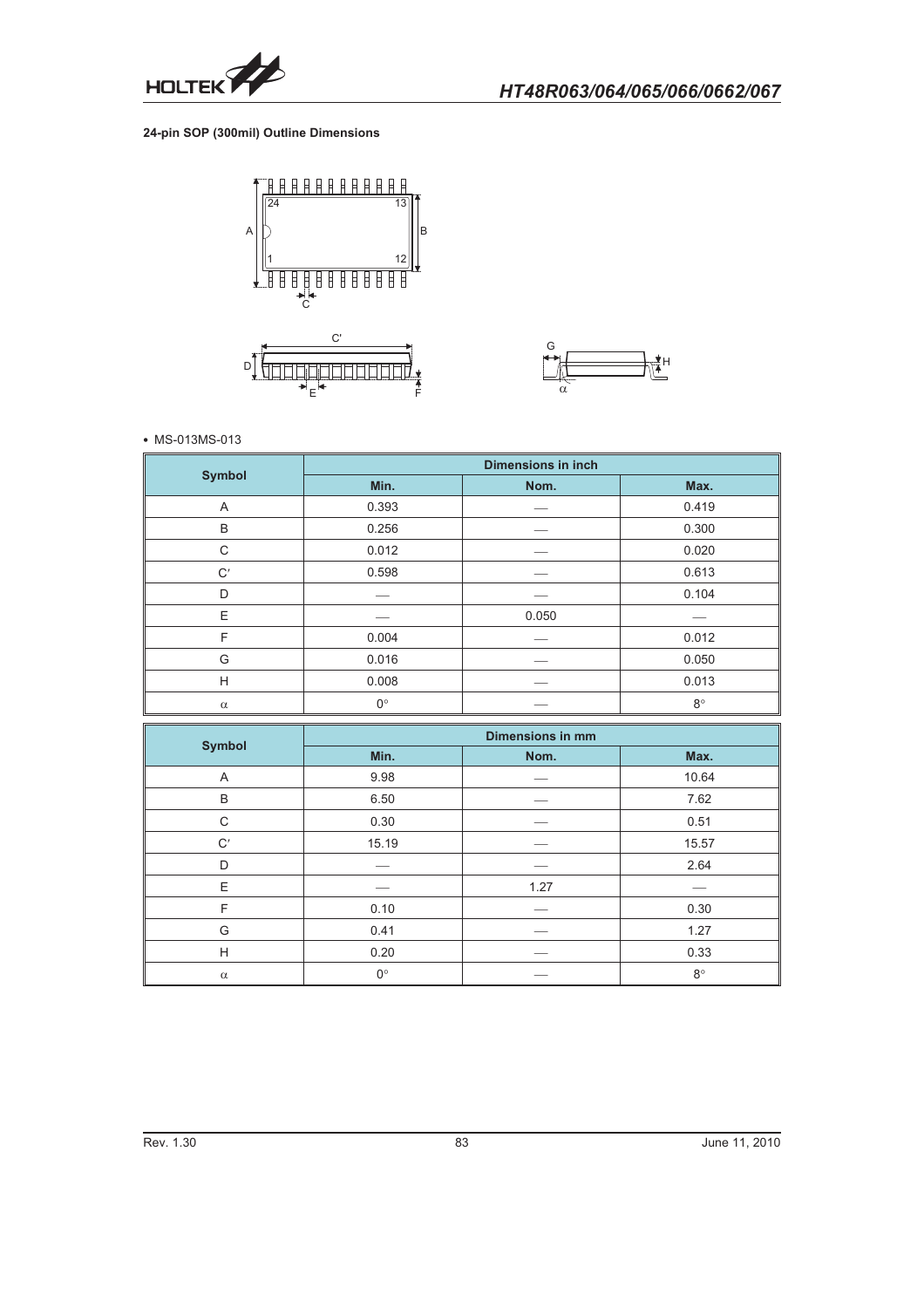

### **24-pin SSOP (150mil) Outline Dimensions**



 $E_{\rm{max}}$  and  $E_{\rm{max}}$ 



|               | <b>Dimensions in inch</b> |       |             |
|---------------|---------------------------|-------|-------------|
| <b>Symbol</b> | Min.                      | Nom.  | Max.        |
| A             | 0.228                     |       | 0.244       |
| B             | 0.150                     |       | 0.157       |
| C             | 0.008                     |       | 0.012       |
| C'            | 0.335                     |       | 0.346       |
| D             | 0.054                     |       | 0.060       |
| E             |                           | 0.025 |             |
| F             | 0.004                     |       | 0.010       |
| G             | 0.022                     |       | 0.028       |
| H             | 0.007                     |       | 0.010       |
| $\alpha$      | $0^{\circ}$               |       | $8^{\circ}$ |

|               | <b>Dimensions in mm</b> |      |           |
|---------------|-------------------------|------|-----------|
| <b>Symbol</b> | Min.                    | Nom. | Max.      |
| A             | 5.79                    |      | 6.20      |
| B             | 3.81                    |      | 3.99      |
| C             | 0.20                    |      | 0.30      |
| C'            | 8.51                    |      | 8.79      |
| D             | 1.37                    |      | 1.52      |
| E             |                         | 0.64 |           |
| F             | 0.10                    |      | 0.25      |
| G             | 0.56                    |      | 0.71      |
| H             | 0.18                    |      | 0.25      |
| $\alpha$      | $0^{\circ}$             |      | $8^\circ$ |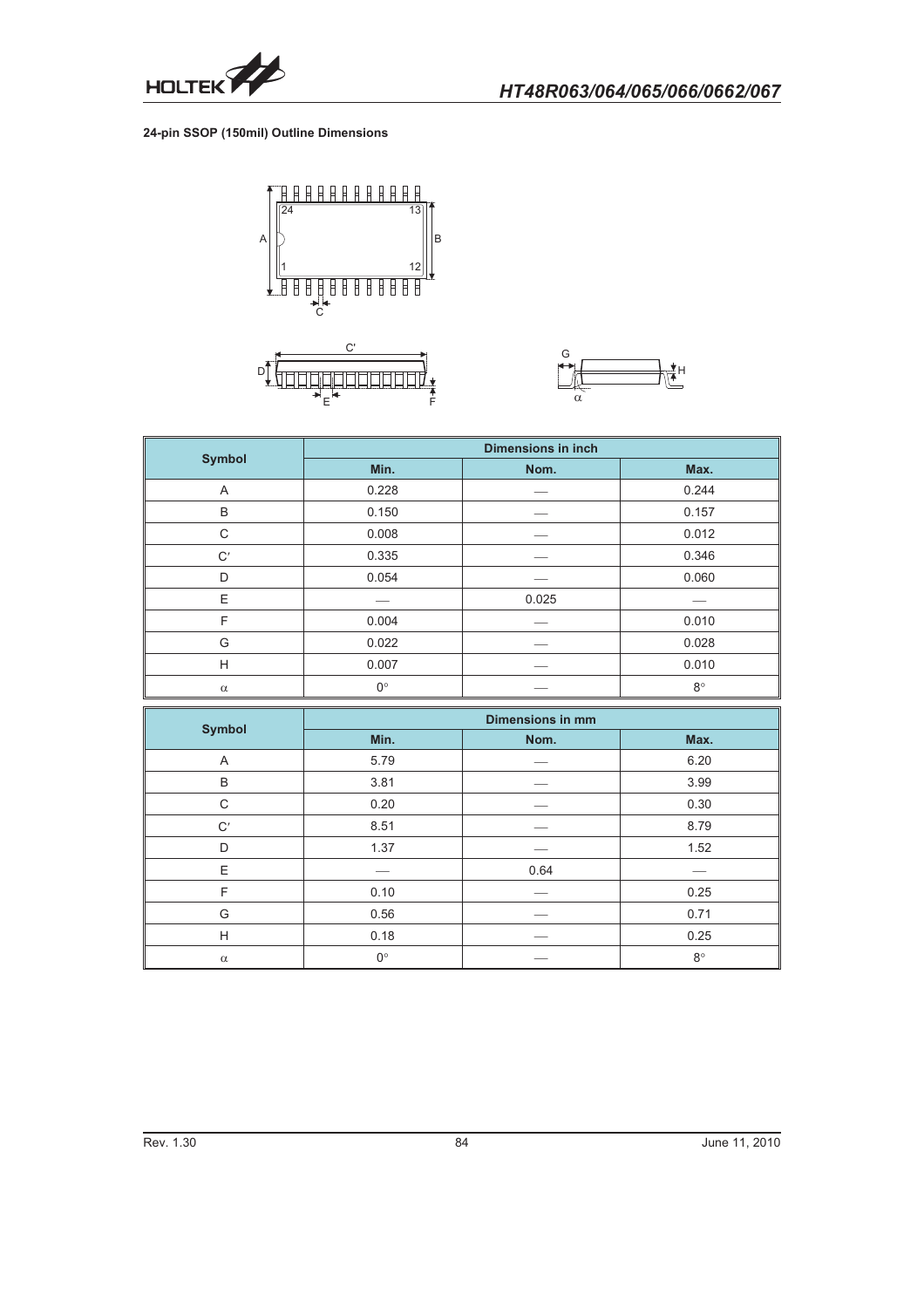

## **28-pin SKDIP (300mil) Outline Dimensions**







|               | <b>Dimensions in inch</b> |       |       |
|---------------|---------------------------|-------|-------|
| <b>Symbol</b> | Min.                      | Nom.  | Max.  |
| A             | 1.375                     |       | 1.395 |
| B             | 0.278                     |       | 0.298 |
| C             | 0.125                     |       | 0.135 |
| D             | 0.125                     |       | 0.145 |
| E             | 0.016                     |       | 0.020 |
| F             | 0.050                     |       | 0.070 |
| G             |                           | 0.100 |       |
| H             | 0.295                     |       | 0.315 |
|               |                           | 0.375 |       |

|                | <b>Dimensions in mm</b> |      |       |
|----------------|-------------------------|------|-------|
| <b>Symbol</b>  | Min.                    | Nom. | Max.  |
| $\overline{A}$ | 34.93                   |      | 35.43 |
| B              | 7.06                    |      | 7.57  |
| C              | 3.18                    |      | 3.43  |
| D              | 3.18                    |      | 3.68  |
| E              | 0.41                    |      | 0.51  |
| F              | 1.27                    |      | 1.78  |
| G              |                         | 2.54 |       |
| H              | 7.49                    |      | 8.00  |
|                |                         | 9.53 |       |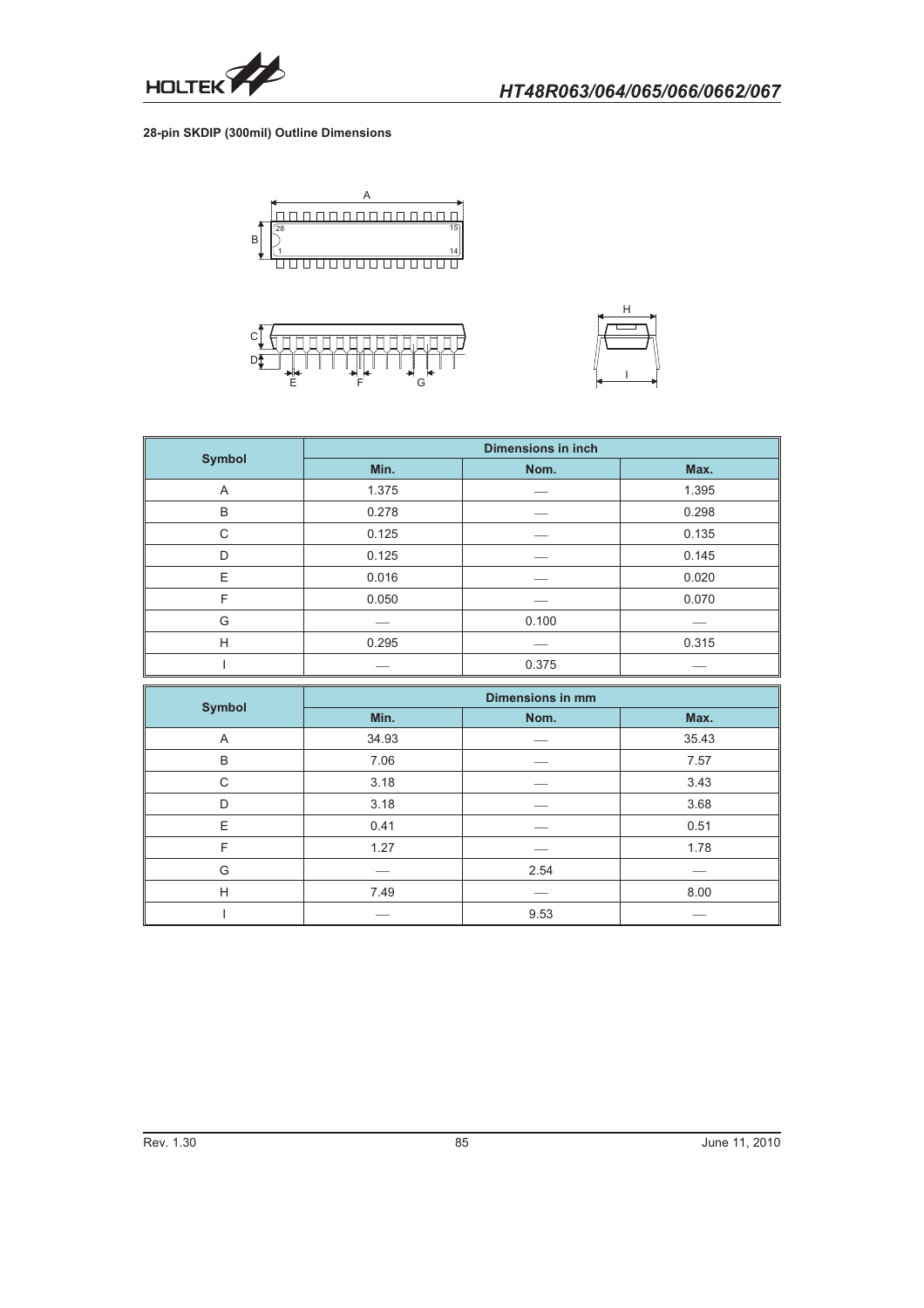

**28-pin SOP (300mil) Outline Dimensions**





- MS-013

|               | <b>Dimensions in inch</b> |       |           |
|---------------|---------------------------|-------|-----------|
| <b>Symbol</b> | Min.                      | Nom.  | Max.      |
| A             | 0.393                     |       | 0.419     |
| B             | 0.256                     |       | 0.300     |
| C             | 0.012                     |       | 0.020     |
| C'            | 0.697                     |       | 0.713     |
| D             |                           |       | 0.104     |
| E             |                           | 0.050 |           |
| F             | 0.004                     |       | 0.012     |
| G             | 0.016                     |       | 0.050     |
| H             | 0.008                     |       | 0.013     |
| $\alpha$      | $0^{\circ}$               |       | $8^\circ$ |

|               | <b>Dimensions in mm</b> |      |             |
|---------------|-------------------------|------|-------------|
| <b>Symbol</b> | Min.                    | Nom. | Max.        |
| A             | 9.98                    |      | 10.64       |
| B             | 6.50                    |      | 7.62        |
| C             | 0.30                    |      | 0.51        |
| C'            | 17.70                   |      | 18.11       |
| D             |                         |      | 2.64        |
| E             |                         | 1.27 |             |
| F             | 0.10                    |      | 0.30        |
| G             | 0.41                    |      | 1.27        |
| H             | 0.20                    |      | 0.33        |
| $\alpha$      | $0^{\circ}$             |      | $8^{\circ}$ |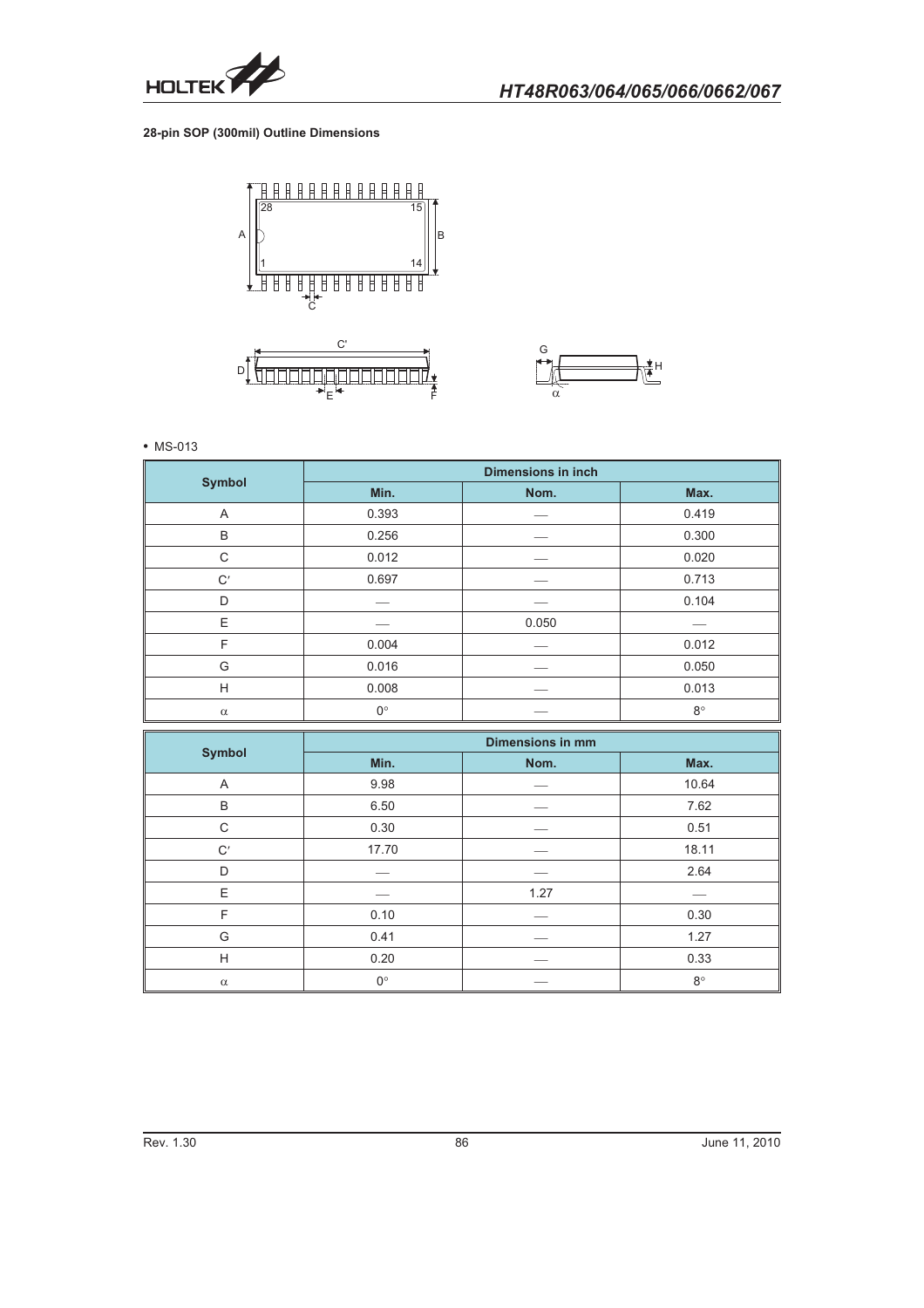

**28-pin SSOP (150mil) Outline Dimensions**





|               | <b>Dimensions in inch</b> |       |             |
|---------------|---------------------------|-------|-------------|
| <b>Symbol</b> | Min.                      | Nom.  | Max.        |
| A             | 0.228                     |       | 0.244       |
| B             | 0.150                     |       | 0.157       |
| C             | 0.008                     |       | 0.012       |
| C'            | 0.386                     |       | 0.394       |
| D             | 0.054                     |       | 0.060       |
| E             |                           | 0.025 |             |
| F             | 0.004                     |       | 0.010       |
| G             | 0.022                     |       | 0.028       |
| H             | 0.007                     |       | 0.010       |
| $\alpha$      | $0^{\circ}$               |       | $8^{\circ}$ |

|               | <b>Dimensions in mm</b> |      |             |
|---------------|-------------------------|------|-------------|
| <b>Symbol</b> | Min.                    | Nom. | Max.        |
| A             | 5.79                    |      | 6.20        |
| B             | 3.81                    |      | 3.99        |
| C             | 0.20                    |      | 0.30        |
| C'            | 9.80                    |      | 10.01       |
| D             | 1.37                    |      | 1.52        |
| E             |                         | 0.64 |             |
| F             | 0.10                    |      | 0.25        |
| G             | 0.56                    |      | 0.71        |
| H             | 0.18                    |      | 0.25        |
| $\alpha$      | $0^{\circ}$             |      | $8^{\circ}$ |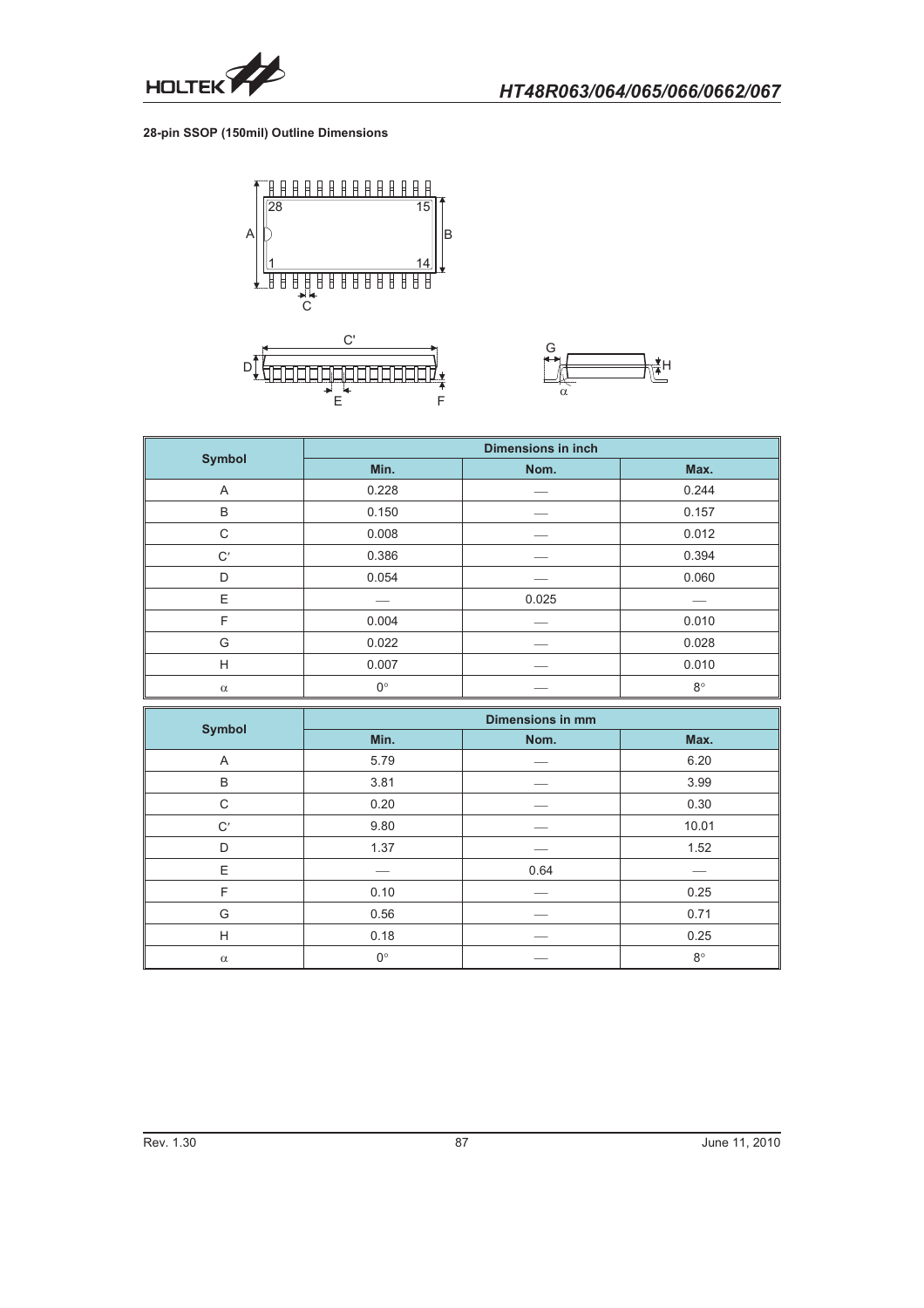

#### **44-pin QFP (10mm-10mm) Outline Dimensions**



|               | <b>Dimensions in inch</b> |       |           |
|---------------|---------------------------|-------|-----------|
| <b>Symbol</b> | Min.                      | Nom.  | Max.      |
| A             | 0.512                     |       | 0.528     |
| B             | 0.390                     |       | 0.398     |
| C             | 0.512                     |       | 0.528     |
| D             | 0.390                     |       | 0.398     |
| E             |                           | 0.031 |           |
| F             |                           | 0.012 |           |
| G             | 0.075                     |       | 0.087     |
| H             |                           |       | 0.106     |
|               | 0.010                     |       | 0.020     |
| J             | 0.029                     |       | 0.037     |
| K             | 0.004                     |       | 0.008     |
| L             |                           | 0.004 |           |
| $\alpha$      | $0^{\circ}$               |       | $7^\circ$ |

|               | <b>Dimensions in mm</b> |      |           |
|---------------|-------------------------|------|-----------|
| <b>Symbol</b> | Min.                    | Nom. | Max.      |
| A             | 13.00                   |      | 13.40     |
| B             | 9.90                    |      | 10.10     |
| C             | 13.00                   |      | 13.40     |
| D             | 9.90                    |      | 10.10     |
| Ε             |                         | 0.80 |           |
| F             |                         | 0.30 |           |
| G             | 1.90                    |      | 2.20      |
| H             |                         |      | 2.70      |
|               | 0.25                    |      | 0.50      |
| J             | 0.73                    |      | 0.93      |
| Κ             | 0.10                    |      | 0.20      |
|               |                         | 0.10 |           |
| $\alpha$      | $0^{\circ}$             |      | $7^\circ$ |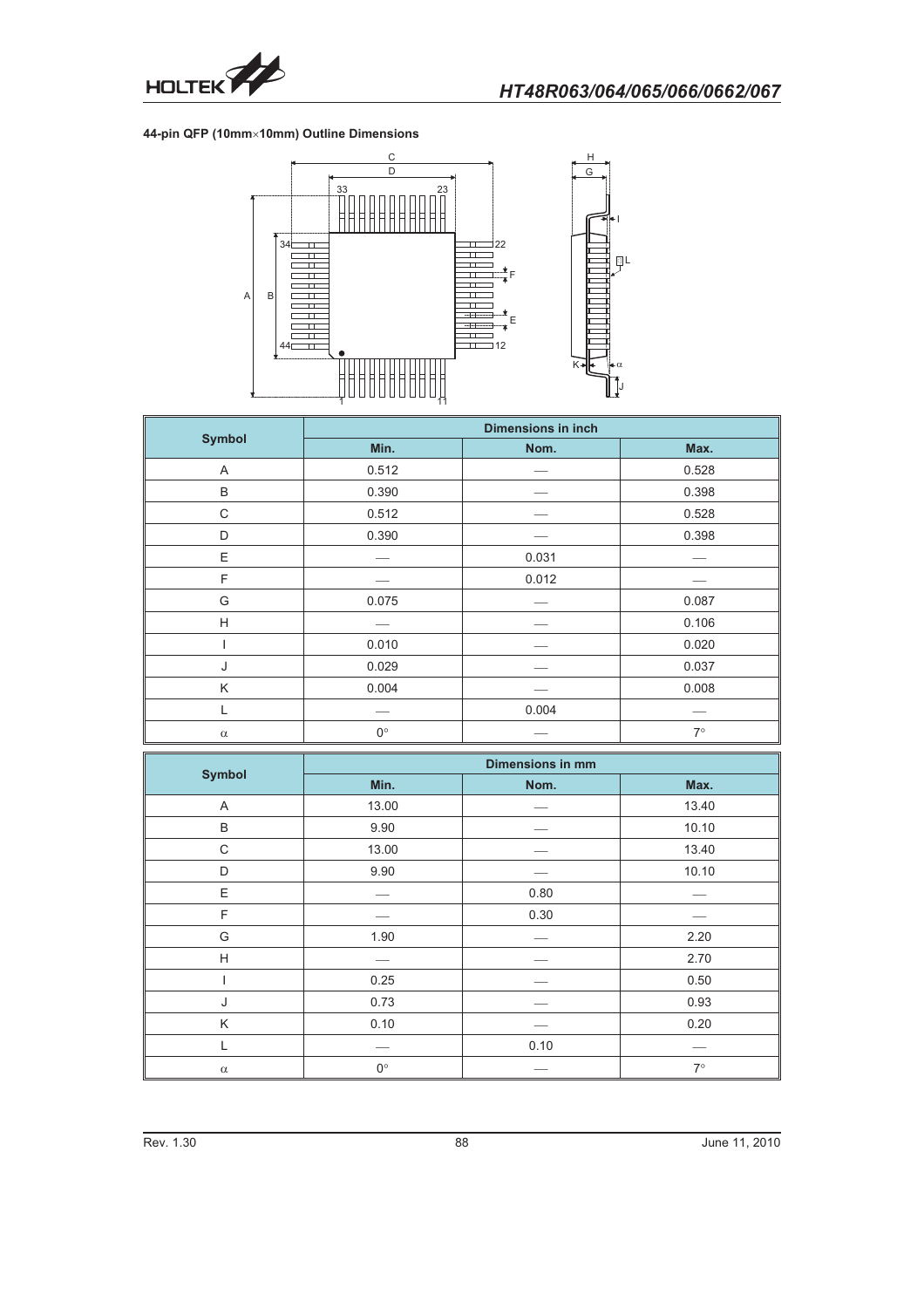

# **Product Tape and Reel Specifications**

## **Reel Dimensions**



#### SOP 16N (150mil)

| <b>Symbol</b> | <b>Description</b>         | <b>Dimensions in mm</b> |
|---------------|----------------------------|-------------------------|
| A             | <b>Reel Outer Diameter</b> | $330.0 \pm 1.0$         |
| B             | Reel Inner Diameter        | $100.0 \pm 1.5$         |
| С             | Spindle Hole Diameter      | $13.0$ $+0.5/-0.2$      |
| D             | Key Slit Width             | $2.0 \pm 0.5$           |
| T1            | Space Between Flange       | $16.8$ $+0.3/-0.2$      |
| Т2            | <b>Reel Thickness</b>      | $22.2+0.2$              |

#### SOP 20W, SOP 24W, SOP 28W (300mil)

| <b>Symbol</b>  | <b>Description</b>         | Dimensions in mm   |
|----------------|----------------------------|--------------------|
| A              | <b>Reel Outer Diameter</b> | $330.0 \pm 1.0$    |
| B              | Reel Inner Diameter        | $100.0 \pm 1.5$    |
| С              | Spindle Hole Diameter      | $13.0$ $+0.5/-0.2$ |
| D              | Key Slit Width             | $2.0 + 0.5$        |
| T1             | Space Between Flange       | $24.8$ $+0.3/-0.2$ |
| T <sub>2</sub> | <b>Reel Thickness</b>      | $30.2 + 0.2$       |

SSOP 20S (150mil), SSOP 24S (150mil), SSOP 28S (150mil)

| <b>Symbol</b> | <b>Description</b>         | Dimensions in mm   |
|---------------|----------------------------|--------------------|
| A             | <b>Reel Outer Diameter</b> | $330.0 \pm 1.0$    |
| B             | Reel Inner Diameter        | $100.0 \pm 1.5$    |
| С             | Spindle Hole Diameter      | $13.0$ $+0.5/-0.2$ |
| D             | Key Slit Width             | $2.0 \pm 0.5$      |
| T1            | Space Between Flange       | $16.8$ $+0.3/-0.2$ |
| T2            | <b>Reel Thickness</b>      | $22.2+0.2$         |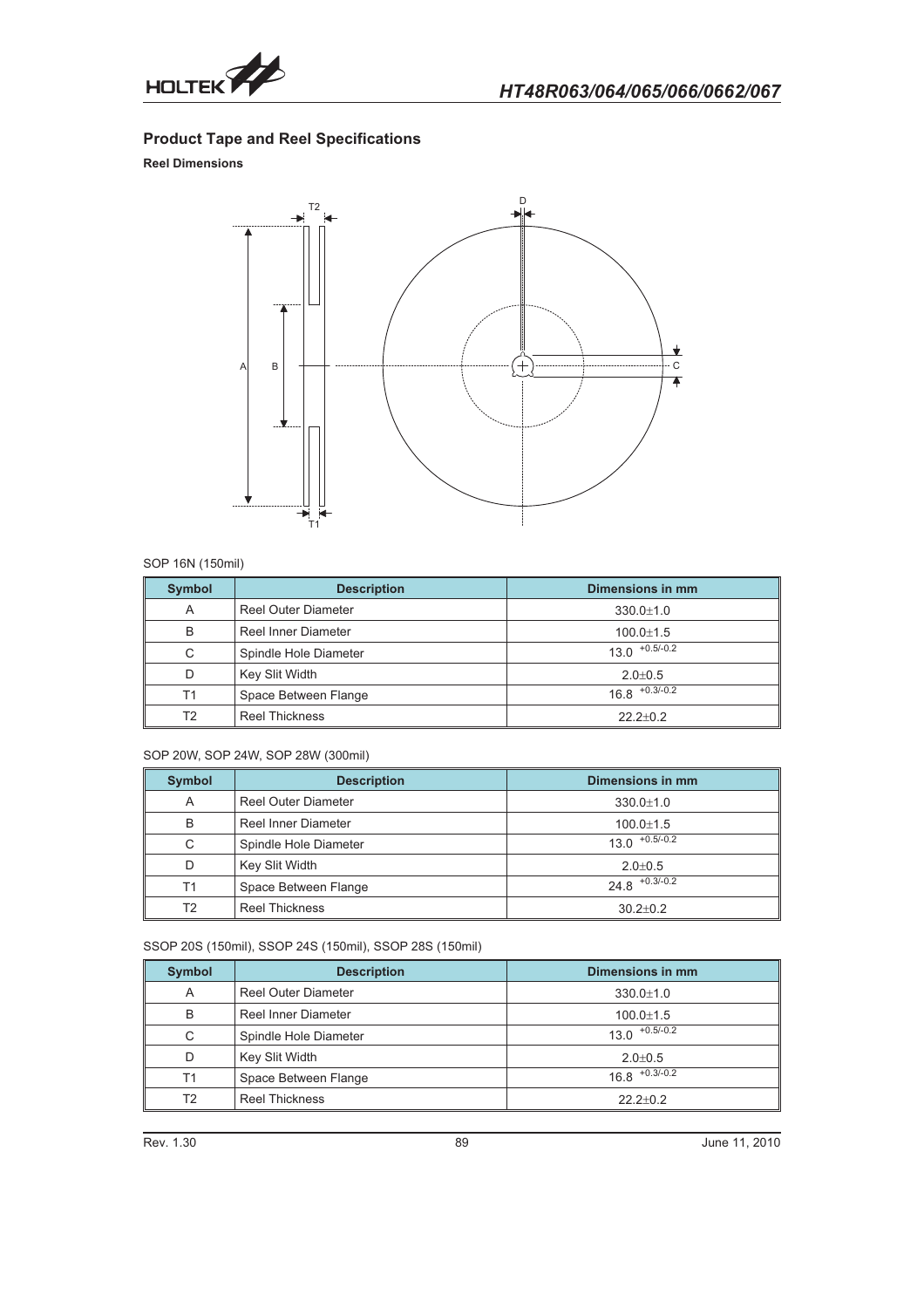

## **Carrier Tape Dimensions**



## SOP 16N (150mil)

| <b>Symbol</b>  | <b>Description</b>                       | Dimensions in mm   |
|----------------|------------------------------------------|--------------------|
| W              | Carrier Tape Width                       | $16.0 \pm 0.3$     |
| P              | <b>Cavity Pitch</b>                      | $8.0 + 0.1$        |
| E              | <b>Perforation Position</b>              | $1.75 \pm 0.1$     |
| F              | Cavity to Perforation (Width Direction)  | $7.5 \pm 0.1$      |
| D              | <b>Perforation Diameter</b>              | $1.55$ +0.10/-0.00 |
| D <sub>1</sub> | <b>Cavity Hole Diameter</b>              | $1.50$ +0.25/-0.00 |
| P <sub>0</sub> | <b>Perforation Pitch</b>                 | $4.0 \pm 0.1$      |
| <b>P1</b>      | Cavity to Perforation (Length Direction) | $2.0 \pm 0.1$      |
| A <sub>0</sub> | Cavity Length                            | $6.5 \pm 0.1$      |
| B <sub>0</sub> | <b>Cavity Width</b>                      | $10.3 \pm 0.1$     |
| K <sub>0</sub> | <b>Cavity Depth</b>                      | $2.1 \pm 0.1$      |
| t              | <b>Carrier Tape Thickness</b>            | $0.30 + 0.05$      |
| C              | Cover Tape Width                         | $13.3 \pm 0.1$     |

#### SOP 20W

| <b>Symbol</b>  | <b>Description</b>                       | Dimensions in mm      |
|----------------|------------------------------------------|-----------------------|
| W              | Carrier Tape Width                       | $24.0$ $+0.3/-0.1$    |
| P              | <b>Cavity Pitch</b>                      | $12.0 + 0.1$          |
| E              | <b>Perforation Position</b>              | $1.75 \pm 0.10$       |
| F              | Cavity to Perforation (Width Direction)  | $11.5 \pm 0.1$        |
| D              | <b>Perforation Diameter</b>              | $1.5$ +0.1/-0.0       |
| D <sub>1</sub> | <b>Cavity Hole Diameter</b>              | $+0.25/-0.00$<br>1.50 |
| P <sub>0</sub> | <b>Perforation Pitch</b>                 | $4.0 \pm 0.1$         |
| P <sub>1</sub> | Cavity to Perforation (Length Direction) | $2.0 \pm 0.1$         |
| A <sub>0</sub> | Cavity Length                            | $10.8 + 0.1$          |
| B <sub>0</sub> | Cavity Width                             | $13.3 \pm 0.1$        |
| K <sub>0</sub> | <b>Cavity Depth</b>                      | $3.2 \pm 0.1$         |
| t              | <b>Carrier Tape Thickness</b>            | $0.30 \pm 0.05$       |
| С              | Cover Tape Width                         | $21.3 \pm 0.1$        |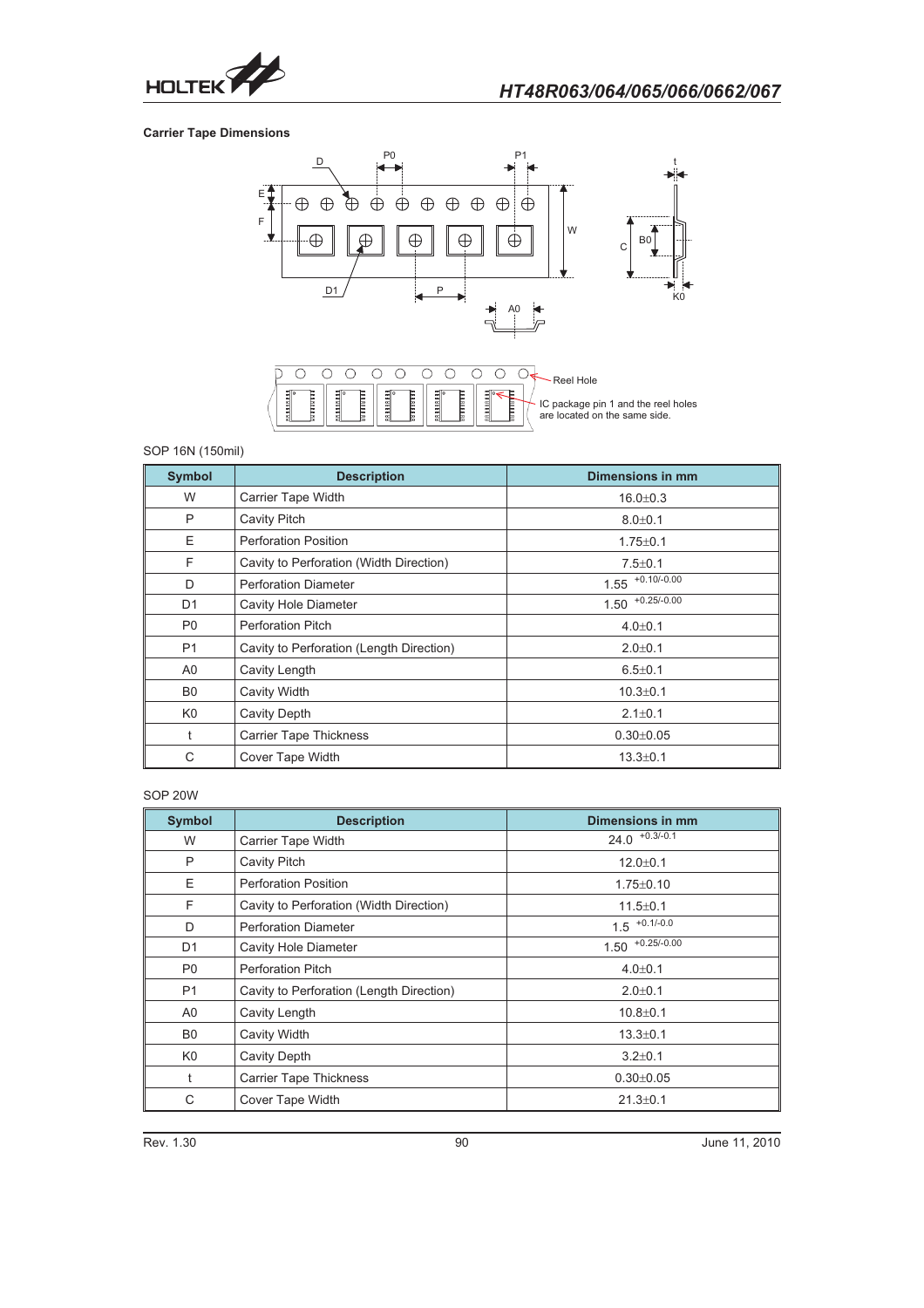

## SOP 24W

| <b>Symbol</b>  | <b>Description</b>                       | Dimensions in mm     |
|----------------|------------------------------------------|----------------------|
| W              | Carrier Tape Width                       | $24.0 \pm 0.3$       |
| P              | <b>Cavity Pitch</b>                      | $12.0 + 0.1$         |
| E              | <b>Perforation Position</b>              | $1.75 \pm 0.1$       |
| F              | Cavity to Perforation (Width Direction)  | $11.5 \pm 0.1$       |
| D              | <b>Perforation Diameter</b>              | $1.55$ $+0.10/-0.00$ |
| D <sub>1</sub> | Cavity Hole Diameter                     | $1.50$ $+0.25/-0.00$ |
| P <sub>0</sub> | <b>Perforation Pitch</b>                 | $4.0 \pm 0.1$        |
| P <sub>1</sub> | Cavity to Perforation (Length Direction) | $2.0 + 0.1$          |
| A0             | Cavity Length                            | $10.9 + 0.1$         |
| B <sub>0</sub> | <b>Cavity Width</b>                      | $15.9 + 0.1$         |
| K <sub>0</sub> | <b>Cavity Depth</b>                      | $3.1 \pm 0.1$        |
| t              | <b>Carrier Tape Thickness</b>            | $0.35 \pm 0.05$      |
| C              | Cover Tape Width                         | $21.3 \pm 0.1$       |

#### SOP 28W (300mil)

| <b>Symbol</b>  | <b>Description</b>                       | Dimensions in mm   |
|----------------|------------------------------------------|--------------------|
| W              | Carrier Tape Width                       | $24.0 \pm 0.3$     |
| P              | Cavity Pitch                             | $12.0 + 0.1$       |
| E              | <b>Perforation Position</b>              | $1.75 \pm 0.10$    |
| F              | Cavity to Perforation (Width Direction)  | $11.5 \pm 0.1$     |
| D              | <b>Perforation Diameter</b>              | $1.5$ +0.1/-0.0    |
| D <sub>1</sub> | Cavity Hole Diameter                     | $1.50$ +0.25/-0.00 |
| P <sub>0</sub> | <b>Perforation Pitch</b>                 | $4.0 \pm 0.1$      |
| P <sub>1</sub> | Cavity to Perforation (Length Direction) | $2.0 + 0.1$        |
| A <sub>0</sub> | Cavity Length                            | $10.85 \pm 0.10$   |
| B <sub>0</sub> | Cavity Width                             | $18.34 \pm 0.10$   |
| K <sub>0</sub> | Cavity Depth                             | $2.97 \pm 0.10$    |
| t              | <b>Carrier Tape Thickness</b>            | $0.35 \pm 0.01$    |
| C              | Cover Tape Width                         | $21.3 \pm 0.1$     |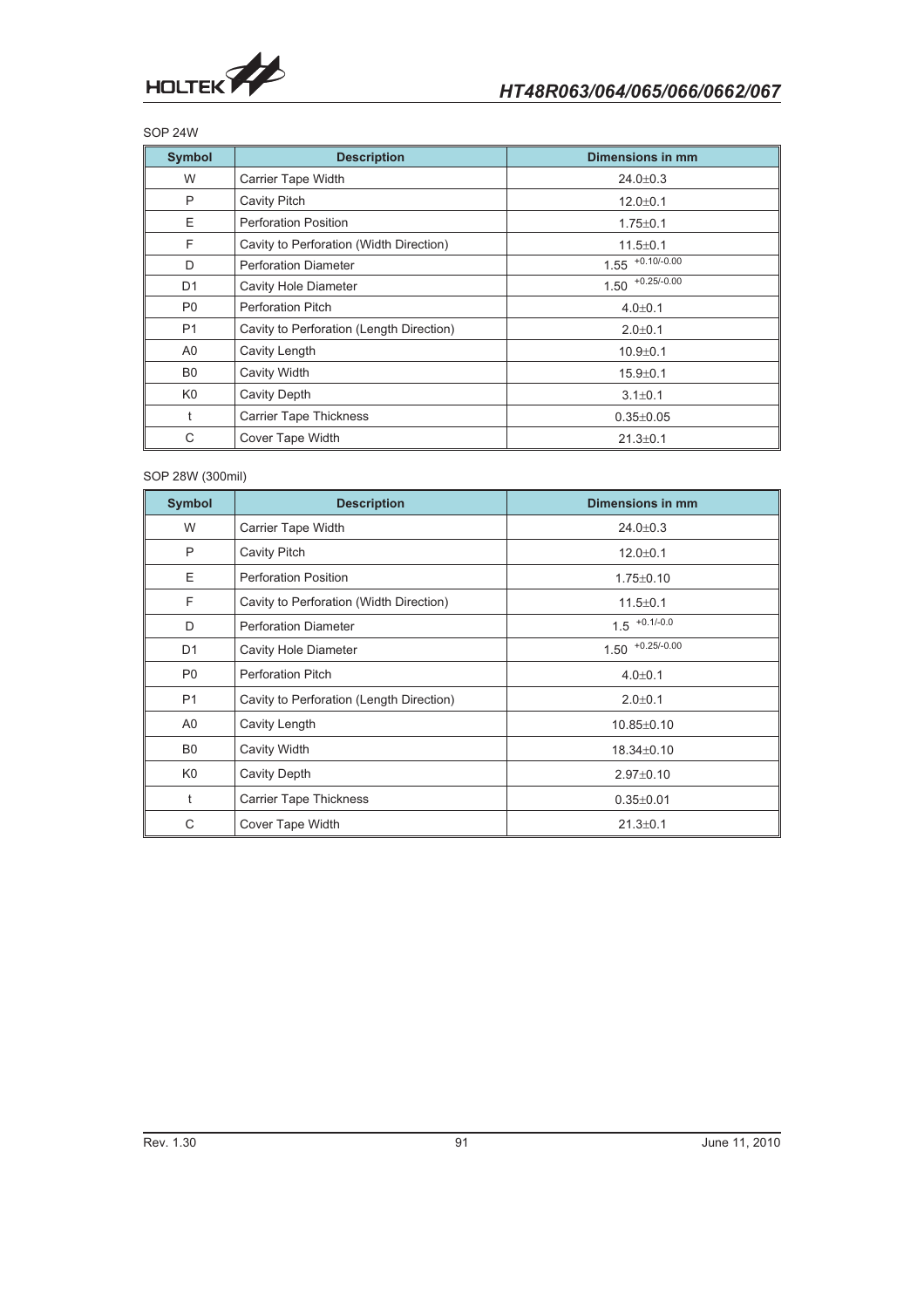

#### SSOP 20S (150mil)

| <b>Symbol</b>  | <b>Description</b>                       | Dimensions in mm   |
|----------------|------------------------------------------|--------------------|
| W              | <b>Carrier Tape Width</b>                | $16.0$ $+0.3/-0.1$ |
| P              | Cavity Pitch                             | $8.0 + 0.1$        |
| E              | <b>Perforation Position</b>              | $1.75 \pm 0.10$    |
| F              | Cavity to Perforation (Width Direction)  | $7.5 \pm 0.1$      |
| D              | <b>Perforation Diameter</b>              | $1.5$ $+0.1/-0.0$  |
| D <sub>1</sub> | <b>Cavity Hole Diameter</b>              | $1.50$ +0.25/-0.00 |
| P <sub>0</sub> | <b>Perforation Pitch</b>                 | $4.0 \pm 0.1$      |
| P1             | Cavity to Perforation (Length Direction) | $2.0 + 0.1$        |
| A0             | Cavity Length                            | $6.5 \pm 0.1$      |
| B <sub>0</sub> | Cavity Width                             | $9.0 + 0.1$        |
| K <sub>0</sub> | Cavity Depth                             | $2.3 \pm 0.1$      |
| t              | <b>Carrier Tape Thickness</b>            | $0.30 \pm 0.05$    |
| C              | Cover Tape Width                         | $13.3 \pm 0.1$     |

#### SSOP 24S (150mil)

| <b>Symbol</b>  | <b>Description</b>                       | <b>Dimensions in mm</b> |
|----------------|------------------------------------------|-------------------------|
| W              | Carrier Tape Width                       | $16.0$ $+0.3/-0.1$      |
| P              | <b>Cavity Pitch</b>                      | $8.0 + 0.1$             |
| E              | <b>Perforation Position</b>              | $1.75 \pm 0.10$         |
| F              | Cavity to Perforation (Width Direction)  | $7.5 \pm 0.1$           |
| D              | <b>Perforation Diameter</b>              | $1.5$ +0.1/-0.0         |
| D <sub>1</sub> | <b>Cavity Hole Diameter</b>              | $1.50$ +0.25/-0.00      |
| P <sub>0</sub> | <b>Perforation Pitch</b>                 | $4.0 \pm 0.1$           |
| P1             | Cavity to Perforation (Length Direction) | $2.0 \pm 0.1$           |
| A <sub>0</sub> | Cavity Length                            | $6.5 \pm 0.1$           |
| B <sub>0</sub> | Cavity Width                             | $9.5 \pm 0.1$           |
| K <sub>0</sub> | Cavity Depth                             | $2.1 \pm 0.1$           |
| $\ddagger$     | <b>Carrier Tape Thickness</b>            | $0.30 + 0.05$           |
| C              | Cover Tape Width                         | $13.3 \pm 0.1$          |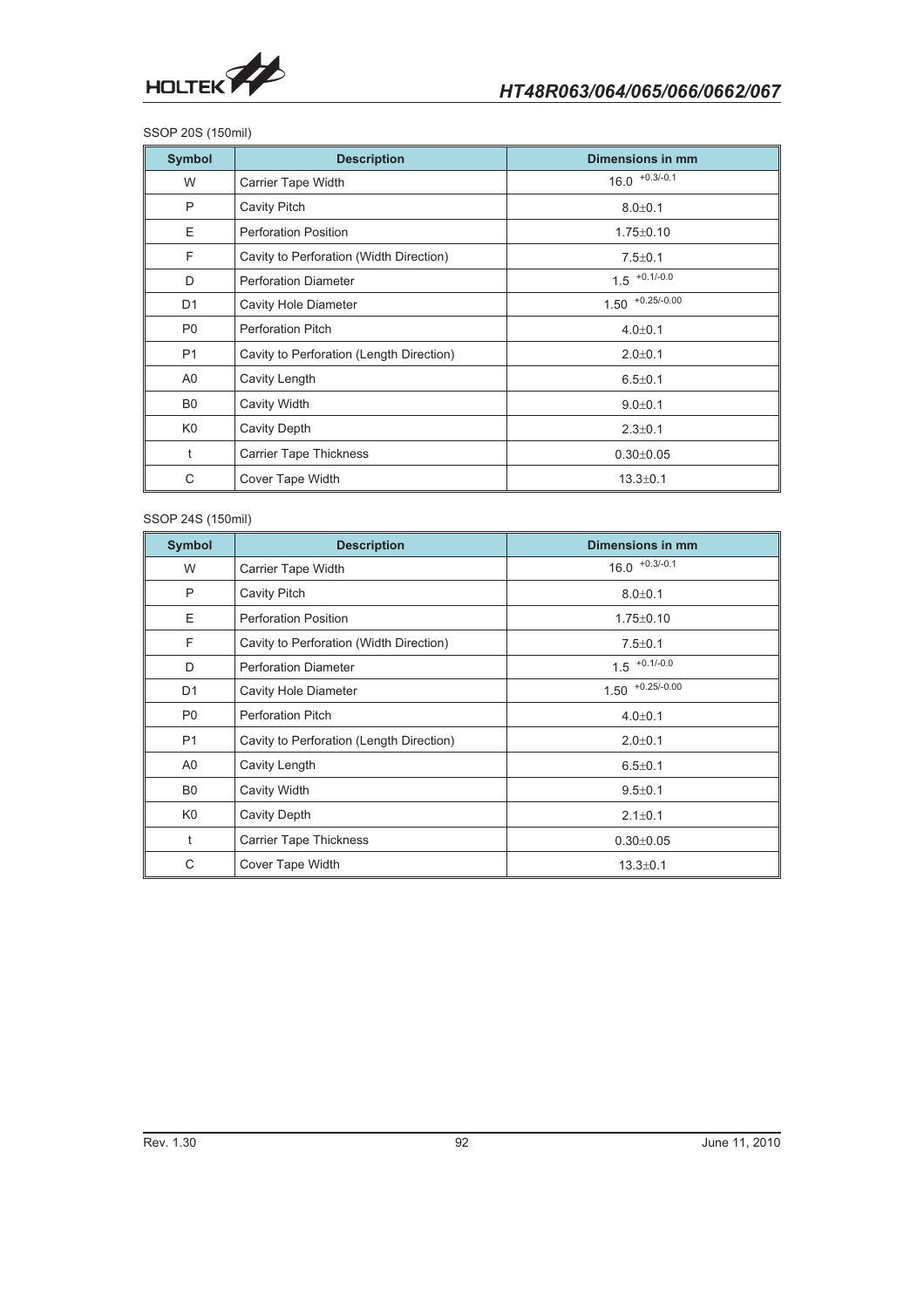

SSOP 28S (150mil)

| <b>Symbol</b>  | <b>Description</b>                       | <b>Dimensions in mm</b> |
|----------------|------------------------------------------|-------------------------|
| W              | <b>Carrier Tape Width</b>                | $16.0 \pm 0.3$          |
| P              | Cavity Pitch                             | $8.0 + 0.1$             |
| E              | <b>Perforation Position</b>              | $1.75 \pm 0.1$          |
| F              | Cavity to Perforation (Width Direction)  | $7.5 \pm 0.1$           |
| D              | <b>Perforation Diameter</b>              | $1.55$ +0.10/-0.00      |
| D <sub>1</sub> | <b>Cavity Hole Diameter</b>              | $1.50$ +0.25/-0.00      |
| P <sub>0</sub> | <b>Perforation Pitch</b>                 | $4.0 + 0.1$             |
| P <sub>1</sub> | Cavity to Perforation (Length Direction) | $2.0 + 0.1$             |
| A <sub>0</sub> | Cavity Length                            | $6.5 \pm 0.1$           |
| B <sub>0</sub> | Cavity Width                             | $10.3 \pm 0.1$          |
| K <sub>0</sub> | <b>Cavity Depth</b>                      | $2.1 \pm 0.1$           |
| t              | <b>Carrier Tape Thickness</b>            | $0.30 \pm 0.05$         |
| C              | Cover Tape Width                         | $13.3 \pm 0.1$          |